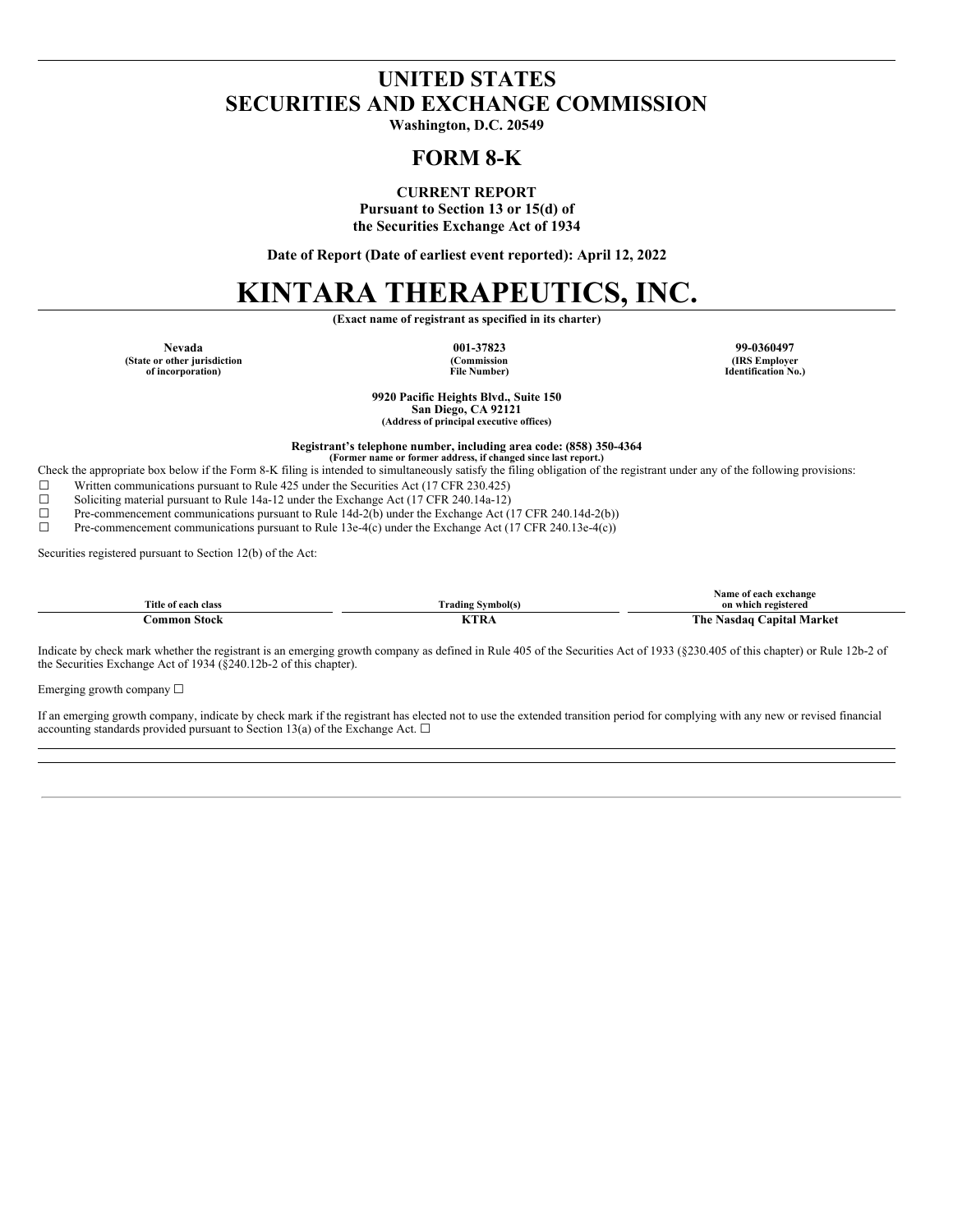#### **Item 1.01 Entry into a Material Definitive Agreement.**

On April 12, 2022, Kintara Therapeutics, Inc. (the "*Company*") entered into a Securities Purchase Agreement (the "*Securities Purchase Agreement*") with certain institutional investors (the "*Purchasers*"), pursuant to which the Company agreed to issue and sell to the Purchasers, in the aggregate, (i) 16,226,416 shares (the "*Shares*") of the Company's common stock, \$0.001 par value per share ("*Common Stock*"), and (ii) investor warrants (the "*Investor Warrants*") to purchase up to 16,226,416 shares of Common Stock in a registered direct offering (the "Offering"). The securities are being sold in a fixed combination of a Share and an Investor Warrant to purchase one share of Common Stock. All of the securities in the Offering are being sold by the Company. The offering price of each Share and accompanying Investor Warrant is \$0.53. The Investor Warrants will be immediately exercisable at a price of \$0.41 per share of Common Stock and will expire five years from the date of issuance. The Shares and the accompanying Investor Warrants, are being issued separately and are immediately separable upon issuance. The closing of the Offering is expected to occur on or about April 14, 2022, subject to the satisfaction of customary closing conditions.

The Offering is expected to result in gross proceeds to the Company of approximately \$8.6 million. The net proceeds to the Company from the Offering are expected to be approximately \$7.9 million, after deducting placement agent fees and expenses and estimated offering expenses payable by the Company. The Company intends to use the net proceeds from the offering for funding its clinical studies, working capital and other general corporate purposes, including, but not limited to, funding acquisitions or investments in businesses, products or technologies that are complementary to the Company's businesses, products and technologies.

A.G.P./Alliance Global Partners ("*AGP*") acted as the exclusive placement agent for the Offering. Pursuant to a Placement Agency Agreement (the "*PAA*") dated April 12, 2022 between the Company and AGP, the Company will pay AGP a cash fee equal to 7.0% of the gross proceeds of the Offering and an accountable expense allowance for outof-pocket expenses for legal fees and other expenses up to \$60,000. Additionally, the Company agreed to issue to AGP, or its designees, warrants to purchase up to an aggregate of 811,321 shares of Common Stock, equal to 5.0% of the aggregate number of Shares sold in the Offering (the "*Placement Agent Warrants*"). The Placement Agent Warrants will become exercisable six months after the date of the PAA, will have an exercise price equal to \$0.6625 per share (representing 125% of the public offering price) and have a term of four and a half years from the date of effectiveness of the Offering.

The Shares and the Investor Warrants are being offered pursuant to the Company's effective shelf registration statement on Form S-3, which was originally filed with the Securities and Exchange Commission (the "*SEC*") on March 24, 2021, and was declared effective on April 1, 2021 (File No. 333-254662), a prospectus supplement thereunder dated April 12, 2022 and the accompanying base prospectus dated April 1, 2021.

The Securities Purchase Agreement contains customary representations, warranties and covenants by the Company, customary conditions to closing, indemnification obligations of the Company and the Purchasers, other obligations of the parties and termination provisions. The representations, warranties and covenants contained in the Securities Purchase Agreement were made only for purposes of such agreements and as of specific dates, were solely for the benefit of the parties to such agreements, and may be subject to limitations agreed upon by the contracting parties.

The foregoing description of the material terms of the Securities Purchase Agreement, the Investor Warrants, the PAA, and the Placement Agent Warrants is not complete and is qualified in its entirety by reference to the full text of the Securities Purchase Agreement, the Investor Warrants, the PAA, and the Placement Agent Warrants, copies of which are filed as Exhibits 10.1, 4.1, 10.2, and 4.2, respectively, to this Current Report on Form 8-K and are incorporated herein by reference.

#### **Item 8.01 Other Events.**

On April 12, 2022, the Company issued a press release announcing the pricing of the Offering. A copy of the press release is attached as Exhibit 99.1 to this Current Report on Form 8-K and is hereby incorporated by reference herein.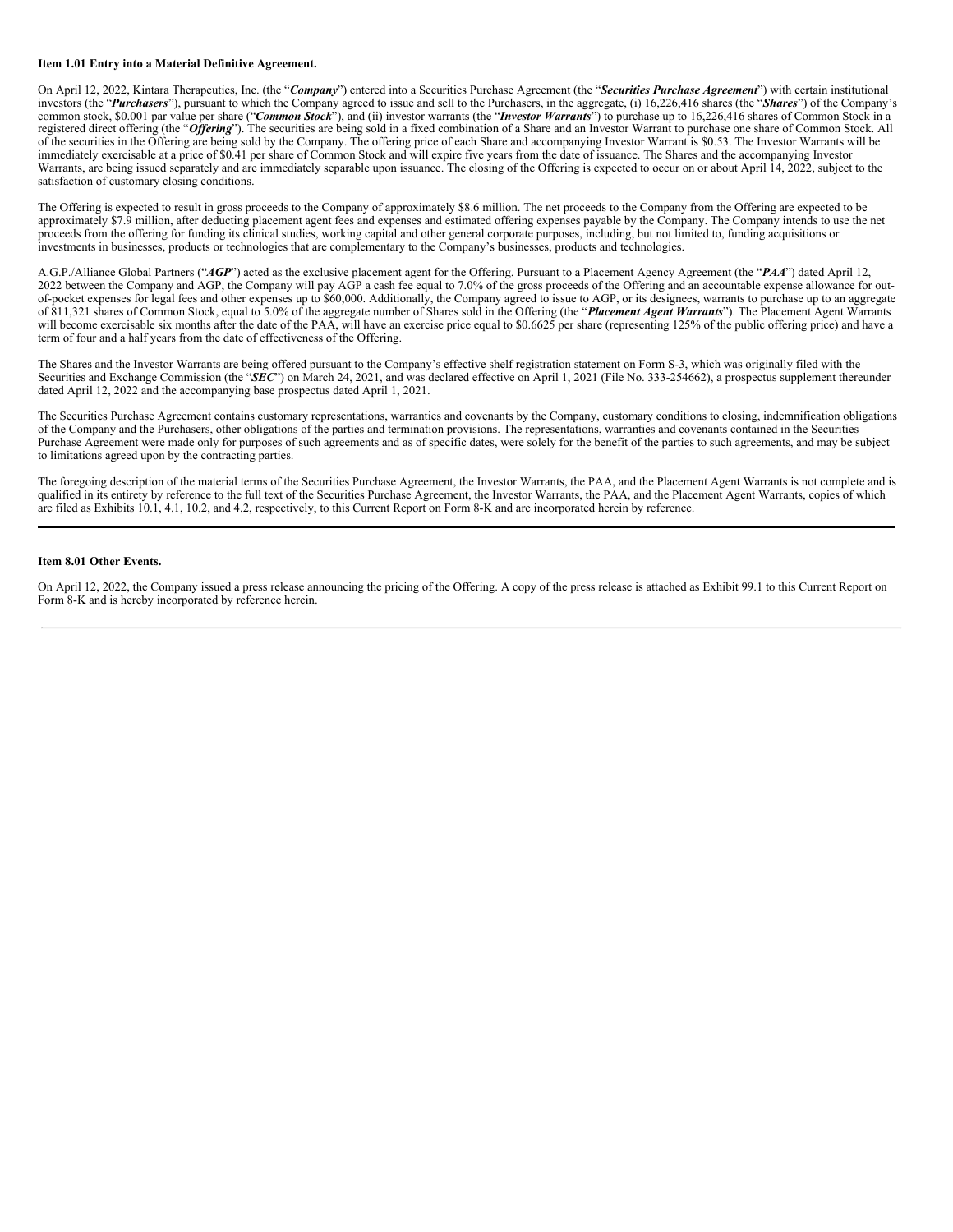#### **Item 9.01Financial Statements and Exhibits.**

(d) Exhibits.

| Exhibit No. | Description                                                                                                                             |
|-------------|-----------------------------------------------------------------------------------------------------------------------------------------|
| 4.1         | Form of Investor Warrant                                                                                                                |
| 4.2         | Form of Placement Agent Warrant                                                                                                         |
| 5.1         | Opinion of Fennemore Craig, P.C.                                                                                                        |
| 5.2         | <b>Opinion of Lowenstein Sandler LLP</b>                                                                                                |
| 10.1        | Form of Securities Purchase Agreement, dated April 12, 2022, by and between Kintara Therapeutics, Inc. and the purchasers named therein |
| 10.2        | Placement Agency Agreement, dated April 12, 2022, by and between Kintara Therapeutics, Inc. and A.G.P./Alliance Global Partners         |
| 23.1        | Consent of Fennemore Craig, P.C. (included in Exhibit 5.1)                                                                              |
| 23.2        | Consent of Lowenstein Sandler LLP (included in Exhibit 5.2)                                                                             |
| 99.1        | Press Release dated April 12, 2022                                                                                                      |
| 104         | Cover Page Interactive Data File (embedded within the Inline XBRL document).                                                            |

#### **SIGNATURE**

Pursuant to the requirements of the Securities Exchange Act of 1934, the registrant has duly caused this report to be signed on its behalf by the undersigned hereunto duly authorized.

KINTARA THERAPEUTICS, INC.

Date: April 13, 2022 By:

Scott Praill Chief Financial Officer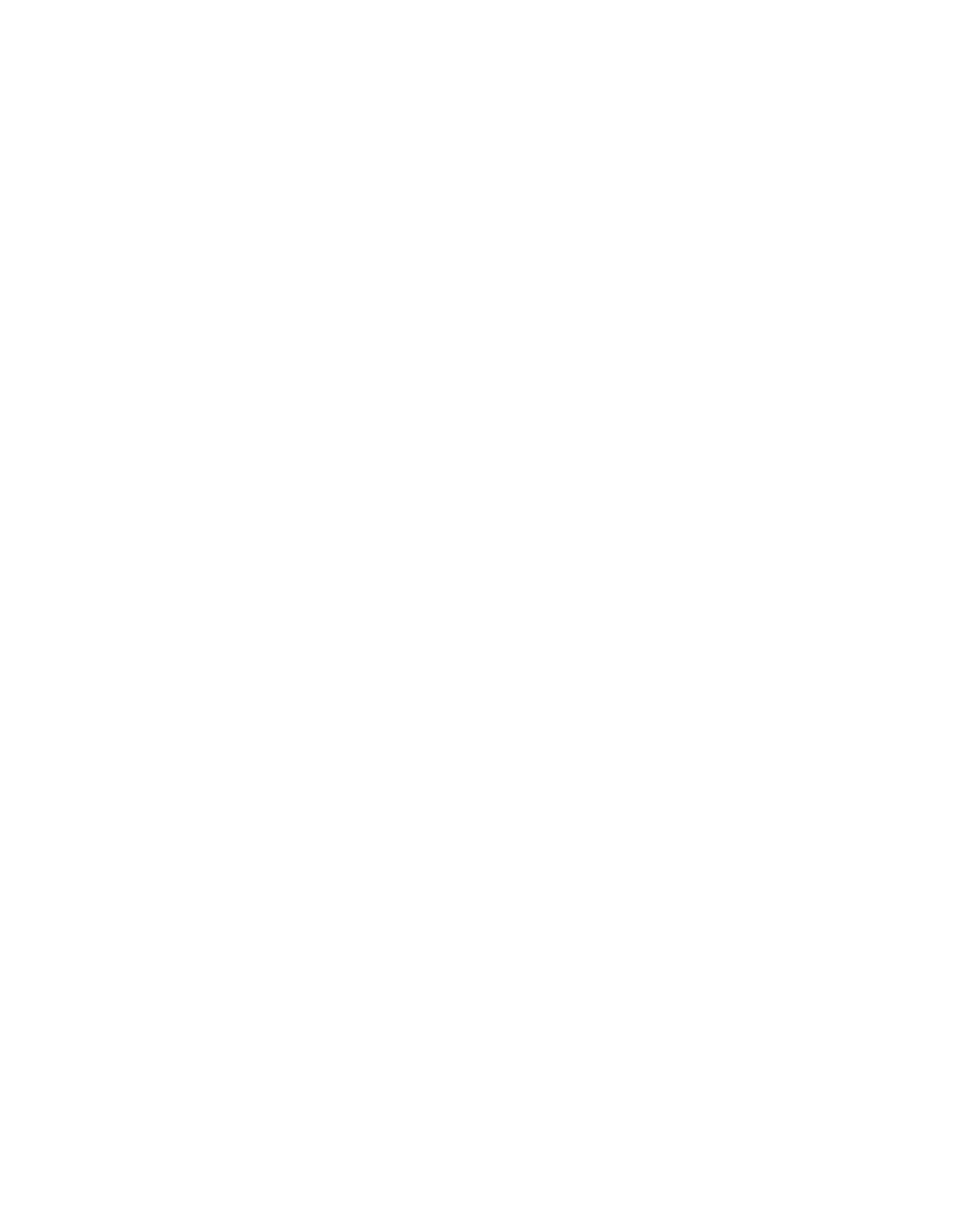#### **COMMON STOCK PURCHASE WARRANT**

#### **KINTARA THERAPEUTICS, INC.**

Warrant Shares: \_\_\_\_\_\_\_\_ Initial Exercise Date: April 14, 2022

THIS COMMON STOCK PURCHASE WARRANT (the "Warrant") certifies that, for value received,

or its assigns (the "Holder") is entitled, upon the terms and subject to the limitations on exercise and the conditions hereinafter set forth, at any time on or after April 14, 2022 (the "Initial Exercise Date") and on or prior to 5:00 p.m. (New York City time) on April 14, 2027 (the "Termination Date") but not thereafter, to subscribe for and purchase from **Kintara Therapeutics, Inc.**, a Nevada corporation (the "Company"), up to \_\_\_\_\_\_\_ shares (as subject to adjustment hereunder, the "Warrant Shares") of Common Stock. The purchase price of one share of Common Stock under this Warrant shall be equal to the Exercise Price, as defined in Section 2(b).

Section 1. Definitions. Capitalized terms used and not otherwise defined herein shall have the meanings set forth in that certain Securities Purchase Agreement (the "Purchase Agreement"), dated April 12, 2022, among the Company and the purchasers signatory thereto.

Section 2. Exercise.

a) Exercise of Warrant. Exercise of the purchase rights represented by this Warrant may be made, in whole or in part, at any time or times on or after the Initial Exercise Date and on or before the Termination Date by delivery to the Company of a duly executed facsimile copy or PDF copy submitted by e-mail (or e-mail attachment) of the Notice of Exercise in the form annexed hereto (the "Notice of Exercise"). Within the earlier of (i) two (2) Trading Days and (ii) the number of Trading Days comprising the Standard Settlement Period (as defined in Section 2(d)(i) herein) following the date of exercise as aforesaid, the Holder shall deliver the aggregate Exercise Price for the shares specified in the applicable Notice of Exercise by wire transfer or cashier's check drawn on a United States bank unless the cashless exercise procedure specified in Section 2(c) below is specified in the applicable Notice of Exercise. No ink-original Notice of Exercise shall be required, nor shall any medallion guarantee (or other type of guarantee or notarization) of any Notice of Exercise be required. Notwithstanding anything herein to the contrary, the Holder shall not be required to physically surrender this Warrant to the Company until the Holder has purchased all of the Warrant Shares available hereunder and the Warrant has been exercised in full, in which case, the Holder shall surrender this Warrant to the Company for cancellation within three (3) Trading Days of the date on which the final Notice of Exercise is delivered to the Company. Partial exercises of this Warrant resulting in purchases of a portion of the total number of Warrant Shares available hereunder shall have the effect of lowering the outstanding number of Warrant Shares purchasable hereunder in an amount equal to the applicable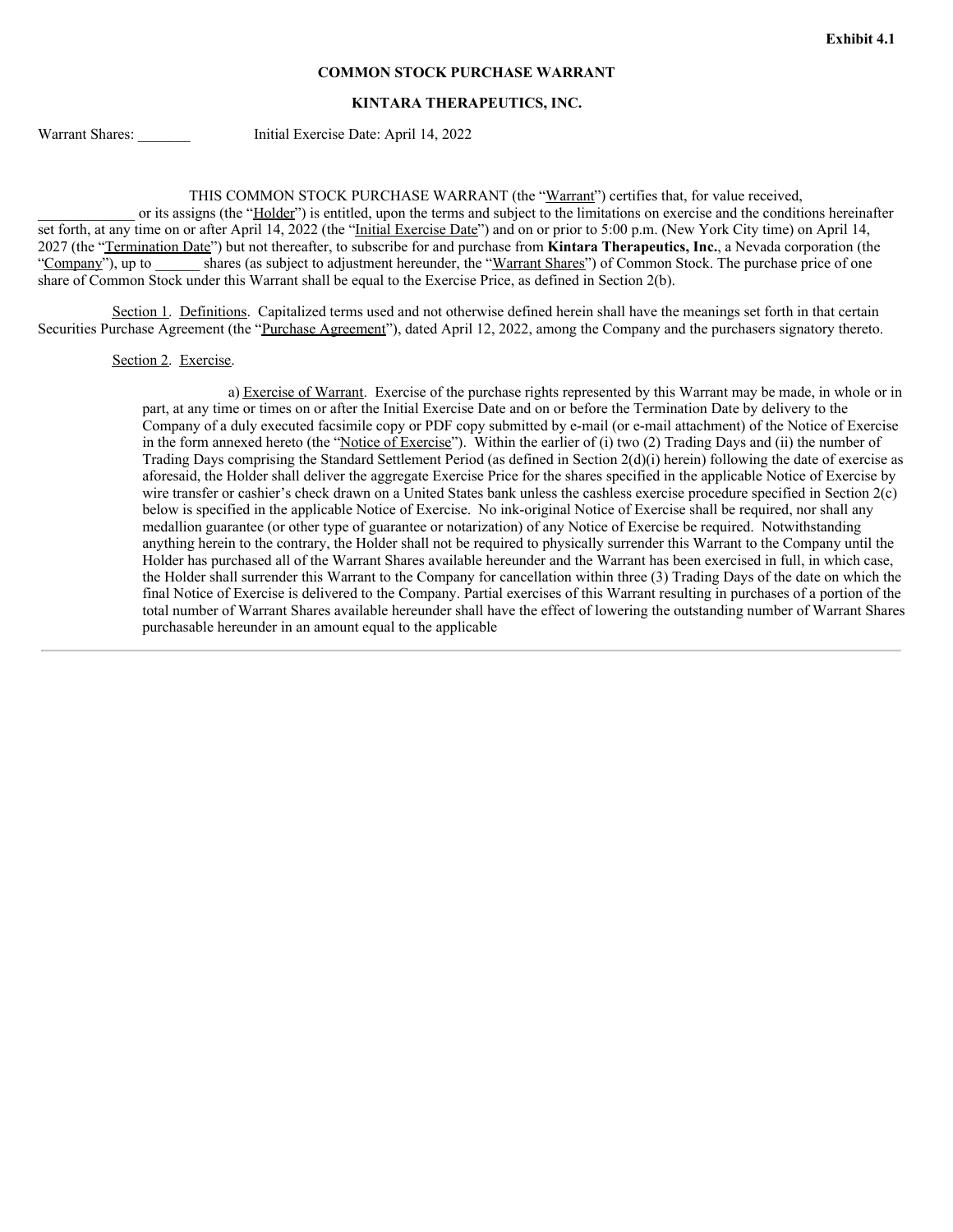number of Warrant Shares purchased. The Holder and the Company shall maintain records showing the number of Warrant Shares purchased and the date of such purchases. The Company shall deliver any objection to any Notice of Exercise within one (1) Business Day of receipt of such notice. **The Holder and any assignee, by acceptance of this Warrant, acknowledge** and agree that, by reason of the provisions of this paragraph, following the purchase of a portion of the Warrant Shares hereunder, the number of Warrant Shares available for purchase hereunder at any given time may be less than the **amount stated on the face hereof.**

For the avoidance of doubt, there is no circumstance that would require the Company to net cash settle the Warrants.

b) Exercise Price. The exercise price per share of Common Stock under this Warrant shall be **\$0.41**, subject to adjustment hereunder (the "Exercise Price").

c) Cashless Exercise. Notwithstanding anything to the contrary set forth herein, if at the time of exercise hereof there is no effective registration statement registering, or the prospectus contained therein is not available for the issuance of the Warrant Shares to the Holder, then this Warrant may also be exercised, in whole or in part, at such time by means of a "cashless exercise" in which the Holder shall be entitled to receive a number of Warrant Shares equal to the quotient obtained by dividing  $[(A-B) (X)]$  by  $(A)$ , where:

(A) = as applicable: (i) the VWAP on the Trading Day immediately preceding the date of the applicable Notice of Exercise if such Notice of Exercise is (1) both executed and delivered pursuant to Section 2(a) hereof on a day that is not a Trading Day or (2) both executed and delivered pursuant to Section 2(a) hereof on a Trading Day prior to the opening of "regular trading hours" (as defined in Rule 600(b) of Regulation NMS promulgated under the federal securities laws) on such Trading Day, (ii) at the option of the Holder, either (y) the VWAP on the Trading Day immediately preceding the date of the applicable Notice of Exercise or (z) the Bid Price of the Common Stock on the principal Trading Market as reported by Bloomberg L.P. ("Bloomberg") as of the time of the Holder's execution of the applicable Notice of Exercise if such Notice of Exercise is executed during "regular trading hours" on a Trading Day and is delivered within two (2) hours thereafter (including until two (2) hours after the close of "regular trading hours" on a Trading Day) pursuant to Section 2(a) hereof or (iii) the VWAP on the date of the applicable Notice of Exercise if the date of such Notice of Exercise is a Trading Day and such Notice of Exercise is both executed and delivered pursuant to Section 2(a) hereof after the close of "regular trading hours" on such Trading Day;

 $(B)$  = the Exercise Price of this Warrant, as adjusted hereunder; and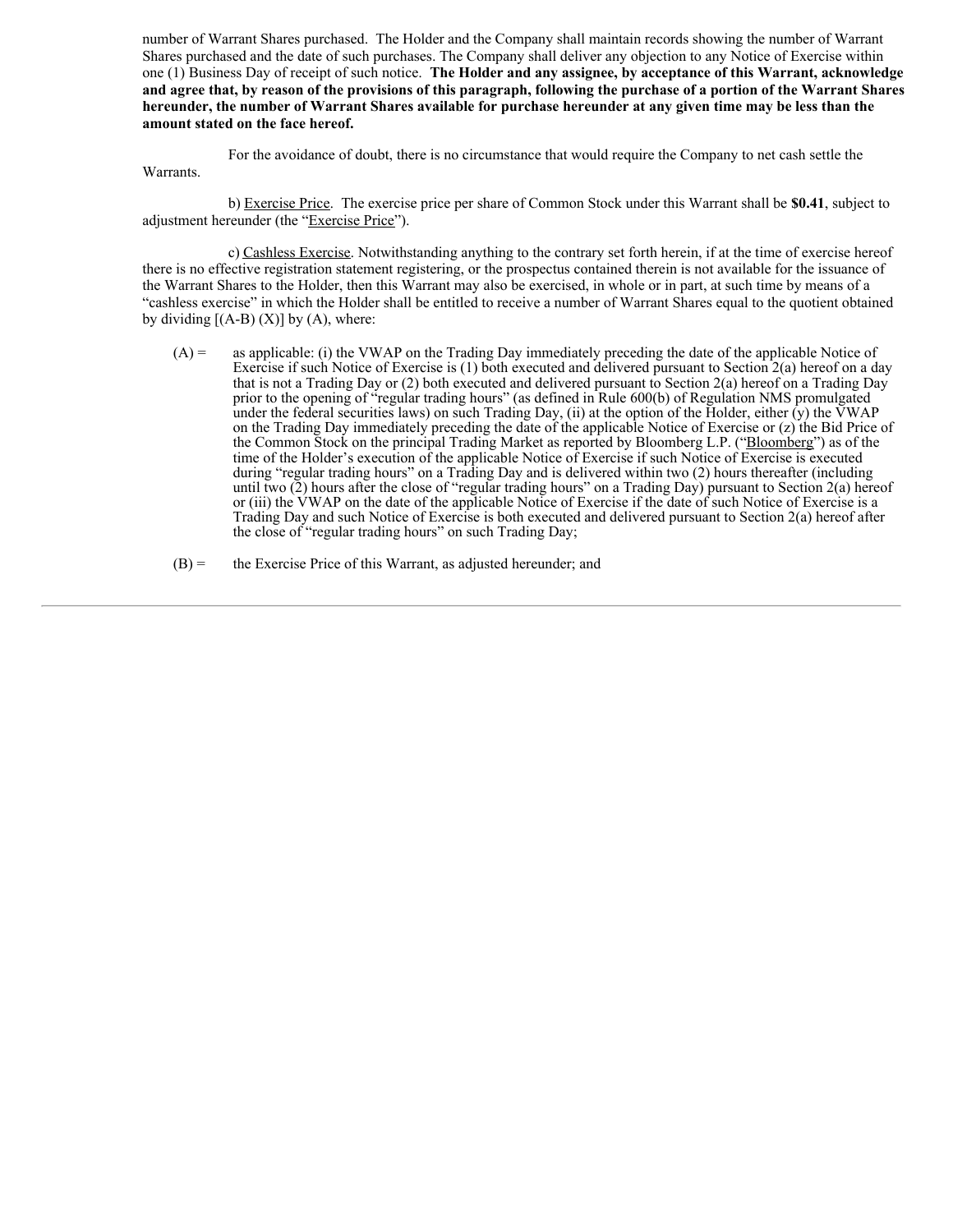$(X)$  = the number of Warrant Shares that would be issuable upon exercise of this Warrant in accordance with the terms of this Warrant if such exercise were by means of a cash exercise rather than a cashless exercise.

If Warrant Shares are issued in such a cashless exercise, the parties acknowledge and agree that in accordance with Section  $3(a)(9)$  of the Securities Act, the Warrant Shares shall take on the registered characteristics of the Warrants being exercised. The Company agrees not to take any position contrary to this Section 2(c).

"Bid Price" means, for any date, the price determined by the first of the following clauses that applies: (a) if the Common Stock is then listed or quoted on a Trading Market, the bid price of the Common Stock for the time in question (or the nearest preceding date) on the Trading Market on which the Common Stock is then listed or quoted as reported by Bloomberg (based on a Trading Day from 9:30 a.m. (New York City time) to 4:02 p.m. (New York City time)), (b) if OTCQB or OTCQX is not a Trading Market, the volume weighted average price of the Common Stock for such date (or the nearest preceding date) on OTCQB or OTCQX as applicable, (c) if the Common Stock is not then listed or quoted for trading on OTCQB or OTCQX and if prices for the Common Stock are then reported on The Pink Open Market (or a similar organization or agency succeeding to its functions of reporting prices), the most recent bid price per share of the Common Stock so reported, or (d) in all other cases, the fair market value of a share of Common Stock as determined by an independent appraiser selected in good faith by the Purchasers of a majority in interest of the Securities then outstanding and reasonably acceptable to the Company, the fees and expenses of which shall be paid by the Company.

"VWAP" means, for any date, the price determined by the first of the following clauses that applies: (a) if the Common Stock is then listed or quoted on a Trading Market, the daily volume weighted average price of the Common Stock for such date (or the nearest preceding date) on the Trading Market on which the Common Stock is then listed or quoted as reported by Bloomberg (based on a Trading Day from 9:30 a.m. (New York City time) to 4:02 p.m. (New York City time)), (b) if OTCQB or OTCQX is not a Trading Market, the volume weighted average price of the Common Stock for such date (or the nearest preceding date) on OTCQB or OTCQX as applicable, (c) if the Common Stock is not then listed or quoted for trading on OTCQB or OTCQX and if prices for the Common Stock are then reported on The Pink Open Market (or a similar organization or agency succeeding to its functions of reporting prices), the most recent bid price per share of the Common Stock so reported, or (d) in all other cases, the fair market value of a share of Common Stock as determined by an independent appraiser selected in good faith by the Purchasers of a majority in interest of the Securities then outstanding and reasonably acceptable to the Company, the fees and expenses of which shall be paid by the Company.

d) Mechanics of Exercise.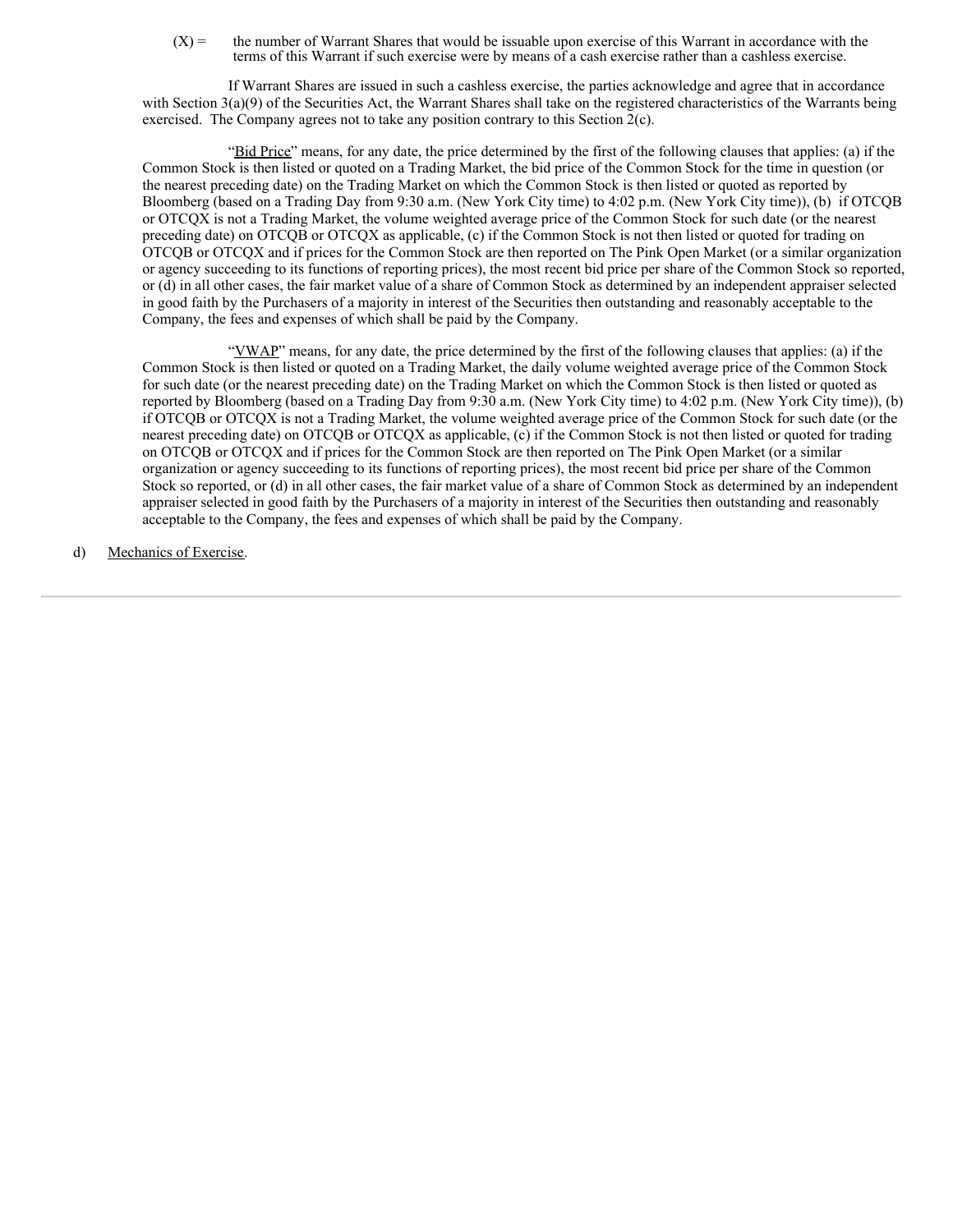i. Delivery of Warrant Shares Upon Exercise. The Company shall cause the Warrant Shares purchased hereunder to be transmitted by the Transfer Agent to the Holder by crediting the account of the Holder's or its designee's balance account with The Depository Trust Company through its Deposit or Withdrawal at Custodian system ("DWAC") if the Company is then a participant in such system and either (A) there is an effective registration statement permitting the issuance of the Warrant Shares to or resale of the Warrant Shares by Holder or (B) this Warrant is being exercised via cashless exercise, and otherwise by physical delivery of a certificate, registered in the Company's share register in the name of the Holder or its designee, for the number of Warrant Shares to which the Holder is entitled pursuant to such exercise to the address specified by the Holder in the Notice of Exercise by the date that is the earliest of (i) two (2) Trading Days after the delivery to the Company of the Notice of Exercise, (ii) one (1) Trading Day after delivery of the aggregate Exercise Price to the Company and (iii) the number of Trading Days comprising the Standard Settlement Period after the delivery to the Company of the Notice of Exercise (such date, the "Warrant Share Delivery Date"). Upon delivery of the Notice of Exercise, the Holder shall be deemed for all corporate purposes to have become the holder of record of the Warrant Shares with respect to which this Warrant has been exercised, irrespective of the date of delivery of the Warrant Shares, provided that payment of the aggregate Exercise Price (other than in the case of a cashless exercise) is received within the earlier of (i) two (2) Trading Days and (ii) the number of Trading Days comprising the Standard Settlement Period following delivery of the Notice of Exercise. If the Company fails for any reason to deliver to the Holder the Warrant Shares subject to a Notice of Exercise by the Warrant Share Delivery Date, the Company shall pay to the Holder, in cash, as liquidated damages and not as a penalty, for each \$1,000 of Warrant Shares subject to such exercise (based on the VWAP of the Common Stock on the date of the applicable Notice of Exercise), \$10 per Trading Day (increasing to \$20 per Trading Day on the fifth Trading Day after the Warrant Share Delivery Date) for each Trading Day after such Warrant Share Delivery Date until such Warrant Shares are delivered or Holder rescinds such exercise. The Company agrees to maintain a transfer agent that is a participant in the FAST program so long as this Warrant remains outstanding and exercisable. As used herein, "Standard Settlement Period" means the standard settlement period, expressed in a number of Trading Days, on the Company's primary Trading Market with respect to the Common Stock as in effect on the date of delivery of the Notice of Exercise. Notwithstanding the foregoing, with respect to any Notice(s) of Exercise delivered on or prior to 12:00 p.m. (New York City time) on the Initial Exercise Date, which may be delivered at any time after the time of execution of the Purchase Agreement, the Company agrees to deliver the Warrant Shares subject to such notice(s) by 4:00 p.m. (New York City time) on the Initial Exercise Date and the Initial Exercise Date shall be the Warrant Share Delivery Date for purposes hereunder, provided that payment of the aggregate Exercise Price (other than in the case of a cashless exercise) is received by such Warrant Share Delivery Date.

ii.Delivery of New Warrants Upon Exercise. If this Warrant shall have been exercised in part, the Company shall, at the request of a Holder and upon surrender of this Warrant certificate, at the time of delivery of the Warrant Shares,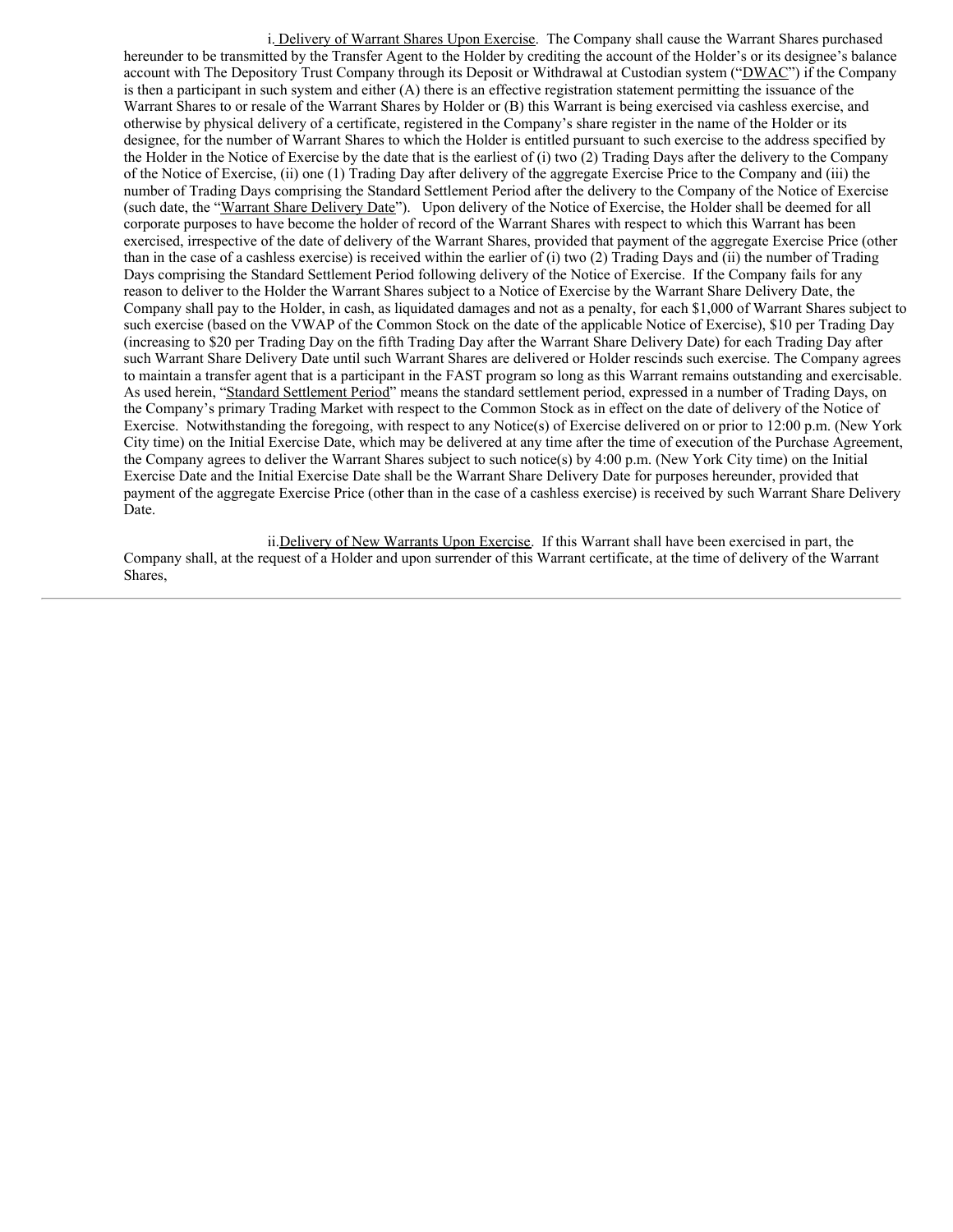deliver to the Holder a new Warrant evidencing the rights of the Holder to purchase the unpurchased Warrant Shares called for by this Warrant, which new Warrant shall in all other respects be identical with this Warrant.

iii.Rescission Rights. If the Company fails to cause the Transfer Agent to transmit to the Holder the Warrant Shares pursuant to Section 2(d)(i) by the Warrant Share Delivery Date, then the Holder will have the right to rescind such exercise.

iv.Compensation for Buy-In on Failure to Timely Deliver Warrant Shares Upon Exercise. In addition to any other rights available to the Holder, if the Company fails to cause the Transfer Agent to transmit to the Holder the Warrant Shares in accordance with the provisions of Section 2(d)(i) above pursuant to an exercise on or before the Warrant Share Delivery Date, and if after such date the Holder is required by its broker to purchase (in an open market transaction or otherwise) or the Holder's brokerage firm otherwise purchases, shares of Common Stock to deliver in satisfaction of a sale by the Holder of the Warrant Shares which the Holder anticipated receiving upon such exercise (a "Buy-In"), then the Company shall (A) pay in cash to the Holder the amount, if any, by which  $(x)$  the Holder's total purchase price (including brokerage commissions, if any) for the shares of Common Stock so purchased exceeds (y) the amount obtained by multiplying (1) the number of Warrant Shares that the Company was required to deliver to the Holder in connection with the exercise at issue times (2) the price at which the sell order giving rise to such purchase obligation was executed, and (B) at the option of the Holder, either reinstate the portion of the Warrant and equivalent number of Warrant Shares for which such exercise was not honored (in which case such exercise shall be deemed rescinded) or deliver to the Holder the number of shares of Common Stock that would have been issued had the Company timely complied with its exercise and delivery obligations hereunder. For example, if the Holder purchases Common Stock having a total purchase price of \$11,000 to cover a Buy-In with respect to an attempted exercise of shares of Common Stock with an aggregate sale price giving rise to such purchase obligation of \$10,000, under clause (A) of the immediately preceding sentence the Company shall be required to pay the Holder \$1,000. The Holder shall provide the Company written notice indicating the amounts payable to the Holder in respect of the Buy-In and, upon request of the Company, evidence of the amount of such loss. Nothing herein shall limit a Holder's right to pursue any other remedies available to it hereunder, at law or in equity including, without limitation, a decree of specific performance and/or injunctive relief with respect to the Company's failure to timely deliver shares of Common Stock upon exercise of the Warrant as required pursuant to the terms hereof.

v.No Fractional Shares or Scrip. No fractional shares or scrip representing fractional shares shall be issued upon the exercise of this Warrant. As to any fraction of a share which the Holder would otherwise be entitled to purchase upon such exercise, the Company shall, at its election, either pay a cash adjustment in respect of such final fraction in an amount equal to such fraction multiplied by the Exercise Price or round up to the next whole share.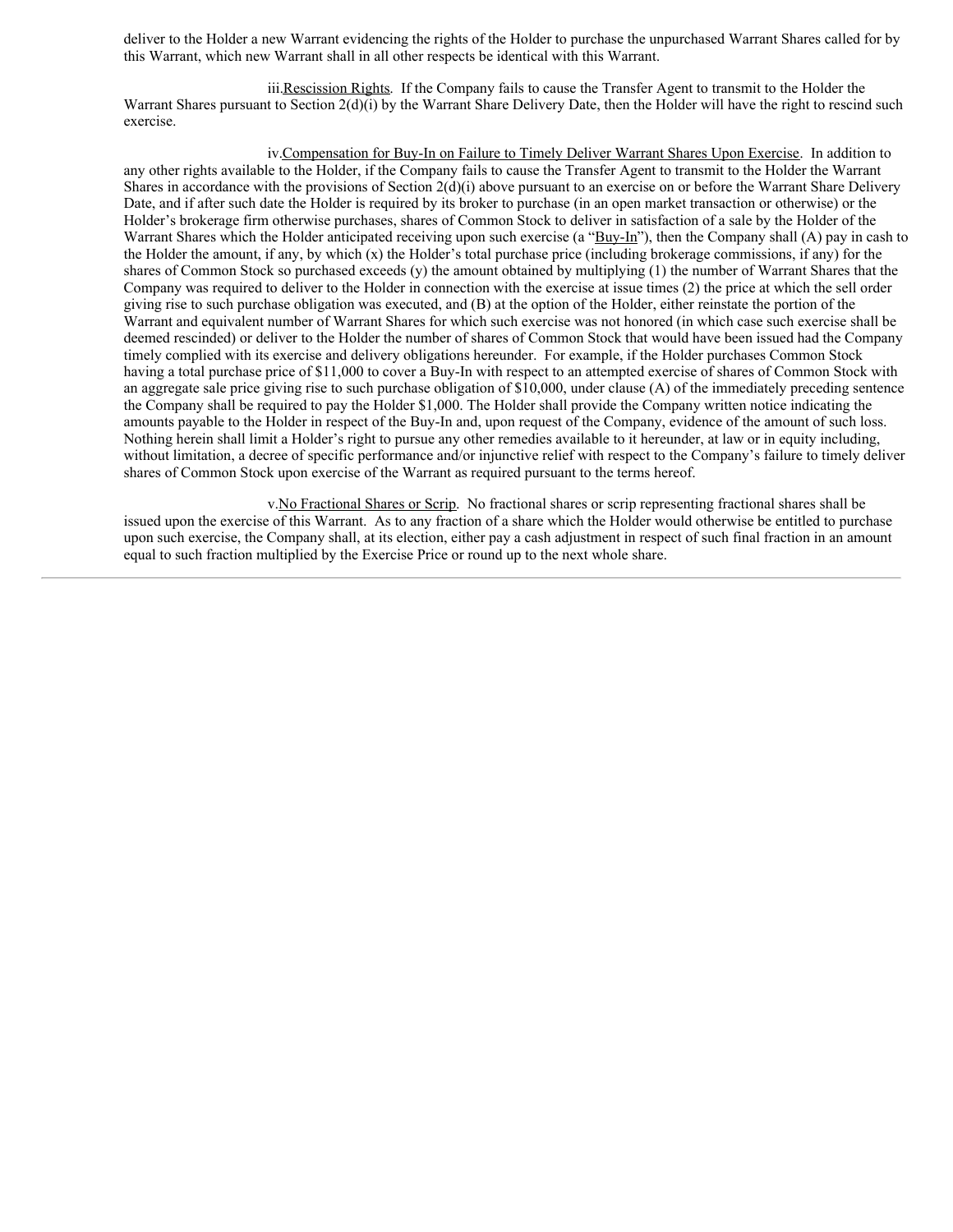vi.Charges, Taxes and Expenses. Issuance of Warrant Shares shall be made without charge to the Holder for any issue or transfer tax or other incidental expense in respect of the issuance of such Warrant Shares, all of which taxes and expenses shall be paid by the Company, and such Warrant Shares shall be issued in the name of the Holder or in such name or names as may be directed by the Holder; provided, however, that, in the event that Warrant Shares are to be issued in a name other than the name of the Holder, this Warrant when surrendered for exercise shall be accompanied by the Assignment Form attached hereto duly executed by the Holder and the Company may require, as a condition thereto, the payment of a sum sufficient to reimburse it for any transfer tax incidental thereto. The Company shall pay all Transfer Agent fees required for same-day processing of any Notice of Exercise and all fees to the Depository Trust Company (or another established clearing corporation performing similar functions) required for same-day electronic delivery of the Warrant Shares.

vii.Closing of Books. The Company will not close its stockholder books or records in any manner which prevents the timely exercise of this Warrant, pursuant to the terms hereof.

e) Holder's Exercise Limitations. The Company shall not effect any exercise of this Warrant, and a Holder shall not have the right to exercise any portion of this Warrant, pursuant to Section 2 or otherwise, to the extent that after giving effect to such issuance after exercise as set forth on the applicable Notice of Exercise, the Holder (together with the Holder's Affiliates, and any other Persons acting as a group together with the Holder or any of the Holder's Affiliates (such Persons, "Attribution Parties")), would beneficially own in excess of the Beneficial Ownership Limitation (as defined below). For purposes of the foregoing sentence, the number of shares of Common Stock beneficially owned by the Holder and its Affiliates and Attribution Parties shall include the number of shares of Common Stock issuable upon exercise of this Warrant with respect to which such determination is being made, but shall exclude the number of shares of Common Stock which would be issuable upon (i) exercise of the remaining, nonexercised portion of this Warrant beneficially owned by the Holder or any of its Affiliates or Attribution Parties and (ii) exercise or conversion of the unexercised or nonconverted portion of any other securities of the Company (including, without limitation, any other Common Stock Equivalents) subject to a limitation on conversion or exercise analogous to the limitation contained herein beneficially owned by the Holder or any of its Affiliates or Attribution Parties. Except as set forth in the preceding sentence, for purposes of this Section 2(e), beneficial ownership shall be calculated in accordance with Section 13(d) of the Exchange Act and the rules and regulations promulgated thereunder, it being acknowledged by the Holder that the Company is not representing to the Holder that such calculation is in compliance with Section 13(d) of the Exchange Act and the Holder is solely responsible for any schedules required to be filed in accordance therewith. To the extent that the limitation contained in this Section  $2(e)$  applies, the determination of whether this Warrant is exercisable (in relation to other securities owned by the Holder together with any Affiliates and Attribution Parties) and of which portion of this Warrant is exercisable shall be in the sole discretion of the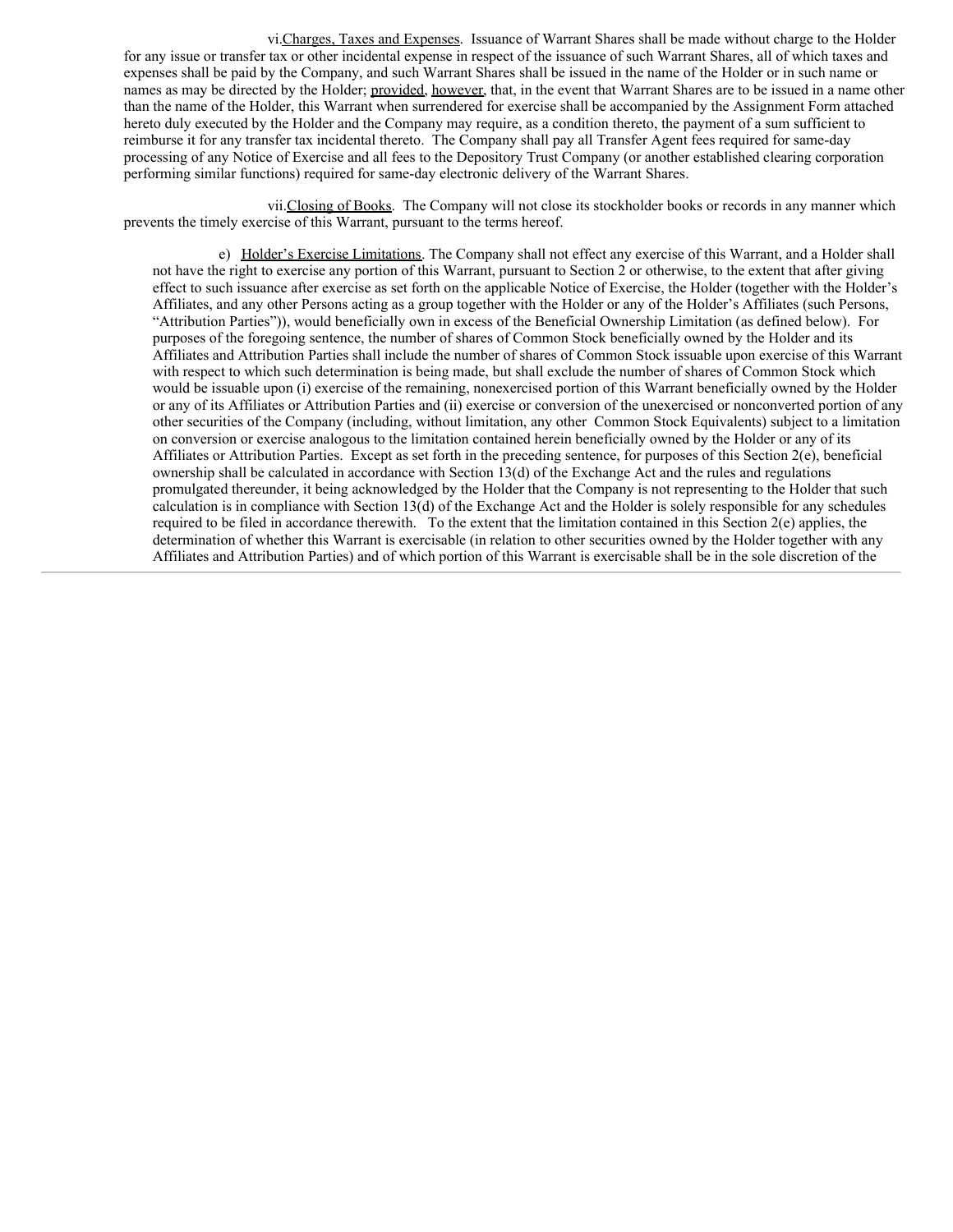Holder, and the submission of a Notice of Exercise shall be deemed to be the Holder's determination of whether this Warrant is exercisable (in relation to other securities owned by the Holder together with any Affiliates and Attribution Parties) and of which portion of this Warrant is exercisable, in each case subject to the Beneficial Ownership Limitation, and the Company shall have no obligation to verify or confirm the accuracy of such determination. In addition, a determination as to any group status as contemplated above shall be determined in accordance with Section 13(d) of the Exchange Act and the rules and regulations promulgated thereunder. For purposes of this Section 2(e), in determining the number of outstanding shares of Common Stock, a Holder may rely on the number of outstanding shares of Common Stock as reflected in (A) the Company's most recent periodic or annual report filed with the Commission, as the case may be, (B) a more recent public announcement by the Company or (C) a more recent written notice by the Company or the Transfer Agent setting forth the number of shares of Common Stock outstanding. Upon the written or oral request of a Holder, the Company shall within one Trading Day confirm orally and in writing to the Holder the number of shares of Common Stock then outstanding. In any case, the number of outstanding shares of Common Stock shall be determined after giving effect to the conversion or exercise of securities of the Company, including this Warrant, by the Holder or its Affiliates or Attribution Parties since the date as of which such number of outstanding shares of Common Stock was reported. The "Beneficial Ownership Limitation" shall be 9.99/4.99% of the number of shares of the Common Stock outstanding immediately after giving effect to the issuance of shares of Common Stock issuable upon exercise of this Warrant. The Holder, upon notice to the Company, may increase or decrease the Beneficial Ownership Limitation provisions of this Section 2(e), provided that the Beneficial Ownership Limitation in no event exceeds 9.99% of the number of shares of the Common Stock outstanding immediately after giving effect to the issuance of shares of Common Stock upon exercise of this Warrant held by the Holder and the provisions of this Section 2(e) shall continue to apply. Any increase in the Beneficial Ownership Limitation will not be effective until the 61st day after such notice is delivered to the Company. The provisions of this paragraph shall be construed and implemented in a manner otherwise than in strict conformity with the terms of this Section 2(e) to correct this paragraph (or any portion hereof) which may be defective or inconsistent with the intended Beneficial Ownership Limitation herein contained or to make changes or supplements necessary or desirable to properly give effect to such limitation. The limitations contained in this paragraph shall apply to a successor holder of this Warrant. If the Warrant is unexercisable as a result of the Holder's Beneficial Ownership Limitation, no alternate consideration is owing to the Holder. Section 3.Certain Adjustments.

a) Stock Dividends and Splits. If the Company, at any time while this Warrant is outstanding: (i) pays a stock dividend or otherwise makes a distribution or distributions on shares of its Common Stock or any other equity or equity equivalent securities payable in shares of Common Stock (which, for avoidance of doubt, shall not include any shares of Common Stock issued by the Company upon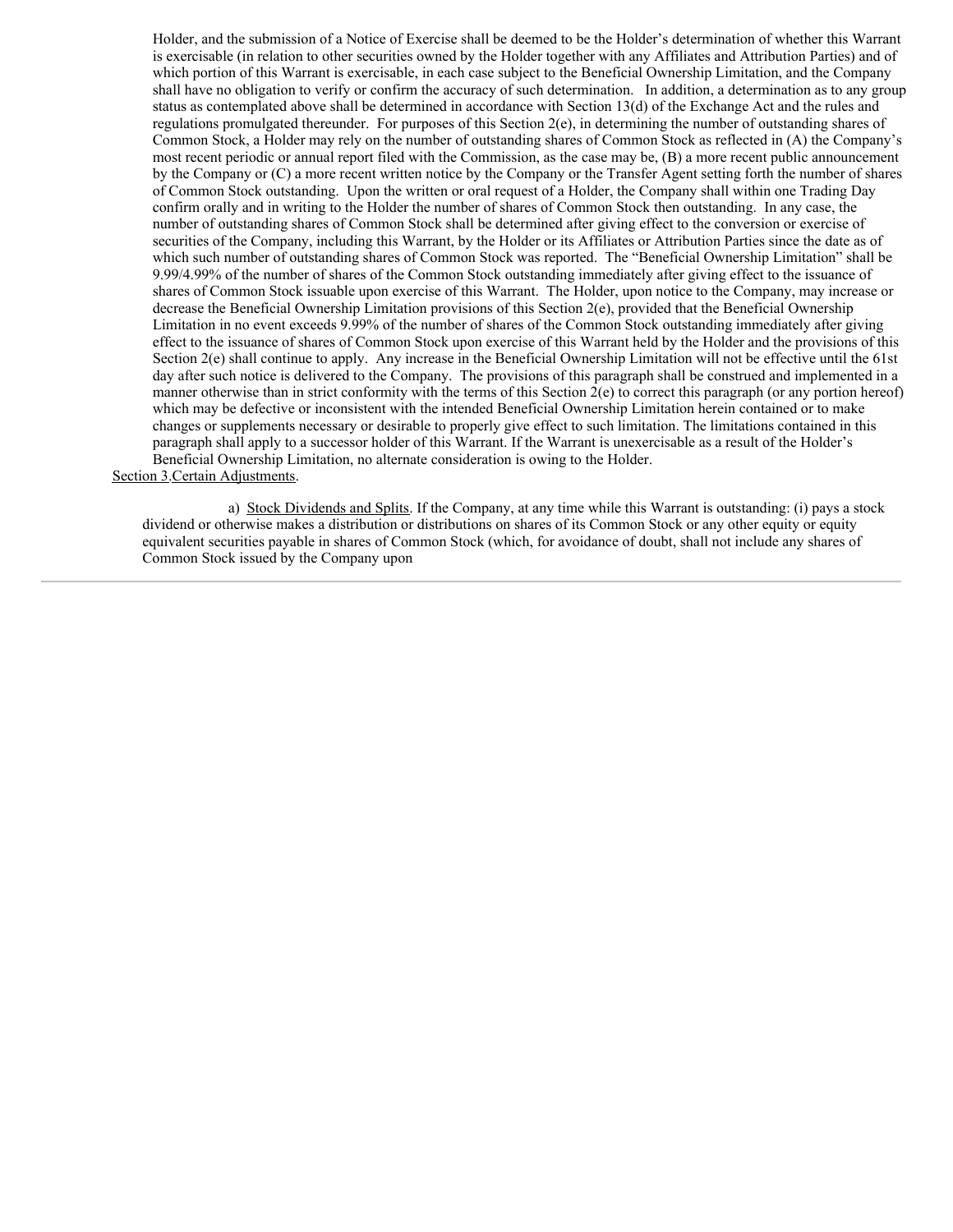exercise of this Warrant), (ii) subdivides outstanding shares of Common Stock into a larger number of shares, (iii) combines (including by way of reverse stock split) outstanding shares of Common Stock into a smaller number of shares, or (iv) issues by reclassification of shares of the Common Stock any shares of capital stock of the Company, then in each case the Exercise Price shall be multiplied by a fraction of which the numerator shall be the number of shares of Common Stock (excluding treasury shares, if any) outstanding immediately before such event and of which the denominator shall be the number of shares of Common Stock outstanding immediately after such event, and the number of shares issuable upon exercise of this Warrant shall be proportionately adjusted such that the aggregate Exercise Price of this Warrant shall remain unchanged. Any adjustment made pursuant to this Section 3(a) shall become effective immediately after the record date for the determination of stockholders entitled to receive such dividend or distribution and shall become effective immediately after the effective date in the case of a subdivision, combination or re‑classification.

#### b) [RESERVED]

c) Subsequent Rights Offerings. In addition to any adjustments pursuant to Section 3(a) above, if at any time the Company grants, issues or sells any Common Stock Equivalents or rights to purchase stock, warrants, securities or other property pro rata to the record holders of any class of shares of Common Stock (the "Purchase Rights"), then the Holder will be entitled to acquire, upon the terms applicable to such Purchase Rights, the aggregate Purchase Rights which the Holder could have acquired if the Holder had held the number of shares of Common Stock acquirable upon complete exercise of this Warrant (without regard to any limitations on exercise hereof, including without limitation, the Beneficial Ownership Limitation) immediately before the date on which a record is taken for the grant, issuance or sale of such Purchase Rights, or, if no such record is taken, the date as of which the record holders of shares of Common Stock are to be determined for the grant, issue or sale of such Purchase Rights (provided, however, that, to the extent that the Holder's right to participate in any such Purchase Right would result in the Holder exceeding the Beneficial Ownership Limitation, then the Holder shall not be entitled to participate in such Purchase Right to such extent (or beneficial ownership of such shares of Common Stock as a result of such Purchase Right to such extent) and such Purchase Right to such extent shall be held in abeyance for the Holder until such time, if ever, as its right thereto would not result in the Holder exceeding the Beneficial Ownership Limitation).

d) Pro Rata Distributions. During such time as this Warrant is outstanding, if the Company shall declare or make any dividend or other distribution of its assets (or rights to acquire its assets) to holders of shares of Common Stock, by way of return of capital or otherwise (including, without limitation, any distribution of cash, stock or other securities, property or options by way of a dividend, spin off, reclassification, corporate rearrangement, scheme of arrangement or other similar transaction) (a "Distribution"), at any time after the issuance of this Warrant, then, in each such case, the Holder shall be entitled to participate in such Distribution to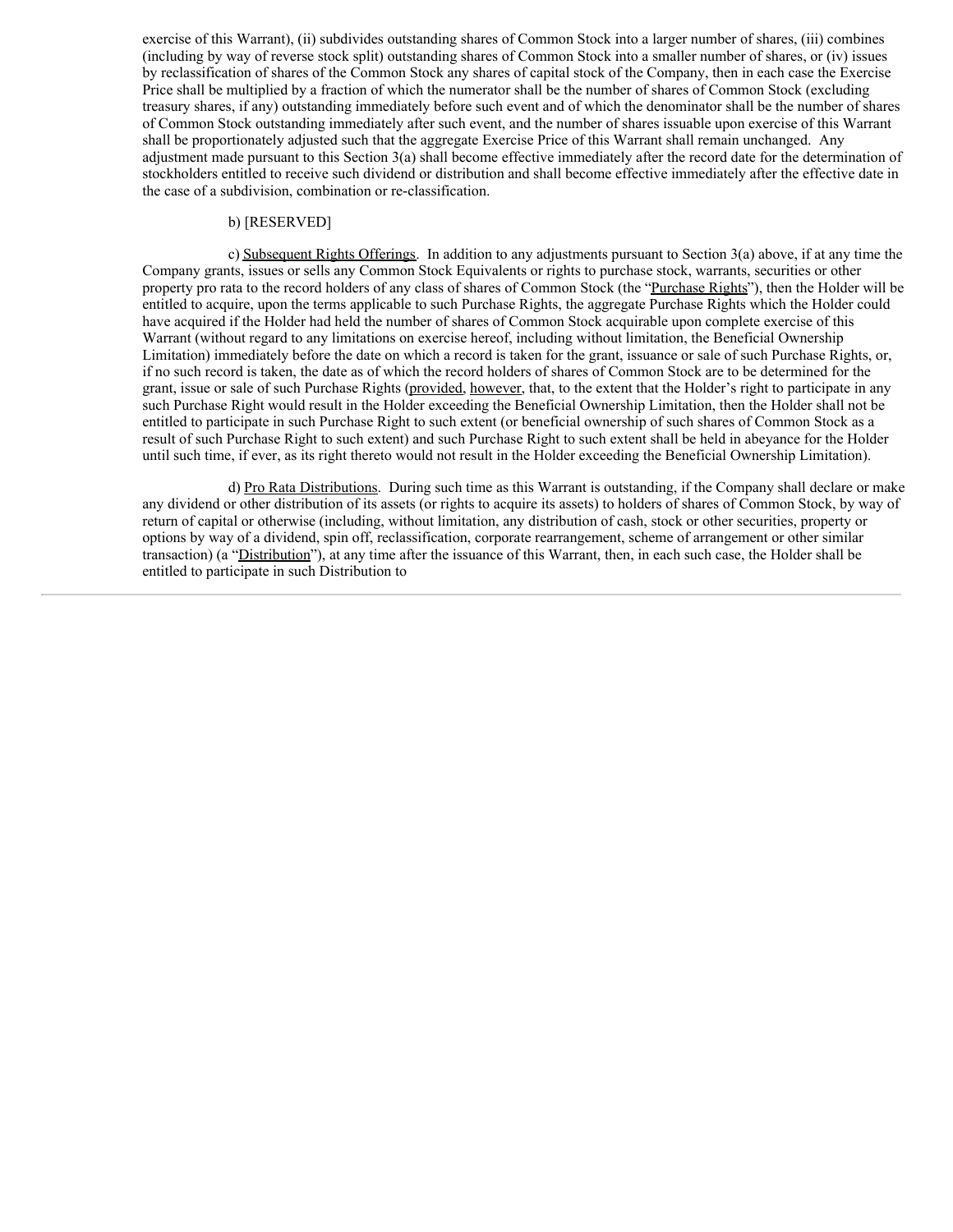the same extent that the Holder would have participated therein if the Holder had held the number of shares of Common Stock acquirable upon complete exercise of this Warrant (without regard to any limitations on exercise hereof, including without limitation, the Beneficial Ownership Limitation) immediately before the date of which a record is taken for such Distribution, or, if no such record is taken, the date as of which the record holders of shares of Common Stock are to be determined for the participation in such Distribution (provided, however, that, to the extent that the Holder's right to participate in any such Distribution would result in the Holder exceeding the Beneficial Ownership Limitation, then the Holder shall not be entitled to participate in such Distribution to such extent (or in the beneficial ownership of any shares of Common Stock as a result of such Distribution to such extent) and the portion of such Distribution shall be held in abeyance for the benefit of the Holder until such time, if ever, as its right thereto would not result in the Holder exceeding the Beneficial Ownership Limitation).

e) Fundamental Transaction. If, at any time while this Warrant is outstanding, (i) the Company, directly or indirectly, in one or more related transactions effects any merger or consolidation of the Company with or into another Person, (ii) the Company, directly or indirectly, effects any sale, lease, license, assignment, transfer, conveyance or other disposition of all or substantially all of its assets in one or a series of related transactions, (iii) any, direct or indirect, purchase offer, tender offer or exchange offer (whether by the Company or another Person) is completed pursuant to which holders of Common Stock are permitted to sell, tender or exchange their shares for other securities, cash or property and has been accepted by the holders of 50% or more of the outstanding Common Stock or 50% or more of the common equity of the Company, (iv) the Company, directly or indirectly, in one or more related transactions effects any reclassification, reorganization or recapitalization of the Common Stock or any compulsory share exchange pursuant to which the Common Stock is effectively converted into or exchanged for other securities, cash or property, or (v) the Company, directly or indirectly, in one or more related transactions consummates a stock or share purchase agreement or other business combination (including, without limitation, a reorganization, recapitalization, spin-off, merger or scheme of arrangement) with another Person or group of Persons whereby such other Person or group acquires 50% or more of the outstanding shares of Common Stock or 50% or more of the voting power of the common equity of the Company (each a "Fundamental Transaction"), then, upon any subsequent exercise of this Warrant, the Holder shall have the right to receive, for each Warrant Share that would have been issuable upon such exercise immediately prior to the occurrence of such Fundamental Transaction, at the option of the Holder (without regard to any limitation in Section 2(e) on the exercise of this Warrant), the number of shares of Common Stock of the successor or acquiring corporation or of the Company, if it is the surviving corporation, and any additional consideration (the "Alternate Consideration") receivable as a result of such Fundamental Transaction by a holder of the number of shares of Common Stock for which this Warrant is exercisable immediately prior to such Fundamental Transaction (without regard to any limitation in Section 2(e) on the exercise of this Warrant). For purposes of any such exercise, the determination of the Exercise Price shall be appropriately adjusted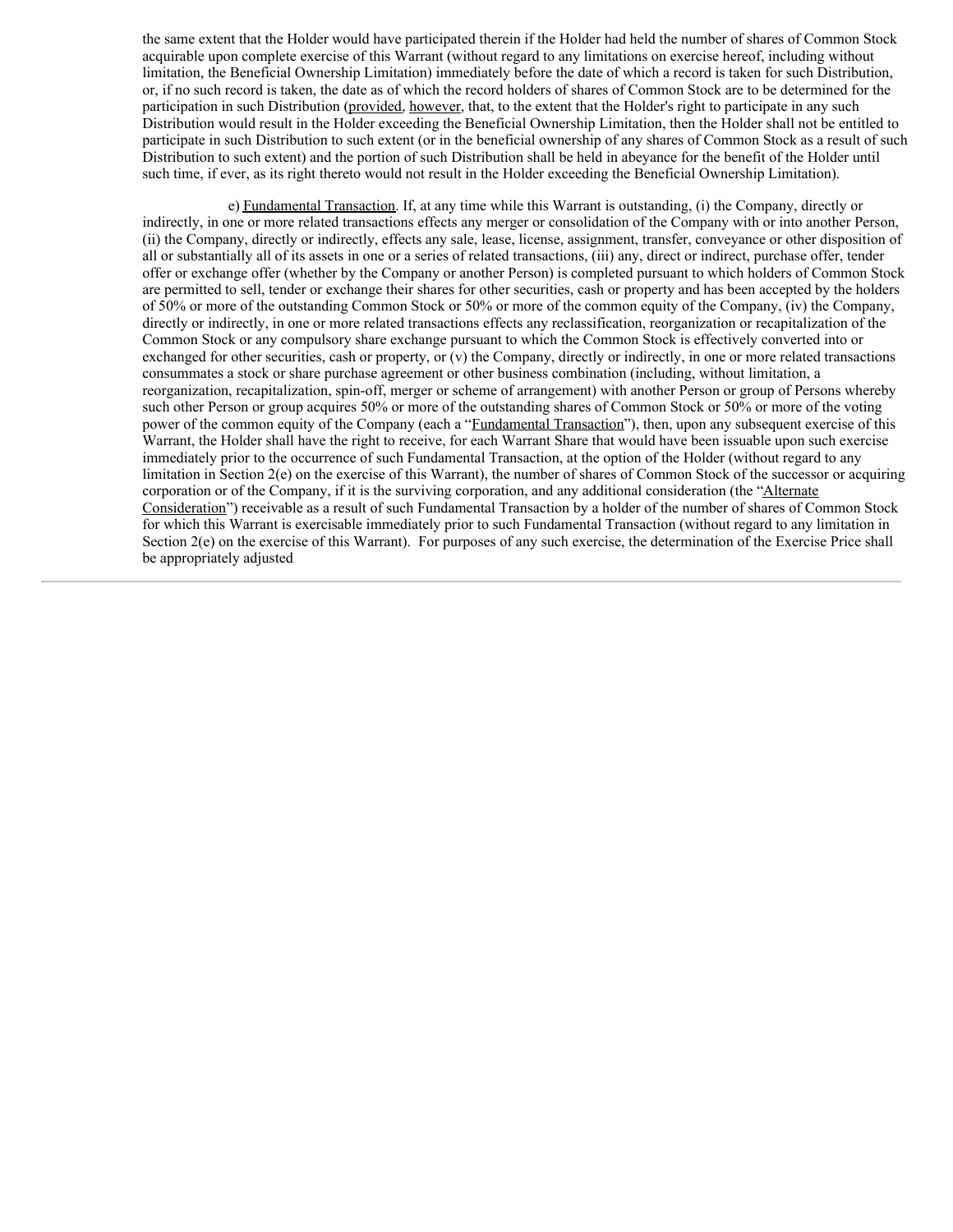<span id="page-13-0"></span>to apply to such Alternate Consideration based on the amount of Alternate Consideration issuable in respect of one share of Common Stock in such Fundamental Transaction, and the Company shall apportion the Exercise Price among the Alternate Consideration in a reasonable manner reflecting the relative value of any different components of the Alternate Consideration. If holders of Common Stock are given any choice as to the securities, cash or property to be received in a Fundamental Transaction, then the Holder shall be given the same choice as to the Alternate Consideration it receives upon any exercise of this Warrant following such Fundamental Transaction. The Company shall cause any successor entity in a Fundamental Transaction in which the Company is not the survivor (the "Successor Entity") to assume in writing all of the obligations of the Company under this Warrant and the other Transaction Documents in accordance with the provisions of this Section 3(e) pursuant to written agreements in form and substance reasonably satisfactory to the Holder and approved by the Holder (without unreasonable delay) prior to such Fundamental Transaction and shall, at the option of the Holder, deliver to the Holder in exchange for this Warrant a security of the Successor Entity evidenced by a written instrument substantially similar in form and substance to this Warrant which is exercisable for a corresponding number of shares of capital stock of such Successor Entity (or its parent entity) equivalent to the shares of Common Stock acquirable and receivable upon exercise of this Warrant (without regard to any limitations on the exercise of this Warrant) prior to such Fundamental Transaction, and with an exercise price which applies the exercise price hereunder to such shares of capital stock (but taking into account the relative value of the shares of Common Stock pursuant to such Fundamental Transaction and the value of such shares of capital stock, such number of shares of capital stock and such exercise price being for the purpose of protecting the economic value of this Warrant immediately prior to the consummation of such Fundamental Transaction), and which is reasonably satisfactory in form and substance to the Holder. Upon the occurrence of any such Fundamental Transaction, the Successor Entity shall succeed to, and be substituted for (so that from and after the date of such Fundamental Transaction, the provisions of this Warrant and the other Transaction Documents referring to the "Company" shall refer instead to the Successor Entity), and may exercise every right and power of the Company and shall assume all of the obligations of the Company under this Warrant and the other Transaction Documents with the same effect as if such Successor Entity had been named as the Company herein.

f) Calculations. All calculations under this Section 3 shall be made to the nearest cent or the nearest 1/100th of a share, as the case may be. For purposes of this Section 3, the number of shares of Common Stock deemed to be issued and outstanding as of a given date shall be the sum of the number of shares of Common Stock (excluding treasury shares, if any) issued and outstanding.

## g) Notice to Holder.

i. Adjustment to Exercise Price. Whenever the Exercise Price is adjusted pursuant to any provision of this Section 3, the Company shall promptly deliver to the Holder by facsimile or email a notice setting forth the Exercise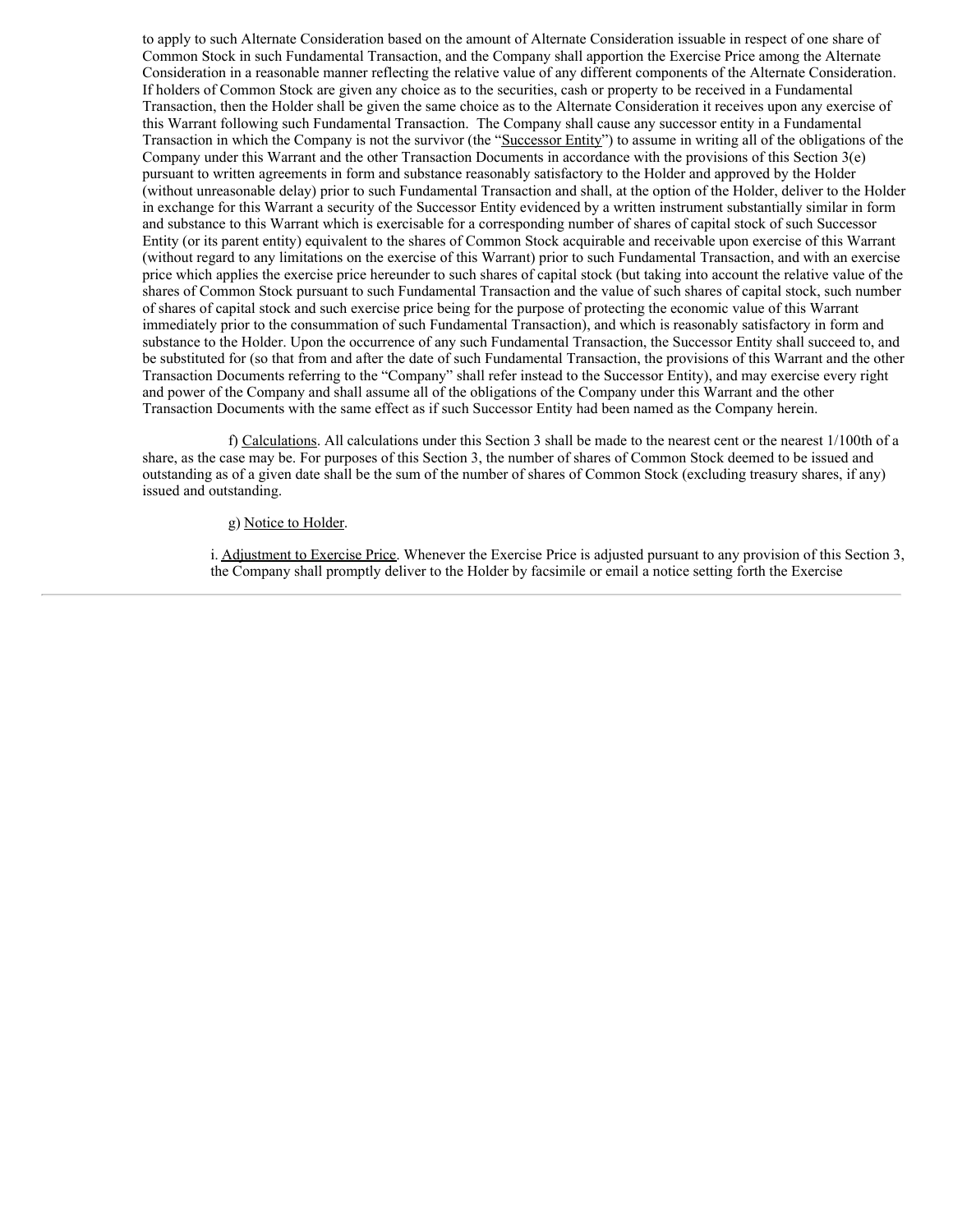Price after such adjustment and any resulting adjustment to the number of Warrant Shares and setting forth a brief statement of the facts requiring such adjustment.

ii. Notice to Allow Exercise by Holder. If (A) the Company shall declare a dividend (or any other distribution in whatever form) on the Common Stock, (B) the Company shall declare a special nonrecurring cash dividend on or a redemption of the Common Stock, (C) the Company shall authorize the granting to all holders of the Common Stock rights or warrants to subscribe for or purchase any shares of capital stock of any class or of any rights, (D) the approval of any stockholders of the Company shall be required in connection with a Fundamental Transaction, or (E) the Company shall authorize the voluntary or involuntary dissolution, liquidation or winding up of the affairs of the Company, then, in each case, the Company shall cause to be delivered by facsimile or email to the Holder at its last facsimile number or email address as it shall appear upon the Warrant Register of the Company, at least 20 calendar days prior to the applicable record or effective date hereinafter specified, a notice stating  $(x)$  the date on which a record is to be taken for the purpose of such dividend, distribution, redemption, rights or warrants, or if a record is not to be taken, the date as of which the holders of the Common Stock of record to be entitled to such dividend, distributions, redemption, rights or warrants are to be determined or (y) the date on which such reclassification, consolidation, merger, sale, transfer or share exchange is expected to become effective or close, and the date as of which it is expected that holders of the Common Stock of record shall be entitled to exchange their shares of the Common Stock for securities, cash or other property deliverable upon such reclassification, consolidation, merger, sale, transfer or share exchange; provided that the failure to deliver such notice or any defect therein or in the delivery thereof shall not affect the validity of the corporate action required to be specified in such notice. To the extent that any notice provided in this Warrant constitutes, or contains, material, non-public information regarding the Company or any of the Subsidiaries, the Company shall simultaneously file such notice with the Commission pursuant to a Current Report on Form 8-K. The Holder shall remain entitled to exercise this Warrant during the period commencing on the date of such notice to the effective date of the event triggering such notice except as may otherwise be expressly set forth herein.

h) Voluntary Adjustment By Company. Subject to the rules and regulations of the Trading Market, the Company may at any time during the term of this Warrant reduce the then current Exercise Price to any amount and for any period of time deemed appropriate by the board of directors of the Company.

Section 4. Transfer of Warrant.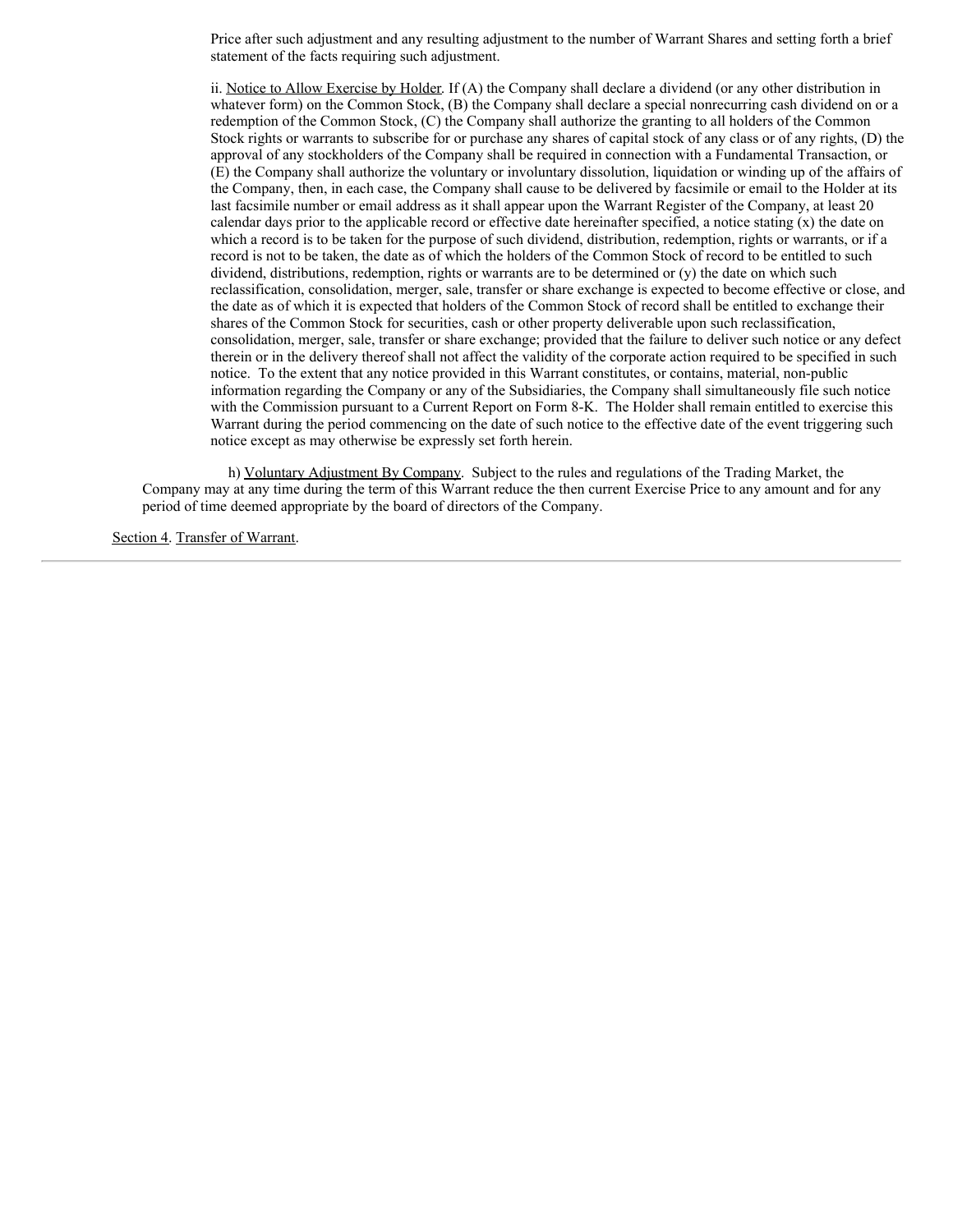a) Transferability. This Warrant and all rights hereunder (including, without limitation, any registration rights) are transferable, in whole or in part, upon surrender of this Warrant at the principal office of the Company or its designated agent, together with a written assignment of this Warrant substantially in the form attached hereto duly executed by the Holder or its agent or attorney and funds sufficient to pay any transfer taxes payable upon the making of such transfer. Upon such surrender and, if required, such payment, the Company shall execute and deliver a new Warrant or Warrants in the name of the assignee or assignees, as applicable, and in the denomination or denominations specified in such instrument of assignment, and shall issue to the assignor a new Warrant evidencing the portion of this Warrant not so assigned, and this Warrant shall promptly be cancelled. Notwithstanding anything herein to the contrary, the Holder shall not be required to physically surrender this Warrant to the Company unless the Holder has assigned this Warrant in full, in which case, the Holder shall surrender this Warrant to the Company within three (3) Trading Days of the date on which the Holder delivers an assignment form to the Company assigning this Warrant in full. The Warrant, if properly assigned in accordance herewith, may be exercised by a new holder for the purchase of Warrant Shares without having a new Warrant issued.

b) New Warrants. This Warrant may be divided or combined with other Warrants upon presentation hereof at the aforesaid office of the Company, together with a written notice specifying the names and denominations in which new Warrants are to be issued, signed by the Holder or its agent or attorney. Subject to compliance with Section 4(a), as to any transfer which may be involved in such division or combination, the Company shall execute and deliver a new Warrant or Warrants in exchange for the Warrant or Warrants to be divided or combined in accordance with such notice. All Warrants issued on transfers or exchanges shall be dated the initial issuance date of this Warrant and shall be identical with this Warrant except as to the number of Warrant Shares issuable pursuant thereto.

c) Warrant Register. The Company shall register this Warrant, upon records to be maintained by the Company for that purpose (the "Warrant Register"), in the name of the record Holder hereof from time to time. The Company may deem and treat the registered Holder of this Warrant as the absolute owner hereof for the purpose of any exercise hereof or any distribution to the Holder, and for all other purposes, absent actual notice to the contrary.

#### Section 5. Miscellaneous.

a)No Rights as Stockholder Until Exercise; No Settlement in Cash. This Warrant does not entitle the Holder to any voting rights, dividends or other rights as a stockholder of the Company prior to the exercise hereof as set forth in Section  $2(d)(i)$ , except as expressly set forth in Section 3. Without limiting any rights of a Holder to receive Warrant Shares on a "cashless exercise" pursuant to Section  $2(c)$  or to receive cash payments pursuant to Section  $2(d)(i)$  and Section  $2(d)(iv)$  herein, in no event shall the Company be required to net cash settle an exercise of this Warrant.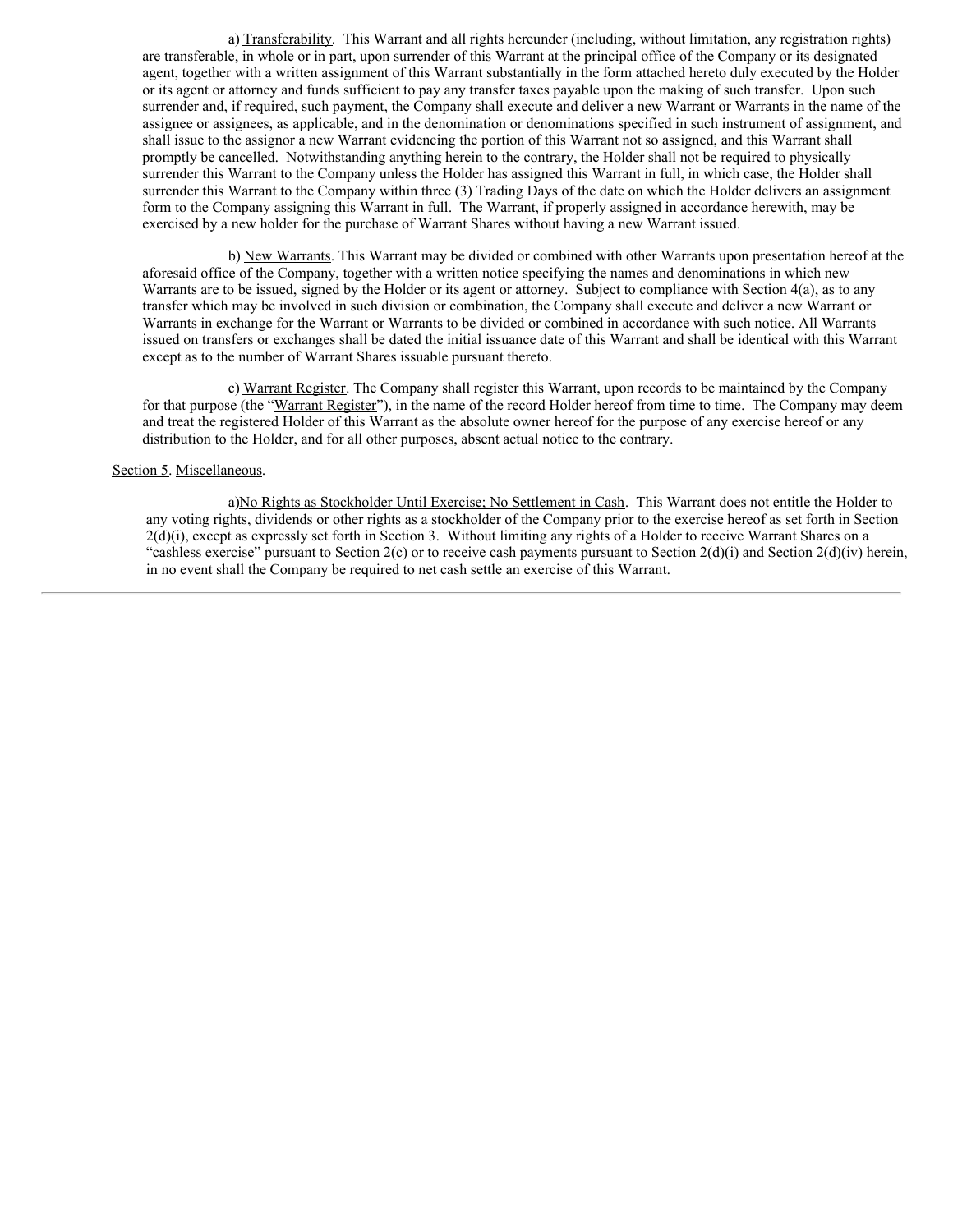b) Loss, Theft, Destruction or Mutilation of Warrant. The Company covenants that upon receipt by the Company of evidence reasonably satisfactory to it of the loss, theft, destruction or mutilation of this Warrant or any stock certificate relating to the Warrant Shares, and in case of loss, theft or destruction, of indemnity or security reasonably satisfactory to it (which, in the case of the Warrant, shall not include the posting of any bond), and upon surrender and cancellation of such Warrant or stock certificate, if mutilated, the Company will make and deliver a new Warrant or stock certificate of like tenor and dated as of such cancellation, in lieu of such Warrant or stock certificate.

c) Saturdays, Sundays, Holidays, etc. If the last or appointed day for the taking of any action or the expiration of any right required or granted herein shall not be a Trading Day, then such action may be taken or such right may be exercised on the next succeeding Trading Day.

d) Authorized Shares. The Company covenants that, during the period the Warrant is outstanding, it will reserve from its authorized and unissued Common Stock a sufficient number of shares to provide for the issuance of the Warrant Shares upon the exercise of any purchase rights under this Warrant. The Company further covenants that its issuance of this Warrant shall constitute full authority to its officers who are charged with the duty of issuing the necessary Warrant Shares upon the exercise of the purchase rights under this Warrant. The Company will take all such reasonable action as may be necessary to assure that such Warrant Shares may be issued as provided herein without violation of any applicable law or regulation, or of any requirements of the Trading Market upon which the Common Stock may be listed. The Company covenants that all Warrant Shares which may be issued upon the exercise of the purchase rights represented by this Warrant will, upon exercise of the purchase rights represented by this Warrant and payment for such Warrant Shares in accordance herewith, be duly authorized, validly issued, fully paid and nonassessable and free from all taxes, liens and charges created by the Company in respect of the issue thereof (other than taxes in respect of any transfer occurring contemporaneously with such issue).

Except and to the extent as waived or consented to by the Holder, the Company shall not by any action, including, without limitation, amending its certificate of incorporation or through any reorganization, transfer of assets, consolidation, merger, dissolution, issue or sale of securities or any other voluntary action, avoid or seek to avoid the observance or performance of any of the terms of this Warrant, but will at all times in good faith assist in the carrying out of all such terms and in the taking of all such actions as may be necessary or appropriate to protect the rights of Holder as set forth in this Warrant against impairment. Without limiting the generality of the foregoing, the Company will (i) not increase the par value of any Warrant Shares above the amount payable therefor upon such exercise immediately prior to such increase in par value, (ii) take all such action as may be necessary or appropriate in order that the Company may validly and legally issue fully paid and nonassessable Warrant Shares upon the exercise of this Warrant and (iii) use commercially reasonable efforts to obtain all such authorizations,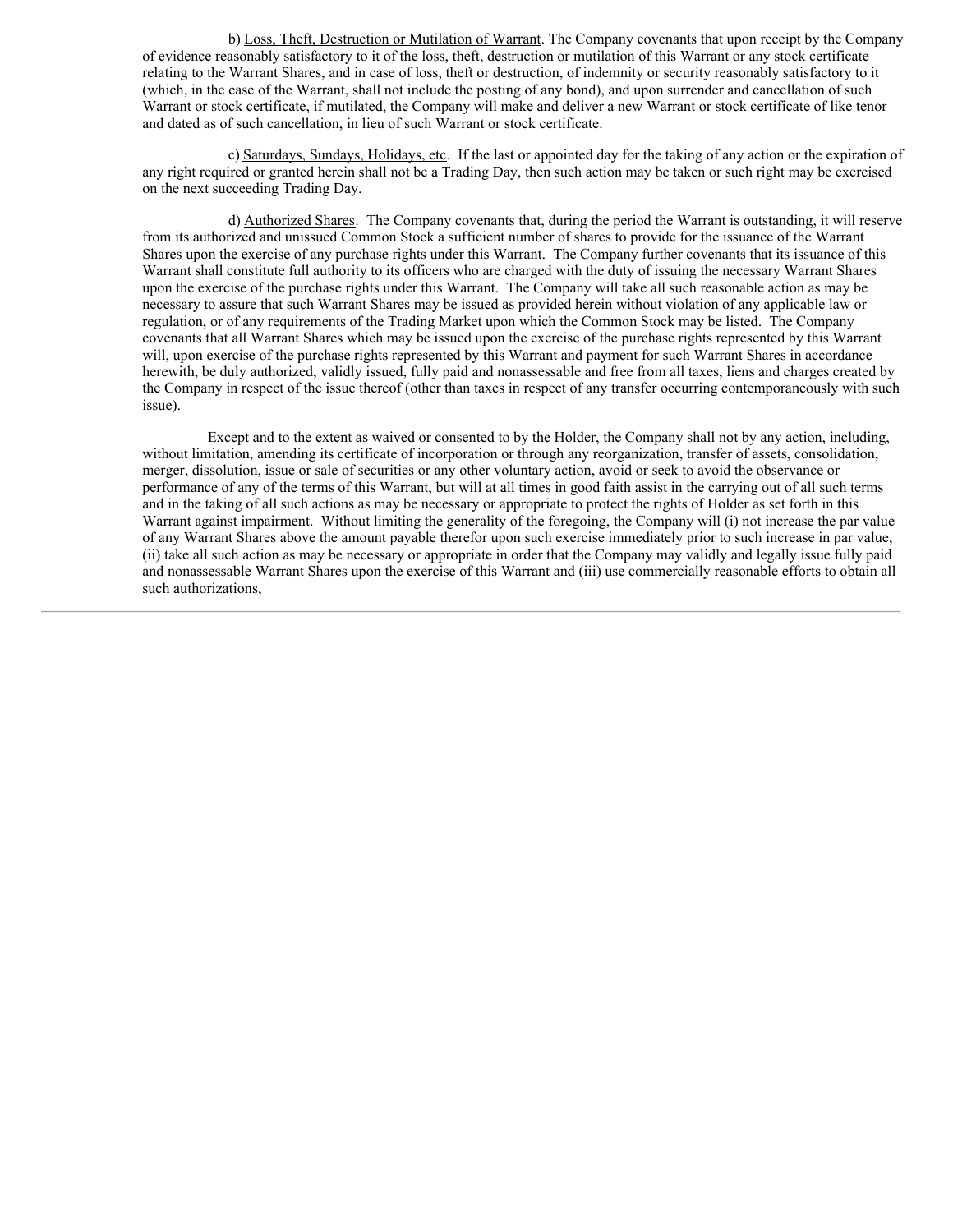exemptions or consents from any public regulatory body having jurisdiction thereof, as may be, necessary to enable the Company to perform its obligations under this Warrant.

Before taking any action which would result in an adjustment in the number of Warrant Shares for which this Warrant is exercisable or in the Exercise Price, the Company shall obtain all such authorizations or exemptions thereof, or consents thereto, as may be necessary from any public regulatory body or bodies having jurisdiction thereof.

e) Jurisdiction. All questions concerning the construction, validity, enforcement and interpretation of this Warrant shall be determined in accordance with the provisions of the Purchase Agreement.

f) Restrictions. The Holder acknowledges that the Warrant Shares acquired upon the exercise of this Warrant, if not registered, and the Holder does not utilize cashless exercise, will have restrictions upon resale imposed by state and federal securities laws.

g) Nonwaiver and Expenses. No course of dealing or any delay or failure to exercise any right hereunder on the part of Holder shall operate as a waiver of such right or otherwise prejudice the Holder's rights, powers or remedies. Without limiting any other provision of this Warrant or the Purchase Agreement, if the Company willfully and knowingly fails to comply with any provision of this Warrant, which results in any material damages to the Holder, the Company shall pay to the Holder such amounts as shall be sufficient to cover any costs and expenses including, but not limited to, reasonable attorneys' fees, including those of appellate proceedings, incurred by the Holder in collecting any amounts due pursuant hereto or in otherwise enforcing any of its rights, powers or remedies hereunder.

h) Notices. Any notice, request or other document required or permitted to be given or delivered to the Holder by the Company shall be delivered in accordance with the notice provisions of the Purchase Agreement.

i) Limitation of Liability. No provision hereof, in the absence of any affirmative action by the Holder to exercise this Warrant to purchase Warrant Shares, and no enumeration herein of the rights or privileges of the Holder, shall give rise to any liability of the Holder for the purchase price of any Common Stock or as a stockholder of the Company, whether such liability is asserted by the Company or by creditors of the Company.

j) Remedies. The Holder, in addition to being entitled to exercise all rights granted by law, including recovery of damages, will be entitled to specific performance of its rights under this Warrant. The Company agrees that monetary damages would not be adequate compensation for any loss incurred by reason of a breach by it of the provisions of this Warrant and hereby agrees to waive and not to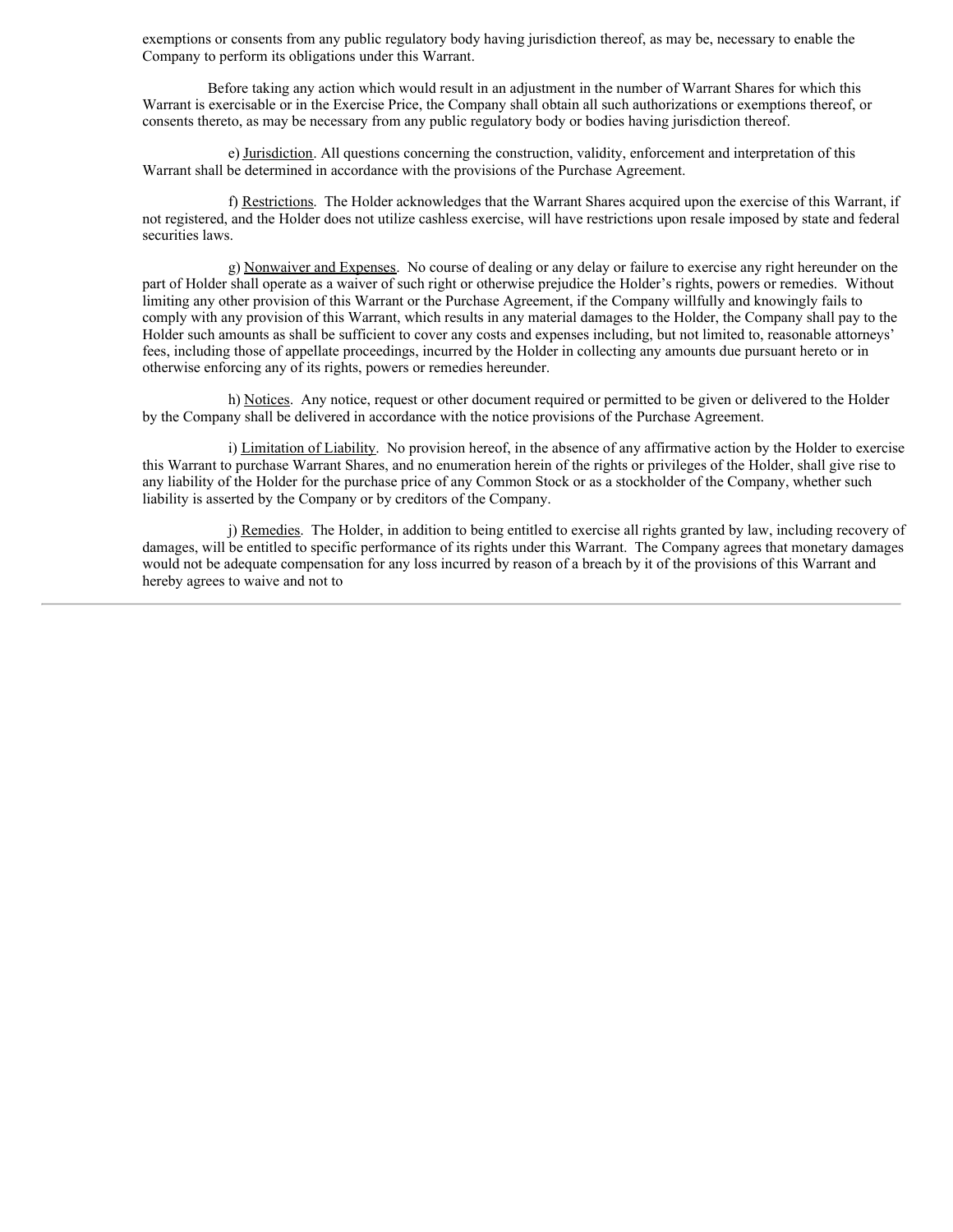assert the defense in any action for specific performance that a remedy at law would be adequate.

k) Successors and Assigns. Subject to applicable securities laws, this Warrant and the rights and obligations evidenced hereby shall inure to the benefit of and be binding upon the successors and permitted assigns of the Company and the successors and permitted assigns of Holder. The provisions of this Warrant are intended to be for the benefit of any Holder from time to time of this Warrant and shall be enforceable by the Holder or holder of Warrant Shares.

l) Amendment. This Warrant may be modified or amended or the provisions hereof waived with the written consent of the Company and the Holder.

m) Severability. Wherever possible, each provision of this Warrant shall be interpreted in such manner as to be effective and valid under applicable law, but if any provision of this Warrant shall be prohibited by or invalid under applicable law, such provision shall be ineffective to the extent of such prohibition or invalidity, without invalidating the remainder of such provisions or the remaining provisions of this Warrant.

n) Headings. The headings used in this Warrant are for the convenience of reference only and shall not, for any purpose, be deemed a part of this Warrant.

\*\*\*\*\*\*\*\*\*\*\*\*\*\*\*\*\*\*\*\*

*(Signature Page Follows)*

IN WITNESS WHEREOF, the Company has caused this Warrant to be executed by its officer thereunto duly authorized as of the date first above indicated.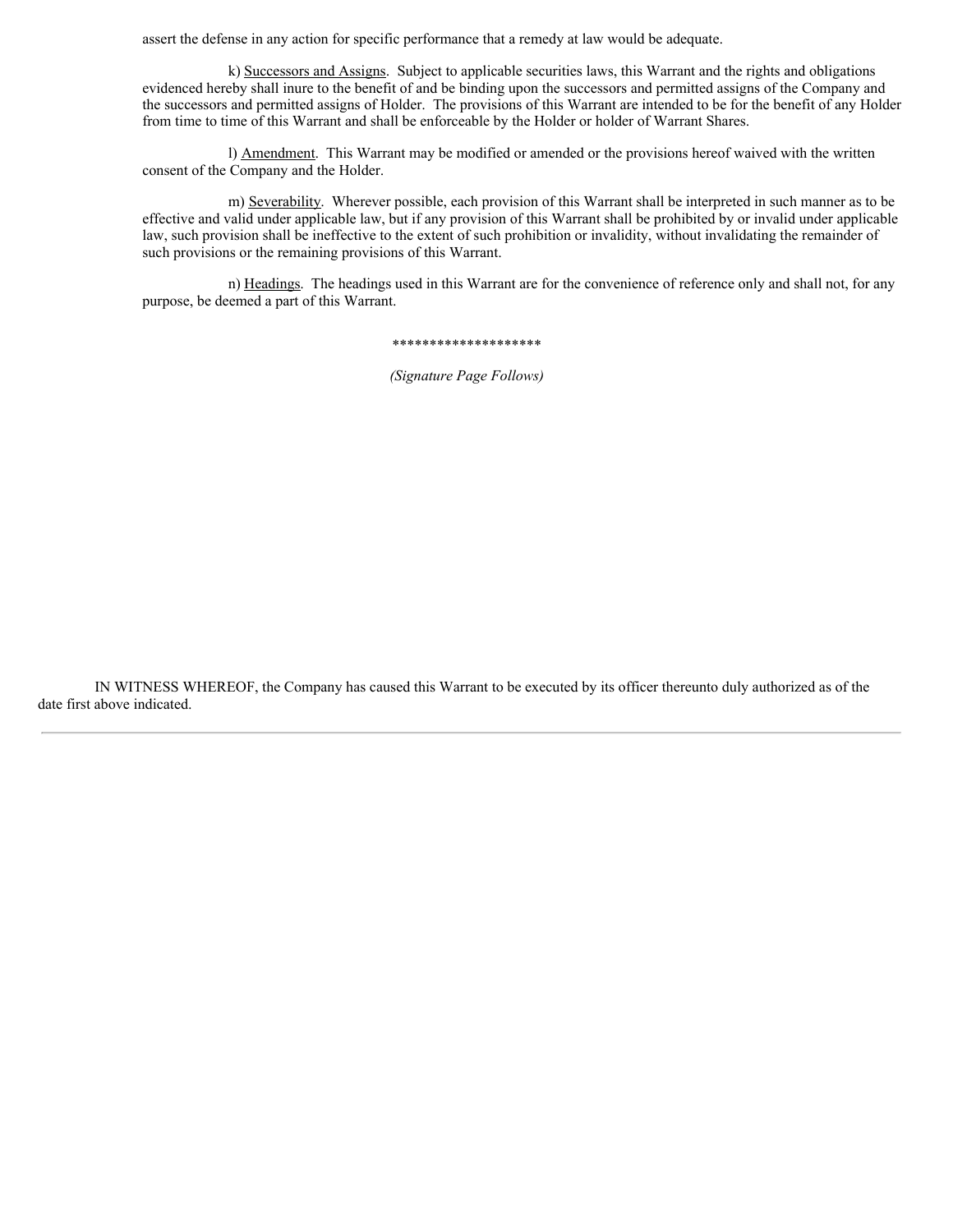## **KINTARA THERAPEUTICS, INC.**

 $\mathbf{By:}$ 

Name: Robert E. Hoffman Title: President & Chief Executive Officer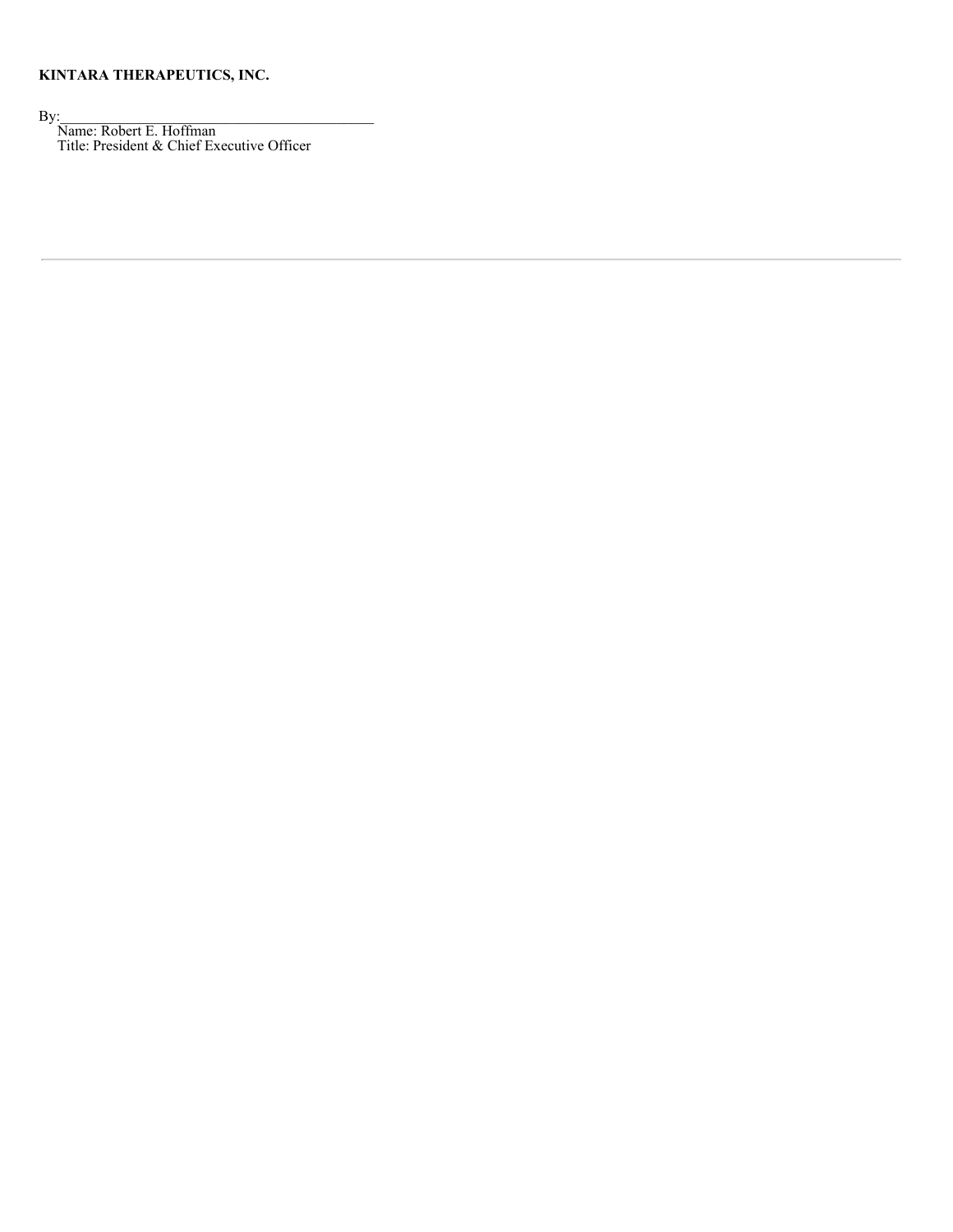#### **NOTICE OF EXERCISE**

### TO:KINTARA THERAPEUTICS, INC.

(1) The undersigned hereby elects to purchase \_\_\_\_\_\_\_\_ Warrant Shares of the Company pursuant to the terms of the attached Warrant (only if exercised in full), and tenders herewith payment of the exercise price in full, together with all applicable transfer taxes, if any.

(2) Payment shall take the form of (check applicable box):

[ ] in lawful money of the United States; or

[] if permitted the cancellation of such number of Warrant Shares as is necessary, in accordance with the formula set forth in subsection 2(c), to exercise this Warrant with respect to the maximum number of Warrant Shares purchasable pursuant to the cashless exercise procedure set forth in subsection 2(c).

(3) Please issue said Warrant Shares in the name of the undersigned or in such other name as is specified below:

The Warrant Shares shall be delivered to the following DWAC Account Number:

[SIGNATURE OF HOLDER]

 $\mathcal{L}_\text{max}$ 

\_\_\_\_\_\_\_\_\_\_\_\_\_\_\_\_\_\_\_\_\_\_\_\_\_\_\_\_\_\_\_

Name of Investing Entity: *Signature of Authorized Signatory of Investing Entity*: \_\_\_\_\_\_\_\_\_\_\_\_\_\_\_\_\_\_\_\_\_\_\_\_\_\_\_\_\_\_\_\_\_\_\_\_\_\_\_\_\_\_\_\_\_\_\_\_\_ Name of Authorized Signatory: \_\_\_\_\_\_\_\_\_\_\_\_\_\_\_\_\_\_\_\_\_\_\_\_\_\_\_\_\_\_\_\_\_\_\_\_\_\_\_\_\_\_\_\_\_\_\_\_\_\_\_\_\_\_\_\_\_\_\_\_\_\_\_\_\_\_\_ Title of Authorized Signatory: \_\_\_\_\_\_\_\_\_\_\_\_\_\_\_\_\_\_\_\_\_\_\_\_\_\_\_\_\_\_\_\_\_\_\_\_\_\_\_\_\_\_\_\_\_\_\_\_\_\_\_\_\_\_\_\_\_\_\_\_\_\_\_\_\_\_\_\_ Date: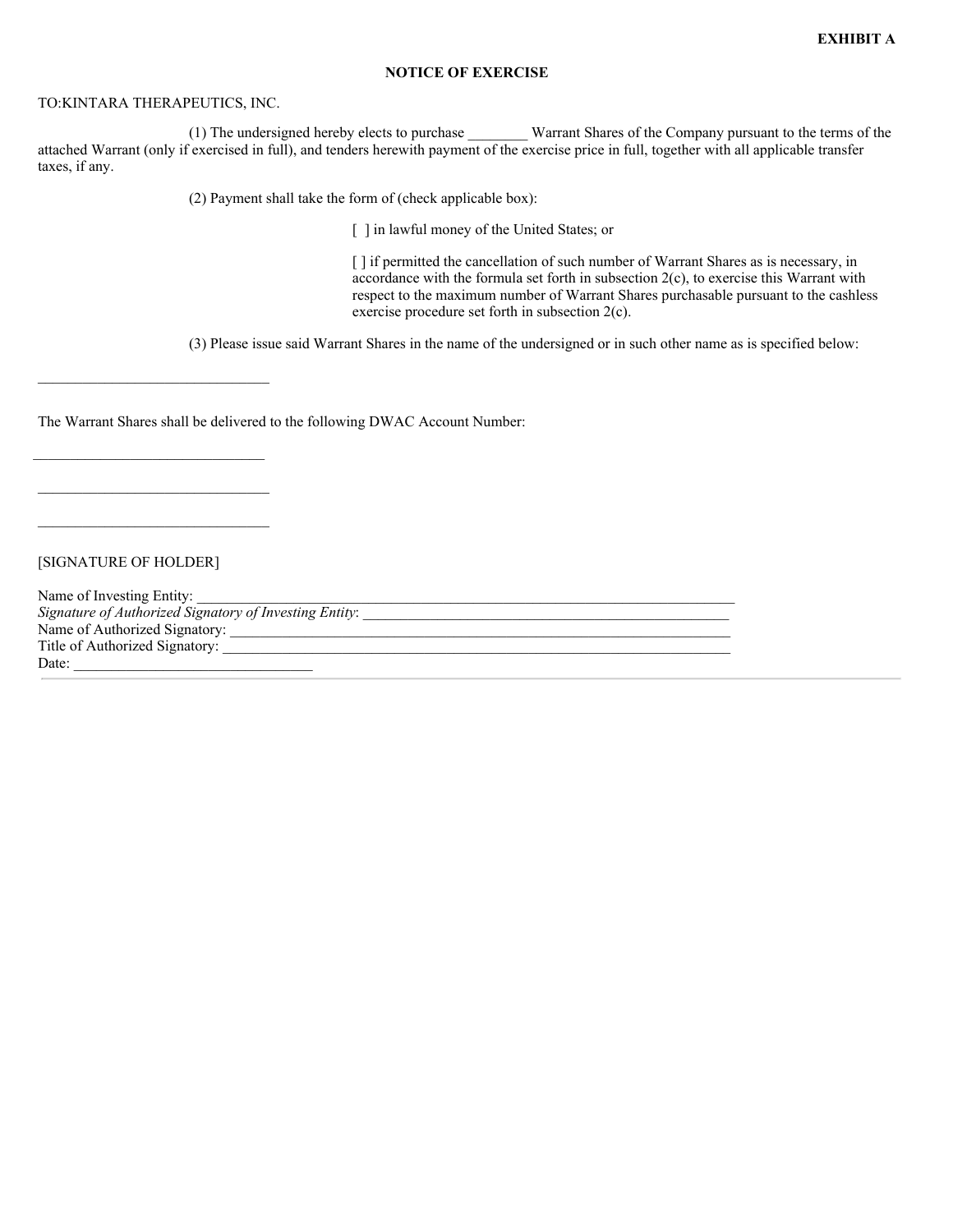#### ASSIGNMENT FORM

(To assign the foregoing Warrant, execute this form and supply required information. Do not use this form to purchase shares.)

# FOR VALUE RECEIVED, the foregoing Warrant and all rights evidenced thereby are hereby assigned to

| Name:                                                                                                                                                                                                                          |                |
|--------------------------------------------------------------------------------------------------------------------------------------------------------------------------------------------------------------------------------|----------------|
|                                                                                                                                                                                                                                | (Please Print) |
| Address:                                                                                                                                                                                                                       |                |
|                                                                                                                                                                                                                                | (Please Print) |
| Phone Number:                                                                                                                                                                                                                  |                |
| Email Address:                                                                                                                                                                                                                 |                |
| Dated: The Contract of the Contract of the Contract of the Contract of the Contract of the Contract of the Contract of the Contract of the Contract of the Contract of the Contract of the Contract of the Contract of the Con |                |
| Holder's Signature:                                                                                                                                                                                                            |                |
|                                                                                                                                                                                                                                |                |
|                                                                                                                                                                                                                                |                |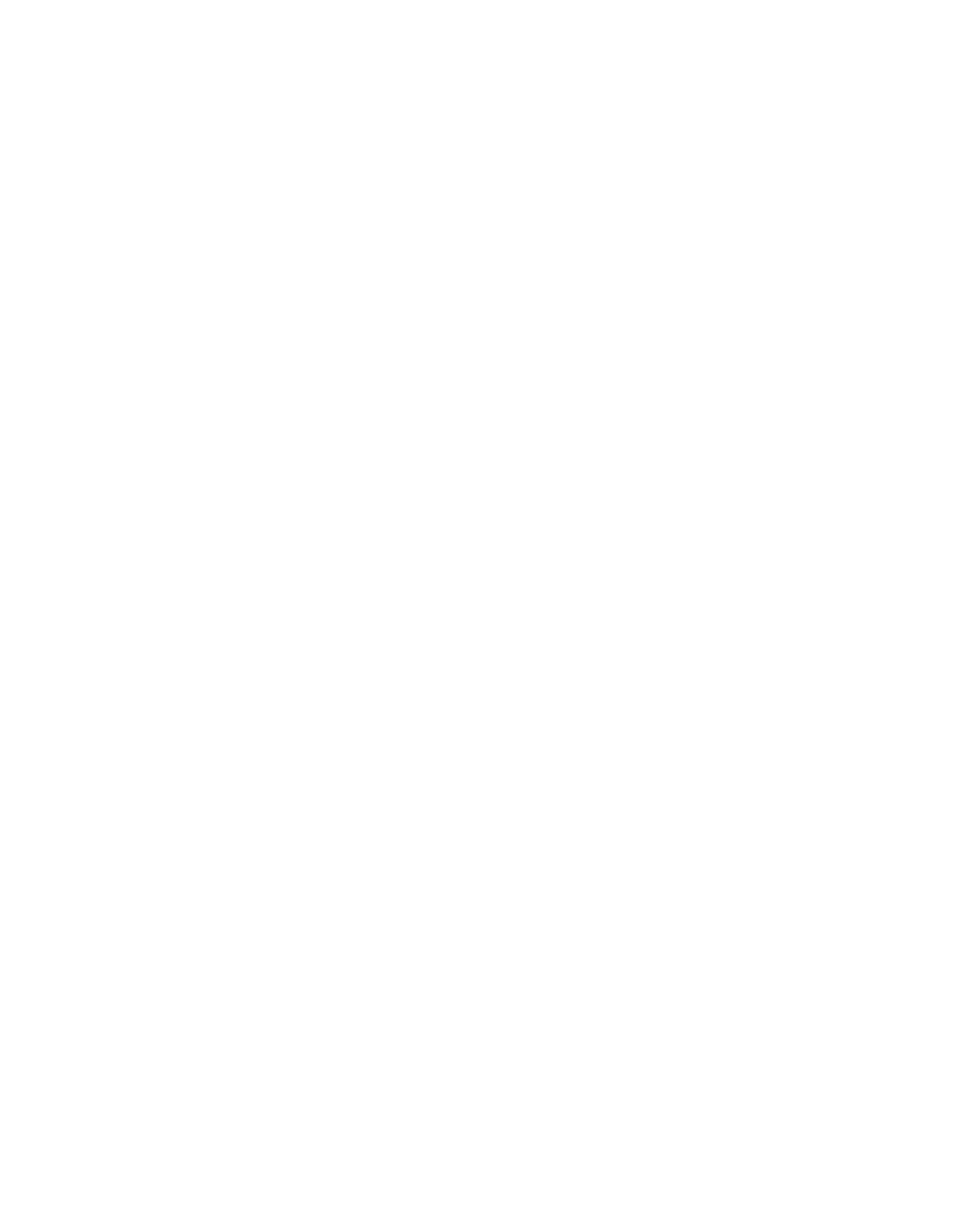#### **PLACEMENT AGENT COMMON STOCK PURCHASE WARRANT**

#### **KINTARA THERAPEUTICS, INC.**

Warrant Shares: **Let Unitial Exercise Date: October 14, 2022** Initial Issue Date: April 14, 2022

THIS PLACEMENT AGENT COMMON STOCK PURCHASE WARRANT (the "Warrant") certifies that, for value received,

or its assigns (the "Holder") is entitled, upon the terms and subject to the limitations on exercise and the conditions hereinafter set forth, at any time on or after October 14, 2022 (the "Initial Exercise Date") and on or prior to 5:00 p.m. (New York City time) on October 14, 2026 (the "Termination Date") but not thereafter, to subscribe for and purchase from Kintara Therapeutics, Inc., a Nevada corporation (the "Company"), up to shares (as subject to adjustment hereunder, the "Warrant Shares") of Common Stock. The purchase price of one share of Common Stock under this Warrant shall be equal to the Exercise Price, as defined in Section 2(b). This Warrant is being issued pursuant to that certain Placement Agent Agreement, dated as of April 12, 2022 by and between the Company and A.G.P./Alliance Global Partners.

Section 1. Definitions. Capitalized terms used and not otherwise defined herein shall have the meanings set forth in that certain Securities Purchase Agreement (the "Purchase Agreement"), dated April 12, 2022, among the Company and the purchasers signatory thereto.

#### Section 2. Exercise.

a)Exercise of Warrant. Exercise of the purchase rights represented by this Warrant may be made, in whole or in part, at any time or times on or after the Initial Exercise Date and on or before the Termination Date by delivery to the Company of a duly executed facsimile copy or PDF copy submitted by e-mail (or e-mail attachment) of the Notice of Exercise in the form annexed hereto (the "Notice of Exercise"). Within the earlier of (i) two (2) Trading Days and (ii) the number of Trading Days comprising the Standard Settlement Period (as defined in Section  $2(d)(i)$  herein) following the date of exercise as aforesaid, the Holder shall deliver the aggregate Exercise Price for the shares specified in the applicable Notice of Exercise by wire transfer or cashier's check drawn on a United States bank unless the cashless exercise procedure specified in Section 2(c) below is specified in the applicable Notice of Exercise. No ink-original Notice of Exercise shall be required, nor shall any medallion guarantee (or other type of guarantee or notarization) of any Notice of Exercise be required. Notwithstanding anything herein to the contrary, the Holder shall not be required to physically surrender this Warrant to the Company until the Holder has purchased all of the Warrant Shares available hereunder and the Warrant has been exercised in full, in which case, the Holder shall surrender this Warrant to the Company for cancellation within three (3) Trading Days of the date on which the final Notice of Exercise is delivered to the Company. Partial exercises of this Warrant resulting in purchases of a portion of the total number of Warrant Shares available hereunder shall have the effect of lowering the outstanding number of Warrant Shares purchasable hereunder in an amount equal to the applicable number of Warrant Shares purchased. The Holder and the Company shall maintain records showing the number of Warrant Shares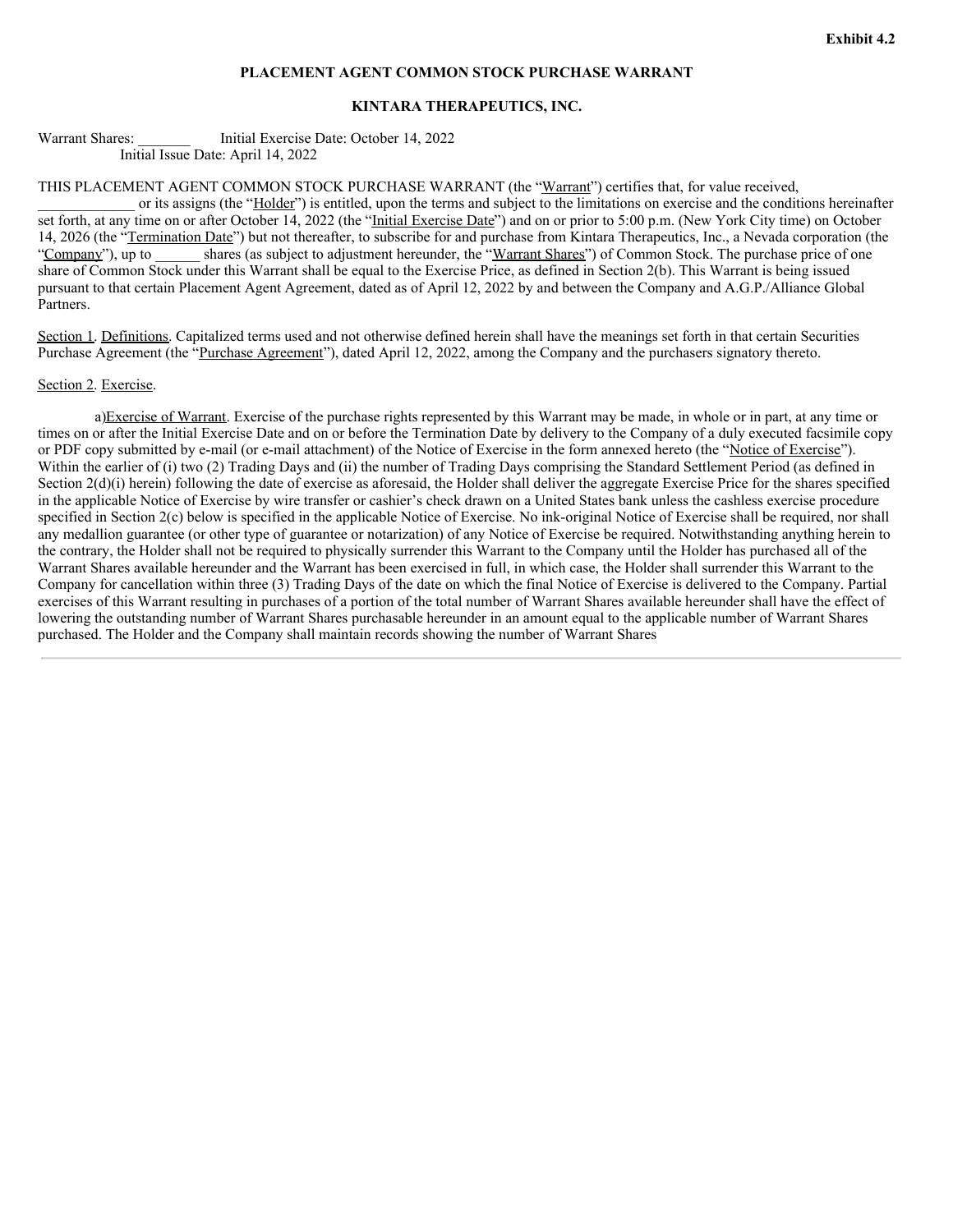purchased and the date of such purchases. The Company shall deliver any objection to any Notice of Exercise within one (1) Business Day of receipt of such notice. The Holder and any assignee, by acceptance of this Warrant, acknowledge and agree that, by reason of the provisions of this paragraph, following the purchase of a portion of the Warrant Shares hereunder, the number of Warrant Shares available for purchase hereunder at any given time may be less than the amount stated on the face hereof.

For the avoidance of doubt, there is no circumstance that would require the Company to net cash settle the Warrants.

For the avoidance of doubt, at any time during which there is no effective registration statement for the resale of the Warrant Shares, the Company may settle the exercise of the Warrant with unregistered common stock.

b) Exercise Price. The exercise price per share of Common Stock under this Warrant shall be **\$0.6625**, subject to adjustment hereunder (the "Exercise Price").

c) Cashless Exercise. If at the time of exercise hereof there is no effective registration statement registering, or the prospectus contained therein is not available for the issuance of the Warrant Shares to the Holder, then this Warrant may also be exercised, in whole or in part, at such time by means of a "cashless exercise" in which the Holder shall be entitled to receive a number of Warrant Shares equal to the quotient obtained by dividing  $[(A-B) (X)]$  by  $(A)$ , where:

> (A) = as applicable: (i) the VWAP on the Trading Day immediately preceding the date of the applicable Notice of Exercise if such Notice of Exercise is (1) both executed and delivered pursuant to Section 2(a) hereof on a day that is not a Trading Day or (2) both executed and delivered pursuant to Section 2(a) hereof on a Trading Day prior to the opening of "regular trading hours" (as defined in Rule 600(b)(68) of Regulation NMS promulgated under the federal securities laws) on such Trading Day, (ii) at the option of the Holder, either (y) the VWAP on the Trading Day immediately preceding the date of the applicable Notice of Exercise or (z) the Bid Price of the Common Stock on the principal Trading Market as reported by Bloomberg L.P. ("Bloomberg") as of the time of the Holder's execution of the applicable Notice of Exercise if such Notice of Exercise is executed during "regular trading hours" on a Trading Day and is delivered within two (2) hours thereafter (including until two (2) hours after the close of "regular trading hours" on a Trading Day) pursuant to Section 2(a) hereof or (iii) the VWAP on the date of the applicable Notice of Exercise if the date of such Notice of Exercise is a Trading Day and such Notice of Exercise is both executed and delivered pursuant to Section 2(a) hereof after the close of "regular trading hours" on such Trading Day;

 $(B)$  = the Exercise Price of this Warrant, as adjusted hereunder; and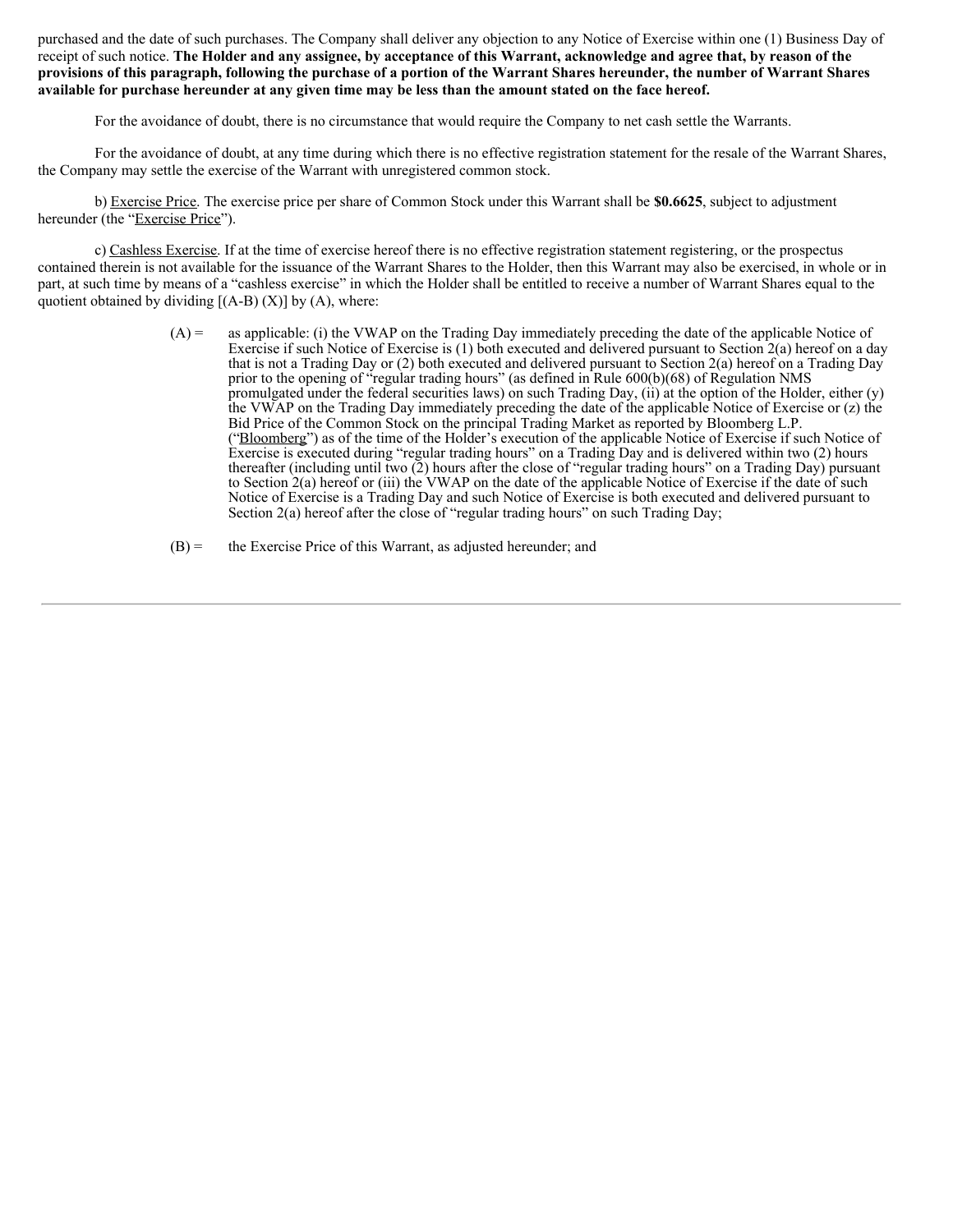$(X)$  = the number of Warrant Shares that would be issuable upon exercise of this Warrant in accordance with the terms of this Warrant if such exercise were by means of a cash exercise rather than a cashless exercise.

If Warrant Shares are issued in such a cashless exercise, the parties acknowledge and agree that in accordance with Section 3(a)(9) of the Securities Act, the Warrant Shares shall take on the registered characteristics of the Warrants being exercised. The Company agrees not to take any position contrary to this Section 2(c).

"Bid Price" means, for any date, the price determined by the first of the following clauses that applies: (a) if the Common Stock is then listed or quoted on a Trading Market, the bid price of the Common Stock for the time in question (or the nearest preceding date) on the Trading Market on which the Common Stock is then listed or quoted as reported by Bloomberg (based on a Trading Day from 9:30 a.m. (New York City time) to 4:02 p.m. (New York City time)), (b) if OTCQB or OTCQX is not a Trading Market, the volume weighted average price of the Common Stock for such date (or the nearest preceding date) on OTCQB or OTCQX as applicable, (c) if the Common Stock is not then listed or quoted for trading on OTCQB or OTCQX and if prices for the Common Stock are then reported on The Pink Open Market (or a similar organization or agency succeeding to its functions of reporting prices), the most recent bid price per share of the Common Stock so reported, or (d) in all other cases, the fair market value of a share of Common Stock as determined by an independent appraiser selected in good faith by the Purchasers of a majority in interest of the Securities then outstanding and reasonably acceptable to the Company, the fees and expenses of which shall be paid by the Company.

"YWAP" means, for any date, the price determined by the first of the following clauses that applies: (a) if the Common Stock is then listed or quoted on a Trading Market, the daily volume weighted average price of the Common Stock for such date (or the nearest preceding date) on the Trading Market on which the Common Stock is then listed or quoted as reported by Bloomberg (based on a Trading Day from 9:30 a.m. (New York City time) to 4:02 p.m. (New York City time)), (b) if OTCQB or OTCQX is not a Trading Market, the volume weighted average price of the Common Stock for such date (or the nearest preceding date) on OTCQB or OTCQX as applicable, (c) if the Common Stock is not then listed or quoted for trading on OTCQB or OTCQX and if prices for the Common Stock are then reported on The Pink Open Market (or a similar organization or agency succeeding to its functions of reporting prices), the most recent bid price per share of the Common Stock so reported, or (d) in all other cases, the fair market value of a share of Common Stock as determined by an independent appraiser selected in good faith by the Purchasers of a majority in interest of the Securities then outstanding and reasonably acceptable to the Company, the fees and expenses of which shall be paid by the Company.

#### d) Mechanics of Exercise.

i.Delivery of Warrant Shares Upon Exercise. The Company shall cause the Warrant Shares purchased hereunder to be transmitted by the Transfer Agent to the Holder by crediting the account of the Holder's or its designee's balance account with The Depository Trust Company through its Deposit or Withdrawal at Custodian system (" $\overline{DWAC}$ ") if the Company is then a participant in such system and either (A) there is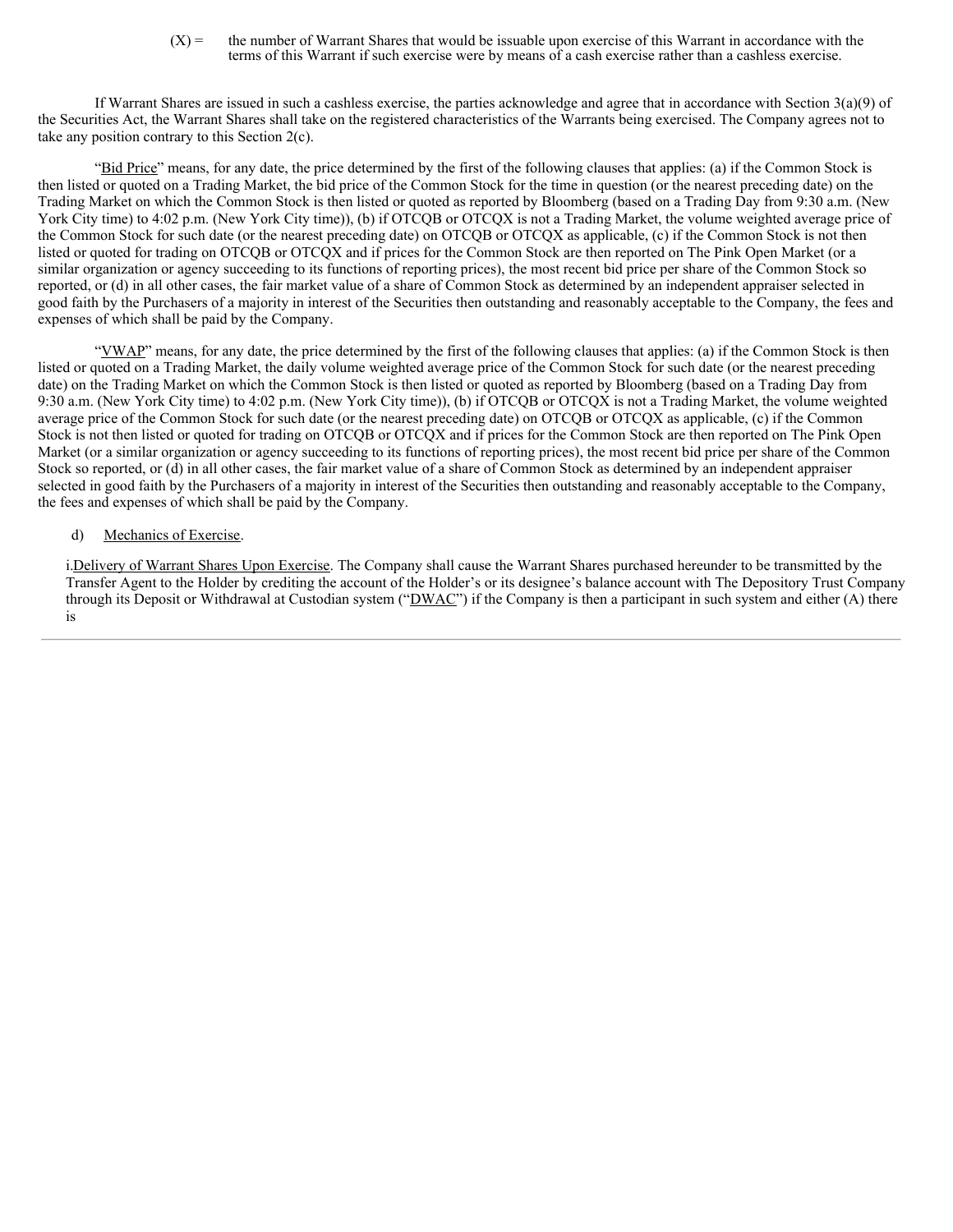an effective registration statement permitting the issuance of the Warrant Shares to or resale of the Warrant Shares by Holder or (B) this Warrant is being exercised via cashless exercise, and otherwise by physical delivery of a certificate, registered in the Company's share register in the name of the Holder or its designee, for the number of Warrant Shares to which the Holder is entitled pursuant to such exercise to the address specified by the Holder in the Notice of Exercise by the date that is the earliest of (i) two (2) Trading Days after the delivery to the Company of the Notice of Exercise, (ii) one (1) Trading Day after delivery of the aggregate Exercise Price to the Company and (iii) the number of Trading Days comprising the Standard Settlement Period after the delivery to the Company of the Notice of Exercise (such date, the "Warrant Share Delivery Date"). Upon delivery of the Notice of Exercise, the Holder shall be deemed for all corporate purposes to have become the holder of record of the Warrant Shares with respect to which this Warrant has been exercised, irrespective of the date of delivery of the Warrant Shares, provided that payment of the aggregate Exercise Price (other than in the case of a cashless exercise) is received within the earlier of (i) two (2) Trading Days and (ii) the number of Trading Days comprising the Standard Settlement Period following delivery of the Notice of Exercise. If the Company fails for any reason to deliver to the Holder the Warrant Shares subject to a Notice of Exercise by the Warrant Share Delivery Date, the Company shall pay to the Holder, in cash, as liquidated damages and not as a penalty, for each \$1,000 of Warrant Shares subject to such exercise (based on the VWAP of the Common Stock on the date of the applicable Notice of Exercise), \$10 per Trading Day (increasing to \$20 per Trading Day on the fifth Trading Day after such liquidated damages begin to accrue) for each Trading Day after such Warrant Share Delivery Date until such Warrant Shares are delivered or Holder rescinds such exercise. The Company agrees to maintain a transfer agent that is a participant in the FAST program so long as this Warrant remains outstanding and exercisable. As used herein, "Standard Settlement Period" means the standard settlement period, expressed in a number of Trading Days, on the Company's primary Trading Market with respect to the Common Stock as in effect on the date of delivery of the Notice of Exercise. Notwithstanding the foregoing, with respect to any Notice(s) of Exercise delivered on or prior to 12:00 p.m. (New York City time) on the Initial Exercise Date, which may be delivered at any time after the time of execution of the Purchase Agreement, the Company agrees to deliver the Warrant Shares subject to such notice(s) by 4:00 p.m. (New York City time) on the Initial Exercise Date and the Initial Exercise Date shall be the Warrant Share Delivery Date for purposes hereunder, provided that payment of the aggregate Exercise Price (other than in the case of a cashless exercise) is received by such Warrant Share Delivery Date.

ii.Delivery of New Warrants Upon Exercise. If this Warrant shall have been exercised in part, the Company shall, at the request of a Holder and upon surrender of this Warrant certificate, at the time of delivery of the Warrant Shares, deliver to the Holder a new Warrant evidencing the rights of the Holder to purchase the unpurchased Warrant Shares called for by this Warrant, which new Warrant shall in all other respects be identical with this Warrant.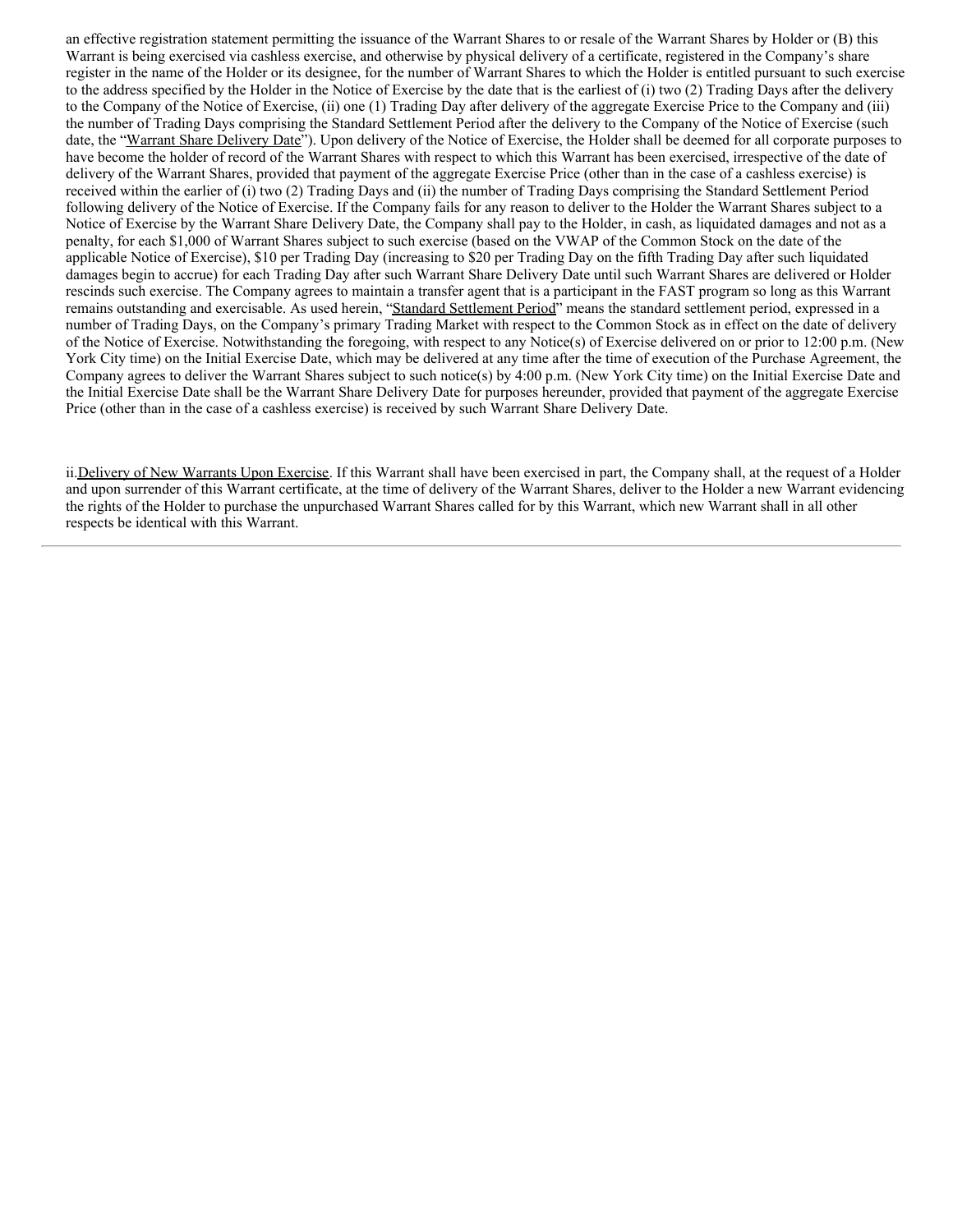iii.Rescission Rights. If the Company fails to cause the Transfer Agent to transmit to the Holder the Warrant Shares pursuant to Section 2(d) (i) by the Warrant Share Delivery Date, then the Holder will have the right to rescind such exercise.

iv.Compensation for Buy-In on Failure to Timely Deliver Warrant Shares Upon Exercise. In addition to any other rights available to the Holder, if the Company fails to cause the Transfer Agent to transmit to the Holder the Warrant Shares in accordance with the provisions of Section  $2(d)(i)$  above pursuant to an exercise on or before the Warrant Share Delivery Date, and if after such date the Holder is required by its broker to purchase (in an open market transaction or otherwise) or the Holder's brokerage firm otherwise purchases, shares of Common Stock to deliver in satisfaction of a sale by the Holder of the Warrant Shares which the Holder anticipated receiving upon such exercise (a "Buy-In"), then the Company shall  $(A)$  pay in cash to the Holder the amount, if any, by which  $(x)$  the Holder's total purchase price (including brokerage commissions, if any) for the shares of Common Stock so purchased exceeds (y) the amount obtained by multiplying (1) the number of Warrant Shares that the Company was required to deliver to the Holder in connection with the exercise at issue times (2) the price at which the sell order giving rise to such purchase obligation was executed, and (B) at the option of the Holder, either reinstate the portion of the Warrant and equivalent number of Warrant Shares for which such exercise was not honored (in which case such exercise shall be deemed rescinded) or deliver to the Holder the number of shares of Common Stock that would have been issued had the Company timely complied with its exercise and delivery obligations hereunder. For example, if the Holder purchases Common Stock having a total purchase price of \$11,000 to cover a Buy-In with respect to an attempted exercise of shares of Common Stock with an aggregate sale price giving rise to such purchase obligation of \$10,000, under clause (A) of the immediately preceding sentence the Company shall be required to pay the Holder \$1,000. The Holder shall provide the Company written notice indicating the amounts payable to the Holder in respect of the Buy-In and, upon request of the Company, evidence of the amount of such loss. Nothing herein shall limit a Holder's right to pursue any other remedies available to it hereunder, at law or in equity including, without limitation, a decree of specific performance and/or injunctive relief with respect to the Company's failure to timely deliver shares of Common Stock upon exercise of the Warrant as required pursuant to the terms hereof.

v.No Fractional Shares or Scrip. No fractional shares or scrip representing fractional shares shall be issued upon the exercise of this Warrant. As to any fraction of a share which the Holder would otherwise be entitled to purchase upon such exercise, the Company shall, at its election, either pay a cash adjustment in respect of such final fraction in an amount equal to such fraction multiplied by the Exercise Price or round up to the next whole share.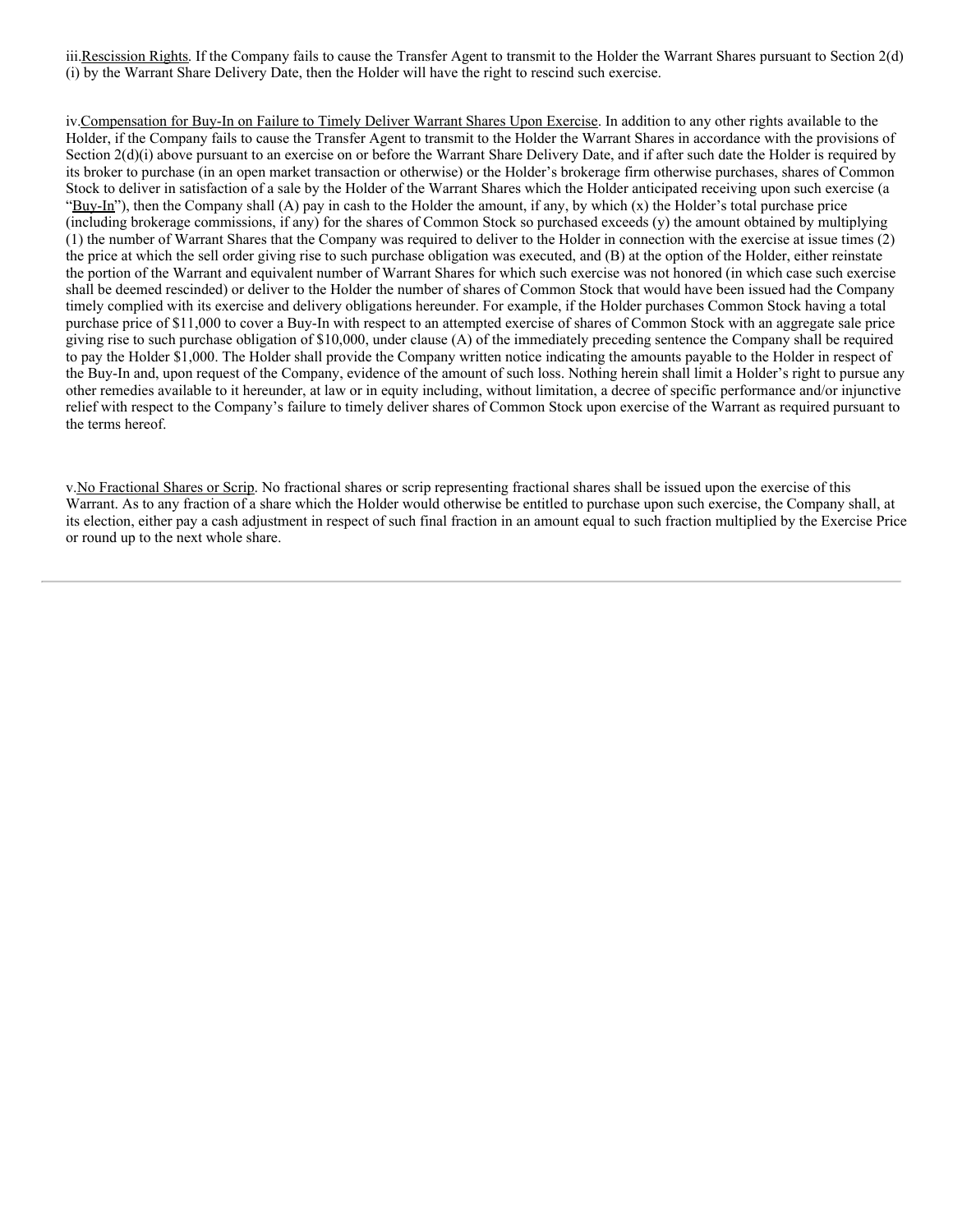vi.Charges, Taxes and Expenses. Issuance of Warrant Shares shall be made without charge to the Holder for any issue or transfer tax or other incidental expense in respect of the issuance of such Warrant Shares, all of which taxes and expenses shall be paid by the Company, and such Warrant Shares shall be issued in the name of the Holder or in such name or names as may be directed by the Holder; provided, however, that, in the event that Warrant Shares are to be issued in a name other than the name of the Holder, this Warrant when surrendered for exercise shall be accompanied by the Assignment Form attached hereto duly executed by the Holder and the Company may require, as a condition thereto, the payment of a sum sufficient to reimburse it for any transfer tax incidental thereto. The Company shall pay all Transfer Agent fees required for same-day processing of any Notice of Exercise and all fees to the Depository Trust Company (or another established clearing corporation performing similar functions) required for same-day electronic delivery of the Warrant Shares.

vii.Closing of Books. The Company will not close its stockholder books or records in any manner which prevents the timely exercise of this Warrant, pursuant to the terms hereof.

e) Holder's Exercise Limitations. The Company shall not effect any exercise of this Warrant, and a Holder shall not have the right to exercise any portion of this Warrant, pursuant to Section 2 or otherwise, to the extent that after giving effect to such issuance after exercise as set forth on the applicable Notice of Exercise, the Holder (together with the Holder's Affiliates, and any other Persons acting as a group together with the Holder or any of the Holder's Affiliates (such Persons, "Attribution Parties")), would beneficially own in excess of the Beneficial Ownership Limitation (as defined below). For purposes of the foregoing sentence, the number of shares of Common Stock beneficially owned by the Holder and its Affiliates and Attribution Parties shall include the number of shares of Common Stock issuable upon exercise of this Warrant with respect to which such determination is being made, but shall exclude the number of shares of Common Stock which would be issuable upon (i) exercise of the remaining, nonexercised portion of this Warrant beneficially owned by the Holder or any of its Affiliates or Attribution Parties and (ii) exercise or conversion of the unexercised or nonconverted portion of any other securities of the Company (including, without limitation, any other Common Stock Equivalents) subject to a limitation on conversion or exercise analogous to the limitation contained herein beneficially owned by the Holder or any of its Affiliates or Attribution Parties. Except as set forth in the preceding sentence, for purposes of this Section  $2(e)$ , beneficial ownership shall be calculated in accordance with Section 13(d) of the Exchange Act and the rules and regulations promulgated thereunder, it being acknowledged by the Holder that the Company is not representing to the Holder that such calculation is in compliance with Section 13(d) of the Exchange Act and the Holder is solely responsible for any schedules required to be filed in accordance therewith. To the extent that the limitation contained in this Section  $2(e)$  applies, the determination of whether this Warrant is exercisable (in relation to other securities owned by the Holder together with any Affiliates and Attribution Parties) and of which portion of this Warrant is exercisable shall be in the sole discretion of the Holder, and the submission of a Notice of Exercise shall be deemed to be the Holder's determination of whether this Warrant is exercisable (in relation to other securities owned by the Holder together with any Affiliates and Attribution Parties) and of which portion of this Warrant is exercisable, in each case subject to the Beneficial Ownership Limitation, and the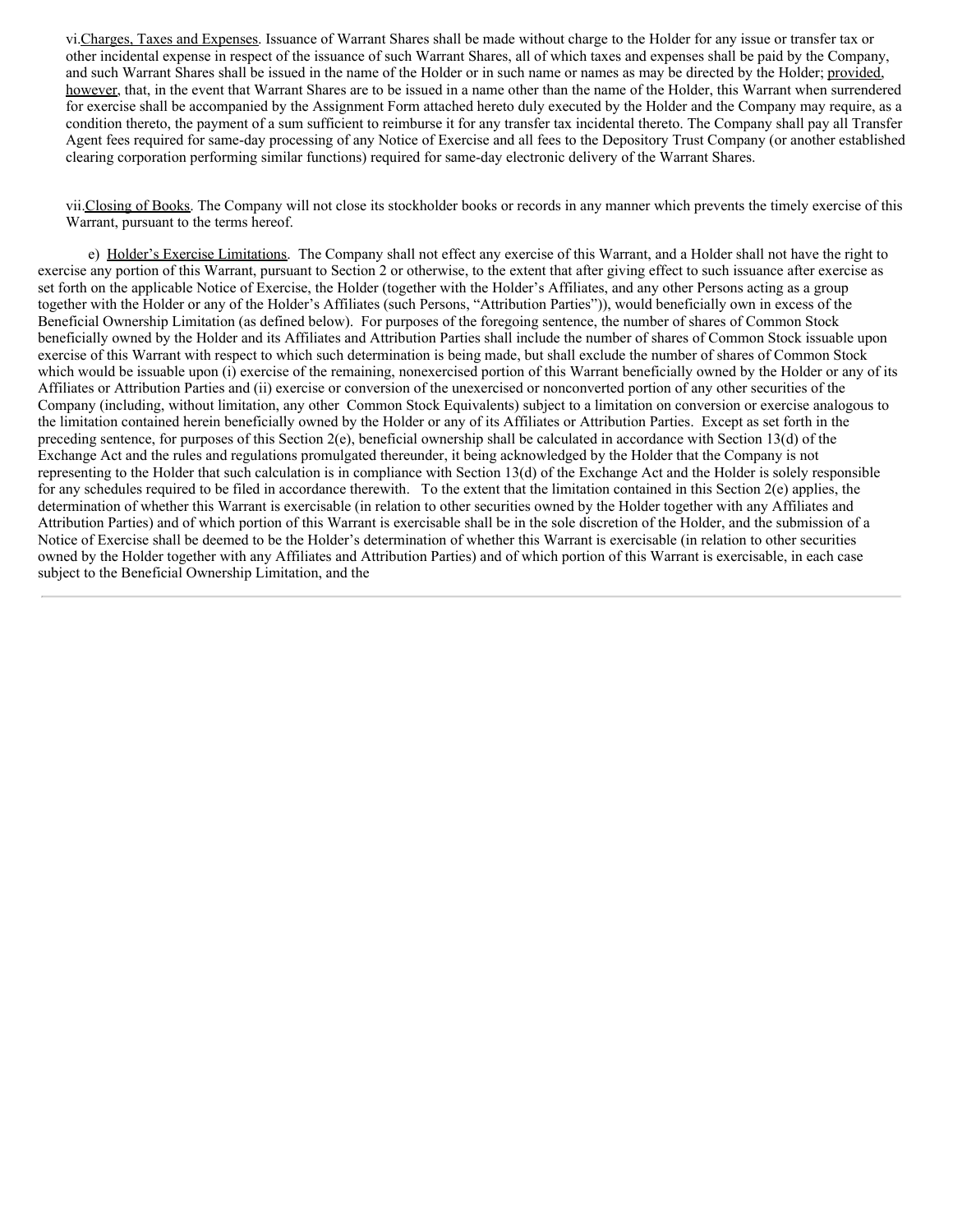Company shall have no obligation to verify or confirm the accuracy of such determination. In addition, a determination as to any group status as contemplated above shall be determined in accordance with Section 13(d) of the Exchange Act and the rules and regulations promulgated thereunder. For purposes of this Section 2(e), in determining the number of outstanding shares of Common Stock, a Holder may rely on the number of outstanding shares of Common Stock as reflected in (A) the Company's most recent periodic or annual report filed with the Commission, as the case may be, (B) a more recent public announcement by the Company or (C) a more recent written notice by the Company or the Transfer Agent setting forth the number of shares of Common Stock outstanding. Upon the written or oral request of a Holder, the Company shall within one Trading Day confirm orally and in writing to the Holder the number of shares of Common Stock then outstanding. In any case, the number of outstanding shares of Common Stock shall be determined after giving effect to the conversion or exercise of securities of the Company, including this Warrant, by the Holder or its Affiliates or Attribution Parties since the date as of which such number of outstanding shares of Common Stock was reported. The "Beneficial Ownership Limitation" shall be 4.99% of the number of shares of the Common Stock outstanding immediately after giving effect to the issuance of shares of Common Stock issuable upon exercise of this Warrant. The Holder, upon notice to the Company, may increase or decrease the Beneficial Ownership Limitation provisions of this Section 2(e), provided that the Beneficial Ownership Limitation in no event exceeds 9.99% of the number of shares of the Common Stock outstanding immediately after giving effect to the issuance of shares of Common Stock upon exercise of this Warrant held by the Holder and the provisions of this Section 2(e) shall continue to apply. Any increase in the Beneficial Ownership Limitation will not be effective until the 61st day after such notice is delivered to the Company. The provisions of this paragraph shall be construed and implemented in a manner otherwise than in strict conformity with the terms of this Section 2(e) to correct this paragraph (or any portion hereof) which may be defective or inconsistent with the intended Beneficial Ownership Limitation herein contained or to make changes or supplements necessary or desirable to properly give effect to such limitation. The limitations contained in this paragraph shall apply to a successor holder of this Warrant. If the Warrant is unexercisable as a result of the Holder's Beneficial Ownership Limitation, no alternate consideration is owing to the Holder.

#### Section 3. Certain Adjustments.

a) Stock Dividends and Splits. If the Company, at any time while this Warrant is outstanding: (i) pays a stock dividend or otherwise makes a distribution or distributions on shares of its Common Stock or any other equity or equity equivalent securities payable in shares of Common Stock (which, for avoidance of doubt, shall not include any shares of Common Stock issued by the Company upon exercise of this Warrant), (ii) subdivides outstanding shares of Common Stock into a larger number of shares, (iii) combines (including by way of reverse stock split) outstanding shares of Common Stock into a smaller number of shares, or (iv) issues by reclassification of shares of the Common Stock any shares of capital stock of the Company, then in each case the Exercise Price shall be multiplied by a fraction of which the numerator shall be the number of shares of Common Stock (excluding treasury shares, if any) outstanding immediately before such event and of which the denominator shall be the number of shares of Common Stock outstanding immediately after such event, and the number of shares issuable upon exercise of this Warrant shall be proportionately adjusted such that the aggregate Exercise Price of this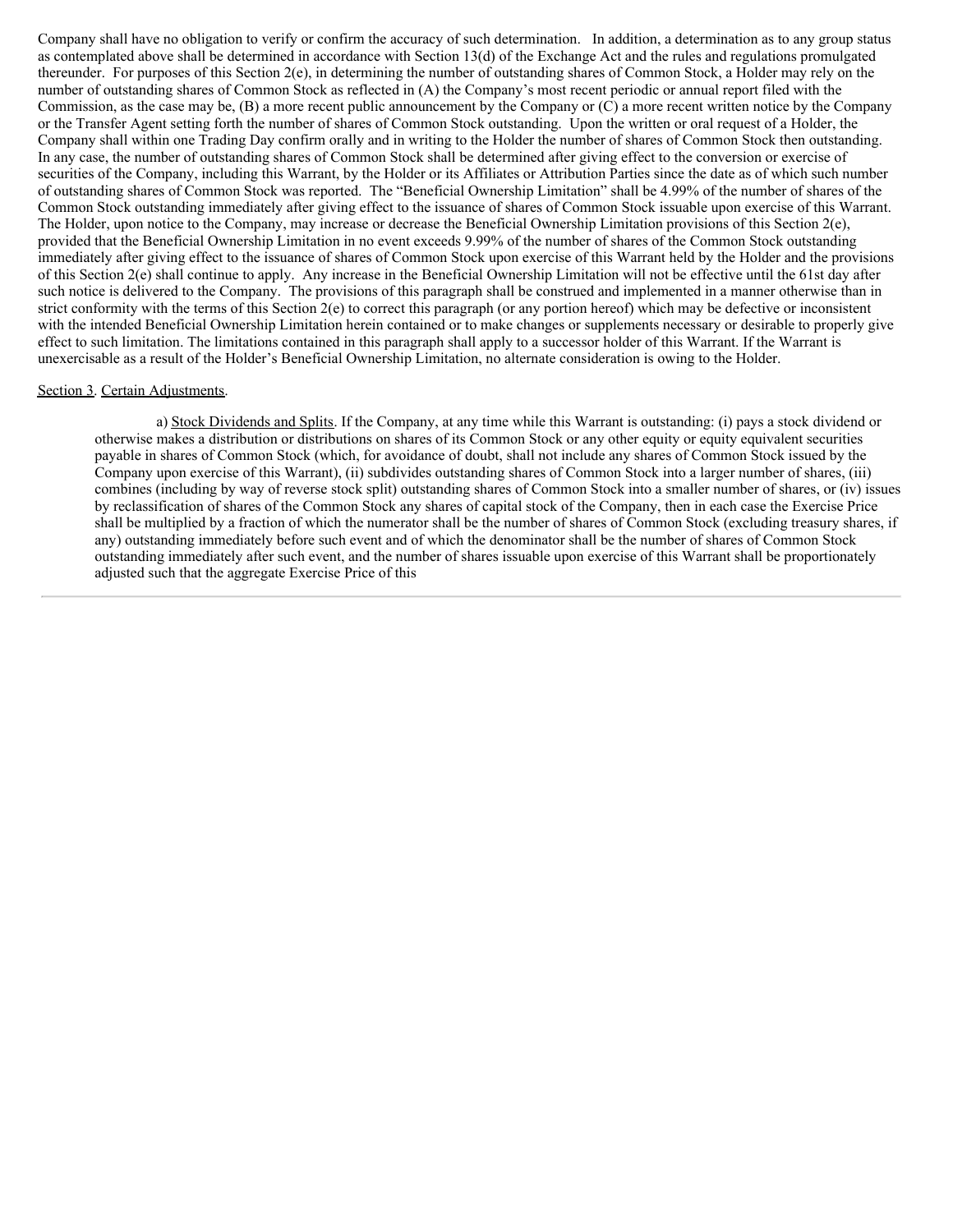Warrant shall remain unchanged. Any adjustment made pursuant to this Section 3(a) shall become effective immediately after the record date for the determination of stockholders entitled to receive such dividend or distribution and shall become effective immediately after the effective date in the case of a subdivision, combination or re‑classification.

### b) [RESERVED]

c) Subsequent Rights Offerings. In addition to any adjustments pursuant to Section 3(a) above, if at any time the Company grants, issues or sells any Common Stock Equivalents or rights to purchase stock, warrants, securities or other property pro rata to the record holders of any class of shares of Common Stock (the "Purchase Rights"), then the Holder will be entitled to acquire, upon the terms applicable to such Purchase Rights, the aggregate Purchase Rights which the Holder could have acquired if the Holder had held the number of shares of Common Stock acquirable upon complete exercise of this Warrant (without regard to any limitations on exercise hereof, including without limitation, the Beneficial Ownership Limitation) immediately before the date on which a record is taken for the grant, issuance or sale of such Purchase Rights, or, if no such record is taken, the date as of which the record holders of shares of Common Stock are to be determined for the grant, issue or sale of such Purchase Rights (provided, however, that, to the extent that the Holder's right to participate in any such Purchase Right would result in the Holder exceeding the Beneficial Ownership Limitation, then the Holder shall not be entitled to participate in such Purchase Right to such extent (or beneficial ownership of such shares of Common Stock as a result of such Purchase Right to such extent) and such Purchase Right to such extent shall be held in abeyance for the Holder until such time, if ever, as its right thereto would not result in the Holder exceeding the Beneficial Ownership Limitation).

d) Pro Rata Distributions. During such time as this Warrant is outstanding, if the Company shall declare or make any dividend or other distribution of its assets (or rights to acquire its assets) to holders of shares of Common Stock, by way of return of capital or otherwise (including, without limitation, any distribution of cash, stock or other securities, property or options by way of a dividend, spin off, reclassification, corporate rearrangement, scheme of arrangement or other similar transaction) (a "Distribution"), at any time after the issuance of this Warrant, then, in each such case, the Holder shall be entitled to participate in such Distribution to the same extent that the Holder would have participated therein if the Holder had held the number of shares of Common Stock acquirable upon complete exercise of this Warrant (without regard to any limitations on exercise hereof, including without limitation, the Beneficial Ownership Limitation) immediately before the date of which a record is taken for such Distribution, or, if no such record is taken, the date as of which the record holders of shares of Common Stock are to be determined for the participation in such Distribution (provided, however, that, to the extent that the Holder's right to participate in any such Distribution would result in the Holder exceeding the Beneficial Ownership Limitation, then the Holder shall not be entitled to participate in such Distribution to such extent (or in the beneficial ownership of any shares of Common Stock as a result of such Distribution to such extent) and the portion of such Distribution shall be held in abeyance for the benefit of the Holder until such time,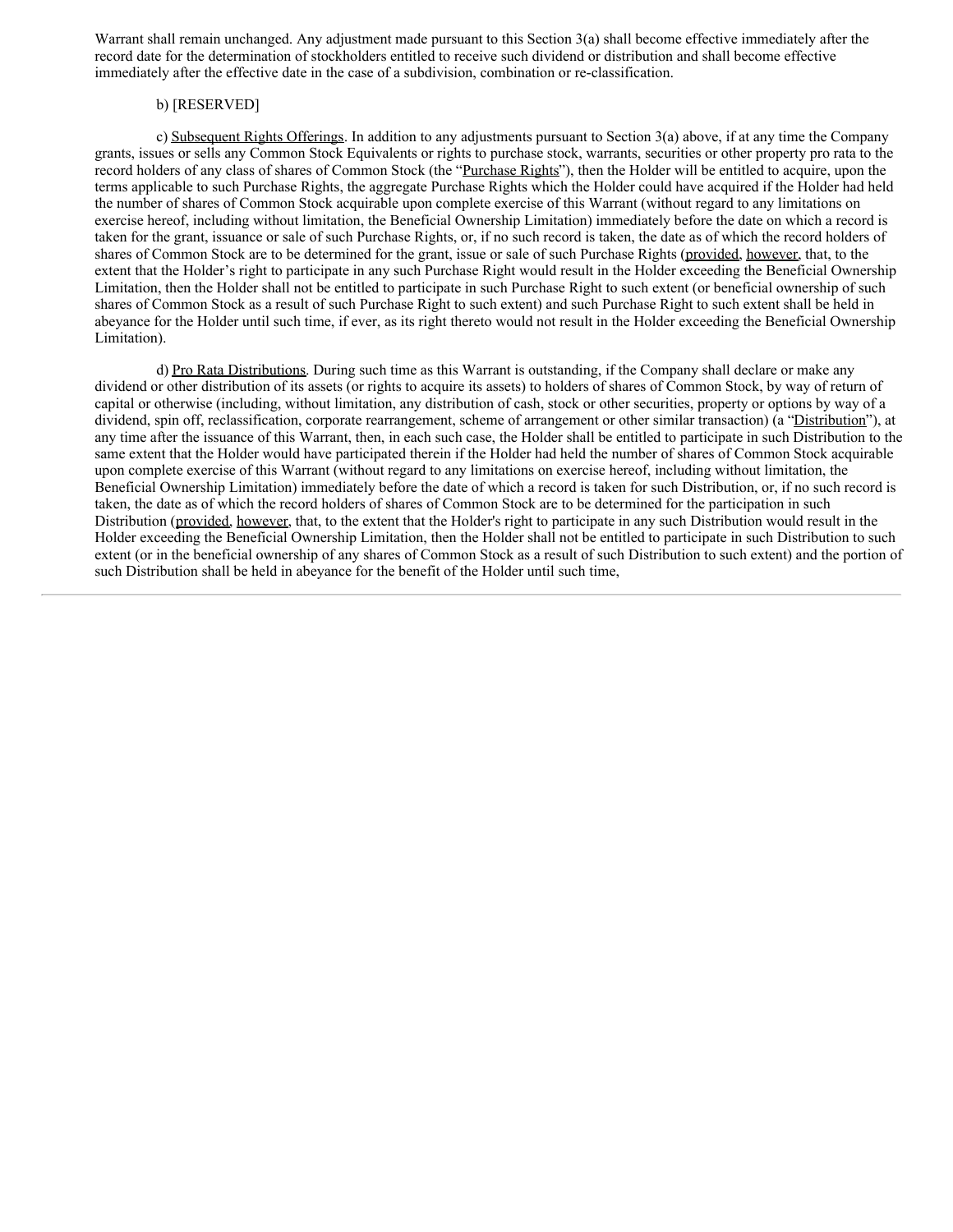if ever, as its right thereto would not result in the Holder exceeding the Beneficial Ownership Limitation).

e) Fundamental Transaction. If, at any time while this Warrant is outstanding, (i) the Company, directly or indirectly, in one or more related transactions effects any merger or consolidation of the Company with or into another Person, (ii) the Company, directly or indirectly, effects any sale, lease, license, assignment, transfer, conveyance or other disposition of all or substantially all of its assets in one or a series of related transactions, (iii) any, direct or indirect, purchase offer, tender offer or exchange offer (whether by the Company or another Person) is completed pursuant to which holders of Common Stock are permitted to sell, tender or exchange their shares for other securities, cash or property and has been accepted by the holders of 50% or more of the outstanding Common Stock, (iv) the Company, directly or indirectly, in one or more related transactions effects any reclassification, reorganization or recapitalization of the Common Stock or any compulsory share exchange pursuant to which the Common Stock is effectively converted into or exchanged for other securities, cash or property, or (v) the Company, directly or indirectly, in one or more related transactions consummates a stock or share purchase agreement or other business combination (including, without limitation, a reorganization, recapitalization, spin-off, merger or scheme of arrangement) with another Person or group of Persons whereby such other Person or group acquires more than 50% of the outstanding shares of Common Stock (not including any shares of Common Stock held by the other Person or other Persons making or party to, or associated or affiliated with the other Persons making or party to, such stock or share purchase agreement or other business combination) (each a "Fundamental Transaction"), then, upon any subsequent exercise of this Warrant, the Holder shall have the right to receive, for each Warrant Share that would have been issuable upon such exercise immediately prior to the occurrence of such Fundamental Transaction, at the option of the Holder (without regard to any limitation in Section 2(e) on the exercise of this Warrant), the number of shares of Common Stock of the successor or acquiring corporation or of the Company, if it is the surviving corporation, and any additional consideration (the "Alternate Consideration") receivable as a result of such Fundamental Transaction by a holder of the number of shares of Common Stock for which this Warrant is exercisable immediately prior to such Fundamental Transaction (without regard to any limitation in Section 2(e) on the exercise of this Warrant). For purposes of any such exercise, the determination of the Exercise Price shall be appropriately adjusted to apply to such Alternate Consideration based on the amount of Alternate Consideration issuable in respect of one share of Common Stock in such Fundamental Transaction, and the Company shall apportion the Exercise Price among the Alternate Consideration in a reasonable manner reflecting the relative value of any different components of the Alternate Consideration. If holders of Common Stock are given any choice as to the securities, cash or property to be received in a Fundamental Transaction, then the Holder shall be given the same choice as to the Alternate Consideration it receives upon any exercise of this Warrant following such Fundamental Transaction. The Company shall cause any successor entity in a Fundamental Transaction in which the Company is not the survivor (the "Successor Entity") to assume in writing all of the obligations of the Company under this Warrant and the other Transaction Documents in accordance with the provisions of this Section 3(e) pursuant to written agreements in form and substance reasonably satisfactory to the Holder and approved by the Holder (without unreasonable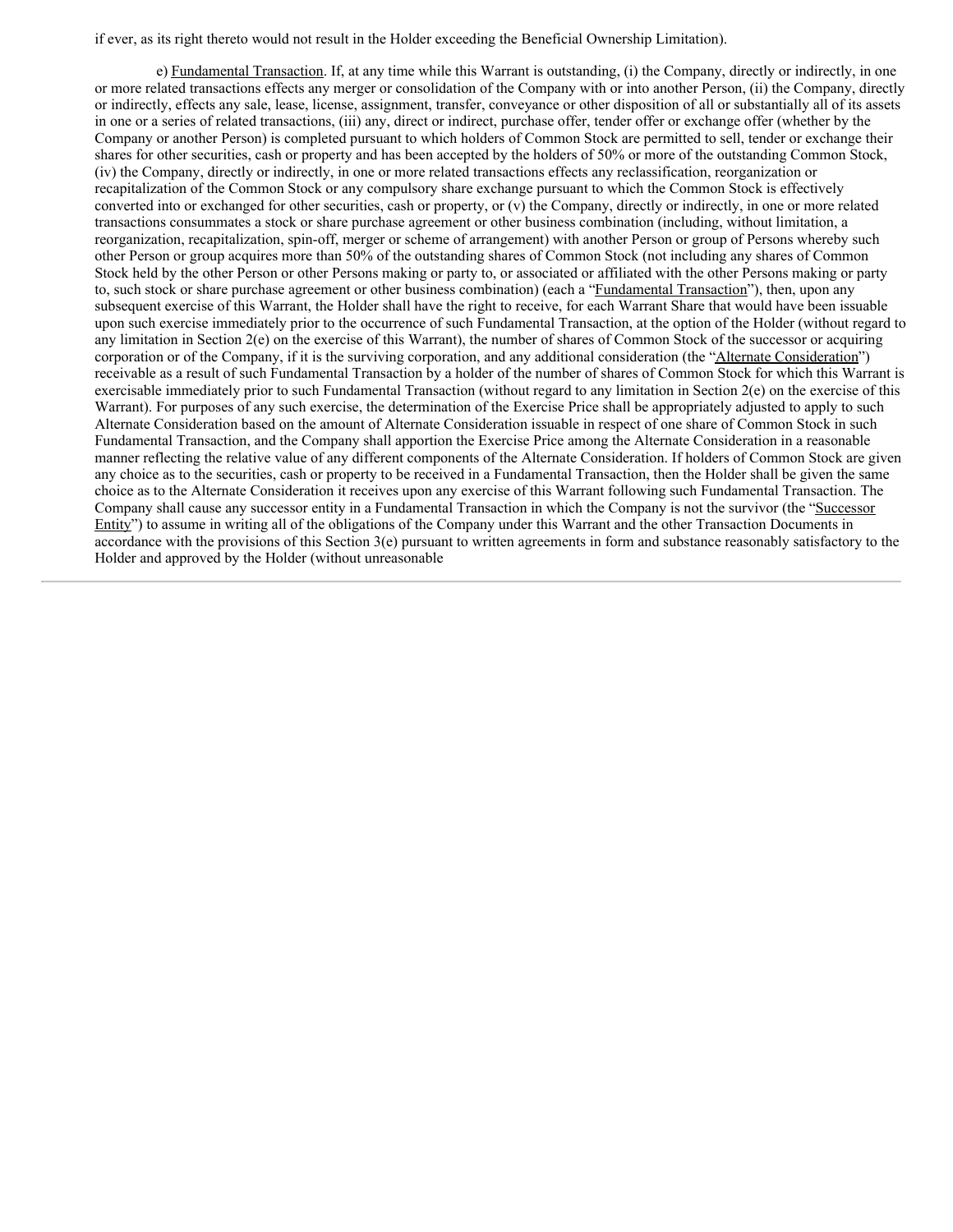<span id="page-32-0"></span>delay) prior to such Fundamental Transaction and shall, at the option of the Holder, deliver to the Holder in exchange for this Warrant a security of the Successor Entity evidenced by a written instrument substantially similar in form and substance to this Warrant which is exercisable for a corresponding number of shares of capital stock of such Successor Entity (or its parent entity) equivalent to the shares of Common Stock acquirable and receivable upon exercise of this Warrant (without regard to any limitations on the exercise of this Warrant) prior to such Fundamental Transaction, and with an exercise price which applies the exercise price hereunder to such shares of capital stock (but taking into account the relative value of the shares of Common Stock pursuant to such Fundamental Transaction and the value of such shares of capital stock, such number of shares of capital stock and such exercise price being for the purpose of protecting the economic value of this Warrant immediately prior to the consummation of such Fundamental Transaction), and which is reasonably satisfactory in form and substance to the Holder. Upon the occurrence of any such Fundamental Transaction, the Successor Entity shall succeed to, and be substituted for (so that from and after the date of such Fundamental Transaction, the provisions of this Warrant and the other Transaction Documents referring to the "Company" shall refer instead to the Successor Entity), and may exercise every right and power of the Company and shall assume all of the obligations of the Company under this Warrant and the other Transaction Documents with the same effect as if such Successor Entity had been named as the Company herein.

f) Calculations. All calculations under this Section 3 shall be made to the nearest cent or the nearest 1/100th of a share, as the case may be. For purposes of this Section 3, the number of shares of Common Stock deemed to be issued and outstanding as of a given date shall be the sum of the number of shares of Common Stock (excluding treasury shares, if any) issued and outstanding.

#### g) Notice to Holder.

i.Adjustment to Exercise Price. Whenever the Exercise Price is adjusted pursuant to any provision of this Section 3, the Company shall promptly deliver to the Holder by facsimile or email a notice setting forth the Exercise Price after such adjustment and any resulting adjustment to the number of Warrant Shares and setting forth a brief statement of the facts requiring such adjustment.

ii. Notice to Allow Exercise by Holder. If (A) the Company shall declare a dividend (or any other distribution in whatever form) on the Common Stock, (B) the Company shall declare a special nonrecurring cash dividend on or a redemption of the Common Stock, (C) the Company shall authorize the granting to all holders of the Common Stock rights or warrants to subscribe for or purchase any shares of capital stock of any class or of any rights, (D) the approval of any stockholders of the Company shall be required in connection with a Fundamental Transaction, or (E) the Company shall authorize the voluntary or involuntary dissolution, liquidation or winding up of the affairs of the Company, then, in each case, the Company shall cause to be delivered by facsimile or email to the Holder at its last facsimile number or email address as it shall appear upon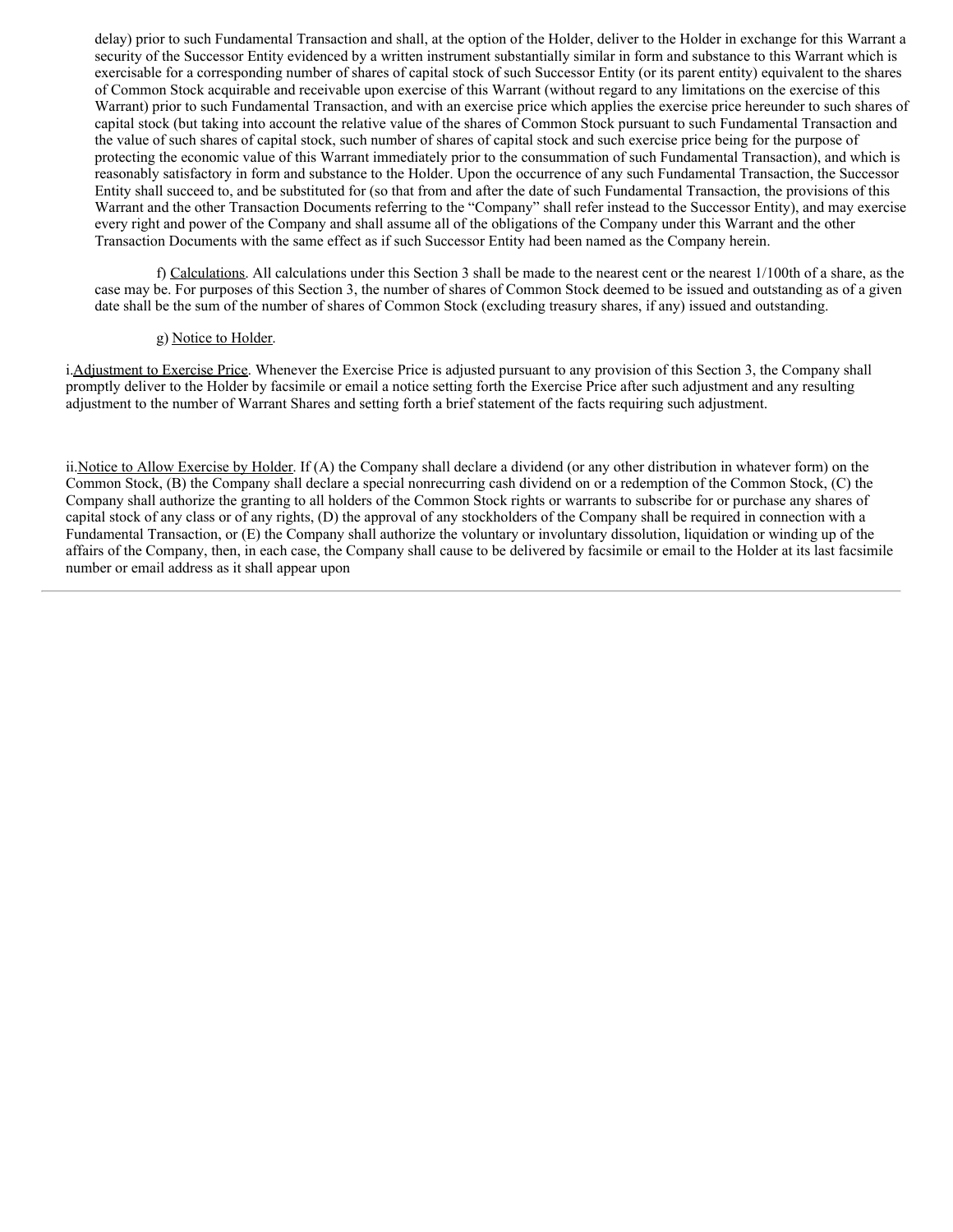the Warrant Register of the Company, at least 20 calendar days prior to the applicable record or effective date hereinafter specified, a notice stating  $(x)$  the date on which a record is to be taken for the purpose of such dividend, distribution, redemption, rights or warrants, or if a record is not to be taken, the date as of which the holders of the Common Stock of record to be entitled to such dividend, distributions, redemption, rights or warrants are to be determined or (y) the date on which such reclassification, consolidation, merger, sale, transfer or share exchange is expected to become effective or close, and the date as of which it is expected that holders of the Common Stock of record shall be entitled to exchange their shares of the Common Stock for securities, cash or other property deliverable upon such reclassification, consolidation, merger, sale, transfer or share exchange; provided that the failure to deliver such notice or any defect therein or in the delivery thereof shall not affect the validity of the corporate action required to be specified in such notice. To the extent that any notice provided in this Warrant constitutes, or contains, material, non-public information regarding the Company or any of the Subsidiaries, the Company shall simultaneously file such notice with the Commission pursuant to a Current Report on Form 8-K. The Holder shall remain entitled to exercise this Warrant during the period commencing on the date of such notice to the effective date of the event triggering such notice except as may otherwise be expressly set forth herein.

h) Voluntary Adjustment By Company. Subject to the rules and regulations of the Trading Market, the Company may at any time during the term of this Warrant reduce the then current Exercise Price to any amount and for any period of time deemed appropriate by the board of directors of the Company.

#### Section 4. Transfer of Warrant.

#### a)Transferability.

i.General Restrictions. The Holder of this Warrant agrees by his, her or its acceptance hereof, that this Warrant and the securities issuable hereunder shall not be sold during the Offering, or sold, transferred, assigned, pledged, or hypothecated, or be the subject of any hedging, short sale, derivative, put, or call transaction that would result in the effective economic disposition of this Warrant or the securities issuable hereunder by any person for a period of one hundred eighty (180) days immediately following the commencement of sales of the public equity offering, except as provided for in FINRA Rule  $5110(e)(2)$ . On and after 180 days after the Issue Date, transfers to others may be made subject to compliance with or exemptions from applicable securities laws. In order to make any permitted assignment, the Holder must deliver to the Company the assignment form attached hereto duly executed and completed, together with the Warrant and payment of all transfer taxes, if any, payable in connection therewith. The Company shall within five (5) Business Days transfer this Warrant on the books of the Company and shall execute and deliver a new Warrant or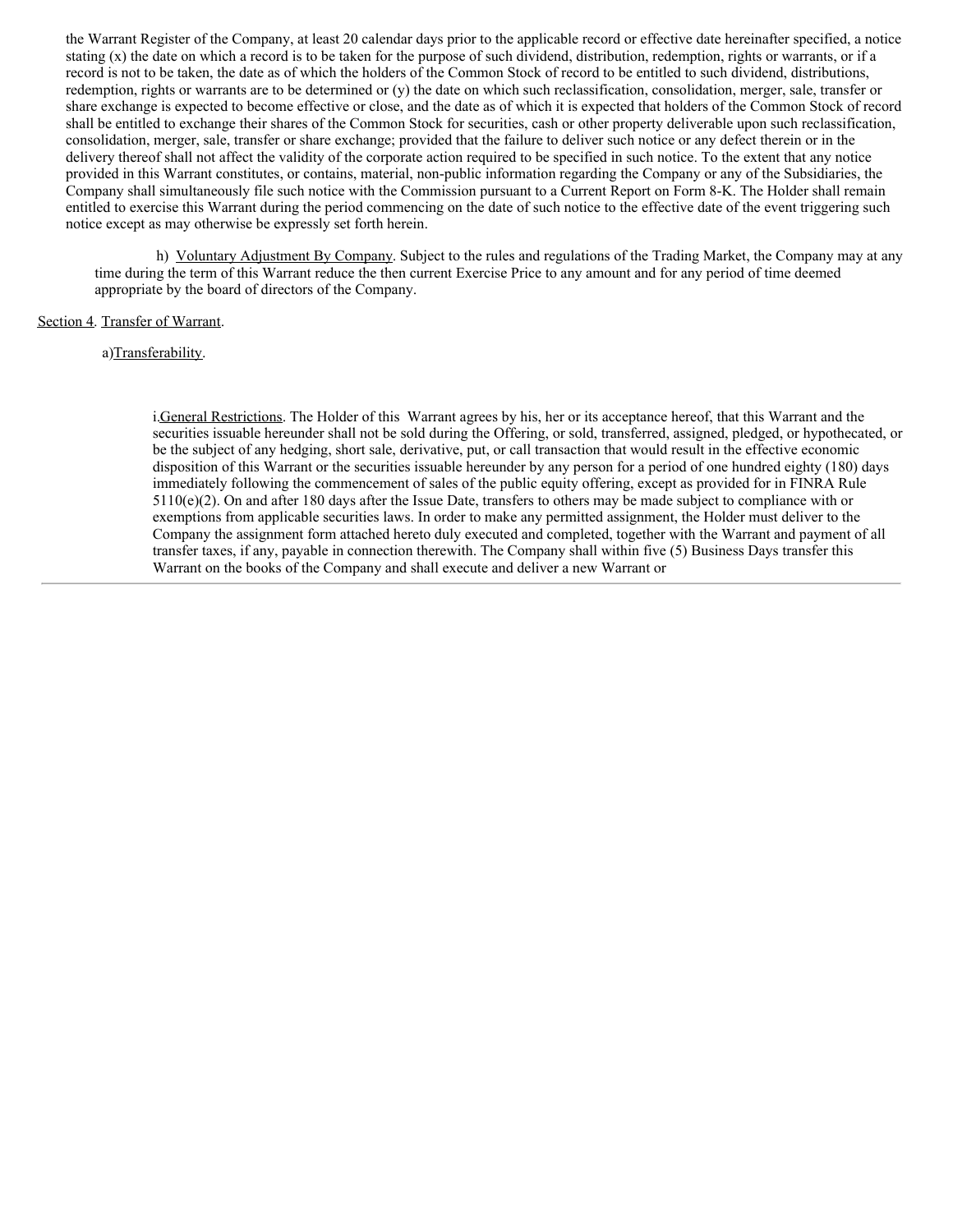Warrants of like tenor to the appropriate assignee(s) expressly evidencing the right to purchase the aggregate number of Shares purchasable hereunder or such portion of such number as shall be contemplated by any such assignment. ii.Restrictions Imposed by the Securities Act. The securities evidenced by this Warrant shall not be transferred unless and until: (i) the Company has received the opinion of counsel for the Holder that the securities may be transferred pursuant to an exemption from registration under the Securities Act and applicable state securities laws, the availability of which is established to the reasonable satisfaction of the Company, or (ii) a registration statement or a post-effective amendment to the registration statement relating to the offer and sale of such securities has been filed by the Company and declared effective by the U.S. Securities and Exchange Commission and compliance with applicable state securities law has been established.

- b) New Warrants. This Warrant may be divided or combined with other Warrants upon presentation hereof at the aforesaid office of the Company, together with a written notice specifying the names and denominations in which new Warrants are to be issued, signed by the Holder or its agent or attorney. Subject to compliance with Section 4(a), as to any transfer which may be involved in such division or combination, the Company shall execute and deliver a new Warrant or Warrants in exchange for the Warrant or Warrants to be divided or combined in accordance with such notice. All Warrants issued on transfers or exchanges shall be dated the initial issuance date of this Warrant and shall be identical with this Warrant except as to the number of Warrant Shares issuable pursuant thereto.
- c) Warrant Register. The Company shall register this Warrant, upon records to be maintained by the Company for that purpose (the "Warrant Register"), in the name of the record Holder hereof from time to time. The Company may deem and treat the registered Holder of this Warrant as the absolute owner hereof for the purpose of any exercise hereof or any distribution to the Holder, and for all other purposes, absent actual notice to the contrary.

#### Section 5. Miscellaneous.

a)No Rights as Stockholder Until Exercise; No Settlement in Cash. This Warrant does not entitle the Holder to any voting rights, dividends or other rights as a stockholder of the Company prior to the exercise hereof as set forth in Section  $2(d)(i)$ , except as expressly set forth in Section 3. Without limiting any rights of a Holder to receive Warrant Shares on a "cashless exercise" pursuant to Section 2(c) or to receive cash payments pursuant to Section  $2(d)(i)$  and Section  $2(d)(iv)$  herein, in no event shall the Company be required to net cash settle an exercise of this Warrant.

b)Loss, Theft, Destruction or Mutilation of Warrant. The Company covenants that upon receipt by the Company of evidence reasonably satisfactory to it of the loss, theft, destruction or mutilation of this Warrant or any stock certificate relating to the Warrant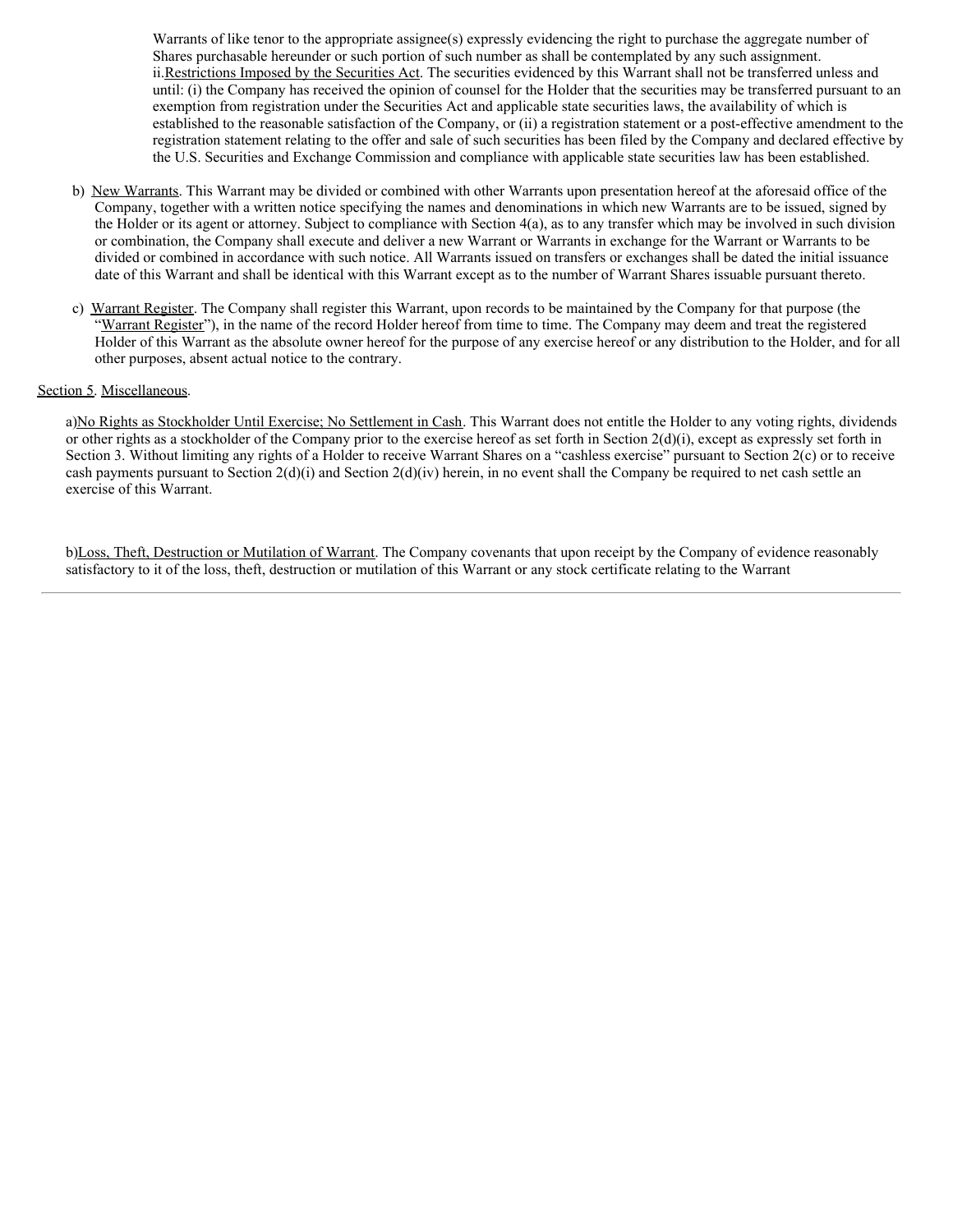Shares, and in case of loss, theft or destruction, of indemnity or security reasonably satisfactory to it (which, in the case of the Warrant, shall not include the posting of any bond), and upon surrender and cancellation of such Warrant or stock certificate, if mutilated, the Company will make and deliver a new Warrant or stock certificate of like tenor and dated as of such cancellation, in lieu of such Warrant or stock certificate.

c)Saturdays, Sundays, Holidays, etc. If the last or appointed day for the taking of any action or the expiration of any right required or granted herein shall not be a Business Day, then such action may be taken or such right may be exercised on the next succeeding Business Day.

d)Authorized Shares. The Company covenants that, during the period the Warrant is outstanding, it will reserve from its authorized and unissued Common Stock a sufficient number of shares to provide for the issuance of the Warrant Shares upon the exercise of any purchase rights under this Warrant. The Company further covenants that its issuance of this Warrant shall constitute full authority to its officers who are charged with the duty of issuing the necessary Warrant Shares upon the exercise of the purchase rights under this Warrant. The Company will take all such reasonable action as may be necessary to assure that such Warrant Shares may be issued as provided herein without violation of any applicable law or regulation, or of any requirements of the Trading Market upon which the Common Stock may be listed. The Company covenants that all Warrant Shares which may be issued upon the exercise of the purchase rights represented by this Warrant will, upon exercise of the purchase rights represented by this Warrant and payment for such Warrant Shares in accordance herewith, be duly authorized, validly issued, fully paid and nonassessable and free from all taxes, liens and charges created by the Company in respect of the issue thereof (other than taxes in respect of any transfer occurring contemporaneously with such issue).

Except and to the extent as waived or consented to by the Holder, the Company shall not by any action, including, without limitation, amending its certificate of incorporation or through any reorganization, transfer of assets, consolidation, merger, dissolution, issue or sale of securities or any other voluntary action, avoid or seek to avoid the observance or performance of any of the terms of this Warrant, but will at all times in good faith assist in the carrying out of all such terms and in the taking of all such actions as may be necessary or appropriate to protect the rights of Holder as set forth in this Warrant against impairment. Without limiting the generality of the foregoing, the Company will (i) not increase the par value of any Warrant Shares above the amount payable therefor upon such exercise immediately prior to such increase in par value, (ii) take all such action as may be necessary or appropriate in order that the Company may validly and legally issue fully paid and nonassessable Warrant Shares upon the exercise of this Warrant and (iii) use commercially reasonable efforts to obtain all such authorizations, exemptions or consents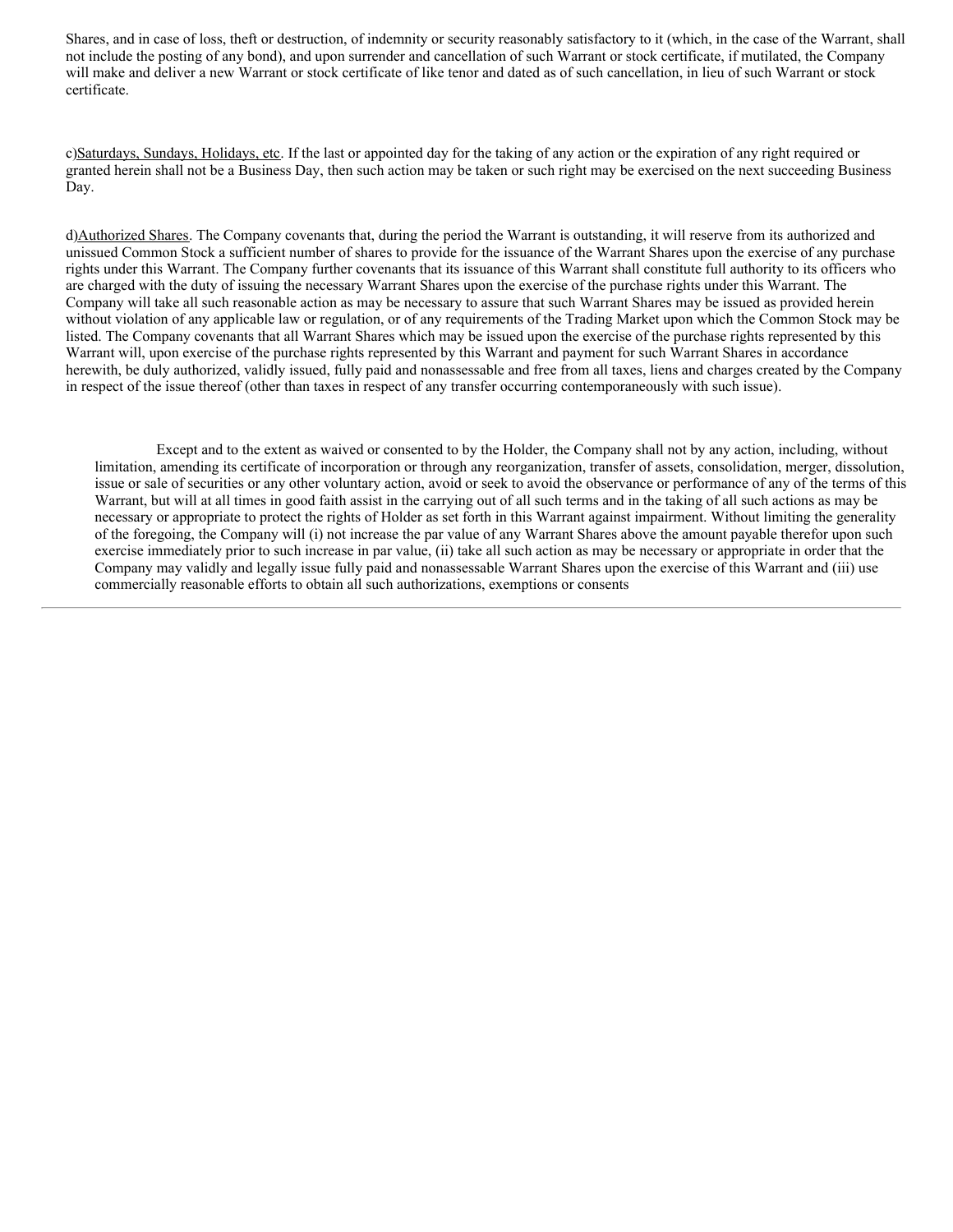from any public regulatory body having jurisdiction thereof, as may be, necessary to enable the Company to perform its obligations under this Warrant.

Before taking any action which would result in an adjustment in the number of Warrant Shares for which this Warrant is exercisable or in the Exercise Price, the Company shall obtain all such authorizations or exemptions thereof, or consents thereto, as may be necessary from any public regulatory body or bodies having jurisdiction thereof.

e)Jurisdiction. All questions concerning the construction, validity, enforcement and interpretation of this Warrant shall be determined in accordance with the provisions of the Purchase Agreement.

f)Restrictions. The Holder acknowledges that the Warrant Shares acquired upon the exercise of this Warrant, if not registered, and the Holder does not utilize cashless exercise, will have restrictions upon resale imposed by state and federal securities laws.

g)Nonwaiver and Expenses. No course of dealing or any delay or failure to exercise any right hereunder on the part of Holder shall operate as a waiver of such right or otherwise prejudice the Holder's rights, powers or remedies. Without limiting any other provision of this Warrant or the Purchase Agreement, if the Company willfully and knowingly fails to comply with any provision of this Warrant, which results in any material damages to the Holder, the Company shall pay to the Holder such amounts as shall be sufficient to cover any costs and expenses including, but not limited to, reasonable attorneys' fees, including those of appellate proceedings, incurred by the Holder in collecting any amounts due pursuant hereto or in otherwise enforcing any of its rights, powers or remedies hereunder.

h)Notices. Any notice, request or other document required or permitted to be given or delivered to the Holder by the Company shall be delivered in accordance with the notice provisions of the Purchase Agreement.

i)Limitation of Liability. No provision hereof, in the absence of any affirmative action by the Holder to exercise this Warrant to purchase Warrant Shares, and no enumeration herein of the rights or privileges of the Holder, shall give rise to any liability of the Holder for the purchase price of any Common Stock or as a stockholder of the Company, whether such liability is asserted by the Company or by creditors of the Company.

j)Remedies. The Holder, in addition to being entitled to exercise all rights granted by law, including recovery of damages, will be entitled to specific performance of its rights under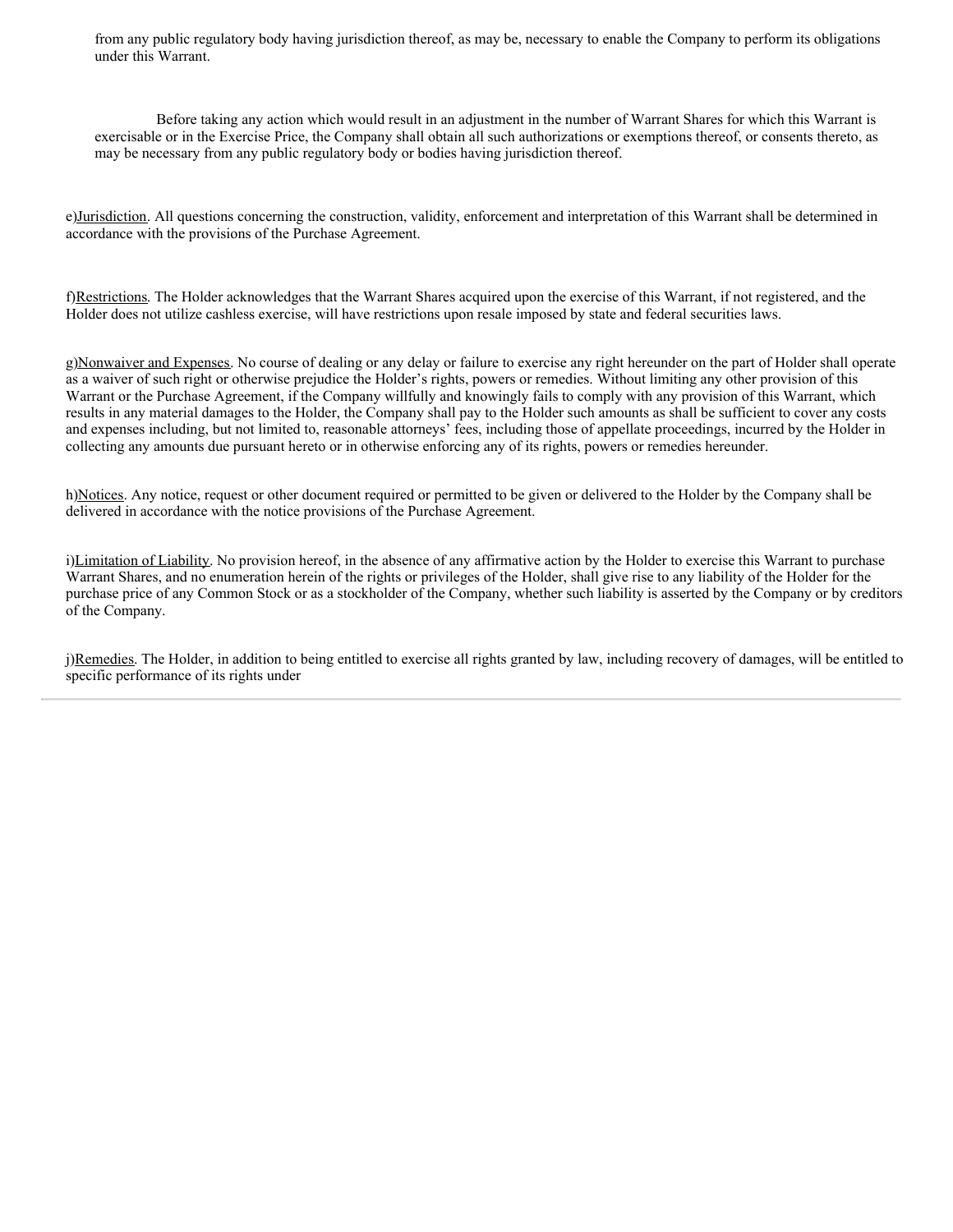this Warrant. The Company agrees that monetary damages would not be adequate compensation for any loss incurred by reason of a breach by it of the provisions of this Warrant and hereby agrees to waive and not to assert the defense in any action for specific performance that a remedy at law would be adequate.

k)Successors and Assigns. Subject to applicable securities laws, this Warrant and the rights and obligations evidenced hereby shall inure to the benefit of and be binding upon the successors and permitted assigns of the Company and the successors and permitted assigns of Holder. The provisions of this Warrant are intended to be for the benefit of any Holder from time to time of this Warrant and shall be enforceable by the Holder or holder of Warrant Shares.

l)Amendment. This Warrant may be modified or amended or the provisions hereof waived with the written consent of the Company and the Holder.

m)Severability. Wherever possible, each provision of this Warrant shall be interpreted in such manner as to be effective and valid under applicable law, but if any provision of this Warrant shall be prohibited by or invalid under applicable law, such provision shall be ineffective to the extent of such prohibition or invalidity, without invalidating the remainder of such provisions or the remaining provisions of this Warrant.

n)Headings. The headings used in this Warrant are for the convenience of reference only and shall not, for any purpose, be deemed a part of this Warrant.

> \*\*\*\*\*\*\*\*\*\*\*\*\*\*\*\*\*\*\*\* *(Signature Page Follows)*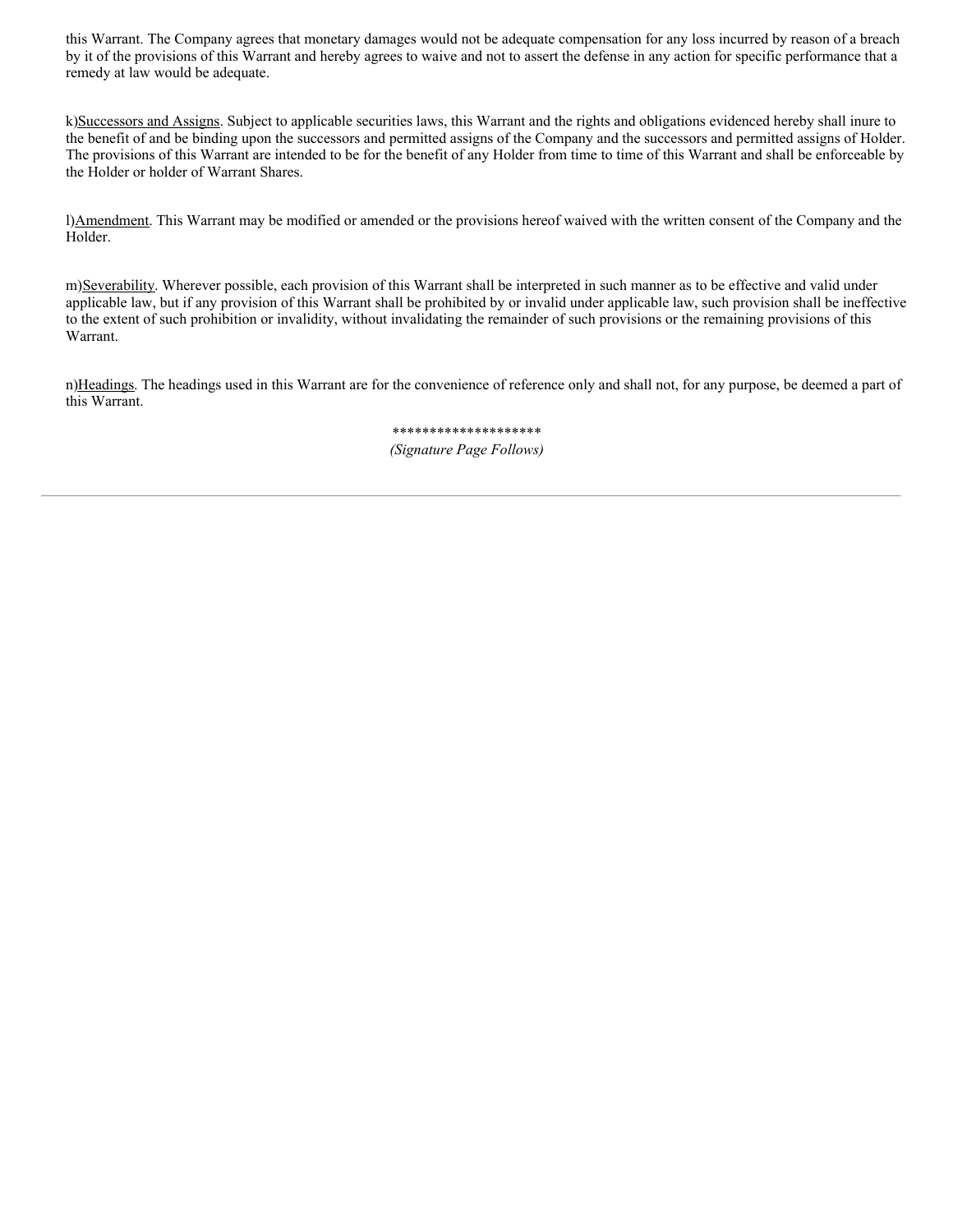IN WITNESS WHEREOF, the Company has caused this Warrant to be executed by its officer thereunto duly authorized as of the date first above indicated.

## **KINTARA THERAPEUTICS, INC.**

 $\mathbf{By:}$ Name: Robert E. Hoffman Title: President & Chief Executive Officer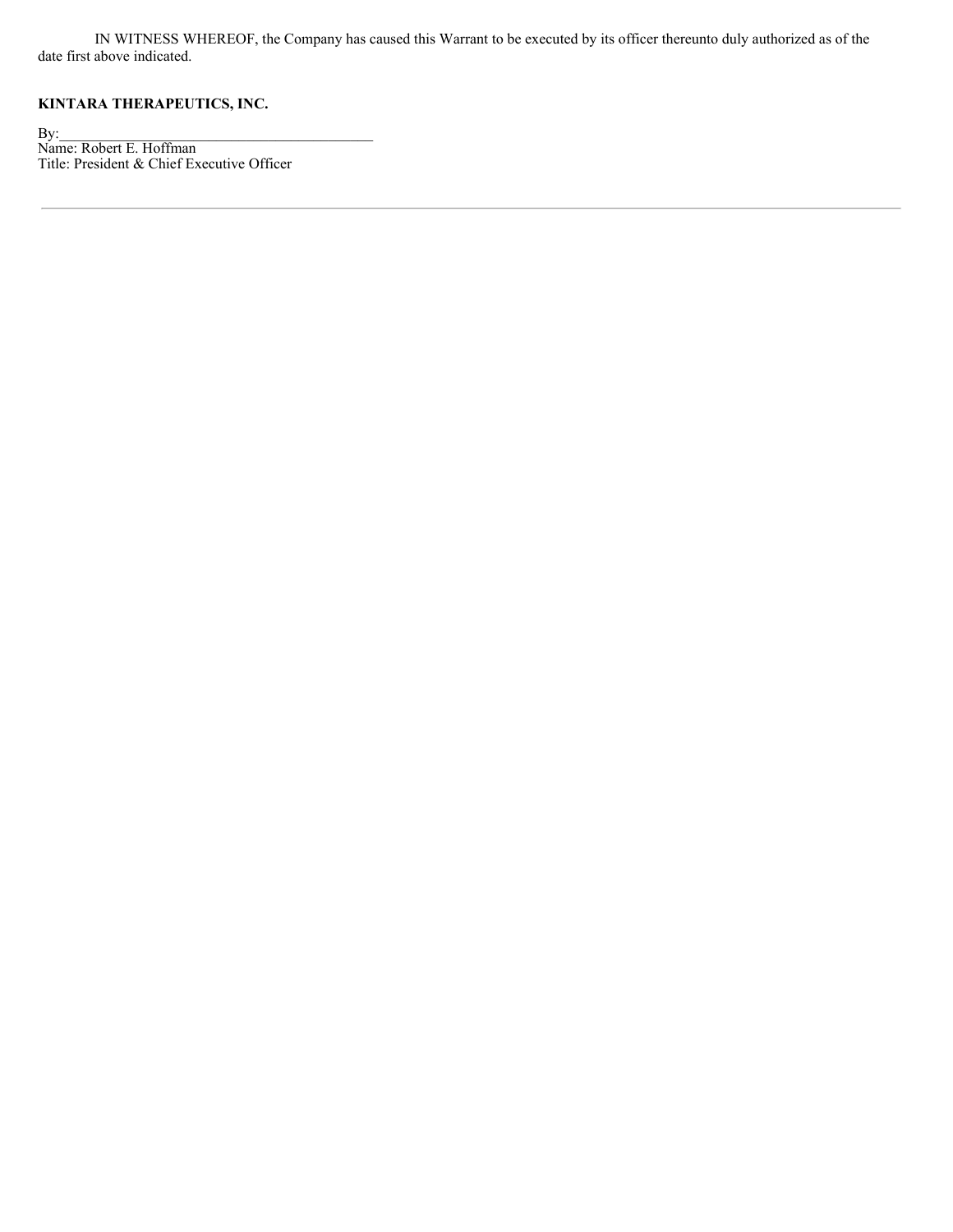## **NOTICE OF EXERCISE**

#### TO:KINTARA THERAPEUTICS, INC.

(1) The undersigned hereby elects to purchase \_\_\_\_\_\_\_\_ Warrant Shares of the Company pursuant to the terms of the attached Warrant (only if exercised in full), and tenders herewith payment of the exercise price in full, together with all applicable transfer taxes, if any.

(2) Payment shall take the form of (check applicable box):

[] in lawful money of the United States; or

[ ] if permitted the cancellation of such number of Warrant Shares as is necessary, in accordance with the formula set forth in subsection 2(c), to exercise this Warrant with respect to the maximum number of Warrant Shares purchasable pursuant to the cashless exercise procedure set forth in subsection 2(c).

(3) Please issue said Warrant Shares in the name of the undersigned or in such other name as is specified below:

The Warrant Shares shall be delivered to the following DWAC Account Number:

[SIGNATURE OF HOLDER]

 $\mathcal{L}_\text{max}$ 

\_\_\_\_\_\_\_\_\_\_\_\_\_\_\_\_\_\_\_\_\_\_\_\_\_\_\_\_\_\_\_

Name of Investing Entity: *Signature of Authorized Signatory of Investing Entity*: \_\_\_\_\_\_\_\_\_\_\_\_\_\_\_\_\_\_\_\_\_\_\_\_\_\_\_\_\_\_\_\_\_\_\_\_\_\_\_\_\_\_\_\_\_\_\_\_\_ Name of Authorized Signatory: Title of Authorized Signatory: \_\_\_\_\_\_\_\_\_\_\_\_\_\_\_\_\_\_\_\_\_\_\_\_\_\_\_\_\_\_\_\_\_\_\_\_\_\_\_\_\_\_\_\_\_\_\_\_\_\_\_\_\_\_\_\_\_\_\_\_\_\_\_\_\_\_\_\_ Date: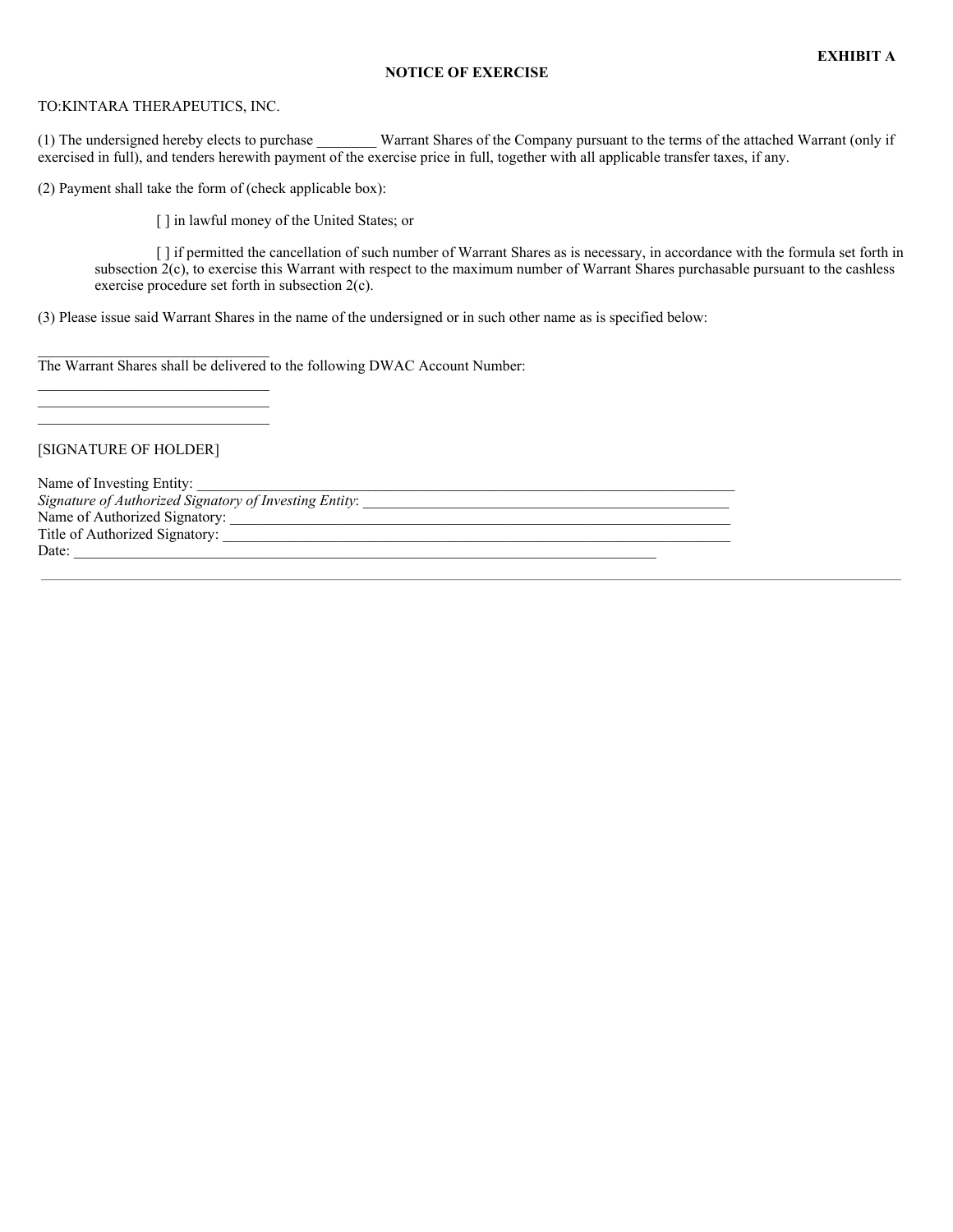## ASSIGNMENT FORM

(To assign the foregoing Warrant, execute this form and supply required information. Do not use this form to purchase shares.)

FOR VALUE RECEIVED, the foregoing Warrant and all rights evidenced thereby are hereby assigned to

| Name:<br>Address: | (Please Print)<br>(Please Print) |
|-------------------|----------------------------------|
| Phone Number:     |                                  |
| Email Address:    |                                  |
|                   |                                  |
|                   |                                  |
| Holder's Address: |                                  |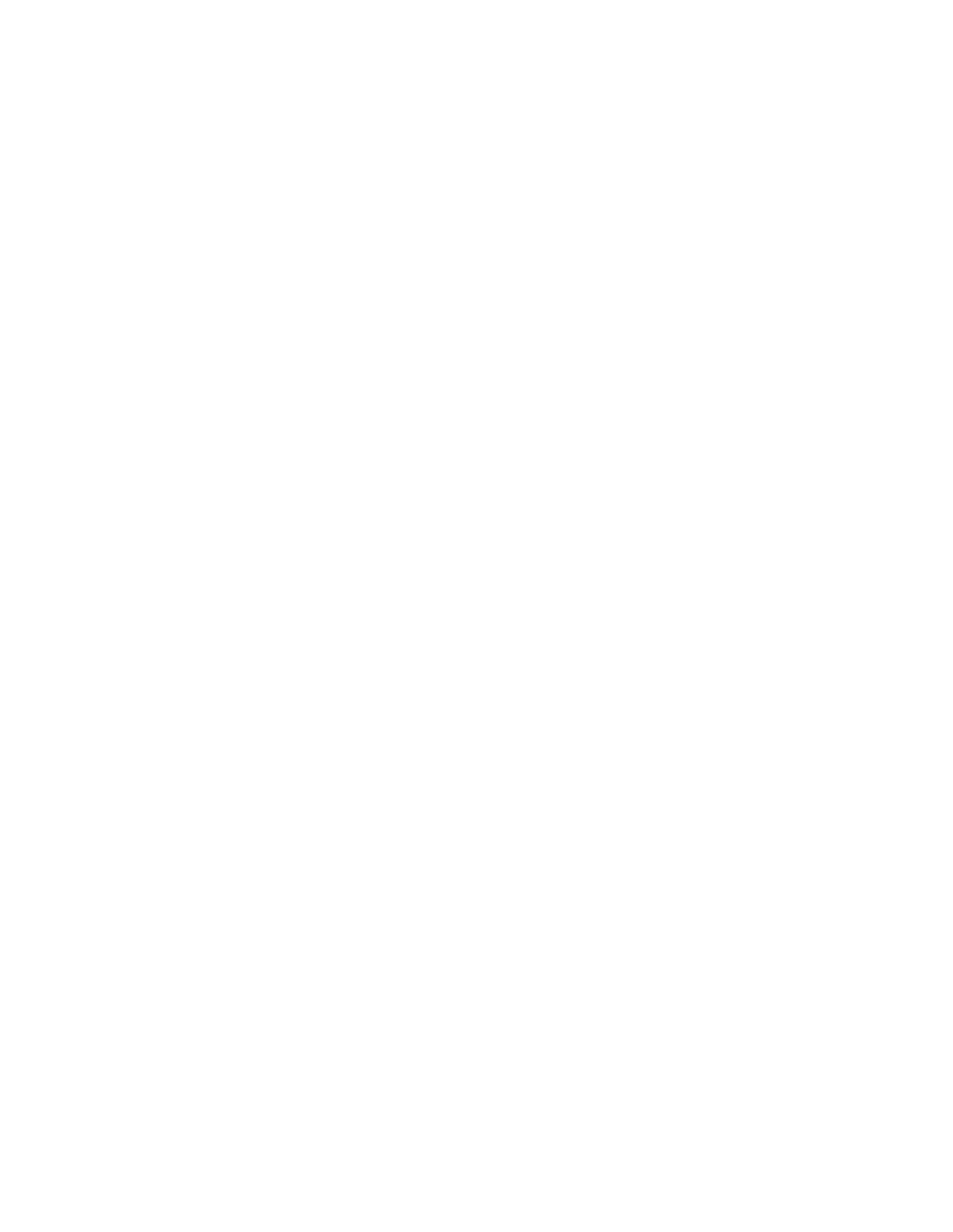7800 Rancharrah Parkway Reno, NV 89511 PH (775) 788-2200 | FX (775) 786-1177 fennemorecraig.com

**Exhibit 5.1**

April 13, 2022

Kintara Therapeutics, Inc. 9920 Pacific Heights Blvd., Suite 150 San Diego, CA 92121

Re: Report on Form 8-K for Kintara Therapeutics, Inc.

Ladies and Gentlemen:

We are acting as special Nevada counsel to Kintara Therapeutics, Inc., a Nevada corporation (the "Company"), in connection with the filing of a report on Form 8-K with respect to the sale by the Company of (i) 16,226,416 shares (the "Shares") of the Company's common stock, \$0.001 par value per share ("Common Stock"), (ii) warrants (the "Issued Warrants") to purchase up to 16,226,416 shares of Common Stock (the "Issued Warrant Shares") to be issued pursuant to the terms of the Securities Purchase Agreement, as defined below and (iii) placement agent warrants (the "Placement Agent Warrants", and together with the Issued Warrants, the "Warrants") to purchase 811,321 shares of Common Stock in a registered direct offering (the "Placement Warrant Shares", and together with the Issued Warrant Shares, the "Warrant Shares") to be issued to A.G.P./Alliance Global Partners ("Placement Agent") pursuant to the Agent Agreement, as defined below. Capitalized terms used herein and not otherwise defined shall have the meanings set forth in the Securities Purchase Agreement.

For the purpose of rendering this opinion, we have examined originals, or copies certified or otherwise identified to our satisfaction as being true copies, of such records, documents, instruments and certificates as, in our judgment, are necessary or appropriate to enable us to render the opinions set forth below, including, but not limited to, the following:

> A. The Securities Purchase Agreement dated April 12, 2022 between the Company and the Purchasers named therein (the "Securities Purchase Agreement");

B. The Agreement between the Company and the Placement Agent dated April 12, 2022 (the "Placement Agent Agreement");

C. The Warrants;

20326240.1/045223.0001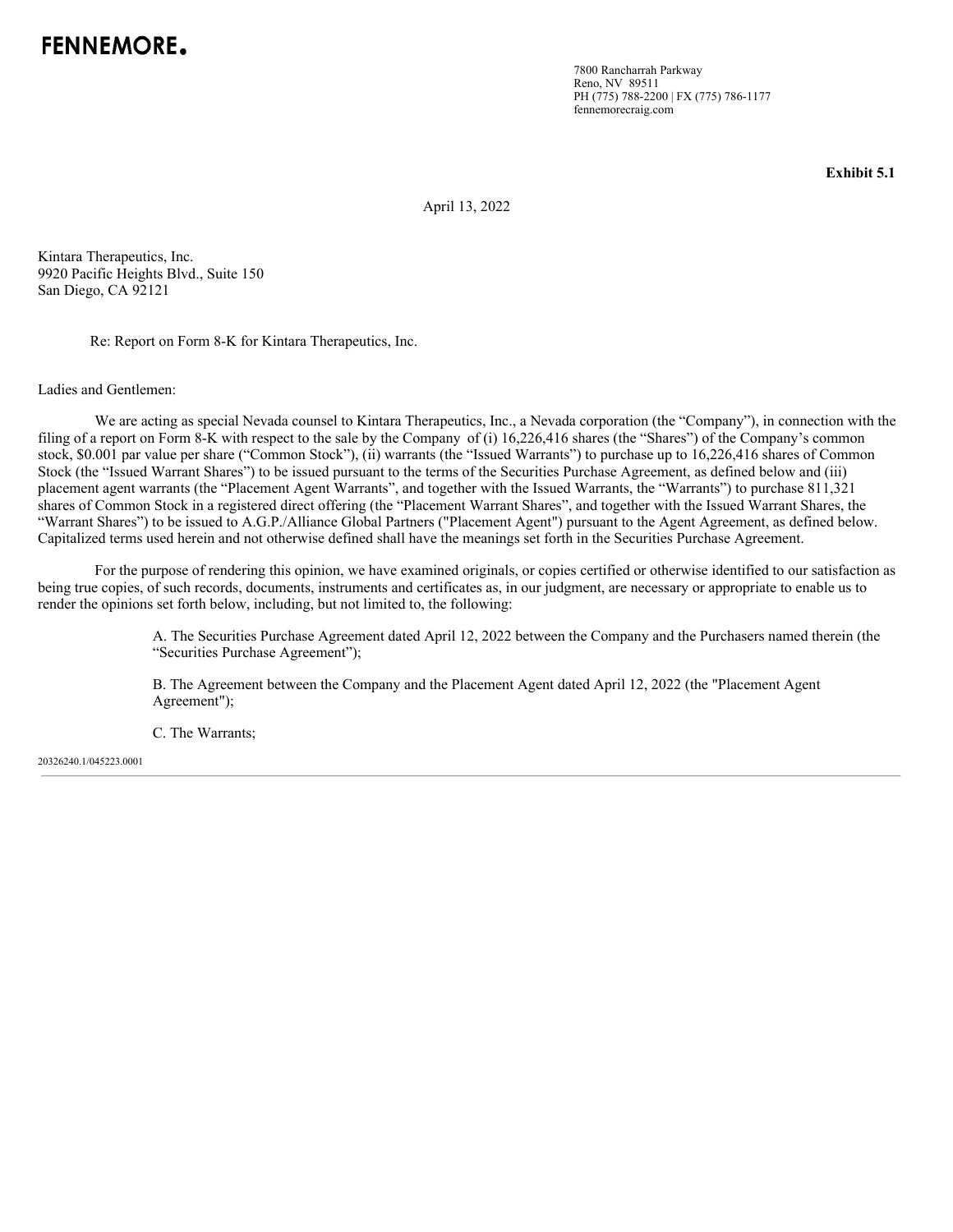# FFNNFMORF.

April 13, 2022 Page 2

> D. The Articles of Incorporation and Bylaws of the Company, each as amended to date (collectively, the "Governing Documents"); and

E. Such corporate records and proceedings, minutes, consents, actions and resolutions of the board of directors as we have deemed necessary as a basis for the opinions expressed below.

We have made such legal and factual examinations and inquiries as we have deemed necessary or appropriate for the purposes of this opinion. We have also obtained from officers and agents of the Company and from public officials, and have relied upon, such certificates, representations and assurances as we have deemed necessary and appropriate for the purpose of rendering this opinion.

Without limiting the generality of the foregoing, in our examination, we have, with your permission, assumed without independent verification, that (i) all documents submitted to us as originals are authentic, the signatures on all documents that we examined are genuine, and all documents submitted to us as certified, conformed, photostatic, electronic or facsimile copies conform to the original document; and (ii) all corporate records made available to us by the Company and all public records we have reviewed are accurate and complete. We note that the Company has reserved, and assume it will continue to maintain reserved, a sufficient number of shares of its duly authorized, but unissued, shares of the Company's Common Stock as is necessary to provide for the issuance of the Shares and the Warrant Shares.

Nothing herein shall be deemed an opinion as to the laws of any jurisdiction other than the state of Nevada. We express no opinion concerning any securities law or rule.

Based on the foregoing, and in reliance thereon, we are of the opinion that:

1. The Shares, the Warrants, and the Warrant Shares have been duly authorized by the Company for issuance and sale to the Purchasers in accordance with the Securities Purchase Agreement and the Placement Agent Agreement, as applicable.

2. When issued and delivered to the Purchasers by the Company in accordance with the Securities Purchase Agreement against payment by the Purchasers of the consideration set forth in the Securities Purchase Agreement, the Issued Warrants, will be validly issued, and the Shares and, upon exercise in accordance with the terms of the Issued Warrants, including payment of the exercise price therefor, if any, the Issued Warrant Shares, will be validly issued, fully paid and non-assessable.

3. When delivered in accordance with the terms of the Placement Agent Agreement Letter, the Placement Agent Warrants, will be validly issued, and the Placement Warrant Shares, upon exercise in accordance with the terms of the Placement Agent Warrants, including payment of the

20326240.1/045223.0001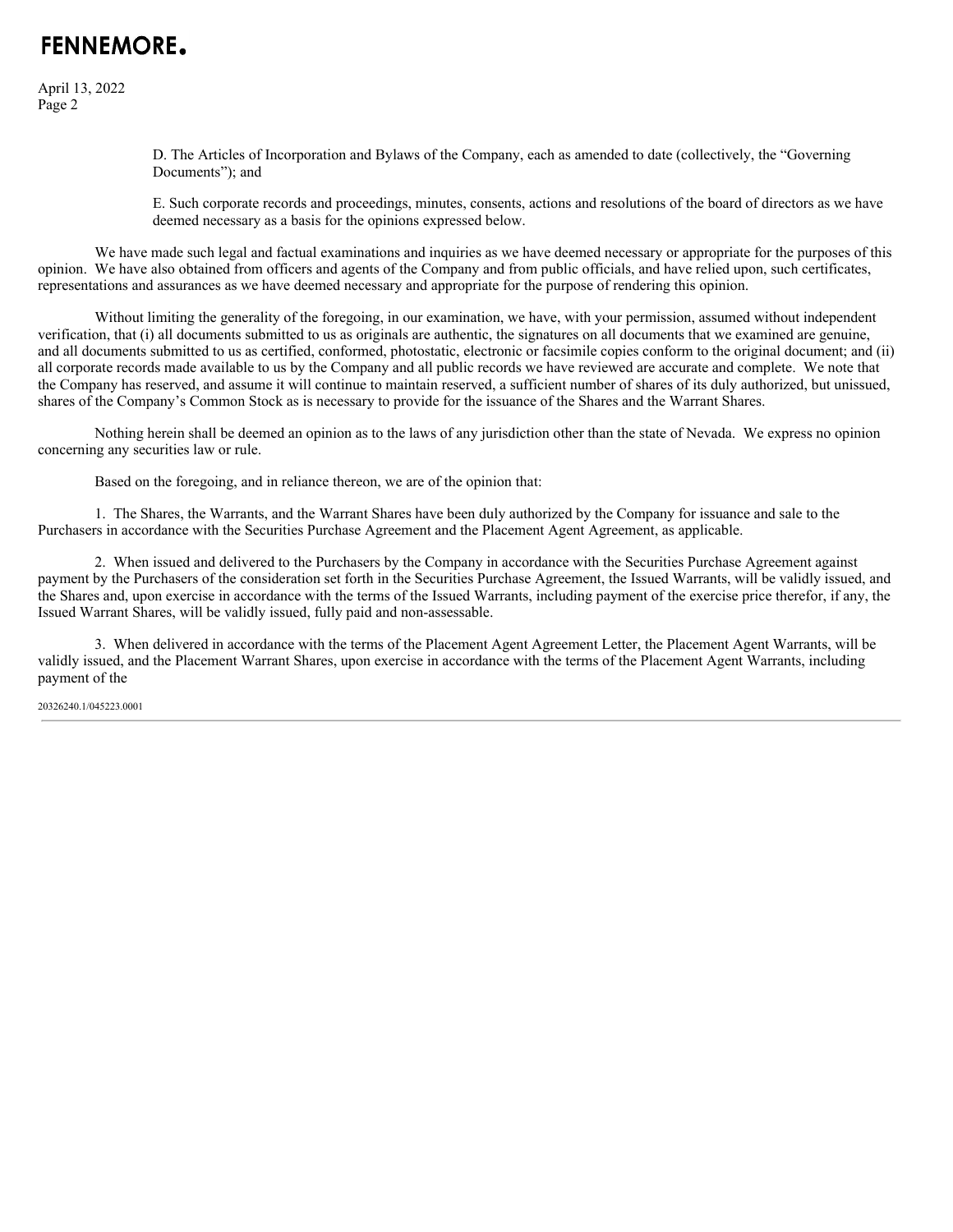# FFNNFMORF.

April 13, 2022 Page 3

exercise price therefor, if any, the Placement Warrant Shares, will be validly issued, fully paid and non-assessable.

This opinion is issued in the State of Nevada. By issuing this opinion, Fennemore Craig, P.C. (i) shall not be deemed to be transacting business in any other state or jurisdiction other than the State of Nevada and (ii) does not consent to the jurisdiction of any state other than the State of Nevada. Any claim or cause of action arising out of the opinions expressed herein must be brought in the State of Nevada. Your acceptance of this opinion shall constitute your agreement to the foregoing.

We consent to your filing this opinion as an exhibit to the Registration Statement and to the reference to our firm contained under the heading "Legal Matters." We further consent to the incorporation by reference of this opinion and consent in any registration statement filed pursuant to Rule 462(b) under the Act with respect to the Securities. In giving these consents, we do not thereby admit that we are within the category of persons whose consent is required under Section 7 of the Act, the rules and regulations of the Commission promulgated thereunder, or Item 509 of Regulation S-K. This opinion letter is rendered as of the date first written above and we disclaim any obligation to advise you of facts, circumstances, events or developments which hereafter may be brought to our attention and which may alter, affect or modify the opinion expressed herein. Our opinion is expressly limited to the matters set forth above and we render no opinion, whether by implication or otherwise, as to any other matters relating to the Company or the Securities.

Very truly yours,

/s/ Fennemore Craig, P.C.

Fennemore Craig, P.C.

CDOL

20326240.1/045223.0001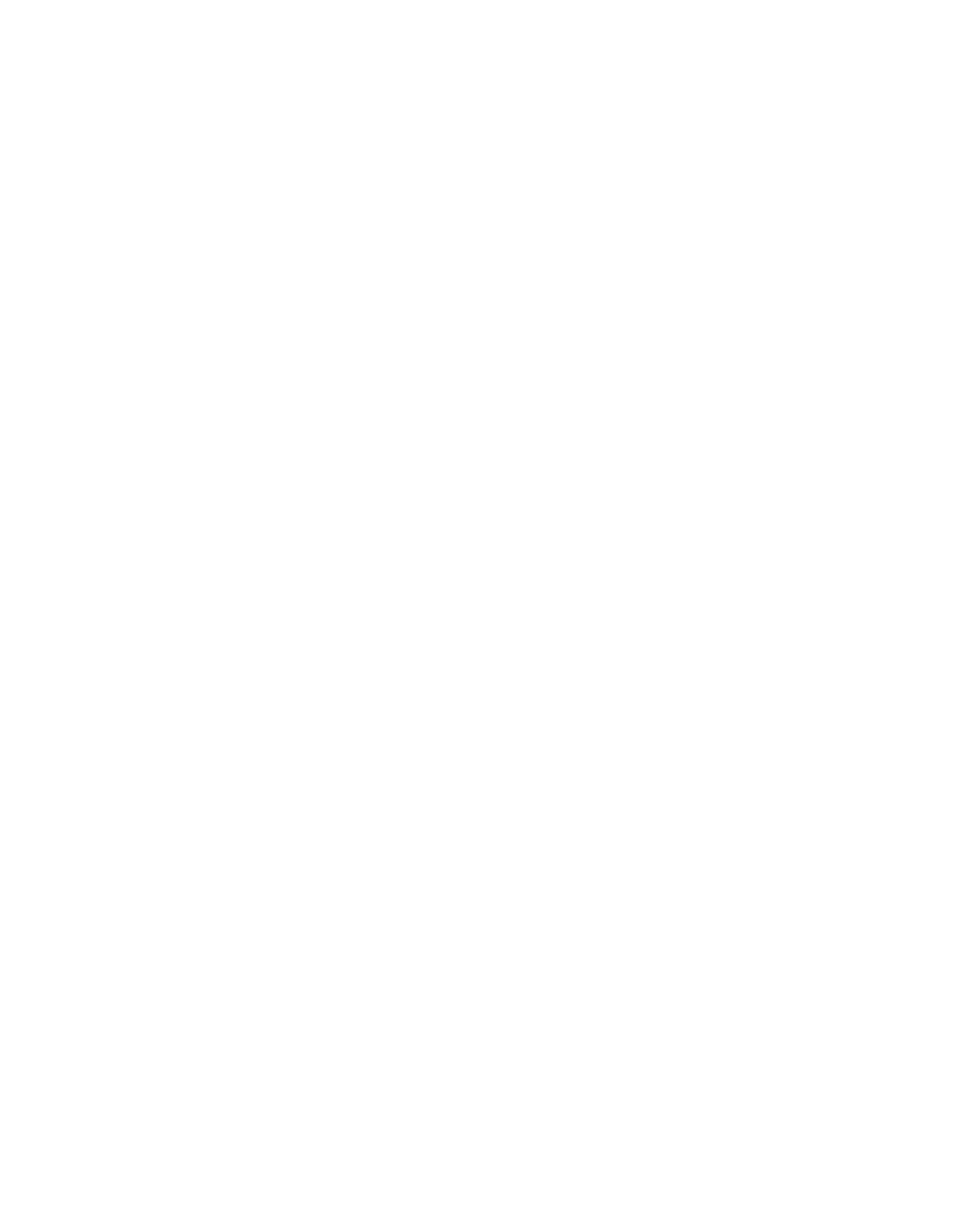

April 13, 2022

Kintara Therapeutics, Inc. 9920 Pacific Heights Blvd., Suite 150 San Diego, CA 92121

Re: Kintara Therapeutics, Inc. Registered Direct Offering

Ladies and Gentlemen:

We have acted as counsel to Kintara Therapeutics, Inc., a Nevada corporation (the "Company") in connection with the sale and issuance of up to 16,226,416 shares of the Company's common stock, par value \$0.001 per share (the "Common Stock" and such shares, the "Shares") and Warrants (the "Investor Warrants") to purchase up to an aggregate of 16,226,416 shares of Common Stock (the "Investor Warrant Shares"), being issued to the Purchasers (as defined below), along with Placement Agent Warrants (the "Placement Agent Warrants" and, together with the Investor Warrants, the "Warrants") to purchase up to 811,321 shares of Common Stock (the "Placement Agent Warrant Shares" and, together with the Investor Warrant Shares, the "Warrant Shares") being issued to A.G.P./Alliance Global Partners (the "Placement Agent") or its designees, pursuant to the Registration Statement on Form S-3 (File No. 333-254662) (the "Registration Statement") filed by the Company with the Securities and Exchange Commission (the "Commission") under the Securities Act of 1933, as amended (the "Securities Act"), and the rules and regulations promulgated thereunder, together with a base prospectus dated April 1, 2021 included in the Form S-3 (the "Base Prospectus") and a final prospectus supplement dated April 12, 2022 filed with the Commission pursuant to Rule  $424(b)(5)$  under the Securities Act (together with the Base Prospectus, the "Prospectus"). The Shares and Warrants are to be sold pursuant to a Securities Purchase Agreement (the "Purchase Agreement") between the Company and each purchaser signatory thereto (each, a "Purchaser" and collectively, the "Purchasers"). We have been requested by the Company to render this opinion in connection with the filing of the Form 8-K with respect to the sale and issuance by the Company of the Shares, the Warrants and the Warrant Shares (the "Form 8-K").

As counsel to the Company in connection with the proposed potential issuance and sale of the above-referenced Shares, the Warrants and the Warrant Shares, we have reviewed the Registration Statement, Prospectus and the respective exhibits thereto. We have also reviewed such corporate documents and records of the Company, such certificates of public officials and officers of the Company and such other matters as we have deemed necessary or appropriate for purposes of this opinion. In our examination, we have assumed: (i) the authenticity of original documents and the genuineness of all signatures; (ii) the conformity to the originals of all documents submitted to us as copies; (iii) the truth, accuracy and completeness of the information, representations and warranties contained in the instruments, documents, certificates and records we have reviewed; (iv) that, as set forth in a separate opinion delivered to the Company on the date hereof by Fennemore Craig, P.C., special Nevada counsel to the Company, the Warrants have been duly authorized; and (v) the legal capacity for all purposes relevant hereto of all natural persons and, with respect to all parties to agreements or instruments relevant hereto other than the Company, that such parties had the requisite power and authority (corporate or otherwise) to execute, deliver and perform such agreements or instruments, that such agreements or instruments have been duly authorized by all requisite action (corporate or otherwise), executed and delivered by such parties and that such agreements or instruments are the valid, binding and enforceable obligations of such parties. As to any facts material to the opinions expressed herein that were not independently established or verified, we have relied upon oral or written statements and representations of officers and other representatives of the Company.

Based on the foregoing, and subject to the assumptions, limitations and qualifications set forth herein, we are of the opinion that (i) when the Warrants are duly executed and delivered by the Company and paid for by the Purchasers

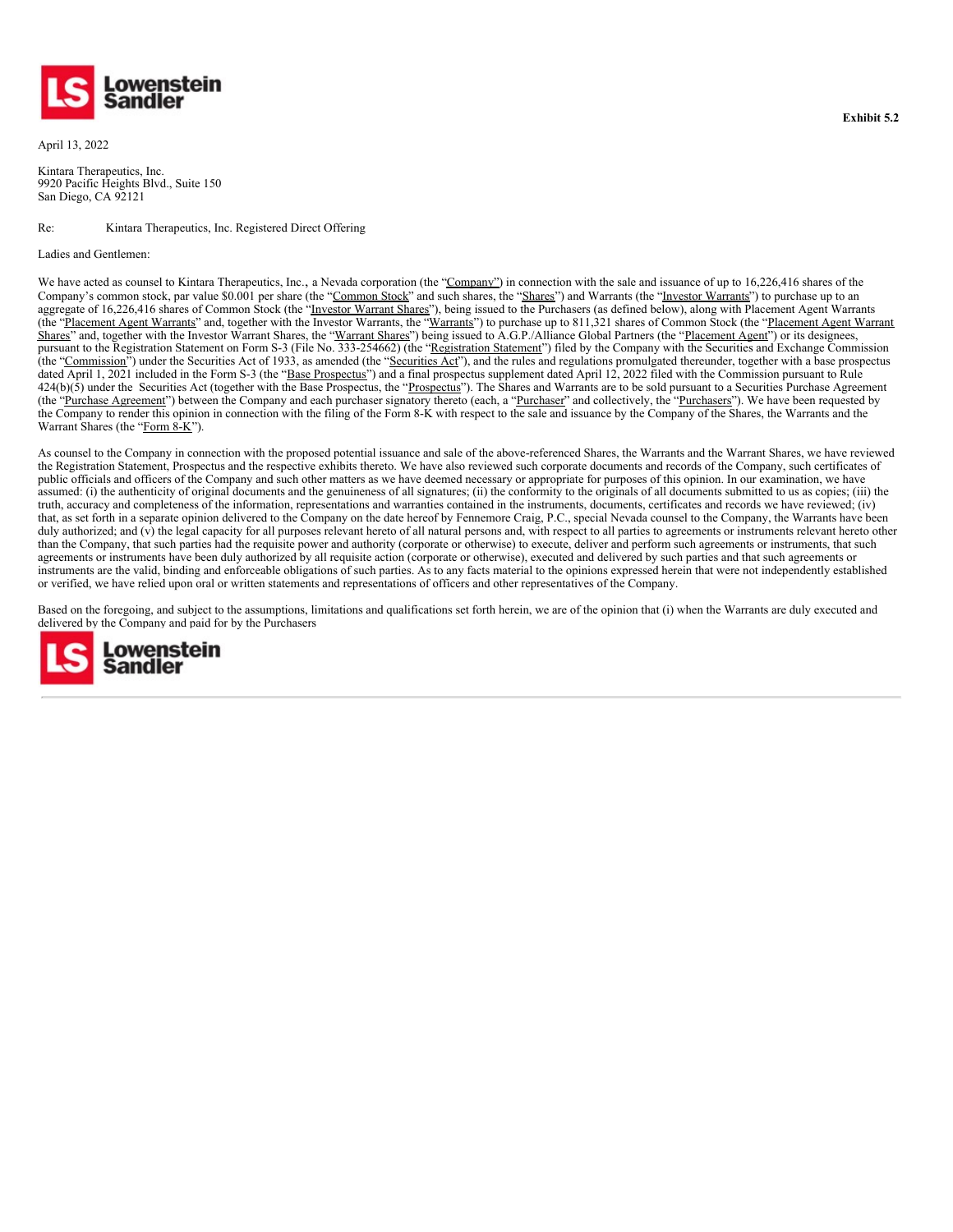pursuant to the Purchase Agreement, such Warrants will constitute the legal, valid and binding obligation of the Company, enforceable against the Company in accordance with their terms, subject to bankruptcy, insolvency or other similar laws affecting creditors' rights and to general equitable principles and (ii) when the Placement Agent Warrants are duly executed and delivered by the Company and issued to the Placement Agent or its designees, such Placement Agent Warrants will constitute the legal, valid and binding obligation of the Company, enforceable against the Company in accordance with their terms, subject to bankruptcy, insolvency or other similar laws affecting creditors' rights and to general equitable principles.

The opinion set forth above are subject to the following exceptions, limitations and qualifications: (i) the effect of bankruptcy, insolvency, reorganization, fraudulent conveyance, moratorium or other similar laws now or hereafter in effect relating to or affecting the rights and remedies of creditors; (ii) the effect of general principles of equity, including without limitation, concepts of materiality, reasonableness, good faith and fair dealing and the possible unavailability of specific performance or injunctive relief, regardless of whether enforcement is considered in a proceeding in equity or at law, and the discretion of the court before which any proceeding therefor may be brought; and (iii) the unenforceability under certain circumstances under law or court decisions of provisions providing for the indemnification of, or contribution to, a party with respect to liability where such indemnification or contribution is contrary to public policy. We express no opinion concerning the enforceability of any waiver of rights or defenses with respect to stay, extension or usury laws.

Our opinion is limited to the laws of New York. We express no opinion as to the effect of the law of any other jurisdiction. Our opinion is rendered as of the date hereof, and we assume no obligation to advise you of changes in law or fact (or the effect thereof on the opinions expressed herein) that hereafter may come to our attention. We advise you that matters of Nevada law are covered in the opinion of Fennemore Craig, P.C., special Nevada counsel for the Company, in Exhibit 5.1 to the Form 8-K.

We hereby consent to the inclusion of this opinion as Exhibit 5.2 to the Form 8-K and to the references to our firm in the Prospectus under the caption "Legal Matters." In giving our consent, we do not admit that we are in the category of persons whose consent is required under Section 7 of the Securities Act or the rules and regulations thereunder.

Very truly yours,

*/s/ Lowenstein Sandler*

LOWENSTEIN SANDLER LLP

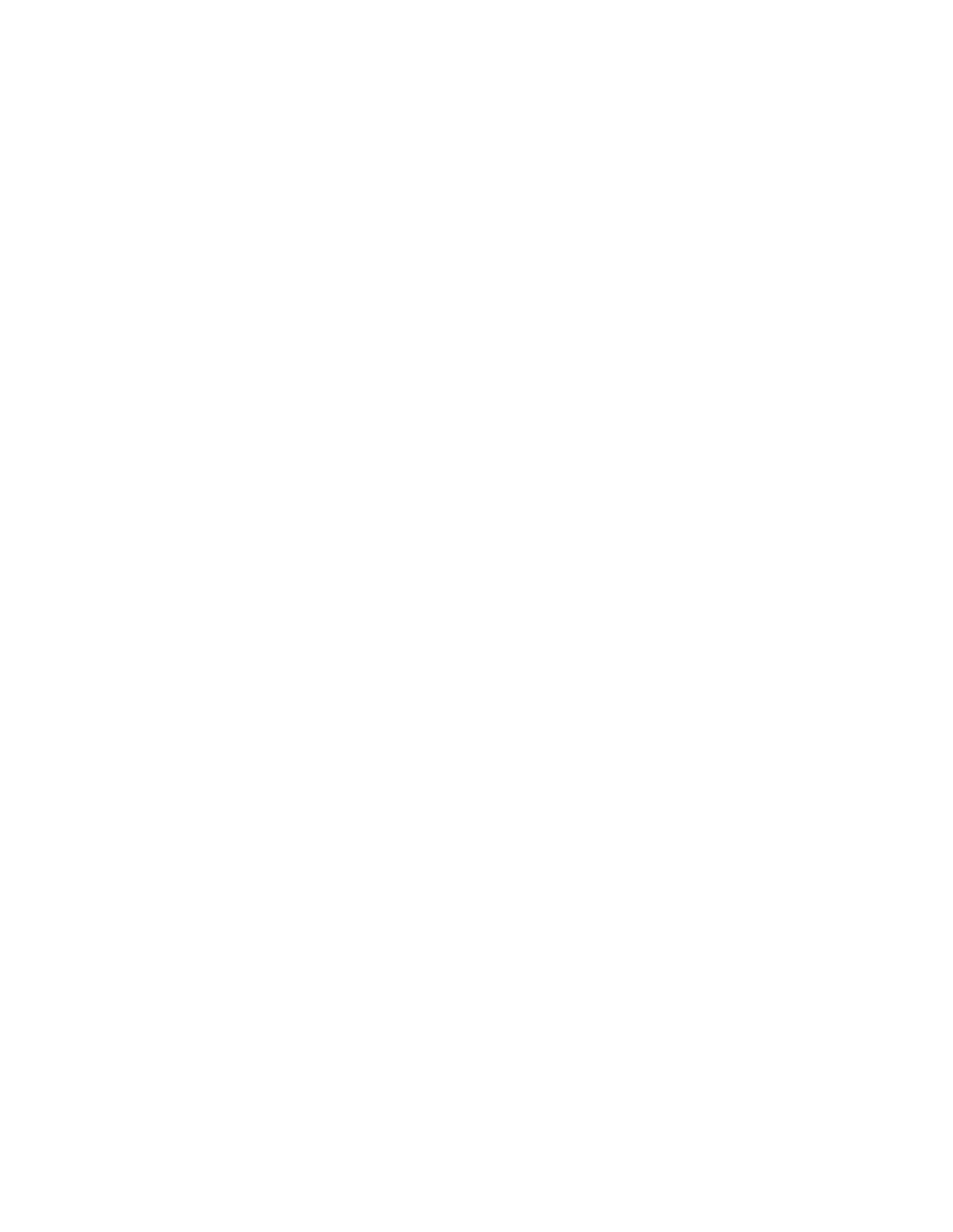## **SECURITIES PURCHASE AGREEMENT**

This Securities Purchase Agreement (this "Agreement") is dated as of April 12, 2022, between Kintara Therapeutics, Inc., a Nevada corporation (the "Company"), and each purchaser identified on the signature pages hereto (each, including its successors and assigns, a "Purchaser" and collectively the "Purchasers").

**WHEREAS**, subject to the terms and conditions set forth in this Agreement and pursuant to an effective registration statement under the Securities Act (as defined below), the Company desires to issue and sell to each Purchaser, and each Purchaser, severally and not jointly, desires to purchase from the Company, securities of the Company as more fully described in this Agreement.

**NOW, THEREFORE, IN CONSIDERATION** of the mutual covenants contained in this Agreement, and for other good and valuable consideration the receipt and adequacy of which are hereby acknowledged, the Company and each Purchaser agree as follows:

#### **ARTICLE I. DEFINITIONS**

1.1 Definitions. In addition to the terms defined elsewhere in this Agreement, for all purposes of this Agreement, the following terms have the meanings set forth in this Section 1.1:

"Acquiring Person" shall have the meaning ascribed to such term in Section 4.5.

"Action" shall have the meaning ascribed to such term in Section 3.1(j).

"Affiliate" means any Person that, directly or indirectly through one or more intermediaries, controls or is controlled by or is under common control with a Person as such terms are used in and construed under Rule 405 under the Securities Act.

"Board of Directors" means the board of directors of the Company.

"Business Day" means any day other than Saturday, Sunday or other day on which commercial banks in The City of New York are authorized or required by law to remain closed; provided, however, for clarification, commercial banks shall not be deemed to be authorized or required by law to remain closed due to "stay at home", "shelter-in-place", "non-essential employee" or any other similar orders or restrictions or the closure of any physical branch locations at the direction of any governmental authority so long as the electronic funds transfer systems (including for wire transfers) of commercial banks in The City of New York generally are open for use by customers on such day.

"Closing" means the closing of the purchase and sale of the Securities pursuant to Section 2.1.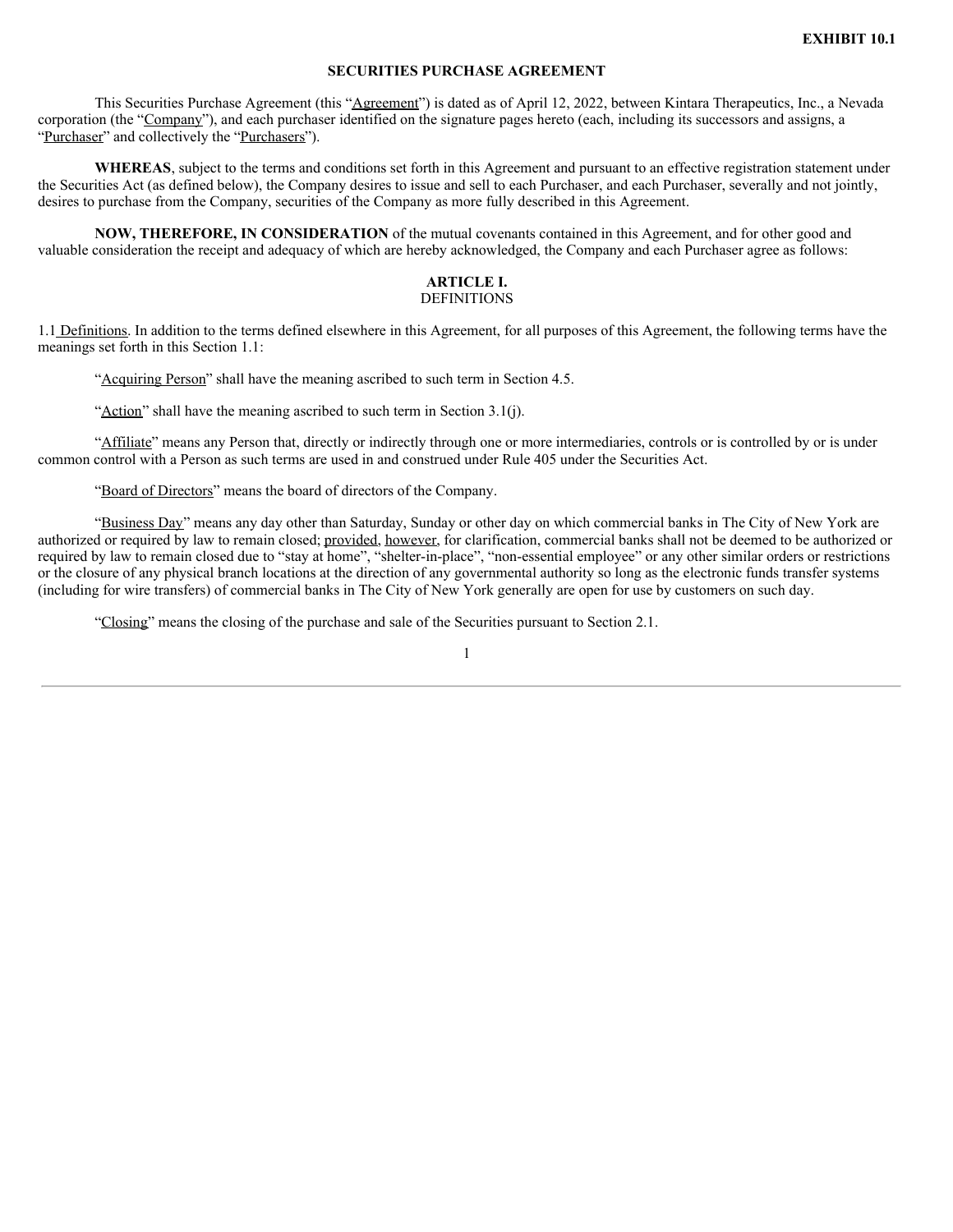"Closing Date" means the Trading Day on which all of the Transaction Documents have been executed and delivered by the applicable parties thereto, and all conditions precedent to (i) the Purchasers' obligations to pay the Subscription Amount and (ii) the Company's obligations to deliver the Securities, in each case, have been satisfied or waived, but in no event later than the second (2nd) Trading Day following the date hereof.

"Commission" means the United States Securities and Exchange Commission.

"Common Stock" means the common stock of the Company, par value \$0.001 per share, and any other class of securities into which such securities may hereafter be reclassified or changed.

"Common Stock Equivalents" means any securities of the Company or the Subsidiaries which would entitle the holder thereof to acquire at any time Common Stock, including, without limitation, any debt, preferred stock, right, option, warrant or other instrument that is at any time convertible into or exercisable or exchangeable for, or otherwise entitles the holder thereof to receive, Common Stock.

"Common Warrant Shares" means the shares of Common Stock issuable upon exercise of the Common Warrants.

"Common Warrants" means, collectively, the Common Stock purchase warrants delivered to the Purchasers at the Closing in accordance with Section 2.2(a) hereof, which Warrants shall be exercisable immediately and have a term of exercise equal to three and one half years from the initial exercise date, in the form of  $Exhibit A$  attached hereto.

"Company Counsel" means Lowenstein Sandler LLP, with offices located at One Lowenstein Drive, Roseland, New Jersey 07068.

"Company Nevada Counsel" means Fennemore Craig P.C.

"Disclosure Schedules" means the Disclosure Schedules of the Company delivered concurrently herewith.

"Disclosure Time" means, (i) if this Agreement is signed on a day that is not a Trading Day or after 9:00 a.m. (New York City time) and before midnight (New York City time) on any Trading Day, 9:01 a.m. (New York City time) on the Trading Day immediately following the date hereof, unless otherwise instructed as to an earlier time by the Placement Agent, and (ii) if this Agreement is signed between midnight (New York City time) and 9:00 a.m. (New York City time) on any Trading Day, no later than 9:01 a.m. (New York City time) on the date hereof, unless otherwise instructed as to an earlier time by the Placement Agent.

"Evaluation Date" shall have the meaning ascribed to such term in Section 3.1(s).

"Exchange Act" means the Securities Exchange Act of 1934, as amended, and the rules and regulations promulgated thereunder.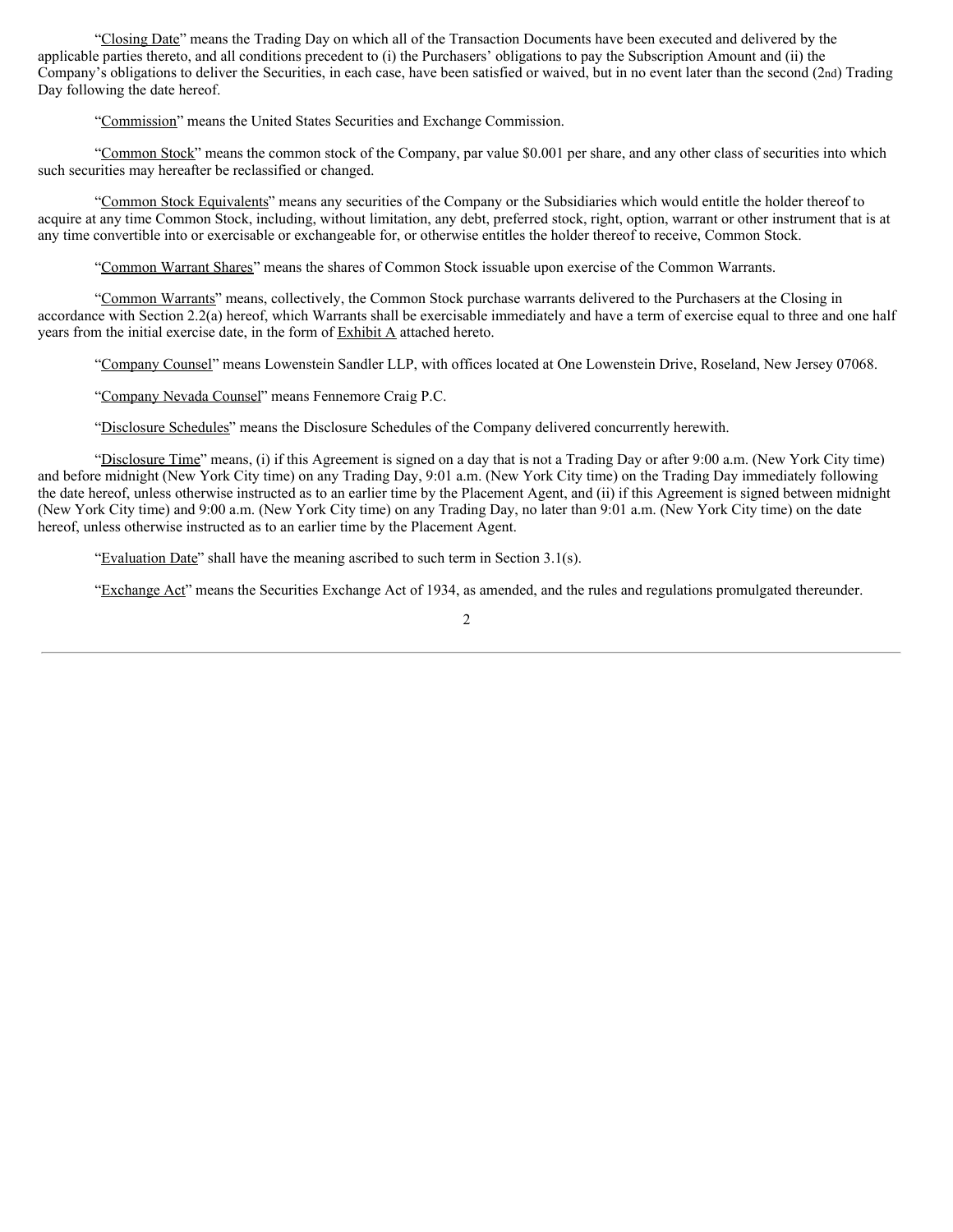"Exempt Issuance" means the issuance of (a) shares of Common Stock or options to employees, officers, directors or consultants of the Company pursuant to any stock or option plan duly adopted for such purpose, by a majority of the non-employee members of the Board of Directors or a majority of the members of a committee of non-employee directors established for such purpose for services rendered to the Company; provided, that the issuance of any securities to consultants pursuant to this clause (a) shall be issued as "restricted securities" (as defined in Rule 144) and carry no registration rights that require or permit the filing of any registration statement in connection therewith during the prohibition period in Section 4.12(a) herein, (b) securities upon the exercise or exchange of or conversion of any Securities issued hereunder, warrants to the Placement Agent in connection with the transactions pursuant to this Agreement and any securities upon exercise of warrants to the Placement Agent and/or other securities exercisable or exchangeable for or convertible into shares of Common Stock issued and outstanding on the date of this Agreement, provided that such securities have not been amended since the date of this Agreement to increase the number of such securities or to decrease the exercise price, exchange price or conversion price of such securities (other than in connection with stock splits or combinations) or to extend the term of such securities, and (c) securities issued pursuant to acquisitions or strategic transactions approved by a majority of the disinterested directors of the Company, provided that such securities are issued as "restricted securities" (as defined in Rule 144) and carry no registration rights that require or permit the filing of any registration statement in connection therewith during the prohibition period in Section 4.12(a) herein, and provided that any such issuance shall only be to a Person (or to the equityholders of a Person) which is, itself or through its subsidiaries, an operating company or an owner of an asset in a business synergistic with the business of the Company and shall provide to the Company additional benefits in addition to the investment of funds, but shall not include a transaction in which the Company is issuing securities primarily for the purpose of raising capital or to an entity whose primary business is investing in securities.

"FCPA" means the Foreign Corrupt Practices Act of 1977, as amended.

"FDA" shall have the meaning ascribed to such term in Section 3.1(hh).

"FDCA" shall have the meaning ascribed to such term in Section 3.1(hh).

"GAAP" shall have the meaning ascribed to such term in Section 3.1(h).

"Indebtedness" shall have the meaning ascribed to such term in Section 3.1(aa).

"Intellectual Property Rights" shall have the meaning ascribed to such term in Section 3.1(p).

"Liens" means a lien, charge, pledge, security interest, encumbrance, right of first refusal, preemptive right or other restriction.

"Lock-Up Agreements" means each Lock-Up Agreement, dated as of the date hereof, by and between the Company and each of the directors and officers of the Company, in the form of Exhibit B attached hereto.

"Material Adverse Effect" shall have the meaning assigned to such term in Section 3.1(b).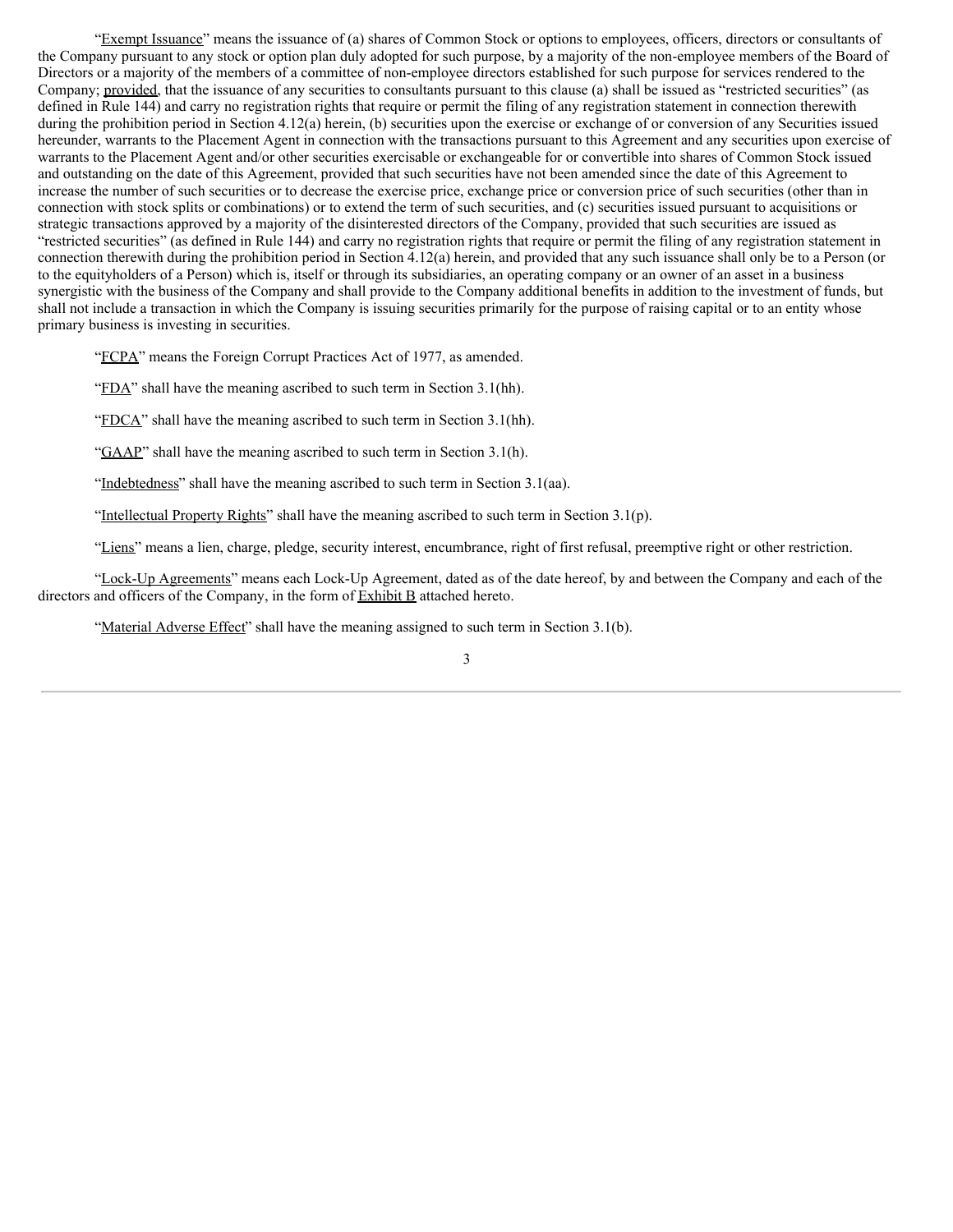"Material Permits" shall have the meaning ascribed to such term in Section 3.1(n).

"Per Share Purchase Price" equals \$0.53, subject to adjustment for reverse and forward stock splits, stock dividends, stock combinations and other similar transactions of the Common Stock that occur after the date of this Agreement.

"Person" means an individual or corporation, partnership, trust, incorporated or unincorporated association, joint venture, limited liability company, joint stock company, government (or an agency or subdivision thereof) or other entity of any kind.

"Pharmaceutical Product" shall have the meaning ascribed to such term in Section 3.1(hh).

"Placement Agent" means A.G.P./Alliance Global Partners.

"Proceeding" means an action, claim, suit, investigation or proceeding (including, without limitation, an informal investigation or partial proceeding, such as a deposition), whether commenced or threatened.

"Prospectus" means the final prospectus filed for the Registration Statement.

"Prospectus Supplement" means the supplement to the Prospectus complying with Rule 424(b) of the Securities Act that is filed with the Commission and delivered by the Company to each Purchaser at the Closing.

"Purchaser Party" shall have the meaning ascribed to such term in Section 4.8.

"Registration Statement" means the effective registration statement with Commission file No. 333-254662 which registers the sale of the Shares, the Warrants and the Warrant Shares to the Purchasers.

"Required Approvals" shall have the meaning ascribed to such term in Section  $3.1(e)$ .

"Rule 144" means Rule 144 promulgated by the Commission pursuant to the Securities Act, as such Rule may be amended or interpreted from time to time, or any similar rule or regulation hereafter adopted by the Commission having substantially the same purpose and effect as such Rule.

"Rule 424" means Rule 424 promulgated by the Commission pursuant to the Securities Act, as such Rule may be amended or interpreted from time to time, or any similar rule or regulation hereafter adopted by the Commission having substantially the same purpose and effect as such Rule.

"SEC Reports" shall have the meaning ascribed to such term in Section 3.1(h).

"Securities" means the Shares, the Warrants and the Warrant Shares.

"Securities Act" means the Securities Act of 1933, as amended, and the rules and regulations promulgated thereunder.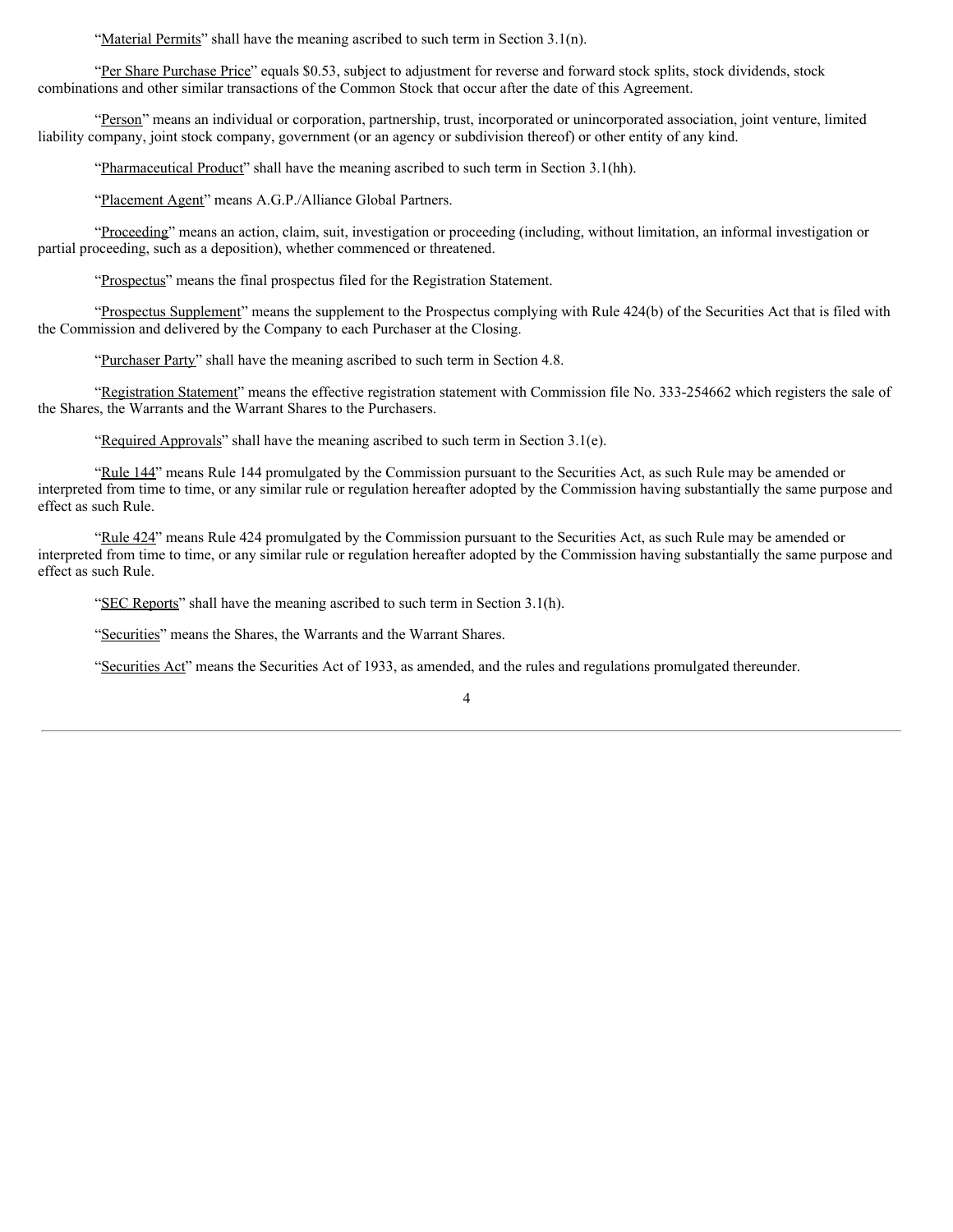"Shares" means the shares of Common Stock issued or issuable to each Purchaser pursuant to this Agreement.

"Short Sales" means all "short sales" as defined in Rule 200 of Regulation SHO under the Exchange Act (but shall not be deemed to include locating and/or borrowing shares of Common Stock).

"Subscription Amount" means, as to each Purchaser, the aggregate amount to be paid for Shares and Warrants purchased hereunder as specified below such Purchaser's name on the signature page of this Agreement and next to the heading "Subscription Amount," in United States dollars and in immediately available funds.

"Subsidiary" means any subsidiary of the Company as set forth in the SEC Reports, and shall, where applicable, also include any direct or indirect subsidiary of the Company formed or acquired after the date hereof.

"Sullivan" means Sullivan & Worcester LLP with offices located at 1633 Broadway,  $32<sup>nd</sup>$  Floor, New York, New York 10019.

"Trading Day" means a day on which the principal Trading Market is open for trading.

"Trading Market" means any of the following markets or exchanges on which the Common Stock is listed or quoted for trading on the date in question: the NYSE American, the Nasdaq Capital Market, the Nasdaq Global Market, the Nasdaq Global Select Market or the New York Stock Exchange (or any successors to any of the foregoing).

"Transaction Documents" means this Agreement, the Lock-Up Agreement, the Warrants, all exhibits and schedules thereto and hereto and any other documents or agreements executed in connection with the transactions contemplated hereunder.

"Transfer Agent" means Mountain Share Transfer, LLC, with offices located at 2030 Powers Ferry Road SE, Suite #212, Atlanta GA 30339, and any successor transfer agent of the Company.

"Variable Rate Transaction" shall have the meaning ascribed to such term in Section 4.12(b).

"Warrants" means the Common Warrants.

"Warrant Shares" means the shares of Common Stock issuable upon exercise of the Warrants.

## **ARTICLE II.** PURCHASE AND SALE

2.1 Closing. On the Closing Date, upon the terms and subject to the conditions set forth herein, substantially concurrent with the execution and delivery of this Agreement by the parties hereto, the Company agrees to sell, and the Purchasers, severally and not jointly, agree to purchase,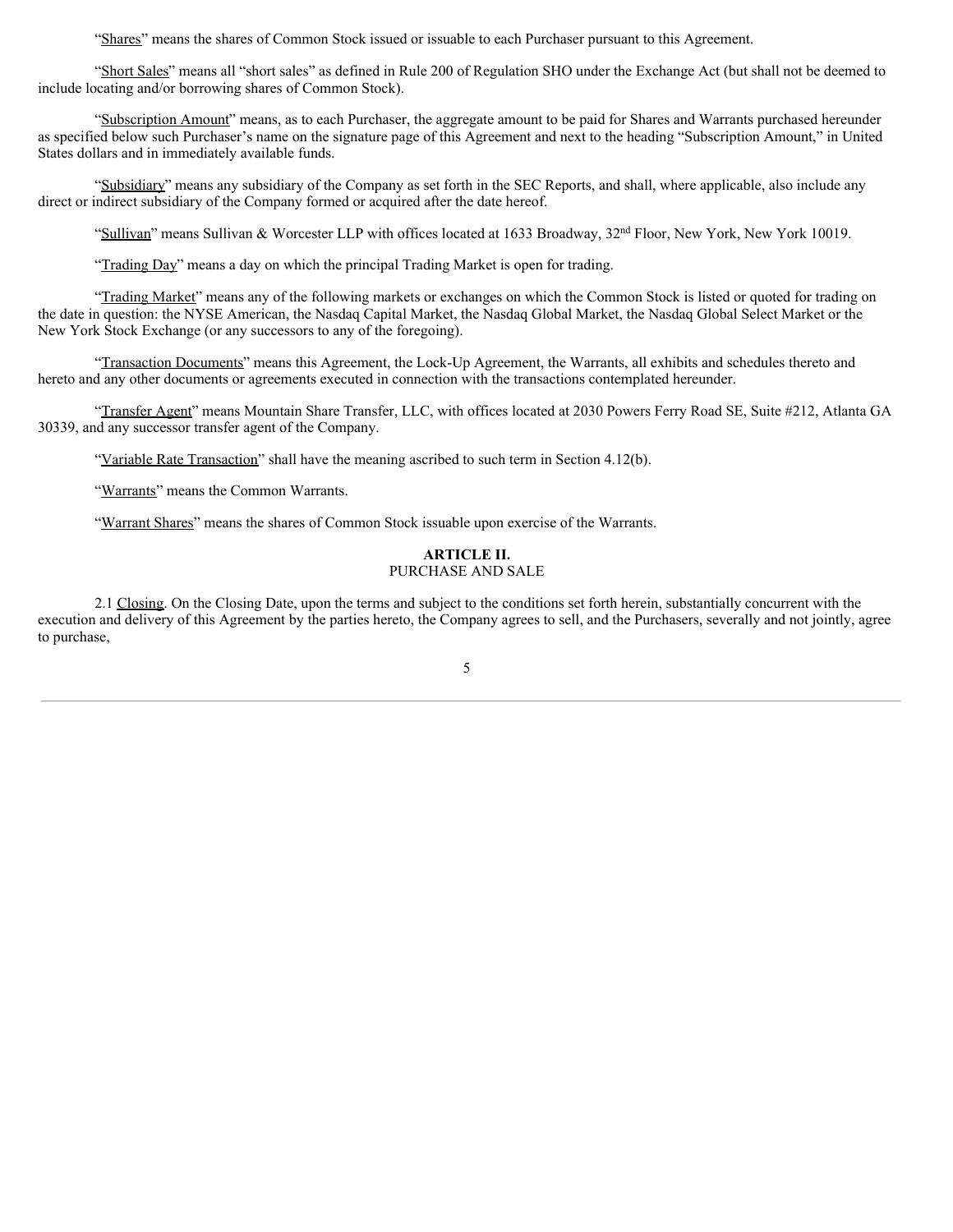up to an aggregate of \$8,600,000 of Shares and Warrants. Each Purchaser's Subscription Amount as set forth on the signature page hereto executed by such Purchaser shall be made available for "Delivery Versus Payment" settlement with the Company or its designee. The Company shall deliver to each Purchaser its respective Shares and a Warrant as determined pursuant to Section 2.2(a), and the Company and each Purchaser shall deliver the other items set forth in Section 2.2 deliverable at the Closing. Upon satisfaction of the covenants and conditions set forth in Sections 2.2 and 2.3, the Closing shall occur at the offices of Sullivan or such other location as the parties shall mutually agree. Unless otherwise directed by the Placement Agent, settlement of the Shares shall occur via "Delivery Versus Payment" ("DVP") (i.e., on the Closing Date, the Company shall issue the Shares registered in the Purchasers' names and addresses and released by the Transfer Agent directly to the account(s) at the Placement Agent identified by each Purchaser; upon receipt of such Shares, the Placement Agent shall promptly electronically deliver such Shares to the applicable Purchaser, and payment therefor shall be made by the Placement Agent (or its clearing firm) by wire transfer to the Company). Notwithstanding anything herein to the contrary, if at any time on or after the time of execution of this Agreement by the Company and an applicable Purchaser, through, and including the time immediately prior to the Closing (the "Pre-Settlement Period"), such Purchaser sells to any Person all, or any portion, of the Shares to be issued hereunder to such Purchaser at the Closing (collectively, the "Pre-Settlement Shares"), such Purchaser shall, automatically hereunder (without any additional required actions by such Purchaser or the Company), be deemed to be unconditionally bound to purchase, such Pre-Settlement Shares to such Purchaser at the Closing; provided, that the Company shall not be required to deliver any Pre-Settlement Shares to such Purchaser prior to the Company's receipt of the purchase price of such Pre-Settlement Shares hereunder; and provided further that the Company hereby acknowledges and agrees that the forgoing shall not constitute a representation or covenant by such Purchaser as to whether or not during the Pre-Settlement Period such Purchaser shall sell any shares of Common Stock to any Person and that any such decision to sell any shares of Common Stock by such Purchaser shall solely be made at the time such Purchaser elects to effect any such sale, if any.

#### 2.2 Deliveries.

(a) On or prior to the Closing Date (except as indicated below), the Company shall deliver or cause to be delivered to each Purchaser the following:

(i) this Agreement duly executed by the Company;

(ii) a legal opinion of Company Counsel, in form and substance reasonably satisfactory to the Purchasers and the Placement Agent;

(iii) a legal opinion of Company Nevada Counsel, in form and substance reasonably satisfactory to the Purchasers and the Placement Agent;

(iv) subject to the penultimate sentence of Section 2.1, the Company shall have provided each Purchaser with the Company's wire instructions, on Company letterhead and executed by the Chief Executive Officer or Chief Financial Officer;

(v) subject to the penultimate sentence of Section 2.1, a copy of the irrevocable instructions to the Transfer Agent instructing the Transfer Agent to deliver on an expedited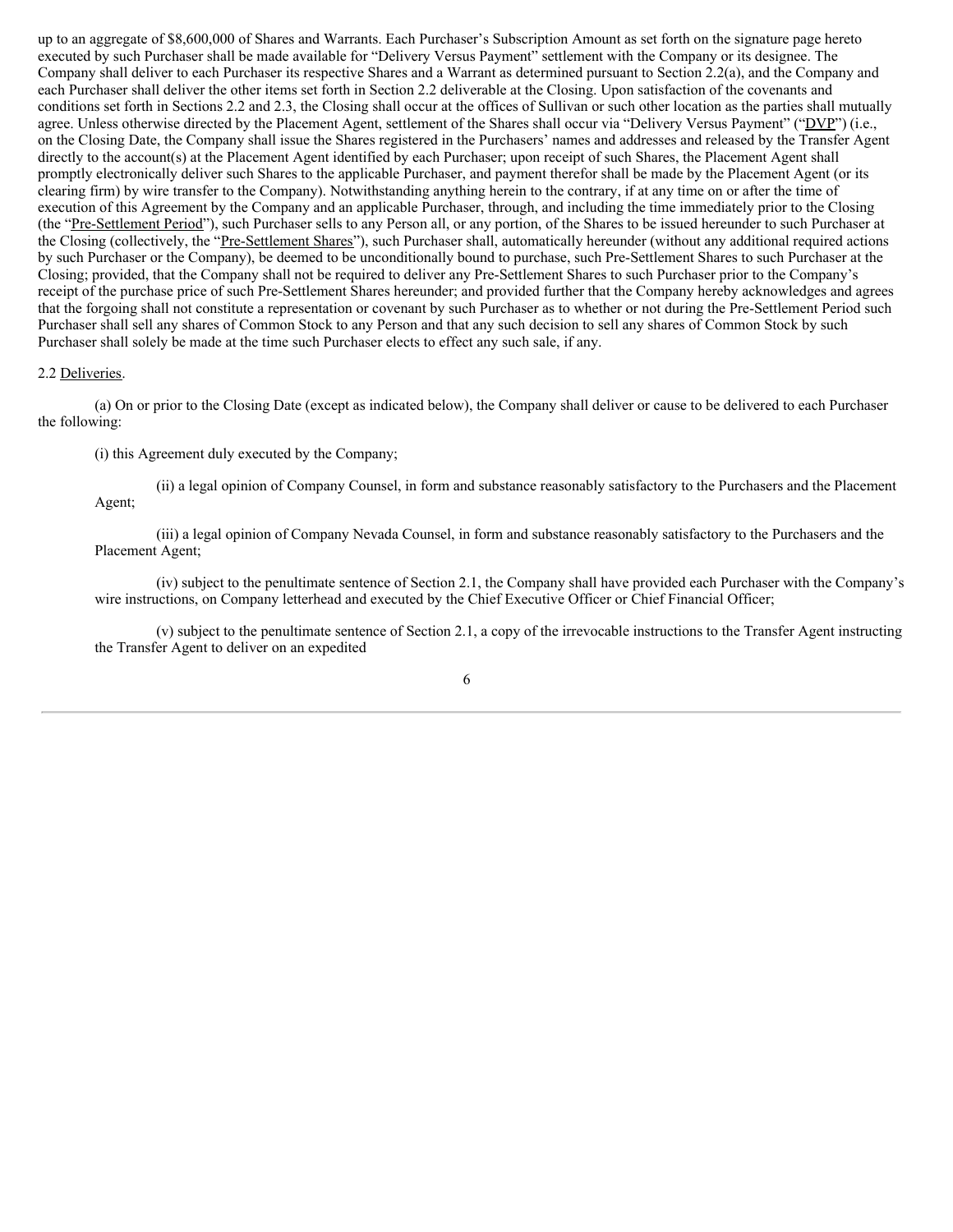basis via The Depository Trust Company Deposit or Withdrawal at Custodian system ("DWAC") Shares equal to such Purchaser's Subscription Amount divided by the Per Share Purchase Price, registered in the name of such Purchaser;

(vi) a Warrant registered in the name of such Purchaser to purchase up to a number of shares of Common Stock equal to 100% of such Purchaser's Shares, with an exercise price equal to \$0.41 per share, subject to adjustment therein;

(vii) on the date hereof, the duly executed Lock-Up Agreements; and

(viii) the Prospectus and Prospectus Supplement (which may be delivered in accordance with Rule 172 under the Securities Act).

(b) On or prior to the Closing Date, each Purchaser shall deliver or cause to be delivered to the Company the following:

(i) this Agreement duly executed by such Purchaser; and

(ii) such Purchaser's Subscription Amount, which shall be made available for "Delivery Versus Payment" settlement with the Company or its designee.

#### 2.3 Closing Conditions.

(a) The obligations of the Company hereunder in connection with the Closing are subject to the following conditions being met:

(i) the accuracy in all material respects (or, to the extent representations or warranties are qualified by materiality or Material Adverse Effect, in all respects) on the Closing Date of the representations and warranties of the Purchasers contained herein (unless as of a specific date therein in which case they shall be accurate in all material respects (or, to the extent representations or warranties are qualified by materiality or Material Adverse Effect, in all respects) as of such date);

(ii) all obligations, covenants and agreements of each Purchaser required to be performed at or prior to the Closing Date shall have been performed; and

(iii) the delivery by each Purchaser of the items set forth in Section 2.2(b) of this Agreement.

(b) The respective obligations of the Purchasers hereunder in connection with the Closing are subject to the following conditions being met:

(i) the accuracy in all material respects (or, to the extent representations or warranties are qualified by materiality or Material Adverse Effect, in all respects) when made and on the Closing Date of the representations and warranties of the Company contained herein (unless as of a specific date therein in which case they shall be accurate in all material respects (or, to the extent representations or warranties are qualified by materiality or Material Adverse Effect, in all respects) as of such date);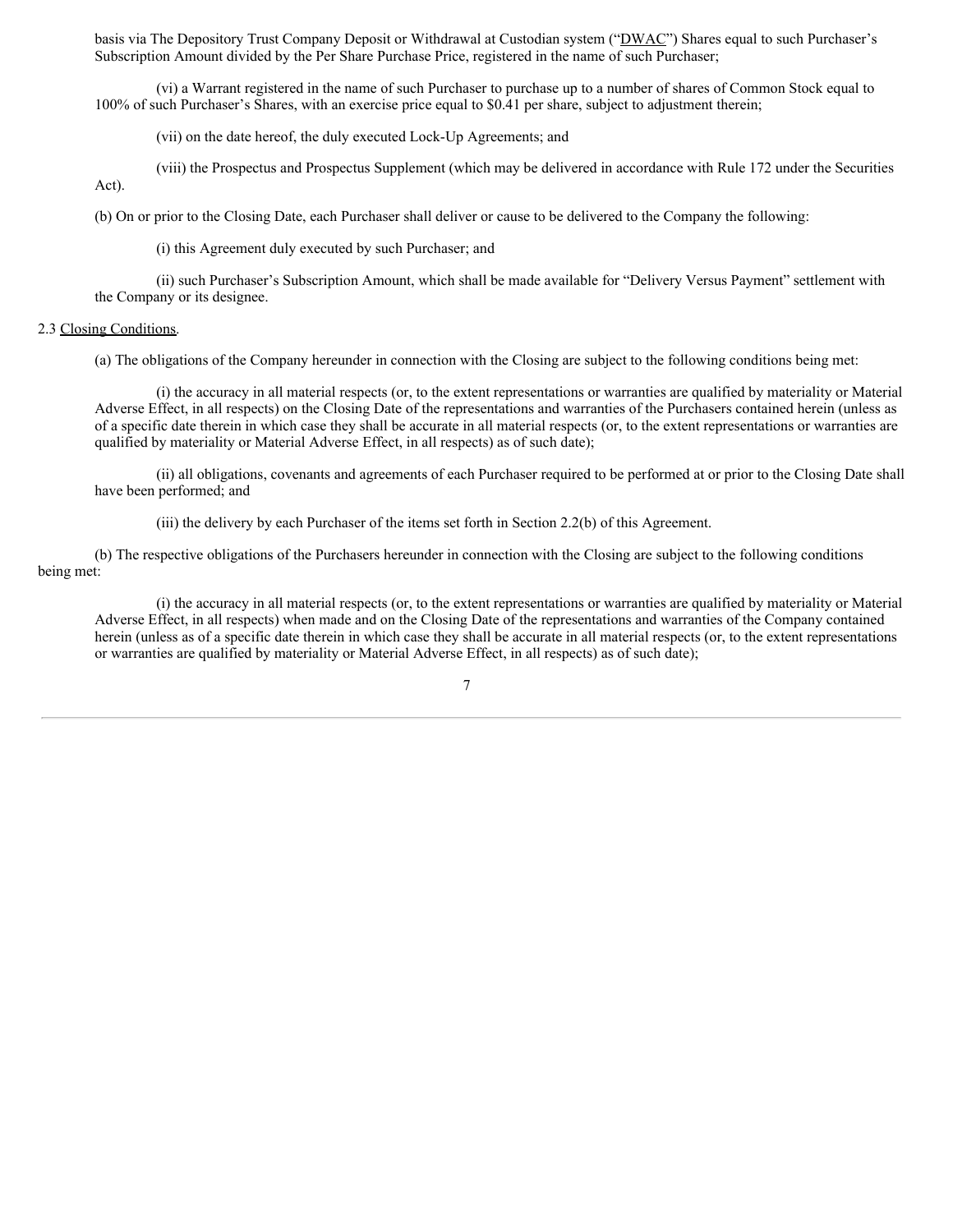(ii) all obligations, covenants and agreements of the Company required to be performed at or prior to the Closing Date shall have been performed;

(iii) the delivery by the Company of the items set forth in Section 2.2(a) of this Agreement;

(iv) there shall have been no Material Adverse Effect with respect to the Company since the date hereof; and

(v) from the date hereof to the Closing Date, trading in the Common Stock shall not have been suspended by the Commission or the Company's principal Trading Market, and, at any time prior to the Closing Date, trading in securities generally as reported by Bloomberg L.P. shall not have been suspended or limited, or minimum prices shall not have been established on securities whose trades are reported by such service, or on any Trading Market, nor shall a banking moratorium have been declared either by the United States or New York State authorities nor shall there have occurred any material outbreak or escalation of hostilities or other national or international calamity of such magnitude in its effect on, or any material adverse change in, any financial market which, in each case, in the reasonable judgment of such Purchaser, makes it impracticable or inadvisable to purchase the Securities at the Closing.

#### **ARTICLE III.** REPRESENTATIONS AND WARRANTIES

3.1 Representations and Warranties of the Company. Except as set forth in the Disclosure Schedules, which Disclosure Schedules shall be deemed a part hereof and shall qualify any representation or otherwise made herein to the extent of the disclosure contained in the corresponding section of the Disclosure Schedules, the Company hereby makes the following representations and warranties to each Purchaser:

(a) Subsidiaries. All of the direct and indirect subsidiaries of the Company are set forth in the SEC Reports. The Company owns, directly or indirectly, all of the capital stock or other equity interests of each Subsidiary free and clear of any Liens, and all of the issued and outstanding shares of capital stock of each Subsidiary are validly issued and are fully paid, non-assessable and free of preemptive and similar rights to subscribe for or purchase securities. If the Company has no subsidiaries, all other references to the Subsidiaries or any of them in the Transaction Documents shall be disregarded.

(b) Organization and Qualification. The Company and each of the Subsidiaries is an entity duly incorporated or otherwise organized, validly existing and in good standing under the laws of the jurisdiction of its incorporation or organization, with the requisite power and authority to own and use its properties and assets and to carry on its business as currently conducted. Neither the Company nor any Subsidiary is in violation nor default of any of the provisions of its respective certificate or articles of incorporation, bylaws or other organizational or charter documents. Each of the Company and the Subsidiaries is duly qualified to conduct business and is in good standing as a foreign corporation or other entity in each jurisdiction in which the nature of the business conducted or property owned by it makes such qualification necessary, except where the failure to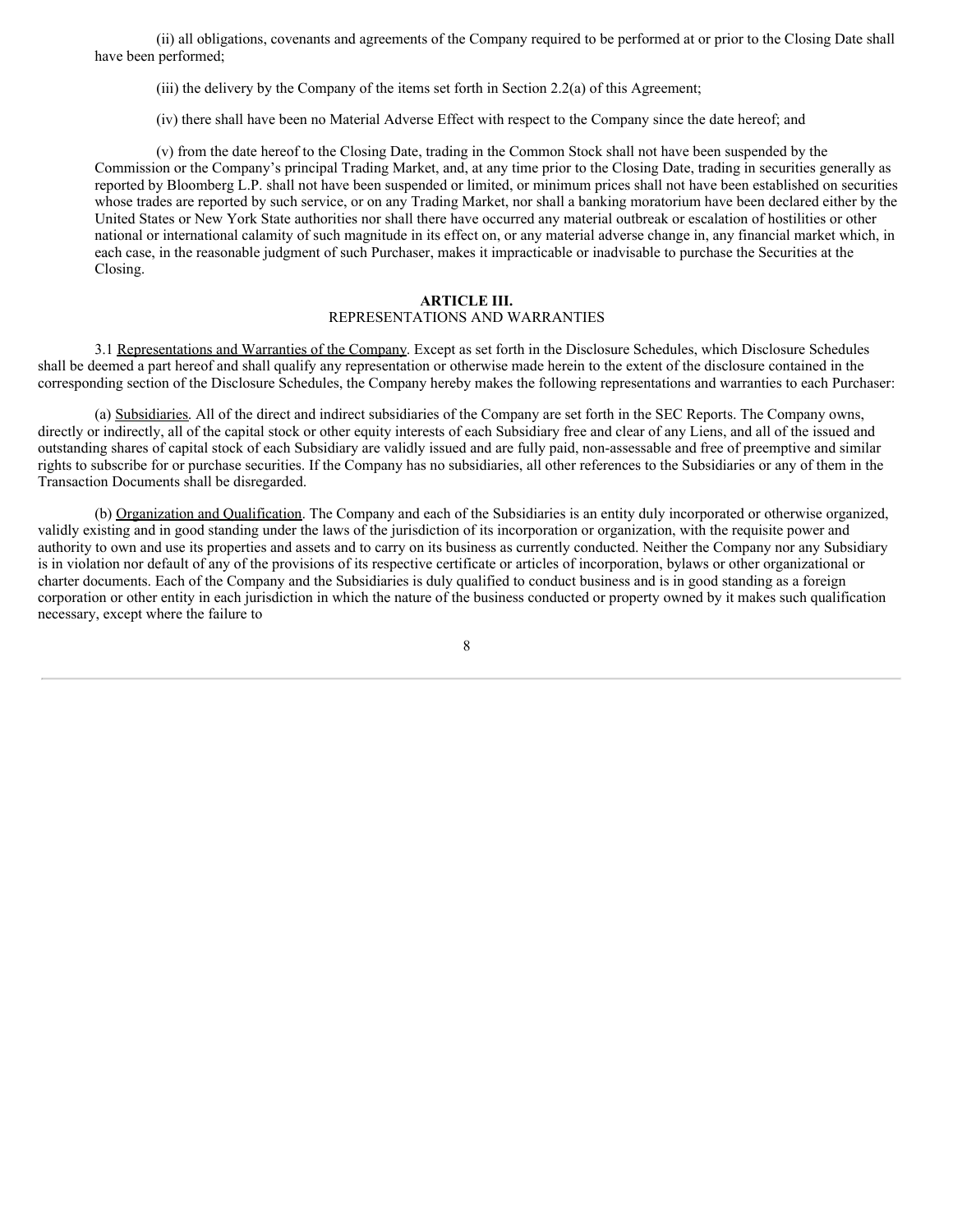be so qualified or in good standing, as the case may be, could not have or reasonably be expected to result in: (i) a material adverse effect on the legality, validity or enforceability of any Transaction Document, (ii) a material adverse effect on the results of operations, assets, business, prospects or condition (financial or otherwise) of the Company and the Subsidiaries, taken as a whole, or (iii) a material adverse effect on the Company's ability to perform in any material respect on a timely basis its obligations under any Transaction Document (any of (i), (ii) or (iii), a "Material Adverse Effect") and no Proceeding has been instituted in any such jurisdiction revoking, limiting or curtailing or seeking to revoke, limit or curtail such power and authority or qualification.

(c) Authorization; Enforcement. The Company has the requisite corporate power and authority to enter into and to consummate the transactions contemplated by this Agreement and each of the other Transaction Documents and otherwise to carry out its obligations hereunder and thereunder. The execution and delivery of this Agreement and each of the other Transaction Documents by the Company and the consummation by it of the transactions contemplated hereby and thereby have been duly authorized by all necessary action on the part of the Company and no further action is required by the Company, the Board of Directors or the Company's stockholders in connection herewith or therewith other than in connection with the Required Approvals. This Agreement and each other Transaction Document to which it is a party has been (or upon delivery will have been) duly executed by the Company and, when delivered in accordance with the terms hereof and thereof, will constitute the valid and binding obligation of the Company enforceable against the Company in accordance with its terms, except (i) as limited by general equitable principles and applicable bankruptcy, insolvency, reorganization, moratorium and other laws of general application affecting enforcement of creditors' rights generally, (ii) as limited by laws relating to the availability of specific performance, injunctive relief or other equitable remedies and (iii) insofar as indemnification and contribution provisions may be limited by applicable law.

(d) No Conflicts. The execution, delivery and performance by the Company of this Agreement and the other Transaction Documents to which it is a party, the issuance and sale of the Securities and the consummation by it of the transactions contemplated hereby and thereby do not and will not (i) conflict with or violate any provision of the Company's or any Subsidiary's certificate or articles of incorporation, bylaws or other organizational or charter documents, or (ii) conflict with, or constitute a default (or an event that with notice or lapse of time or both would become a default) under, result in the creation of any Lien upon any of the properties or assets of the Company or any Subsidiary, or give to others any rights of termination, amendment, anti-dilution or similar adjustments, acceleration or cancellation (with or without notice, lapse of time or both) of, any agreement, credit facility, debt or other instrument (evidencing a Company or Subsidiary debt or otherwise) or other understanding to which the Company or any Subsidiary is a party or by which any property or asset of the Company or any Subsidiary is bound or affected, or (iii) subject to the Required Approvals, conflict with or result in a violation of any law, rule, regulation, order, judgment, injunction, decree or other restriction of any court or governmental authority to which the Company or a Subsidiary is subject (including federal and state securities laws and regulations), or by which any property or asset of the Company or a Subsidiary is bound or affected; except in the case of each of clauses (ii) and (iii), such as could not have or reasonably be expected to result in a Material Adverse Effect.

(e) Filings, Consents and Approvals. The Company is not required to obtain any consent, waiver, authorization or order of, give any notice to, or make any filing or registration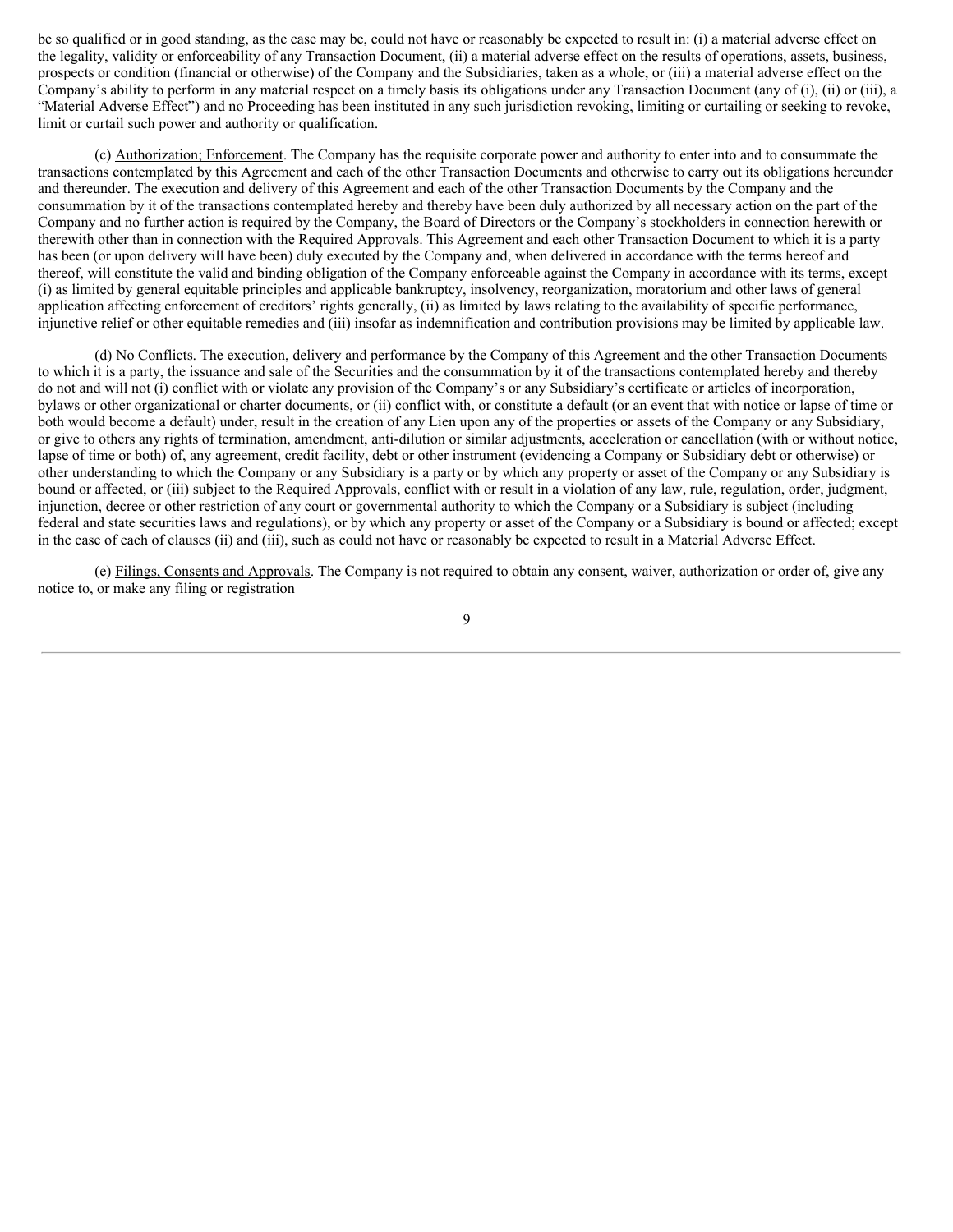with, any court or other federal, state, local or other governmental authority or other Person in connection with the execution, delivery and performance by the Company of the Transaction Documents, other than: (i) the filings required pursuant to Section 4.4 of this Agreement, (ii) the filing with the Commission of the Prospectus Supplement, (iii) application(s) to each applicable Trading Market for the listing of the Shares and Warrant Shares for trading thereon in the time and manner required thereby, and (iv) such filings as are required to be made under applicable state securities laws (collectively, the "Required Approvals").

(f) Issuance of the Securities; Registration. The Securities are duly authorized and, when issued and paid for in accordance with the applicable Transaction Documents, will be duly and validly issued, fully paid and nonassessable, free and clear of all Liens imposed by the Company. The Warrant Shares, when issued in accordance with the terms of the Warrants, will be validly issued, fully paid and nonassessable, free and clear of all Liens imposed by the Company. The Company has reserved from its duly authorized capital stock the maximum number of shares of Common Stock issuable pursuant to this Agreement and the Warrants. The Company has prepared and filed the Registration Statement in conformity with the requirements of the Securities Act, which became effective on April 1, 2021 (the "Effective Date"), including the Prospectus, and such amendments and supplements thereto as may have been required to the date of this Agreement. The Registration Statement is effective under the Securities Act and no stop order preventing or suspending the effectiveness of the Registration Statement or suspending or preventing the use of the Prospectus has been issued by the Commission and no proceedings for that purpose have been instituted or, to the knowledge of the Company, are threatened by the Commission. The Company, if required by the rules and regulations of the Commission, shall file the Prospectus with the Commission pursuant to Rule 424(b). At the time the Registration Statement and any amendments thereto became effective, at the date of this Agreement and at the Closing Date, the Registration Statement and any amendments thereto conformed and will conform in all material respects to the requirements of the Securities Act and did not and will not contain any untrue statement of a material fact or omit to state any material fact required to be stated therein or necessary to make the statements therein not misleading; and the Prospectus and any amendments or supplements thereto, at the time the Prospectus or any amendment or supplement thereto was issued and at the Closing Date, conformed and will conform in all material respects to the requirements of the Securities Act and did not and will not contain an untrue statement of a material fact or omit to state a material fact necessary in order to make the statements therein, in the light of the circumstances under which they were made, not misleading. The Company was at the time of the filing of the Registration Statement eligible to use Form S-3. The Company is eligible to use Form S-3 under the Securities Act and it meets the transaction requirements as set forth in General Instruction I.B.1 of Form S-3.

(g) Capitalization. The capitalization of the Company as of the date hereof is as set forth on Schedule 3.1(g), which shall also include the number of shares of Common Stock owned beneficially, and of record, by Affiliates of the Company as of the date hereof. Except as set forth on Schedule 3.1(g), the Company has not issued any capital stock since its most recently filed periodic report under the Exchange Act, other than pursuant to the exercise of employee stock options under the Company's stock option plans, the issuance of shares of Common Stock to employees pursuant to the Company's employee stock purchase plans and pursuant to the conversion and/or exercise of Common Stock Equivalents outstanding as of the date of the most recently filed periodic report under the Exchange Act. No Person has any right of first refusal,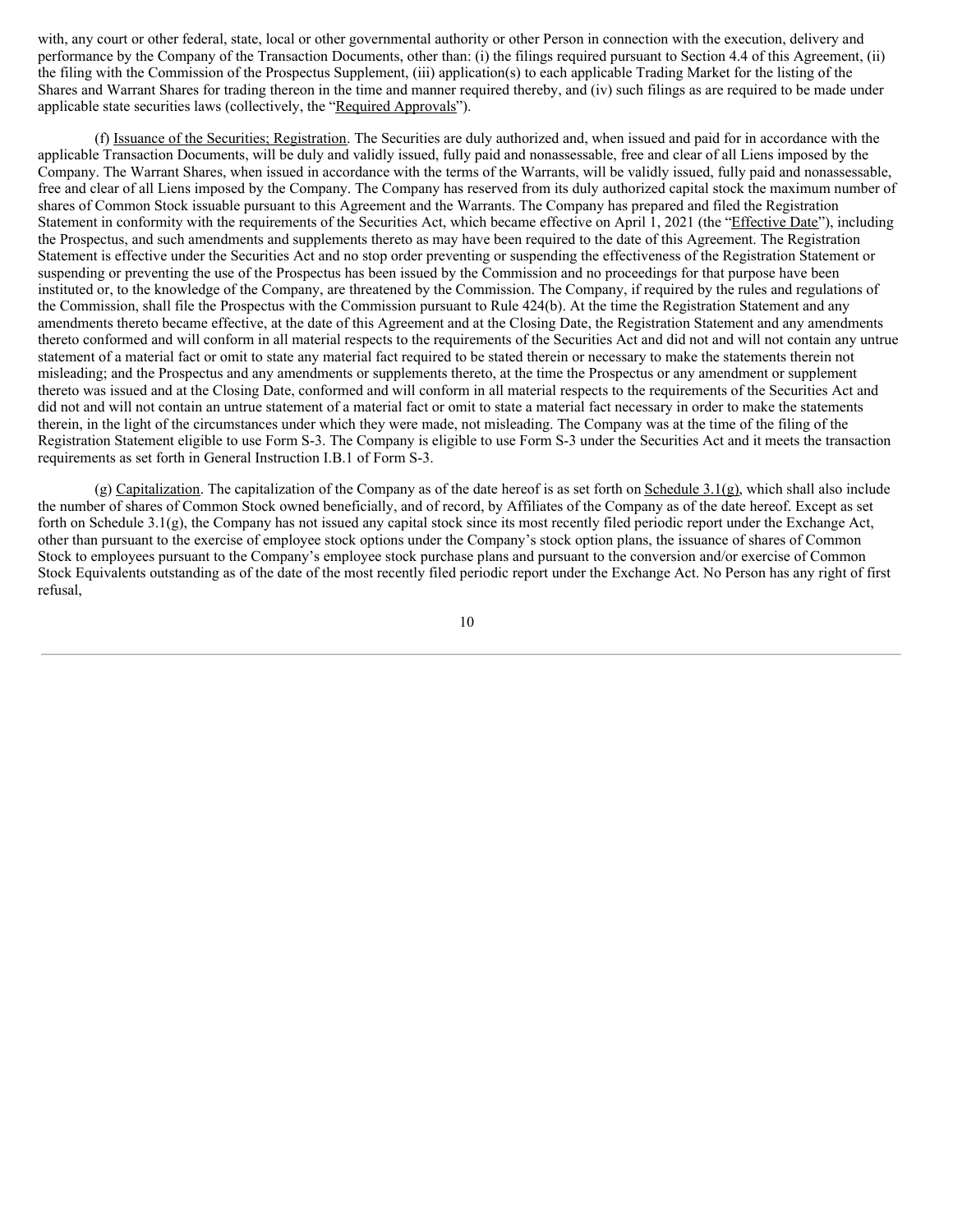preemptive right, right of participation, or any similar right to participate in the transactions contemplated by the Transaction Documents. Except as a result of the purchase and sale of the Securities and as set forth on Schedule 3.1(g), there are no outstanding options, warrants, scrip rights to subscribe to, calls or commitments of any character whatsoever relating to, or securities, rights or obligations convertible into or exercisable or exchangeable for, or giving any Person any right to subscribe for or acquire, any shares of Common Stock or the capital stock of any Subsidiary, or contracts, commitments, understandings or arrangements by which the Company or any Subsidiary is or may become bound to issue additional shares of Common Stock or Common Stock Equivalents or capital stock of any Subsidiary. The issuance and sale of the Securities will not obligate the Company or any Subsidiary to issue shares of Common Stock or other securities to any Person (other than the Purchasers). There are no outstanding securities or instruments of the Company or any Subsidiary with any provision that adjusts the exercise, conversion, exchange or reset price of such security or instrument upon an issuance of securities by the Company or any Subsidiary. There are no outstanding securities or instruments of the Company or any Subsidiary that contain any redemption or similar provisions, and there are no contracts, commitments, understandings or arrangements by which the Company or any Subsidiary is or may become bound to redeem a security of the Company or such Subsidiary. The Company does not have any stock appreciation rights or "phantom stock" plans or agreements or any similar plan or agreement. All of the outstanding shares of capital stock of the Company are duly authorized, validly issued, fully paid and nonassessable, have been issued in compliance with all federal and state securities laws, and none of such outstanding shares was issued in violation of any preemptive rights or similar rights to subscribe for or purchase securities. No further approval or authorization of any stockholder, the Board of Directors or others is required for the issuance and sale of the Securities. There are no stockholders agreements, voting agreements or other similar agreements with respect to the Company's capital stock to which the Company is a party or, to the knowledge of the Company, between or among any of the Company's stockholders.

(h) SEC Reports; Financial Statements. The Company has filed all reports, schedules, forms, statements and other documents required to be filed by the Company under the Securities Act and the Exchange Act, including pursuant to Section 13(a) or 15(d) thereof, for the two years preceding the date hereof (or such shorter period as the Company was required by law or regulation to file such material) (the foregoing materials, including the exhibits thereto and documents incorporated by reference therein, together with the Prospectus and the Prospectus Supplement, being collectively referred to herein as the "SEC Reports") on a timely basis or has received a valid extension of such time of filing and has filed any such SEC Reports prior to the expiration of any such extension. As of their respective dates, the SEC Reports complied in all material respects with the requirements of the Securities Act and the Exchange Act, as applicable, and none of the SEC Reports, when filed, contained any untrue statement of a material fact or omitted to state a material fact required to be stated therein or necessary in order to make the statements therein, in the light of the circumstances under which they were made, not misleading. The Company has never been an issuer subject to Rule 144(i) under the Securities Act. The financial statements of the Company included in the SEC Reports comply in all material respects with applicable accounting requirements and the rules and regulations of the Commission with respect thereto as in effect at the time of filing. Such financial statements have been prepared in accordance with United States generally accepted accounting principles applied on a consistent basis during the periods involved ("GAAP"), except as may be otherwise specified in such financial statements or the notes thereto and except that unaudited financial statements may not contain all footnotes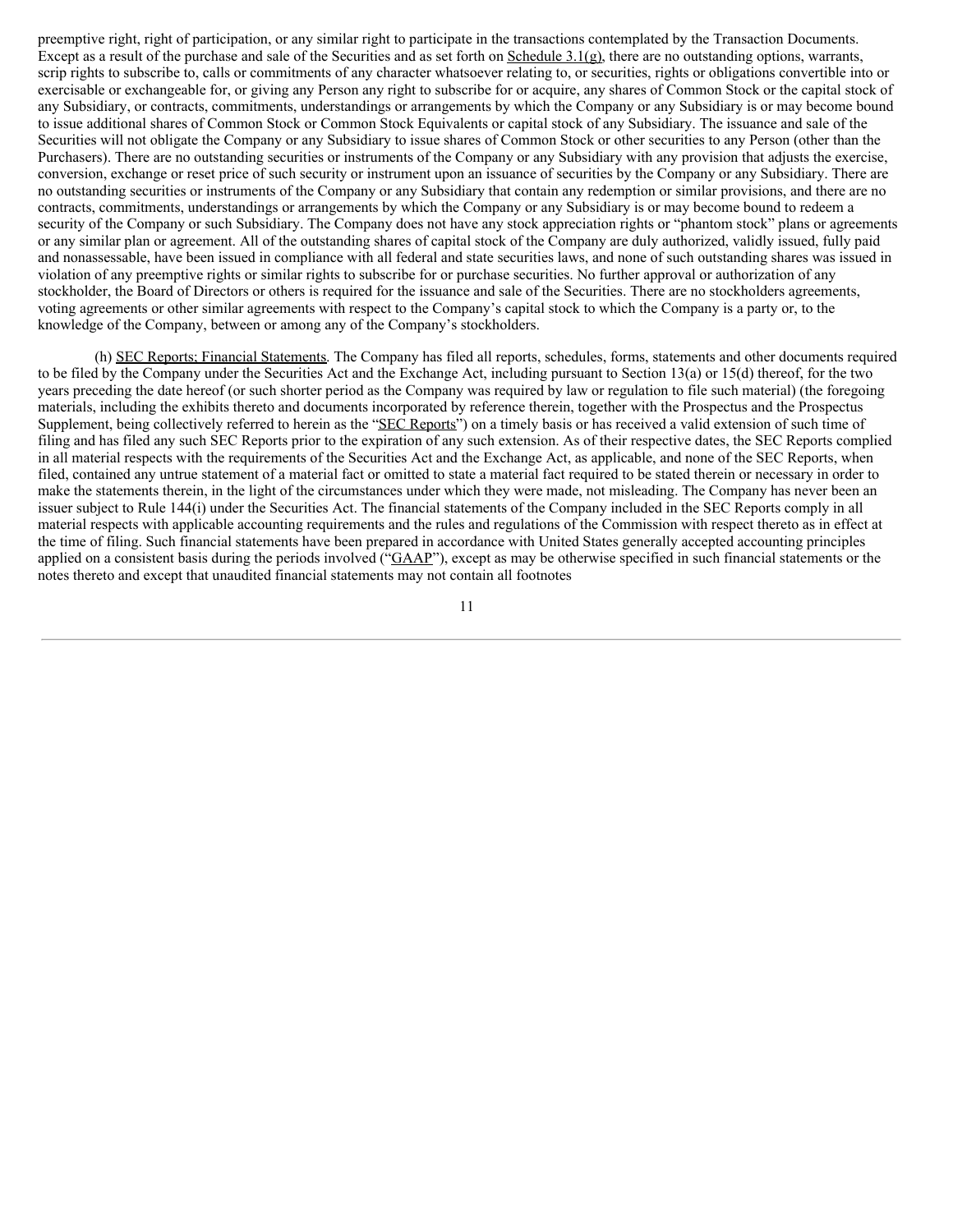required by GAAP, and fairly present in all material respects the financial position of the Company and its consolidated Subsidiaries as of and for the dates thereof and the results of operations and cash flows for the periods then ended, subject, in the case of unaudited statements, to normal, immaterial, year-end audit adjustments.

(i) Material Changes; Undisclosed Events, Liabilities or Developments. Since the date of the latest audited financial statements included within the SEC Reports, except as set forth on  $Schedule 3.1(i)$ , (i) there has been no event, occurrence or development that has had or that could reasonably be expected to result in a Material Adverse Effect, (ii) the Company has not incurred any liabilities (contingent or otherwise) other than (A) trade payables and accrued expenses incurred in the ordinary course of business consistent with past practice and (B) liabilities not required to be reflected in the Company's financial statements pursuant to GAAP or disclosed in filings made with the Commission, (iii) the Company has not altered its method of accounting, (iv) the Company has not declared or made any dividend or distribution of cash or other property to its stockholders or purchased, redeemed or made any agreements to purchase or redeem any shares of its capital stock and (v) the Company has not issued any equity securities to any officer, director or Affiliate, except pursuant to existing Company stock option plans. The Company does not have pending before the Commission any request for confidential treatment of information. Except for the issuance of the Securities contemplated by this Agreement or as set forth on Schedule 3.1(i), no event, liability, fact, circumstance, occurrence or development has occurred or exists or is reasonably expected to occur or exist with respect to the Company or its Subsidiaries or their respective businesses, prospects, properties, operations, assets or financial condition that would be required to be disclosed by the Company under applicable securities laws at the time this representation is made or deemed made that has not been publicly disclosed at least 1 Trading Day prior to the date that this representation is made.

(j) Litigation. Except as set forth on Schedule 3.1(j), there is no action, suit, inquiry, notice of violation, proceeding or investigation pending or, to the knowledge of the Company, threatened against or affecting the Company, any Subsidiary or any of their respective properties before or by any court, arbitrator, governmental or administrative agency or regulatory authority (federal, state, county, local or foreign) (collectively, an "Action"). None of the Actions set forth on Schedule 3.1(j), (i) adversely affects or challenges the legality, validity or enforceability of any of the Transaction Documents or the Securities or (ii) could, if there were an unfavorable decision, have or reasonably be expected to result in a Material Adverse Effect. Neither the Company nor any Subsidiary, nor any director or officer thereof, is or has been the subject of any Action involving a claim of violation of or liability under federal or state securities laws or a claim of breach of fiduciary duty. There has not been, and to the knowledge of the Company, there is not pending or contemplated, any investigation by the Commission involving the Company or any current or former director or officer of the Company. The Commission has not issued any stop order or other order suspending the effectiveness of any registration statement filed by the Company or any Subsidiary under the Exchange Act or the Securities Act.

(k) Labor Relations. No labor dispute exists or, to the knowledge of the Company, is imminent with respect to any of the employees of the Company, which could reasonably be expected to result in a Material Adverse Effect. None of the Company's or its Subsidiaries' employees is a member of a union that relates to such employee's relationship with the Company or such Subsidiary, and neither the Company nor any of its Subsidiaries is a party to a collective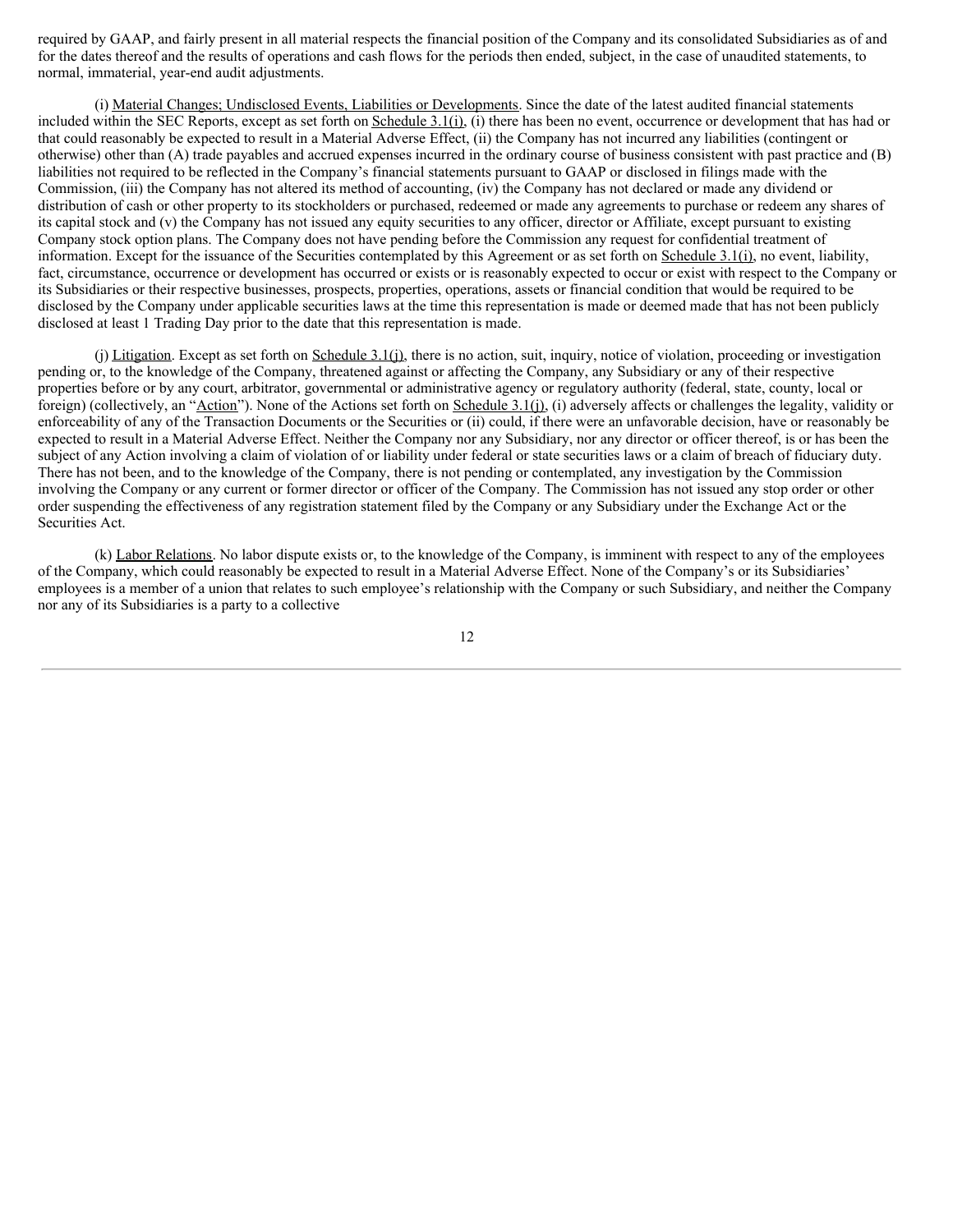bargaining agreement, and the Company and its Subsidiaries believe that their relationships with their employees are good. To the knowledge of the Company, no executive officer of the Company or any Subsidiary, is, or is now expected to be, in violation of any material term of any employment contract, confidentiality, disclosure or proprietary information agreement or non-competition agreement, or any other contract or agreement or any restrictive covenant in favor of any third party, and the continued employment of each such executive officer does not subject the Company or any of its Subsidiaries to any liability with respect to any of the foregoing matters. The Company and its Subsidiaries are in compliance with all U.S. federal, state, local and foreign laws and regulations relating to employment and employment practices, terms and conditions of employment and wages and hours, except where the failure to be in compliance could not, individually or in the aggregate, reasonably be expected to have a Material Adverse Effect.

(l) Compliance. Neither the Company nor any Subsidiary: (i) is in default under or in violation of (and no event has occurred that has not been waived that, with notice or lapse of time or both, would result in a default by the Company or any Subsidiary under), nor has the Company or any Subsidiary received notice of a claim that it is in default under or that it is in violation of, any indenture, loan or credit agreement or any other agreement or instrument to which it is a party or by which it or any of its properties is bound (whether or not such default or violation has been waived), (ii) is in violation of any judgment, decree or order of any court, arbitrator or other governmental authority or (iii) is or has been in violation of any statute, rule, ordinance or regulation of any governmental authority, including without limitation all foreign, federal, state and local laws relating to taxes, environmental protection, occupational health and safety, product quality and safety and employment and labor matters, except in each case as could not have or reasonably be expected to result in a Material Adverse Effect.

(m) Environmental Laws. The Company and its Subsidiaries (i) are in compliance with all federal, state, local and foreign laws relating to pollution or protection of human health or the environment (including ambient air, surface water, groundwater, land surface or subsurface strata), including laws relating to emissions, discharges, releases or threatened releases of chemicals, pollutants, contaminants, or toxic or hazardous substances or wastes (collectively, "Hazardous Materials") into the environment, or otherwise relating to the manufacture, processing, distribution, use, treatment, storage, disposal, transport or handling of Hazardous Materials, as well as all authorizations, codes, decrees, demands, or demand letters, injunctions, judgments, licenses, notices or notice letters, orders, permits, plans or regulations, issued, entered, promulgated or approved thereunder ("Environmental Laws"); (ii) have received all permits licenses or other approvals required of them under applicable Environmental Laws to conduct their respective businesses; and (iii) are in compliance with all terms and conditions of any such permit, license or approval where in each clause (i), (ii) and (iii), the failure to so comply could be reasonably expected to have, individually or in the aggregate, a Material Adverse Effect.

(n) Regulatory Permits. The Company and the Subsidiaries possess all certificates, authorizations and permits issued by the appropriate federal, state, local or foreign regulatory authorities necessary to conduct their respective businesses as described in the SEC Reports, except where the failure to possess such permits could not reasonably be expected to result in a Material Adverse Effect ("Material Permits"), and neither the Company nor any Subsidiary has received any notice of proceedings relating to the revocation or modification of any Material Permit.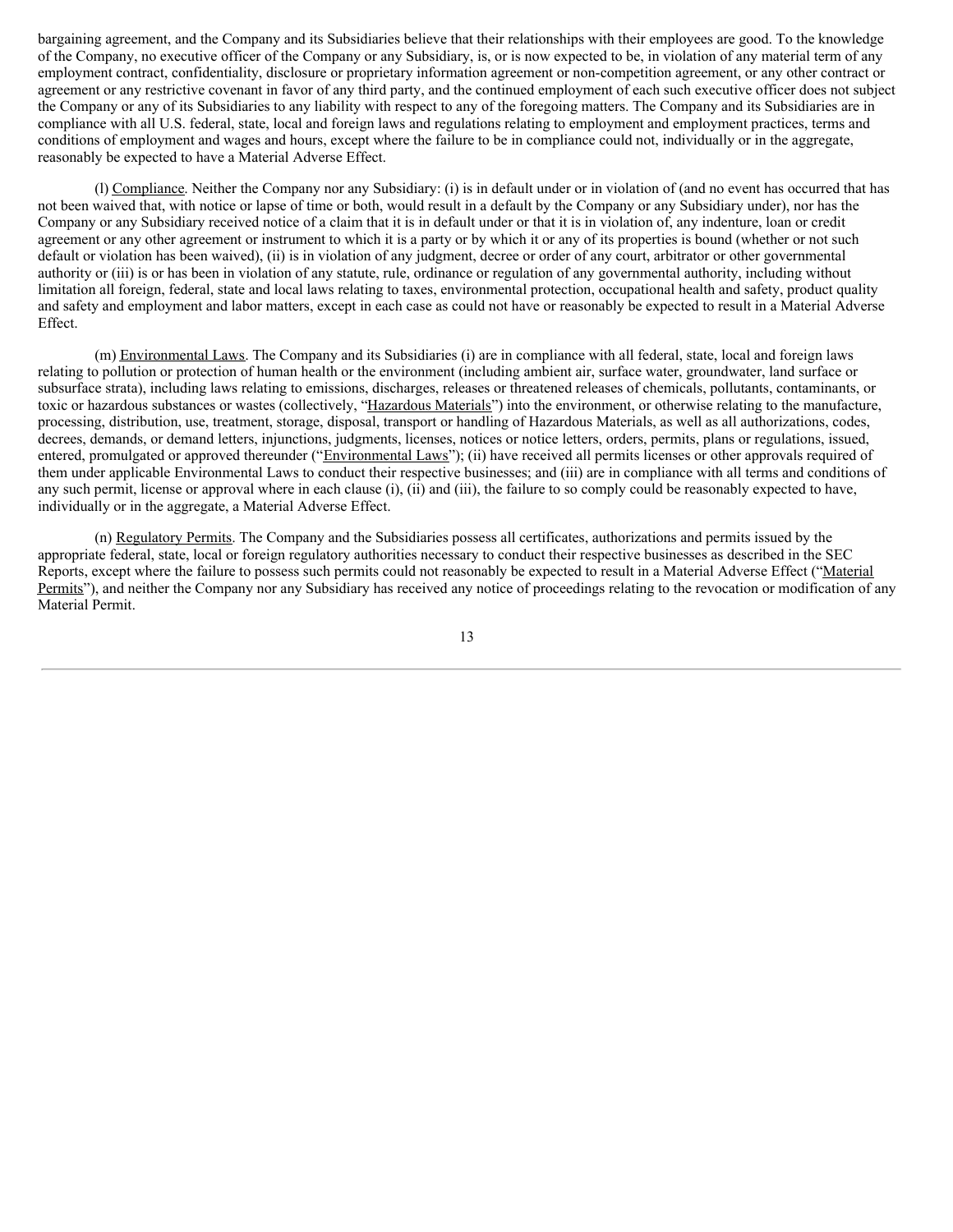(o) Title to Assets. The Company and the Subsidiaries have good and marketable title in fee simple to all real property owned by them and good and marketable title in all personal property owned by them that is material to the business of the Company and the Subsidiaries, in each case free and clear of all Liens, except for (i) Liens as do not materially affect the value of such property and do not materially interfere with the use made and proposed to be made of such property by the Company and the Subsidiaries and (ii) Liens for the payment of federal, state or other taxes, for which appropriate reserves have been made therefor in accordance with GAAP and, the payment of which is neither delinquent nor subject to penalties. Any real property and facilities held under lease by the Company and the Subsidiaries are held by them under valid, subsisting and enforceable leases with which the Company and the Subsidiaries are in compliance.

(p) Intellectual Property. To its knowledge, the Company and the Subsidiaries have, or have rights to use, all patents, patent applications, trademarks, trademark applications, service marks, trade names, trade secrets, inventions, copyrights, licenses and other intellectual property rights and similar rights necessary or required for use in connection with their respective businesses as described in the SEC Reports and which the failure to so have could have a Material Adverse Effect (collectively, the "Intellectual Property Rights"). Neither the Company nor any Subsidiary has received a notice (written or otherwise) that any of, the Intellectual Property Rights has expired, terminated or been abandoned, or is expected to expire or terminate or be abandoned, within two (2) years from the date of this Agreement. Neither the Company nor any Subsidiary has received, since the date of the latest audited financial statements included within the SEC Reports, a written notice of a claim or otherwise has any knowledge that the Intellectual Property Rights violate or infringe upon the rights of any Person, except as could not have or reasonably be expected to not have a Material Adverse Effect. To the knowledge of the Company, all such Intellectual Property Rights are enforceable and there is no existing infringement by another Person of any of the Intellectual Property Rights. The Company and its Subsidiaries have taken reasonable security measures to protect the secrecy, confidentiality and value of all of their intellectual properties, except where failure to do so could not, individually or in the aggregate, reasonably be expected to have a Material Adverse Effect.

(q) Insurance. The Company and the Subsidiaries are insured by insurers of recognized financial responsibility against such losses and risks and in such amounts as are prudent and customary in the businesses in which the Company and the Subsidiaries are engaged, including, but not limited to, directors and officers insurance coverage at least equal to the aggregate Subscription Amount. Neither the Company nor any Subsidiary has any reason to believe that it will not be able to renew its existing insurance coverage as and when such coverage expires or to obtain similar coverage from similar insurers as may be necessary to continue its business without a significant increase in cost.

(r) Transactions With Affiliates and Employees. Except as set forth on Schedule  $3.1(r)$ , none of the officers or directors of the Company or any Subsidiary and, to the knowledge of the Company, none of the employees of the Company or any Subsidiary is presently a party to any transaction with the Company or any Subsidiary (other than for services as employees, officers and directors), including any contract, agreement or other arrangement providing for the furnishing of services to or by, providing for rental of real or personal property to or from, providing for the borrowing of money from or lending of money to or otherwise requiring payments to or from any officer, director or such employee or, to the knowledge of the Company, any entity in which any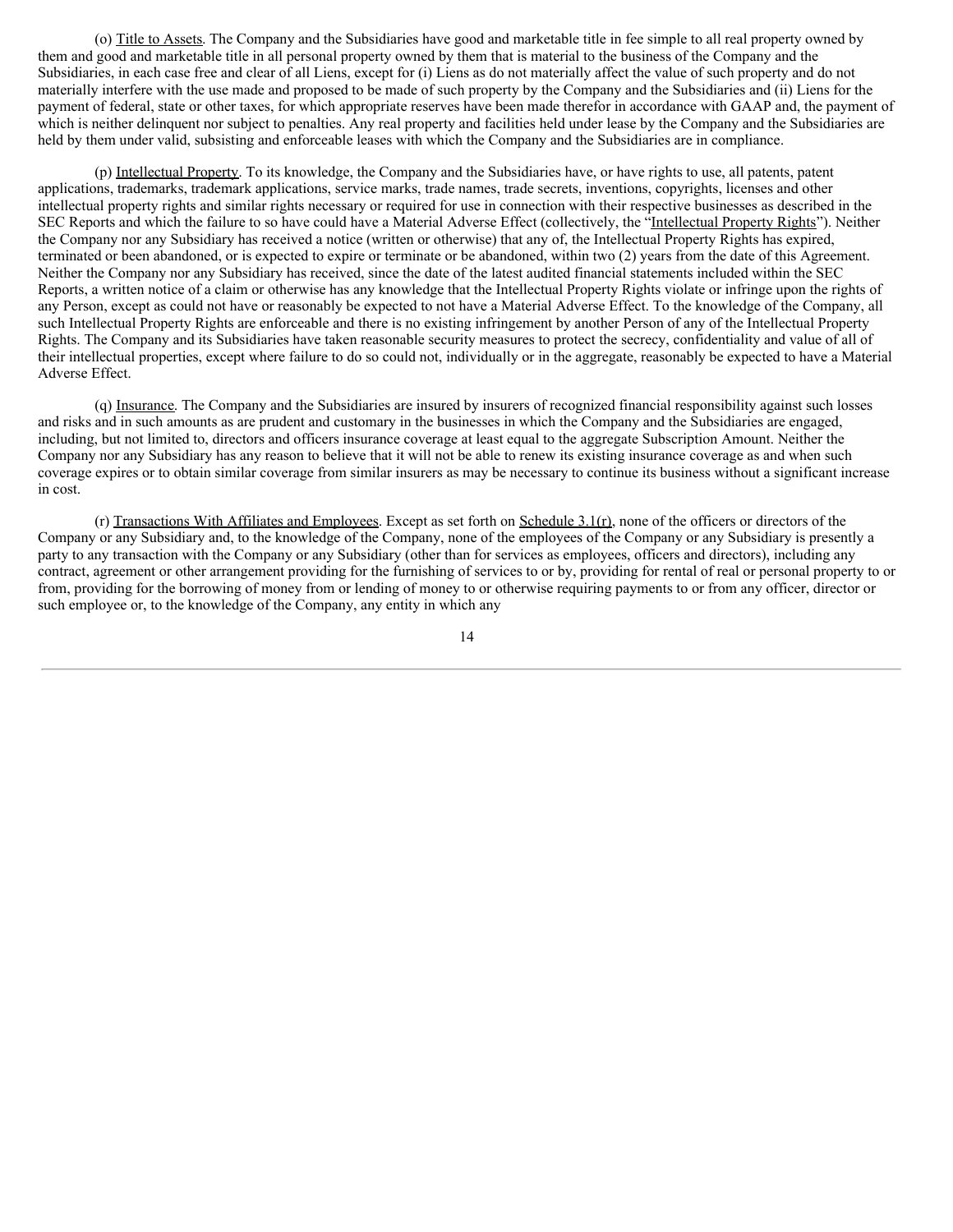officer, director, or any such employee has a substantial interest or is an officer, director, trustee, stockholder, member or partner, in each case in excess of \$120,000 other than for (i) payment of salary or consulting fees for services rendered, (ii) reimbursement for expenses incurred on behalf of the Company and (iii) other employee benefits, including stock option agreements under any stock option plan of the Company.

(s) Sarbanes-Oxley; Internal Accounting Controls. The Company and the Subsidiaries are in compliance with any and all applicable requirements of the Sarbanes-Oxley Act of 2002 that are effective as of the date hereof, and any and all applicable rules and regulations promulgated by the Commission thereunder that are effective as of the date hereof and as of the Closing Date. The Company and the Subsidiaries maintain a system of internal accounting controls sufficient to provide reasonable assurance that: (i) transactions are executed in accordance with management's general or specific authorizations, (ii) transactions are recorded as necessary to permit preparation of financial statements in conformity with GAAP and to maintain asset accountability, (iii) access to assets is permitted only in accordance with management's general or specific authorization, and (iv) the recorded accountability for assets is compared with the existing assets at reasonable intervals and appropriate action is taken with respect to any differences. The Company and the Subsidiaries have established disclosure controls and procedures (as defined in Exchange Act Rules 13a-15(e) and 15d-15(e)) for the Company and the Subsidiaries and designed such disclosure controls and procedures to ensure that information required to be disclosed by the Company in the reports it files or submits under the Exchange Act is recorded, processed, summarized and reported, within the time periods specified in the Commission's rules and forms. The Company's certifying officers have evaluated the effectiveness of the disclosure controls and procedures of the Company and the Subsidiaries as of the end of the period covered by the most recently filed periodic report under the Exchange Act (such date, the "Evaluation Date"). The Company presented in its most recently filed periodic report under the Exchange Act the conclusions of the certifying officers about the effectiveness of the disclosure controls and procedures based on their evaluations as of the Evaluation Date. Since the Evaluation Date, there have been no changes in the internal control over financial reporting (as such term is defined in the Exchange Act) of the Company and its Subsidiaries that have materially affected, or is reasonably likely to materially affect, the internal control over financial reporting of the Company and its Subsidiaries.

(t) Certain Fees. Except for fees payable by the Company to the Placement Agent, no brokerage or finder's fees or commissions are or will be payable by the Company or any Subsidiary to any broker, financial advisor or consultant, finder, placement agent, investment banker, bank or other Person with respect to the transactions contemplated by the Transaction Documents. The Purchasers shall have no obligation with respect to any fees or with respect to any claims made by or on behalf of other Persons for fees of a type contemplated in this Section that may be due in connection with the transactions contemplated by the Transaction Documents.

(u) Investment Company. The Company is not, and is not an Affiliate of, and immediately after receipt of payment for the Securities, will not be or be an Affiliate of, an "investment company" within the meaning of the Investment Company Act of 1940, as amended. The Company shall conduct its business in a manner so that it will not become an "investment company" subject to registration under the Investment Company Act of 1940, as amended.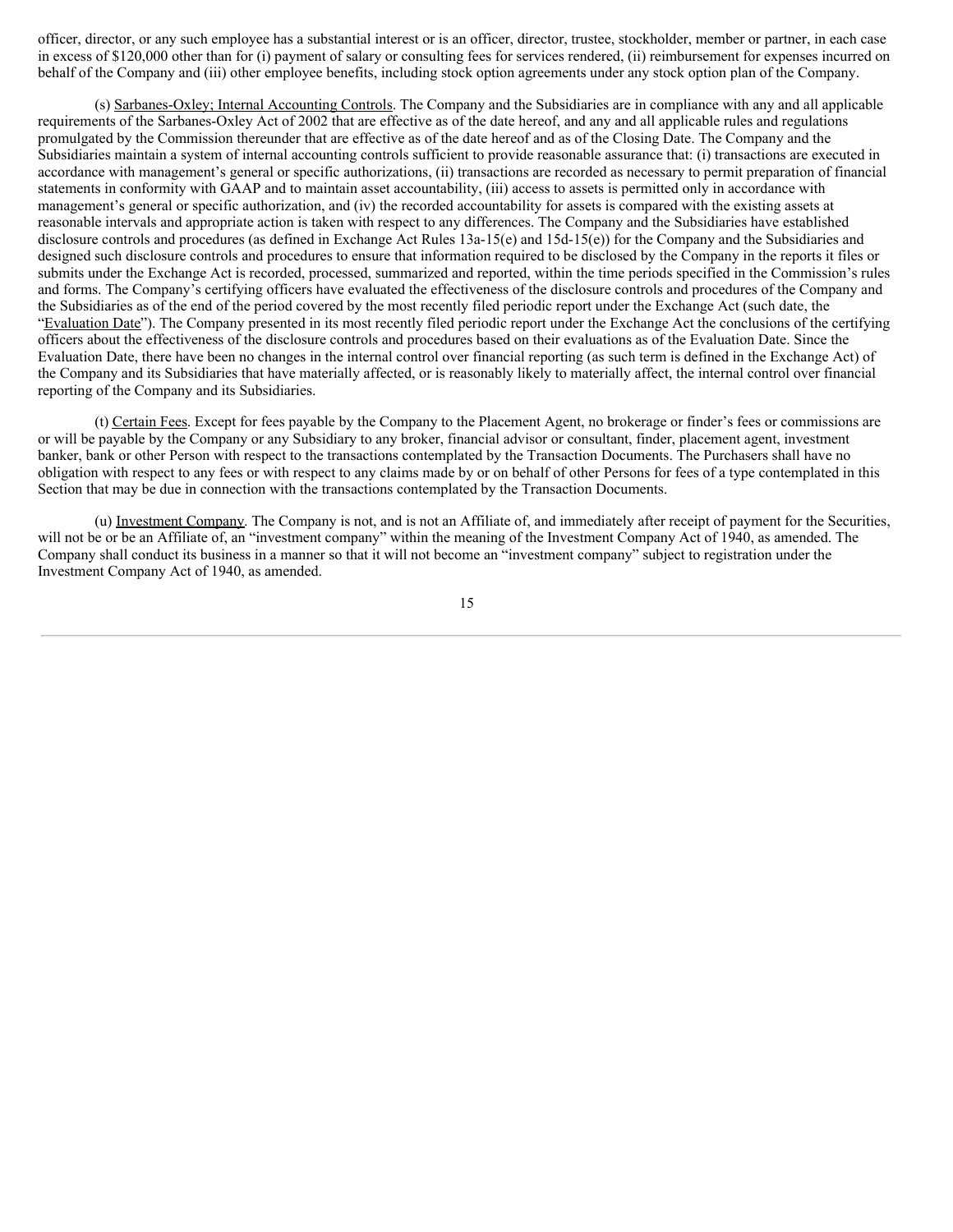(v) Registration Rights. No Person has any right to cause the Company or any Subsidiary to effect the registration under the Securities Act of any securities of the Company or any Subsidiary.

(w) Listing and Maintenance Requirements. The Common Stock is registered pursuant to Section 12(b) or 12(g) of the Exchange Act, and the Company has taken no action designed to, or which to its knowledge is likely to have the effect of, terminating the registration of the Common Stock under the Exchange Act nor has the Company received any notification that the Commission is contemplating terminating such registration. The Company has not, in the 12 months preceding the date hereof, received notice from any Trading Market on which the Common Stock is or has been listed or quoted to the effect that the Company is not in compliance with the listing or maintenance requirements of such Trading Market. The Company is, and has no reason to believe that it will not in the foreseeable future continue to be, in compliance with all such listing and maintenance requirements. The Common Stock is currently eligible for electronic transfer through the Depository Trust Company or another established clearing corporation and the Company is current in payment of the fees to the Depository Trust Company (or such other established clearing corporation) in connection with such electronic transfer.

(x) Application of Takeover Protections. The Company and the Board of Directors have taken all necessary action, if any, in order to render inapplicable any control share acquisition, business combination, poison pill (including any distribution under a rights agreement) or other similar anti‑takeover provision under the Company's certificate of incorporation (or similar charter documents) or the laws of its state of incorporation that is or could become applicable to the Purchasers as a result of the Purchasers and the Company fulfilling their obligations or exercising their rights under the Transaction Documents, including without limitation as a result of the Company's issuance of the Securities and the Purchasers' ownership of the Securities.

(y) Disclosure. Except with respect to the material terms and conditions of the transactions contemplated by the Transaction Documents, the Company confirms that neither it nor any other Person acting on its behalf has provided any of the Purchasers or their agents or counsel with any information that it believes constitutes or might constitute material, non-public information which is not otherwise disclosed in the Prospectus Supplement. The Company understands and confirms that the Purchasers will rely on the foregoing representation in effecting transactions in securities of the Company. All of the disclosure furnished by or on behalf of the Company to the Purchasers regarding the Company and its Subsidiaries, their respective businesses and the transactions contemplated hereby, including the Disclosure Schedules to this Agreement, is true and correct and does not contain any untrue statement of a material fact or omit to state any material fact necessary in order to make the statements made therein, in the light of the circumstances under which they were made, not misleading. The press releases disseminated by the Company during the twelve months preceding the date of this Agreement taken as a whole do not contain any untrue statement of a material fact or omit to state a material fact required to be stated therein or necessary in order to make the statements therein, in the light of the circumstances under which they were made and when made, not misleading. The Company acknowledges and agrees that no Purchaser makes or has made any representations or warranties with respect to the transactions contemplated hereby other than those specifically set forth in Section 3.2 hereof.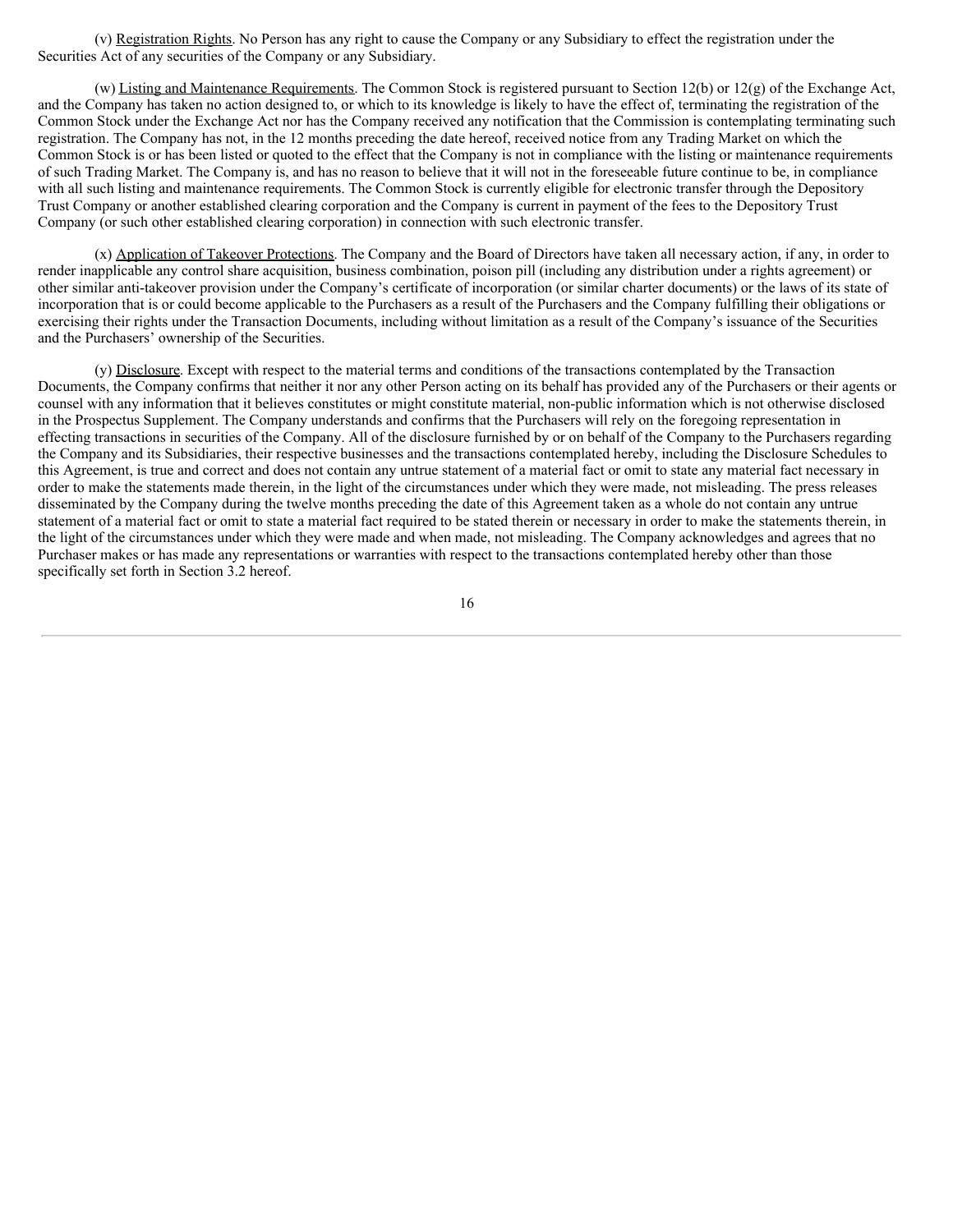(z) No Integrated Offering. Assuming the accuracy of the Purchasers' representations and warranties set forth in Section 3.2, neither the Company, nor any of its Affiliates, nor any Person acting on its or their behalf has, directly or indirectly, made any offers or sales of any security or solicited any offers to buy any security, under circumstances that would cause this offering of the Securities to be integrated with prior offerings by the Company for purposes of any applicable shareholder approval provisions of any Trading Market on which any of the securities of the Company are listed or designated.

(aa) Solvency. Based on the consolidated financial condition of the Company as of the Closing Date, after giving effect to the receipt by the Company of the proceeds from the sale of the Securities hereunder, (i) the fair saleable value of the Company's assets exceeds the amount that will be required to be paid on or in respect of the Company's existing debts and other liabilities (including known contingent liabilities) as they mature, (ii) the Company's assets do not constitute unreasonably small capital to carry on its business as now conducted and as proposed to be conducted including its capital needs taking into account the particular capital requirements of the business conducted by the Company, consolidated and projected capital requirements and capital availability thereof, and (iii) the current cash flow of the Company, together with the proceeds the Company would receive, were it to liquidate all of its assets, after taking into account all anticipated uses of the cash, would be sufficient to pay all amounts on or in respect of its liabilities when such amounts are required to be paid. The Company does not intend to incur debts beyond its ability to pay such debts as they mature (taking into account the timing and amounts of cash to be payable on or in respect of its debt). The Company has no knowledge of any facts or circumstances which lead it to believe that it will file for reorganization or liquidation under the bankruptcy or reorganization laws of any jurisdiction within one year from the Closing Date. Schedule 3.1(aa) sets forth, as of the date hereof, all outstanding secured and unsecured Indebtedness of the Company or any Subsidiary, or for which the Company or any Subsidiary has commitments. For the purposes of this Agreement, "Indebtedness" means (x) any liabilities for borrowed money or amounts owed in excess of \$50,000 (other than trade accounts payable incurred in the ordinary course of business), (y) all guaranties, endorsements and other contingent obligations in respect of indebtedness of others, whether or not the same are or should be reflected in the Company's consolidated balance sheet (or the notes thereto), except guaranties by endorsement of negotiable instruments for deposit or collection or similar transactions in the ordinary course of business; and (z) the present value of any lease payments in excess of \$50,000 due under leases required to be capitalized in accordance with GAAP. Neither the Company nor any Subsidiary is in default with respect to any Indebtedness.

(bb) Tax Status. Except for matters that would not, individually or in the aggregate, have or reasonably be expected to result in a Material Adverse Effect, the Company and its Subsidiaries each (i) has made or filed all United States federal, state and local income and all foreign income and franchise tax returns, reports and declarations required by any jurisdiction to which it is subject, (ii) has paid all taxes and other governmental assessments and charges that are material in amount, shown or determined to be due on such returns, reports and declarations and (iii) has set aside on its books provision reasonably adequate for the payment of all material taxes for periods subsequent to the periods to which such returns, reports or declarations apply. There are no unpaid taxes in any material amount claimed to be due by the taxing authority of any jurisdiction, and the officers of the Company or of any Subsidiary know of no basis for any such claim.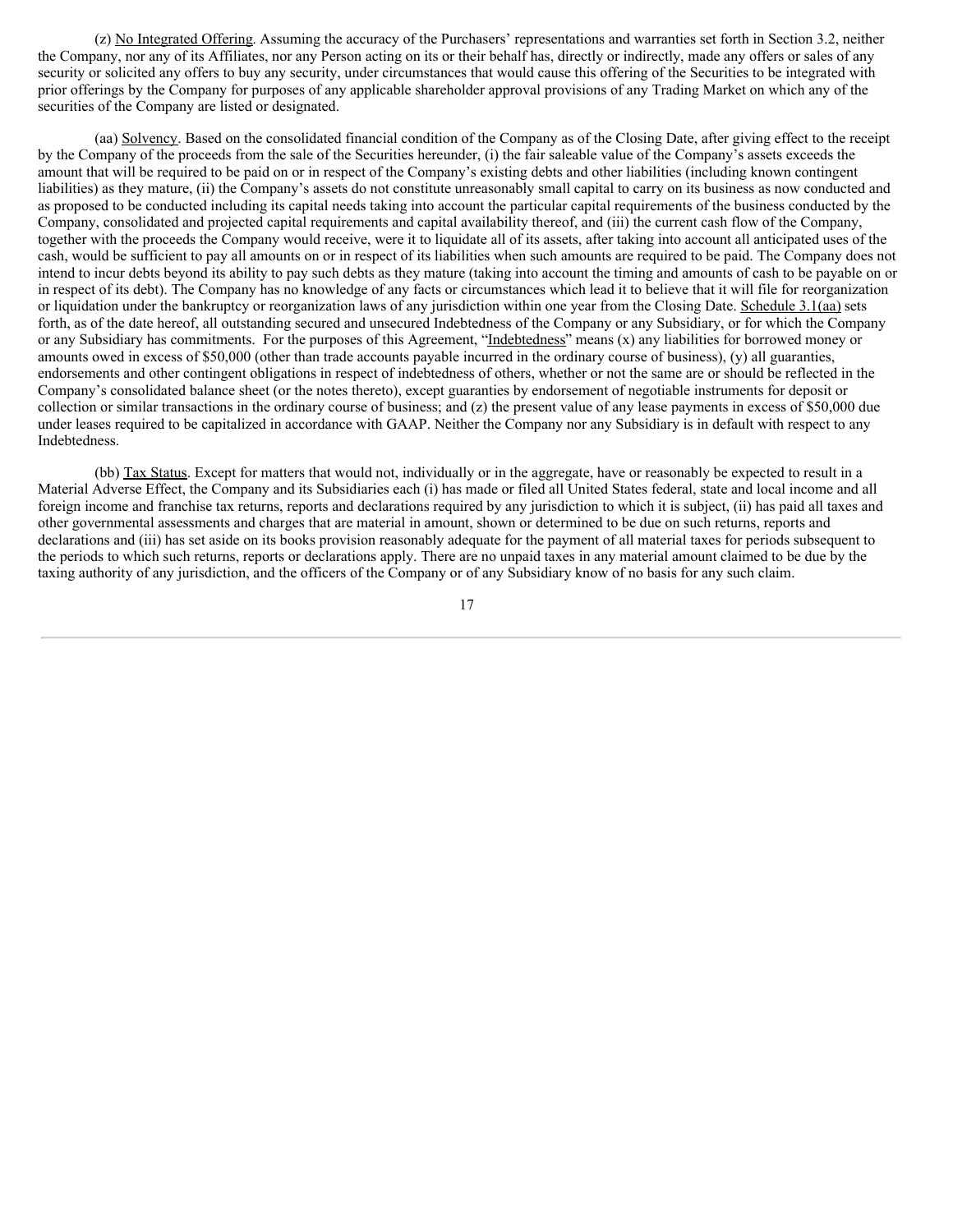(cc) Foreign Corrupt Practices. Neither the Company nor any Subsidiary, nor to the knowledge of the Company or any Subsidiary, any agent or other person acting on behalf of the Company or any Subsidiary, has (i) directly or indirectly, used any funds for unlawful contributions, gifts, entertainment or other unlawful expenses related to foreign or domestic political activity, (ii) made any unlawful payment to foreign or domestic government officials or employees or to any foreign or domestic political parties or campaigns from corporate funds, (iii) failed to disclose fully any contribution made by the Company or any Subsidiary (or made by any person acting on its behalf of which the Company is aware) which is in violation of law, or (iv) violated in any material respect any provision of FCPA.

(dd) Accountants. The Company's accounting firm is set forth on Schedule 3.1(dd). To the knowledge and belief of the Company, such accounting firm (i) is a registered public accounting firm as required by the Exchange Act and (ii) shall express its opinion with respect to the financial statements to be included in the Company's Annual Report for the fiscal year ended June 30, 2021.

(ee) Acknowledgment Regarding Purchasers' Purchase of Securities. The Company acknowledges and agrees that each of the Purchasers is acting solely in the capacity of an arm's length purchaser with respect to the Transaction Documents and the transactions contemplated thereby. The Company further acknowledges that no Purchaser is acting as a financial advisor or fiduciary of the Company (or in any similar capacity) with respect to the Transaction Documents and the transactions contemplated thereby and any advice given by any Purchaser or any of their respective representatives or agents in connection with the Transaction Documents and the transactions contemplated thereby is merely incidental to the Purchasers' purchase of the Securities. The Company further represents to each Purchaser that the Company's decision to enter into this Agreement and the other Transaction Documents has been based solely on the independent evaluation of the transactions contemplated hereby by the Company and its representatives.

(ff) Acknowledgment Regarding Purchaser's Trading Activity. Anything in this Agreement or elsewhere herein to the contrary notwithstanding (except for Sections 3.2(f) and 4.14 hereof), it is understood and acknowledged by the Company that: (i) none of the Purchasers has been asked by the Company to agree, nor has any Purchaser agreed, to desist from purchasing or selling, long and/or short, securities of the Company, or "derivative" securities based on securities issued by the Company or to hold the Securities for any specified term; (ii) past or future open market or other transactions by any Purchaser, specifically including, without limitation, Short Sales or "derivative" transactions, before or after the closing of this or future private placement transactions, may negatively impact the market price of the Company's publicly-traded securities; (iii) any Purchaser, and counter-parties in "derivative" transactions to which any such Purchaser is a party, directly or indirectly, presently may have a "short" position in the Common Stock, and (iv) each Purchaser shall not be deemed to have any affiliation with or control over any arm's length counter-party in any "derivative" transaction. The Company further understands and acknowledges that (y) one or more Purchasers may engage in hedging activities at various times during the period that the Securities are outstanding, including, without limitation, during the periods that the value of the Warrant Shares deliverable with respect to Securities are being determined, and (z) such hedging activities (if any) could reduce the value of the existing stockholders' equity interests in the Company at and after the time that the hedging activities are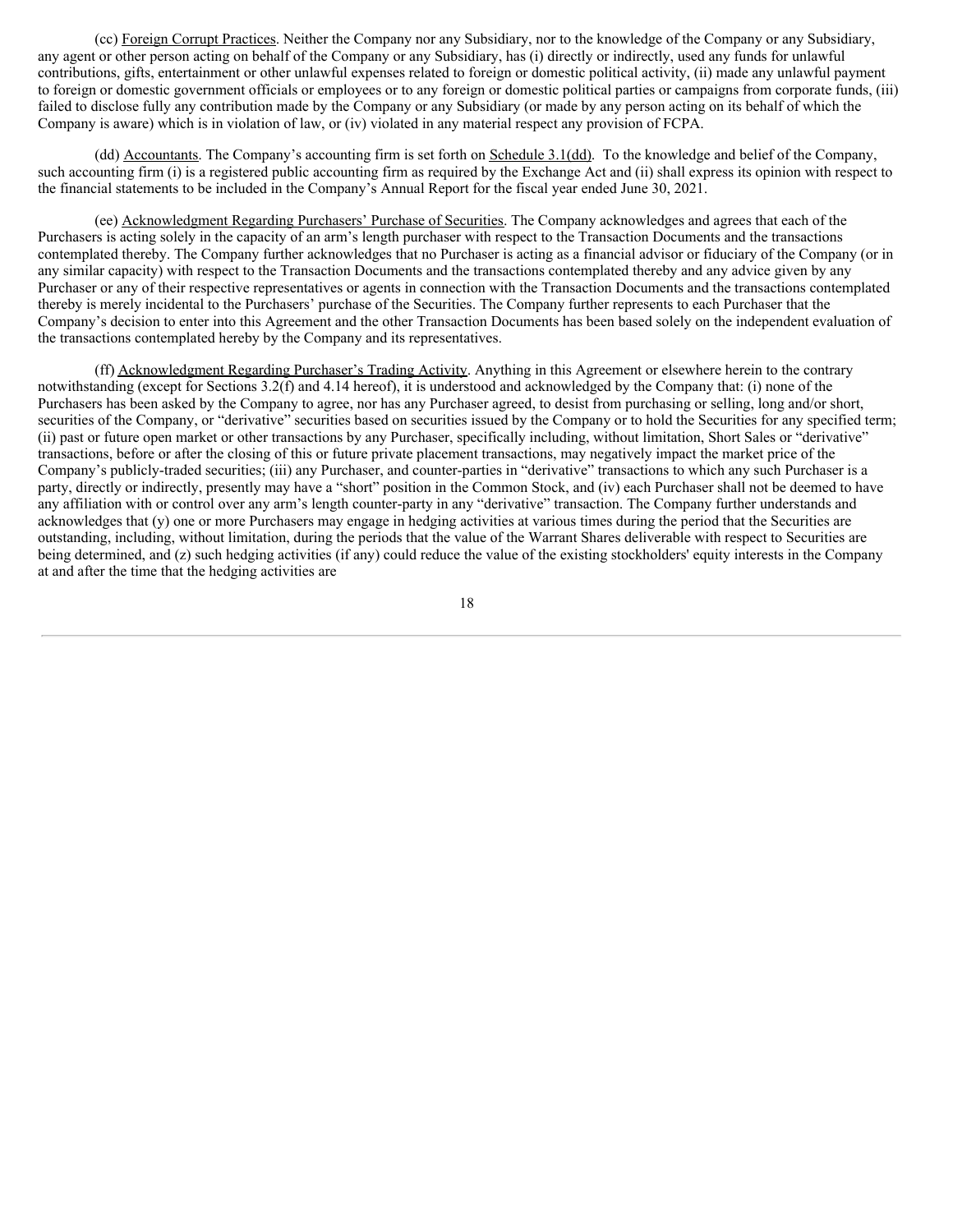being conducted. The Company acknowledges that such aforementioned hedging activities do not constitute a breach of any of the Transaction Documents.

(gg) Regulation M Compliance. The Company has not, and to its knowledge no one acting on its behalf has, (i) taken, directly or indirectly, any action designed to cause or to result in the stabilization or manipulation of the price of any security of the Company to facilitate the sale or resale of any of the Securities, (ii) sold, bid for, purchased, or, paid any compensation for soliciting purchases of, any of the Securities, or (iii) paid or agreed to pay to any Person any compensation for soliciting another to purchase any other securities of the Company, other than, in the case of clauses (ii) and (iii), compensation paid to the Placement Agent in connection with the placement of the Securities.

(hh) FDA. As to each product subject to the jurisdiction of the U.S. Food and Drug Administration ("FDA") under the Federal Food, Drug and Cosmetic Act, as amended, and the regulations thereunder ("FDCA") that is manufactured, packaged, labeled, tested, distributed, sold, and/or marketed by the Company or any of its Subsidiaries (each such product, a "Pharmaceutical Product"), such Pharmaceutical Product is being manufactured, packaged, labeled, tested, distributed, sold and/or marketed by the Company in compliance with all applicable requirements under FDCA and similar laws, rules and regulations relating to registration, investigational use, premarket clearance, licensure, or application approval, good manufacturing practices, good laboratory practices, good clinical practices, product listing, quotas, labeling, advertising, record keeping and filing of reports, except where the failure to be in compliance would not have a Material Adverse Effect. There is no pending, completed or, to the Company's knowledge, threatened, action (including any lawsuit, arbitration, or legal or administrative or regulatory proceeding, charge, complaint, or investigation) against the Company or any of its Subsidiaries, and none of the Company or any of its Subsidiaries has received any notice, warning letter or other communication from the FDA or any other governmental entity, which (i) contests the premarket clearance, licensure, registration, or approval of, the uses of, the distribution of, the manufacturing or packaging of, the testing of, the sale of, or the labeling and promotion of any Pharmaceutical Product, (ii) withdraws its approval of, requests the recall, suspension, or seizure of, or withdraws or orders the withdrawal of advertising or sales promotional materials relating to, any Pharmaceutical Product, (iii) imposes a clinical hold on any clinical investigation by the Company or any of its Subsidiaries, (iv) enjoins production at any facility of the Company or any of its Subsidiaries, (v) enters or proposes to enter into a consent decree of permanent injunction with the Company or any of its Subsidiaries, or (vi) otherwise alleges any violation of any laws, rules or regulations by the Company or any of its Subsidiaries, and which, either individually or in the aggregate, would have a Material Adverse Effect. The properties, business and operations of the Company have been and are being conducted in all material respects in accordance with all applicable laws, rules and regulations of the FDA. The Company has not been informed by the FDA that the FDA will prohibit the marketing, sale, license or use in the United States of any product proposed to be developed, produced or marketed by the Company nor has the FDA expressed any concern as to approving or clearing for marketing any product being developed or proposed to be developed by the Company.

(ii) Cybersecurity. To the Company's knowledge  $(i)(x)$  there has been no security breach or other compromise of or relating to any of the Company's or any Subsidiary's information technology and computer systems, networks, hardware, software, data (including the data of its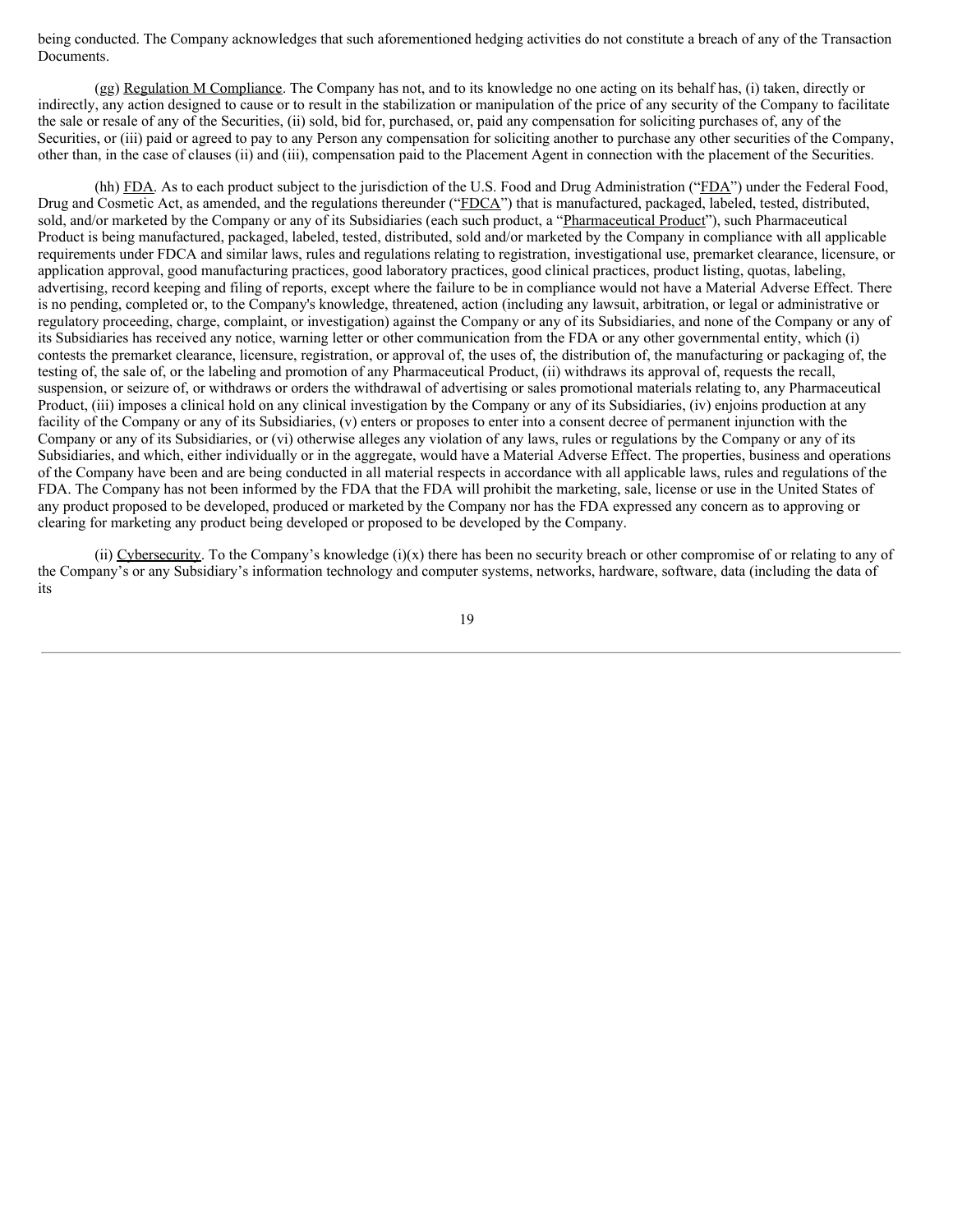respective customers, employees, suppliers, vendors and any third party data maintained by or on behalf of it), equipment or technology (collectively, "IT Systems and Data") and (y) the Company and the Subsidiaries have not been notified of, and has no knowledge of any event or condition that would reasonably be expected to result in, any security breach or other compromise to its IT Systems and Data; (ii) the Company and the Subsidiaries are presently in compliance with all applicable laws or statutes and all judgments, orders, rules and regulations of any court or arbitrator or governmental or regulatory authority, internal policies and contractual obligations relating to the privacy and security of IT Systems and Data and to the protection of such IT Systems and Data from unauthorized use, access, misappropriation or modification, except as would not, individually or in the aggregate, have a Material Adverse Effect; (iii) the Company and the Subsidiaries have implemented and maintained commercially reasonable safeguards to maintain and protect its material confidential information and the integrity, continuous operation, redundancy and security of all IT Systems and Data; and (iv) the Company and the Subsidiaries have implemented backup and disaster recovery technology consistent with industry standards and practices.

(jj) Stock Option Plans. Each stock option granted by the Company under the Company's stock option plan was granted (i) in accordance with the terms of the Company's stock option plan and (ii) with an exercise price at least equal to the fair market value of the Common Stock on the date such stock option would be considered granted under GAAP and applicable law. No stock option granted under the Company's stock option plan has been backdated. The Company has not knowingly granted, and there is no and has been no Company policy or practice to knowingly grant, stock options prior to, or otherwise knowingly coordinate the grant of stock options with, the release or other public announcement of material information regarding the Company or its Subsidiaries or their financial results or prospects.

(kk) Office of Foreign Assets Control. Neither the Company nor any Subsidiary nor, to the Company's knowledge, any director, officer, agent, employee or affiliate of the Company or any Subsidiary is currently subject to any U.S. sanctions administered by the Office of Foreign Assets Control of the U.S. Treasury Department ("OFAC").

(ll) U.S. Real Property Holding Corporation. The Company is not and has never been a U.S. real property holding corporation within the meaning of Section 897 of the Internal Revenue Code of 1986, as amended, and the Company shall so certify upon Purchaser's request.

(mm) Bank Holding Company Act. Neither the Company nor any of its Subsidiaries or Affiliates is subject to the Bank Holding Company Act of 1956, as amended (the "BHCA") and to regulation by the Board of Governors of the Federal Reserve System (the "Federal Reserve"). Neither the Company nor any of its Subsidiaries or Affiliates owns or controls, directly or indirectly, five percent (5%) or more of the outstanding shares of any class of voting securities or twenty-five percent or more of the total equity of a bank or any entity that is subject to the BHCA and to regulation by the Federal Reserve. Neither the Company nor any of its Subsidiaries or Affiliates exercises a controlling influence over the management or policies of a bank or any entity that is subject to the BHCA and to regulation by the Federal Reserve.

(nn) Money Laundering. The operations of the Company and its Subsidiaries are and have been conducted at all times in compliance with applicable financial record-keeping and reporting requirements of the Currency and Foreign Transactions Reporting Act of 1970, as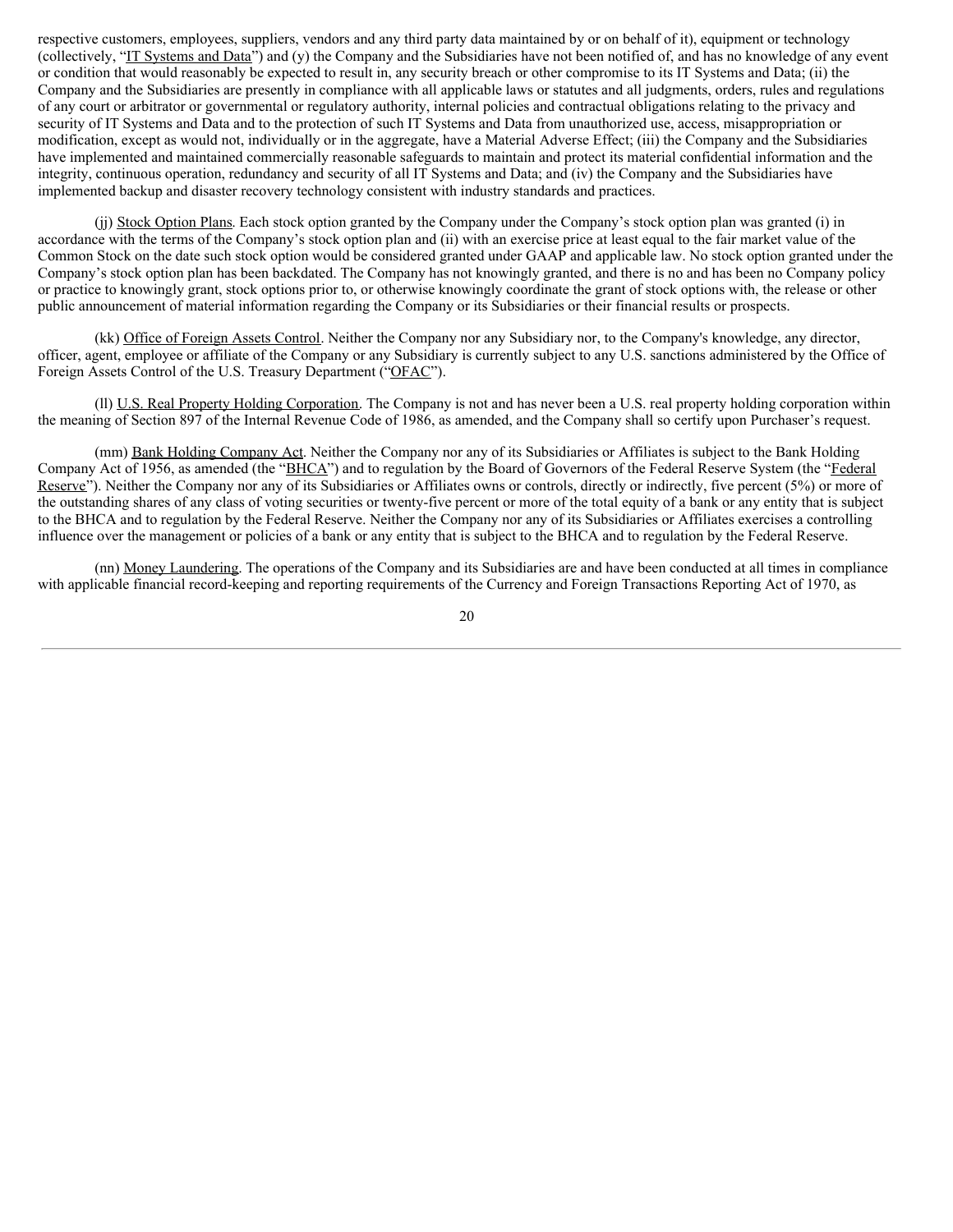amended, applicable money laundering statutes and applicable rules and regulations thereunder (collectively, the "Money Laundering Laws"), and no Action or Proceeding by or before any court or governmental agency, authority or body or any arbitrator involving the Company or any Subsidiary with respect to the Money Laundering Laws is pending or, to the knowledge of the Company or any Subsidiary, threatened.

3.2 Representations and Warranties of the Purchasers. Each Purchaser, for itself and for no other Purchaser, hereby represents and warrants as of the date hereof and as of the Closing Date to the Company as follows (unless as of a specific date therein, in which case they shall be accurate as of such date):

(a) Organization; Authority. Such Purchaser is either an individual or an entity duly incorporated or formed, validly existing and in good standing under the laws of the jurisdiction of its incorporation or formation with full right, corporate, partnership, limited liability company or similar power and authority to enter into and to consummate the transactions contemplated by the Transaction Documents and otherwise to carry out its obligations hereunder and thereunder. The execution and delivery of the Transaction Documents and performance by such Purchaser of the transactions contemplated by the Transaction Documents have been duly authorized by all necessary corporate, partnership, limited liability company or similar action, as applicable, on the part of such Purchaser. Each Transaction Document to which it is a party has been duly executed by such Purchaser, and when delivered by such Purchaser in accordance with the terms hereof, will constitute the valid and legally binding obligation of such Purchaser, enforceable against it in accordance with its terms, except: (i) as limited by general equitable principles and applicable bankruptcy, insolvency, reorganization, moratorium and other laws of general application affecting enforcement of creditors' rights generally, (ii) as limited by laws relating to the availability of specific performance, injunctive relief or other equitable remedies and (iii) insofar as indemnification and contribution provisions may be limited by applicable law.

(b) Understandings or Arrangements. Such Purchaser is acquiring the Securities as principal for its own account and has no direct or indirect arrangement or understandings with any other persons to distribute or regarding the distribution of such Securities (this representation and warranty not limiting such Purchaser's right to sell the Securities pursuant to the Registration Statement or otherwise in compliance with applicable federal and state securities laws). Such Purchaser is acquiring the Securities hereunder in the ordinary course of its business.

(c) Purchaser Status. At the time such Purchaser was offered the Securities, it was, and as of the date hereof it is, and on each date on which it exercises any Warrants, it will be either: (i) an "accredited investor" as defined in Rule 501(a)(1), (a)(2), (a)(3), (a)(3), (a)(8), (a)(8), (a)(9),  $(a)(12)$ , or  $(a)(13)$  under the Securities Act or (ii) a "qualified institutional buyer" as defined in Rule 144A(a) under the Securities Act.

(d) Experience of Such Purchaser. Such Purchaser, either alone or together with its representatives, has such knowledge, sophistication and experience in business and financial matters so as to be capable of evaluating the merits and risks of the prospective investment in the Securities, and has so evaluated the merits and risks of such investment. Such Purchaser is able to bear the economic risk of an investment in the Securities and, at the present time, is able to afford a complete loss of such investment.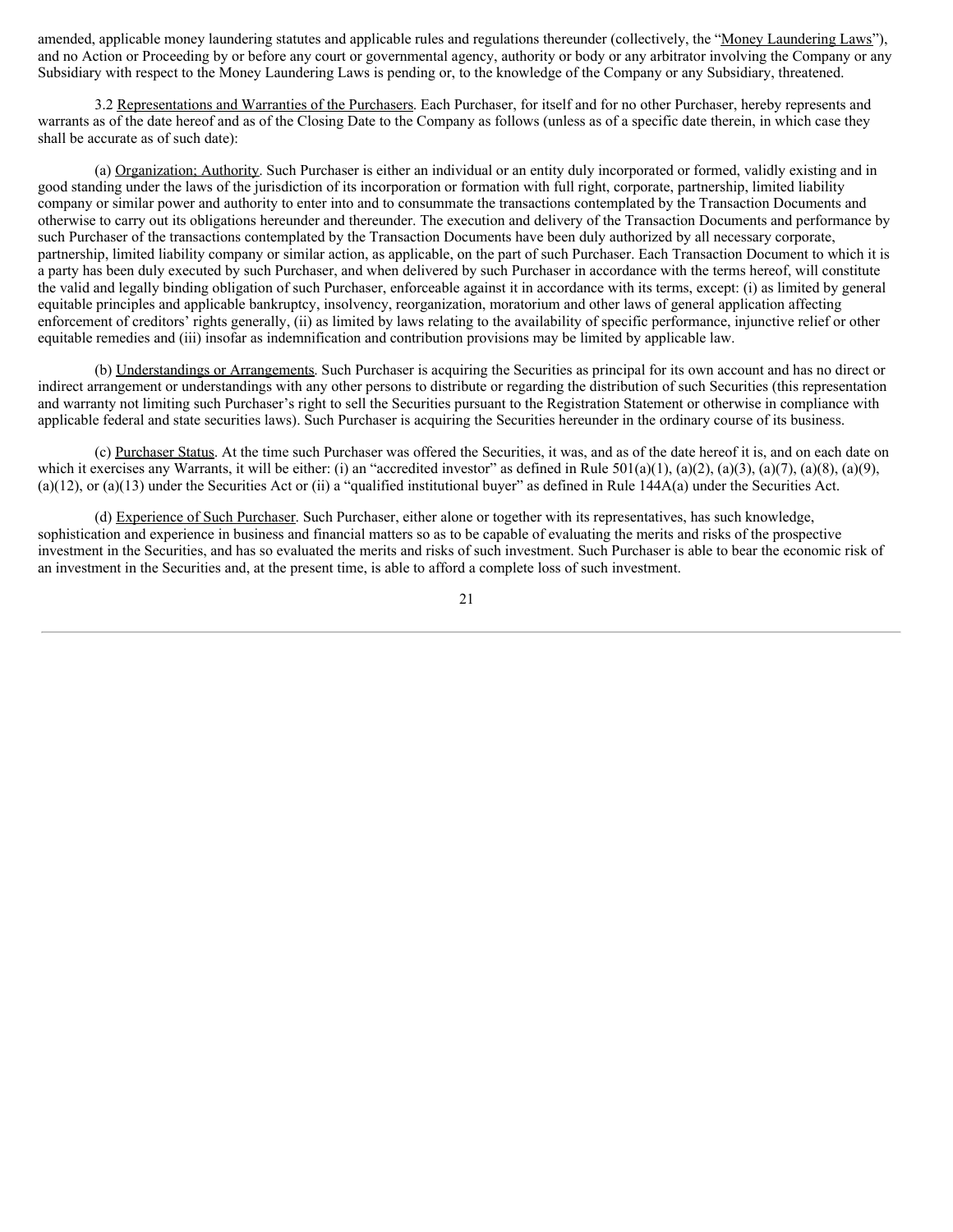(e) Access to Information. Such Purchaser acknowledges that it has had the opportunity to review the Transaction Documents (including all exhibits and schedules thereto) and the SEC Reports and has been afforded, (i) the opportunity to ask such questions as it has deemed necessary of, and to receive answers from, representatives of the Company concerning the terms and conditions of the offering of the Securities and the merits and risks of investing in the Securities; (ii) access to information about the Company and its financial condition, results of operations, business, properties, management and prospects sufficient to enable it to evaluate its investment; and (iii) the opportunity to obtain such additional information that the Company possesses or can acquire without unreasonable effort or expense that is necessary to make an informed investment decision with respect to the investment. Such Purchaser acknowledges and agrees that neither the Placement Agent nor any Affiliate of the Placement Agent has provided such Purchaser with any information or advice with respect to the Securities nor is such information or advice necessary or desired. Neither the Placement Agent nor any Affiliate has made or makes any representation as to the Company or the quality of the Securities and the Placement Agent and any Affiliate may have acquired non-public information with respect to the Company which such Purchaser agrees need not be provided to it. In connection with the issuance of the Securities to such Purchaser, neither the Placement Agent nor any of its Affiliates has acted as a financial advisor or fiduciary to such Purchaser.

(f) Certain Transactions and Confidentiality. Other than consummating the transactions contemplated hereunder, such Purchaser has not, nor has any Person acting on behalf of or pursuant to any understanding with such Purchaser, directly or indirectly executed any purchases or sales, including Short Sales, of the securities of the Company during the period commencing as of the time that such Purchaser first received a term sheet (written or oral) from the Company or any other Person representing the Company setting forth the material terms of the transactions contemplated hereunder and ending immediately prior to the execution hereof. Notwithstanding the foregoing, in the case of a Purchaser that is a multi-managed investment vehicle whereby separate portfolio managers manage separate portions of such Purchaser's assets and the portfolio managers have no direct knowledge of the investment decisions made by the portfolio managers managing other portions of such Purchaser's assets, the representation set forth above shall only apply with respect to the portion of assets managed by the portfolio manager that made the investment decision to purchase the Securities covered by this Agreement. Other than to other Persons party to this Agreement or to such Purchaser's representatives, including, without limitation, its officers, directors, partners, legal and other advisors, employees, agents and Affiliates, such Purchaser has maintained the confidentiality of all disclosures made to it in connection with this transaction (including the existence and terms of this transaction). Notwithstanding the foregoing, for the avoidance of doubt, nothing contained herein shall constitute a representation or warranty, or preclude any actions, with respect to locating or borrowing shares in order to effect Short Sales or similar transactions in the future.

The Company acknowledges and agrees that the representations contained in this Section 3.2 shall not modify, amend or affect such Purchaser's right to rely on the Company's representations and warranties contained in this Agreement or any representations and warranties contained in any other Transaction Document or any other document or instrument executed and/or delivered in connection with this Agreement or the consummation of the transactions contemplated hereby. Notwithstanding the foregoing, for the avoidance of doubt, nothing contained herein shall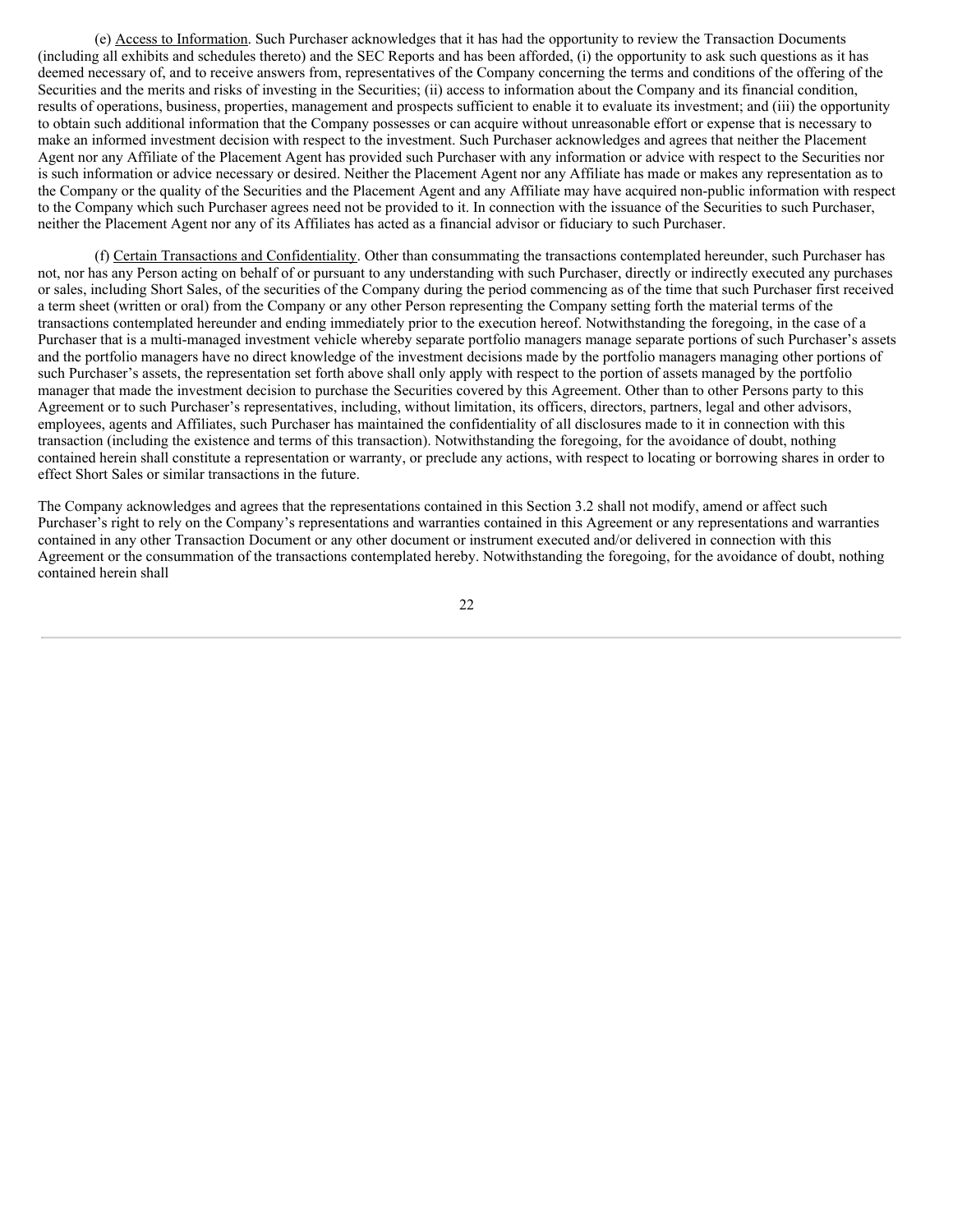constitute a representation or warranty, or preclude any actions, with respect to locating or borrowing shares in order to effect Short Sales or similar transactions in the future.

#### **ARTICLE IV.**

## OTHER AGREEMENTS OF THE PARTIES

4.1 Warrant Shares. If all or any portion of a Warrant is exercised at a time when there is an effective registration statement to cover the issuance or resale of the Warrant Shares or if the Warrant is exercised via cashless exercise, the Warrant Shares issued pursuant to any such exercise shall be issued free of all legends. If at any time following the date hereof the Registration Statement (or any subsequent registration statement registering the sale or resale of the Warrant Shares) is not effective or is not otherwise available for the sale or resale of the Warrant Shares, the Company shall immediately notify the holders of the Warrants in writing that such registration statement is not then effective and thereafter shall promptly notify such holders when the registration statement is effective again and available for the sale or resale of the Warrant Shares (it being understood and agreed that the foregoing shall not limit the ability of the Company to issue, or any Purchaser to sell, any of the Warrant Shares in compliance with applicable federal and state securities laws). The Company shall use best efforts to keep a registration statement (including the Registration Statement) registering the issuance or resale of the Warrant Shares effective during the term of the Warrants.

4.2 Furnishing of Information. Until the earliest of the time that (i) no Purchaser owns Securities or (ii) the Warrants have expired, the Company shall use commercially reasonable efforts to timely file (or obtain extensions in respect thereof and file within the applicable grace period) all reports required to be filed by the Company after the date hereof pursuant to the Exchange Act.

4.3 Integration. The Company shall not sell, offer for sale or solicit offers to buy or otherwise negotiate in respect of any security (as defined in Section 2 of the Securities Act) that would be integrated with the offer or sale of the Securities for purposes of the rules and regulations of any Trading Market such that it would require shareholder approval prior to the closing of such other transaction unless shareholder approval is obtained before the closing of such subsequent transaction.

4.4 Securities Laws Disclosure; Publicity. The Company shall (a) by the Disclosure Time, issue a press release disclosing the material terms of the transactions contemplated hereby, and (b) file a Current Report on Form 8-K, including the Transaction Documents as exhibits thereto, with the Commission within the time required by the Exchange Act. From and after the issuance of such press release, the Company represents to the Purchasers that it shall have publicly disclosed all material, non-public information delivered to any of the Purchasers by the Company or any of its Subsidiaries, or any of their respective officers, directors, employees, Affiliates or agents, including, without limitation, the Placement Agent, in connection with the transactions contemplated by the Transaction Documents. In addition, effective upon the issuance of such press release, the Company acknowledges and agrees that any and all confidentiality or similar obligations under any agreement, whether written or oral, between the Company, any of its Subsidiaries or any of their respective officers, directors, agents, employees or Affiliates on the one hand, and any of the Purchasers or any of their Affiliates on the other hand, shall terminate.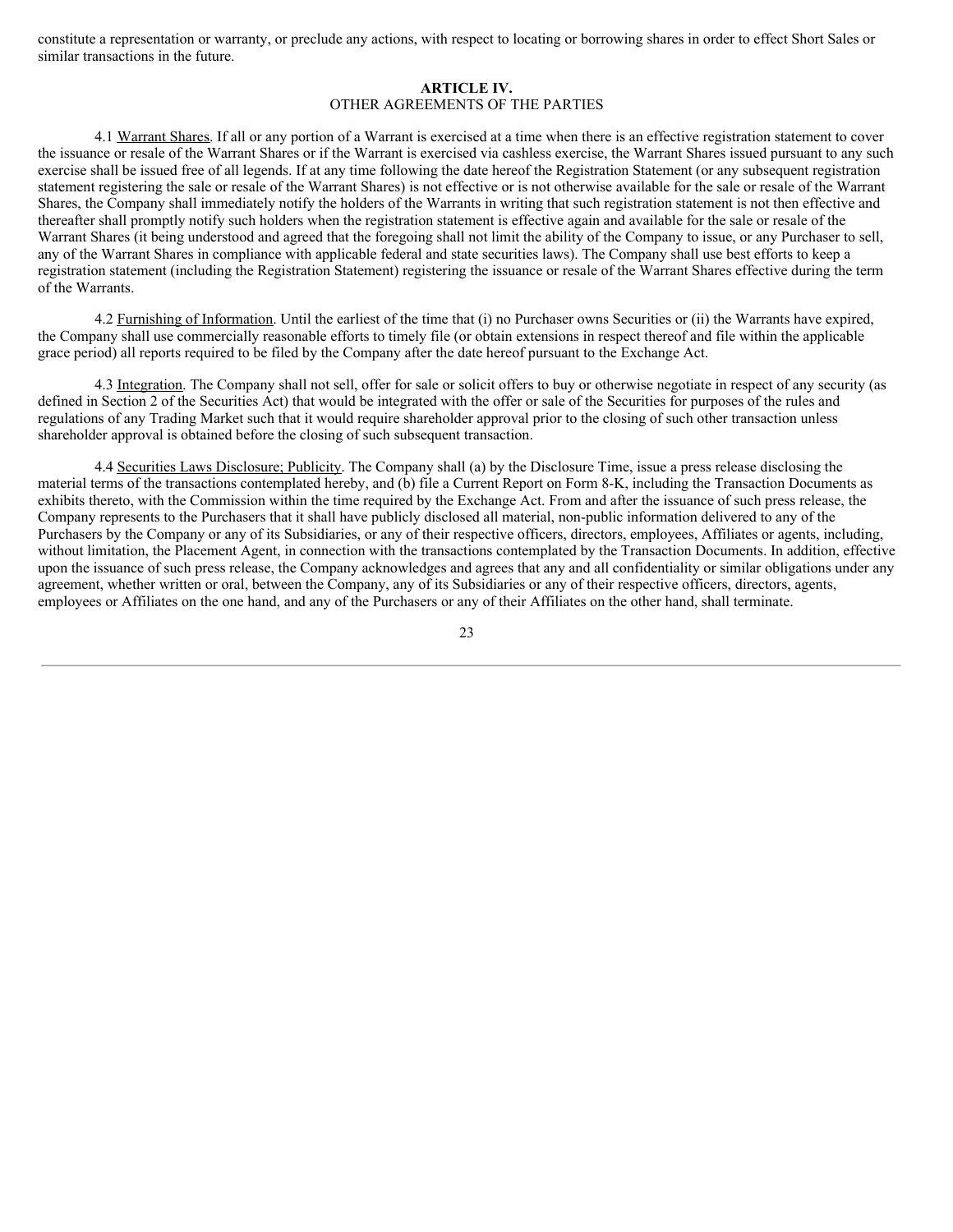The Company understands and confirms that each Purchaser shall be relying on the foregoing covenant in effecting transactions in securities of the Company. The Company and each Purchaser shall consult with each other in issuing any other press releases with respect to the transactions contemplated hereby, and neither the Company nor any Purchaser shall issue any such press release nor otherwise make any such public statement without the prior consent of the Company, with respect to any press release of any Purchaser, or without the prior consent of each Purchaser, with respect to any press release of the Company, which consent shall not unreasonably be withheld or delayed, except if such disclosure is required by law, in which case the disclosing party shall promptly provide the other party with prior notice of such public statement or communication. Notwithstanding the foregoing, the Company shall not publicly disclose the name of any Purchaser, or include the name of any Purchaser in any filing with the Commission or any regulatory agency or Trading Market, without the prior written consent of such Purchaser, except (a) as required by federal securities law in connection with the filing of final Transaction Documents with the Commission and (b) to the extent such disclosure is required by law or Trading Market regulations, in which case the Company shall provide the Purchasers with prior notice of such disclosure permitted under this clause (b) and reasonably cooperate with such Purchaser regarding such disclosure.

4.5 Shareholder Rights Plan. No claim will be made or enforced by the Company or, with the consent of the Company, any other Person, that any Purchaser is an "Acquiring Person" under any control share acquisition, business combination, poison pill (including any distribution under a rights agreement) or similar anti-takeover plan or arrangement in effect or hereafter adopted by the Company, or that any Purchaser could be deemed to trigger the provisions of any such plan or arrangement, by virtue of receiving Securities under the Transaction Documents or under any other agreement between the Company and the Purchasers.

4.6 Non-Public Information. Except with respect to the material terms and conditions of the transactions contemplated by the Transaction Documents, which shall be disclosed pursuant to Section 4.4, the Company covenants and agrees that neither it, nor any other Person acting on its behalf will provide any Purchaser or its agents or counsel with any information that constitutes, or the Company reasonably believes constitutes, material non-public information, unless prior thereto such Purchaser shall have consented to the receipt of such information and agreed with the Company to keep such information confidential. The Company understands and confirms that each Purchaser shall be relying on the foregoing covenant in effecting transactions in securities of the Company. To the extent that the Company, any of its Subsidiaries, or any of their respective officers, directors, agents, employees or Affiliates, including without limitation, the Placement Agent, delivers any material, non-public information to a Purchaser without such Purchaser's consent, the Company hereby covenants and agrees that such Purchaser shall not have any duty of confidentiality to the Company, any of its Subsidiaries, or any of their respective officers, directors, agents, employees or Affiliates, including without limitation, he Placement Agent, or a duty to the Company, any of its Subsidiaries or any of their respective officers, directors, agents, employees or Affiliates not to trade on the basis of, such material, non-public information, provided that the Purchaser shall remain subject to applicable law. To the extent that any notice provided pursuant to any Transaction Document constitutes, or contains, material, non-public information regarding the Company or any Subsidiaries, the Company shall simultaneously file such notice with the Commission pursuant to a Current Report on Form 8-K. The Company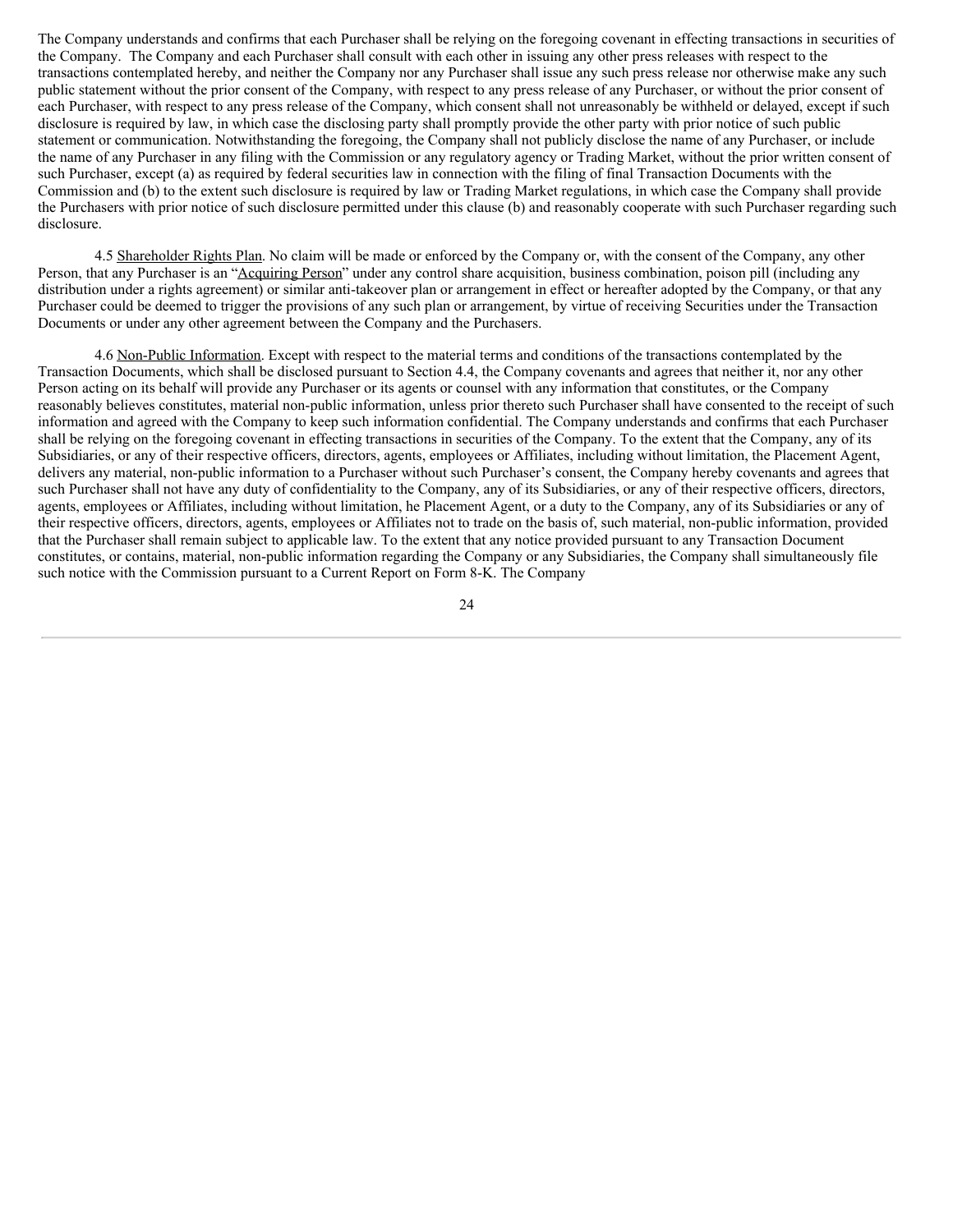understands and confirms that each Purchaser shall be relying on the foregoing covenant in effecting transactions in securities of the Company.

4.7 Use of Proceeds. The Company shall use the net proceeds from the sale of the Securities hereunder for working capital purposes and shall not use such proceeds: (a) for the satisfaction of any portion of the Company's debt (other than payment of trade payables in the ordinary course of the Company's business and prior practices), (b) for the redemption of any Common Stock or Common Stock Equivalents, (c) for the settlement of any outstanding litigation or (d) in violation of FCPA or OFAC regulations.

4.8 Indemnification of Purchasers. Subject to the provisions of this Section 4.8, the Company will indemnify and hold each Purchaser and its directors, officers, shareholders, members, partners, employees and agents (and any other Persons with a functionally equivalent role of a Person holding such titles notwithstanding a lack of such title or any other title), each Person who controls such Purchaser (within the meaning of Section 15 of the Securities Act and Section 20 of the Exchange Act), and the directors, officers, shareholders, agents, members, partners or employees (and any other Persons with a functionally equivalent role of a Person holding such titles notwithstanding a lack of such title or any other title) of such controlling persons (each, a "Purchaser Party") harmless from any and all losses, liabilities, obligations, claims, contingencies, damages, costs and expenses, including all judgments, amounts paid in settlements, court costs and reasonable attorneys' fees and costs of investigation that any such Purchaser Party may suffer or incur as a result of or relating to (a) any breach of any of the representations, warranties, covenants or agreements made by the Company in this Agreement or in the other Transaction Documents or (b) any action instituted against the Purchaser Parties in any capacity, or any of them or their respective Affiliates, by any stockholder of the Company who is not an Affiliate of such Purchaser Party, with respect to any of the transactions contemplated by the Transaction Documents (unless such action is solely based upon a material breach of such Purchaser Party's representations, warranties or covenants under the Transaction Documents or any agreements or understandings such Purchaser Party may have with any such stockholder or any violations by such Purchaser Party of state or federal securities laws or any conduct by such Purchaser Party which is finally judicially determined to constitute fraud, gross negligence or willful misconduct). If any action shall be brought against any Purchaser Party in respect of which indemnity may be sought pursuant to this Agreement, such Purchaser Party shall promptly notify the Company in writing, and the Company shall have the right to assume the defense thereof with counsel of its own choosing reasonably acceptable to the Purchaser Party. Any Purchaser Party shall have the right to employ separate counsel in any such action and participate in the defense thereof, but the fees and expenses of such counsel shall be at the expense of such Purchaser Party except to the extent that (i) the employment thereof has been specifically authorized by the Company in writing, (ii) the Company has failed after a reasonable period of time to assume such defense and to employ counsel or (iii) in such action there is, in the reasonable opinion of counsel, a material conflict on any material issue between the position of the Company and the position of such Purchaser Party, in which case the Company shall be responsible for the reasonable fees and expenses of no more than one such separate counsel. The Company will not be liable to any Purchaser Party under this Agreement (y) for any settlement by a Purchaser Party effected without the Company's prior written consent, which shall not be unreasonably withheld or delayed; or (z) to the extent, but only to the extent that a loss, claim, damage or liability is attributable to any Purchaser Party's breach of any of the representations, warranties, covenants or agreements made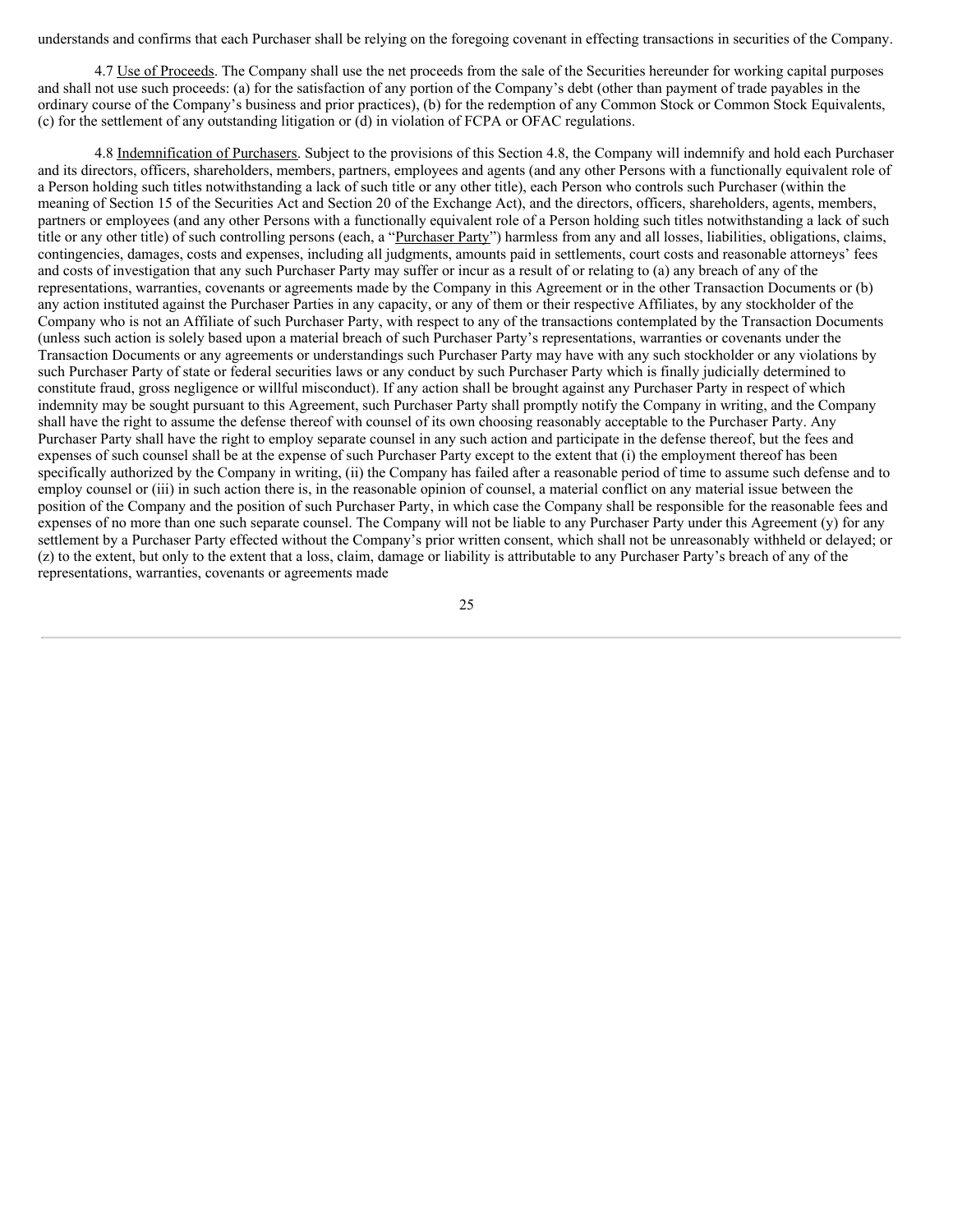by such Purchaser Party in this Agreement or in the other Transaction Documents. The indemnification required by this Section 4.8 shall be made by periodic payments of the amount thereof during the course of the investigation or defense, as and when bills are received or are incurred. The indemnity agreements contained herein shall be in addition to any cause of action or similar right of any Purchaser Party against the Company or others and any liabilities the Company may be subject to pursuant to law.

4.9 Reservation of Common Stock. As of the date hereof, the Company has reserved and the Company shall continue to reserve and keep available at all times, free of preemptive rights, a sufficient number of shares of Common Stock for the purpose of enabling the Company to issue Shares pursuant to this Agreement and Warrant Shares pursuant to any exercise of the Warrants.

4.10 Listing of Common Stock. The Company hereby agrees to use best efforts to maintain the listing or quotation of the Common Stock on the Trading Market on which it is currently listed, and concurrently with the Closing, the Company shall apply to list or quote all of the Shares and Warrant Shares on such Trading Market and promptly secure the listing of all of the Shares and Warrant Shares on such Trading Market. The Company further agrees, if the Company applies to have the Common Stock traded on any other Trading Market, it will then include in such application all of the Shares and Warrant Shares, and will take such other action as is necessary to cause all of the Shares and Warrant Shares to be listed or quoted on such other Trading Market as promptly as possible. The Company will then take all action reasonably necessary to continue the listing and trading of its Common Stock on a Trading Market and will comply in all respects with the Company's reporting, filing and other obligations under the bylaws or rules of the Trading Market. The Company agrees to maintain the eligibility of the Common Stock for electronic transfer through the Depository Trust Company or another established clearing corporation, including, without limitation, by timely payment of fees to the Depository Trust Company or such other established clearing corporation in connection with such electronic transfer.

### 4.11 [RESERVED]

### 4.12 Subsequent Equity Sales.

(a) From the date hereof until ninety (90) days after the Closing Date, neither the Company nor any Subsidiary shall (i) issue, enter into any agreement to issue or announce the issuance or proposed issuance of any shares of Common Stock or Common Stock Equivalents or (ii) file any registration statement or amendment or supplement thereto, other than the Prospectus Supplement or filing a registration statement on Form S-8 in connection with any employee benefit plan.

(b) From the date hereof until ninety (90) days following the Closing Date, the Company shall be prohibited from effecting or entering into an agreement to effect any issuance by the Company or any of its Subsidiaries of Common Stock or Common Stock Equivalents (or a combination of units thereof) involving a Variable Rate Transaction. "Variable Rate Transaction" means a transaction in which the Company (i) issues or sells any debt or equity securities that are convertible into, exchangeable or exercisable for, or include the right to receive additional shares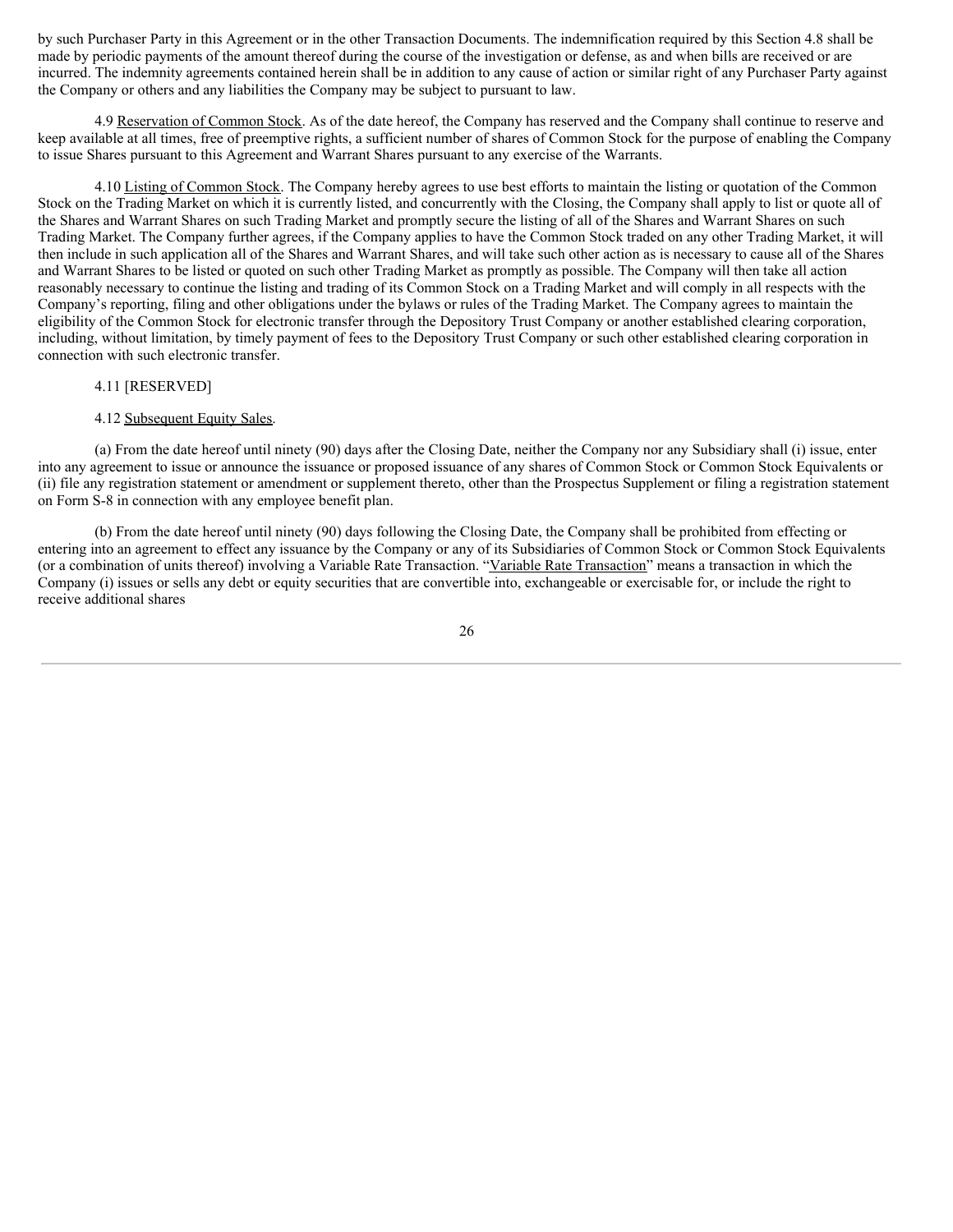of Common Stock either (A) at a conversion price, exercise price or exchange rate or other price that is based upon and/or varies with the trading prices of or quotations for the shares of Common Stock at any time after the initial issuance of such debt or equity securities, or (B) with a conversion, exercise or exchange price that is subject to being reset at some future date after the initial issuance of such debt or equity security or upon the occurrence of specified or contingent events directly or indirectly related to the business of the Company or the market for the Common Stock or (ii) enters into, or effects a transaction under, any agreement, including, but not limited to, an equity line of credit, whereby the Company may issue securities at a future determined price. Any Purchaser shall be entitled to obtain injunctive relief against the Company to preclude any such issuance, which remedy shall be in addition to any right to collect damages.

(c) Notwithstanding the foregoing, this Section 4.12 shall not apply in respect of an Exempt Issuance, except that no Variable Rate Transaction shall be an Exempt Issuance.

4.13 Equal Treatment of Purchasers. No consideration (including any modification of any Transaction Document) shall be offered or paid to any Person to amend or consent to a waiver or modification of any provision of the Transaction Documents unless the same consideration is also offered to all of the parties to the Transaction Documents. For clarification purposes, this provision constitutes a separate right granted to each Purchaser by the Company and negotiated separately by each Purchaser, and is intended for the Company to treat the Purchasers as a class and shall not in any way be construed as the Purchasers acting in concert or as a group with respect to the purchase, disposition or voting of Securities or otherwise.

4.14 Certain Transactions and Confidentiality. Each Purchaser, severally and not jointly with the other Purchasers, covenants that neither it nor any Affiliate acting on its behalf or pursuant to any understanding with it will execute any purchases or sales, including Short Sales of any of the Company's securities during the period commencing with the execution of this Agreement and ending at such time that the transactions contemplated by this Agreement are first publicly announced pursuant to the initial press release as described in Section 4.4. Each Purchaser, severally and not jointly with the other Purchasers, covenants that until such time as the transactions contemplated by this Agreement are publicly disclosed by the Company pursuant to the initial press release as described in Section 4.4, such Purchaser will maintain the confidentiality of the existence and terms of this transaction and the information included in the Disclosure Schedules. Notwithstanding the foregoing and notwithstanding anything contained in this Agreement to the contrary, the Company expressly acknowledges and agrees that (i) no Purchaser makes any representation, warranty or covenant hereby that it will not engage in effecting transactions in any securities of the Company after the time that the transactions contemplated by this Agreement are first publicly announced pursuant to the initial press release as described in Section 4.4, (ii) no Purchaser shall be restricted or prohibited from effecting any transactions in any securities of the Company in accordance with applicable securities laws from and after the time that the transactions contemplated by this Agreement are first publicly announced pursuant to the initial press release as described in Section 4.4 and (iii) no Purchaser shall have any duty of confidentiality or duty not to trade in the securities of the Company to the Company, any of its Subsidiaries, or any of their respective officers, directors, employees, Affiliates or agents, including, without limitation, the Placement Agent, after the issuance of the initial press release as described in Section 4.4. Notwithstanding the foregoing, in the case of a Purchaser that is a multi-managed investment vehicle whereby separate portfolio managers manage separate portions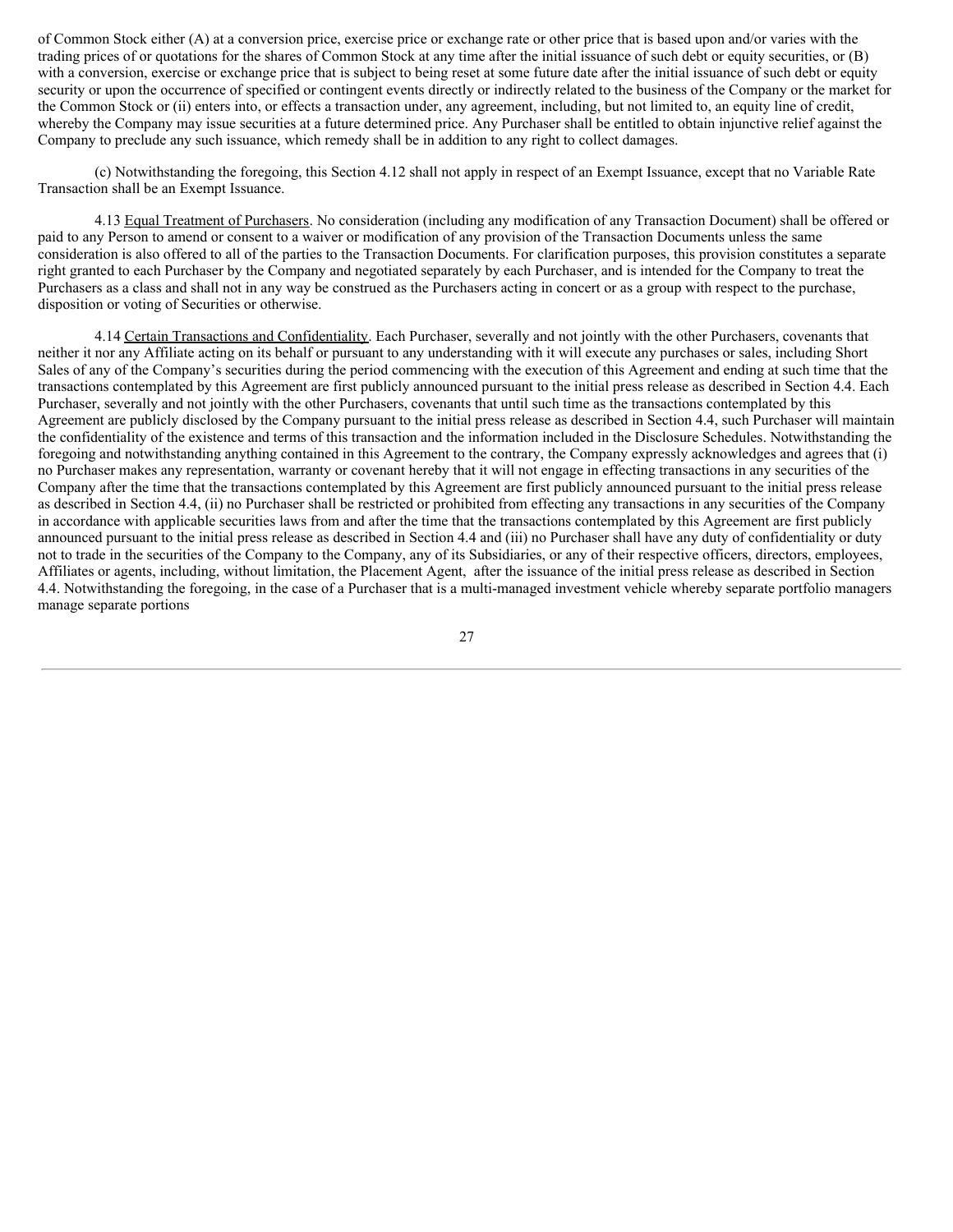of such Purchaser's assets and the portfolio managers have no direct knowledge of the investment decisions made by the portfolio managers managing other portions of such Purchaser's assets, the covenant set forth above shall only apply with respect to the portion of assets managed by the portfolio manager that made the investment decision to purchase the Securities covered by this Agreement.

4.15 Capital Changes. Except to maintain compliance with the rules of the Nasdaq Stock Market, until the one year anniversary of the Closing Date, the Company shall not undertake a reverse or forward stock split or reclassification of the Common Stock without the prior written consent of the Purchasers holding a majority in interest of the Shares.

4.16 Exercise Procedures. The form of Notice of Exercise included in the Warrants set forth the totality of the procedures required of the Purchasers in order to exercise the Warrants. No additional legal opinion, other information or instructions shall be required of the Purchasers to exercise their Warrants. Without limiting the preceding sentences, no ink-original Notice of Exercise shall be required, nor shall any medallion guarantee (or other type of guarantee or notarization) of any Notice of Exercise form be required in order to exercise the Warrants. The Company shall honor exercises of the Warrants and shall deliver Warrant Shares in accordance with the terms, conditions and time periods set forth in the Transaction Documents.

4.17 Lock-Up Agreements. The Company shall not amend, modify, waive or terminate any provision of any of the Lock-Up Agreements except to extend the term of the lock-up period and shall enforce the provisions of each Lock-Up Agreement in accordance with its terms. If any party to a Lock-Up Agreement breaches any provision of a Lock-Up Agreement, the Company shall promptly use its best efforts to seek specific performance of the terms of such Lock-Up Agreement.

# **ARTICLE V.**

# MISCELLANEOUS

5.1 Termination. This Agreement may be terminated by any Purchaser, as to such Purchaser's obligations hereunder only and without any effect whatsoever on the obligations between the Company and the other Purchasers, by written notice to the other parties, if the Closing has not been consummated on or before the fifth (5th) Trading Day following the date hereof; provided, however, that no such termination will affect the right of any party to sue for any breach by any other party (or parties).

5.2 Fees and Expenses. Except as expressly set forth in the Transaction Documents to the contrary, each party shall pay the fees and expenses of its advisers, counsel, accountants and other experts, if any, and all other expenses incurred by such party incident to the negotiation, preparation, execution, delivery and performance of this Agreement. The Company shall pay all Transfer Agent fees (including, without limitation, any fees required for same-day processing of any instruction letter delivered by the Company and any exercise notice delivered by a Purchaser), stamp taxes and other taxes and duties levied in connection with the delivery of any Securities to the Purchasers.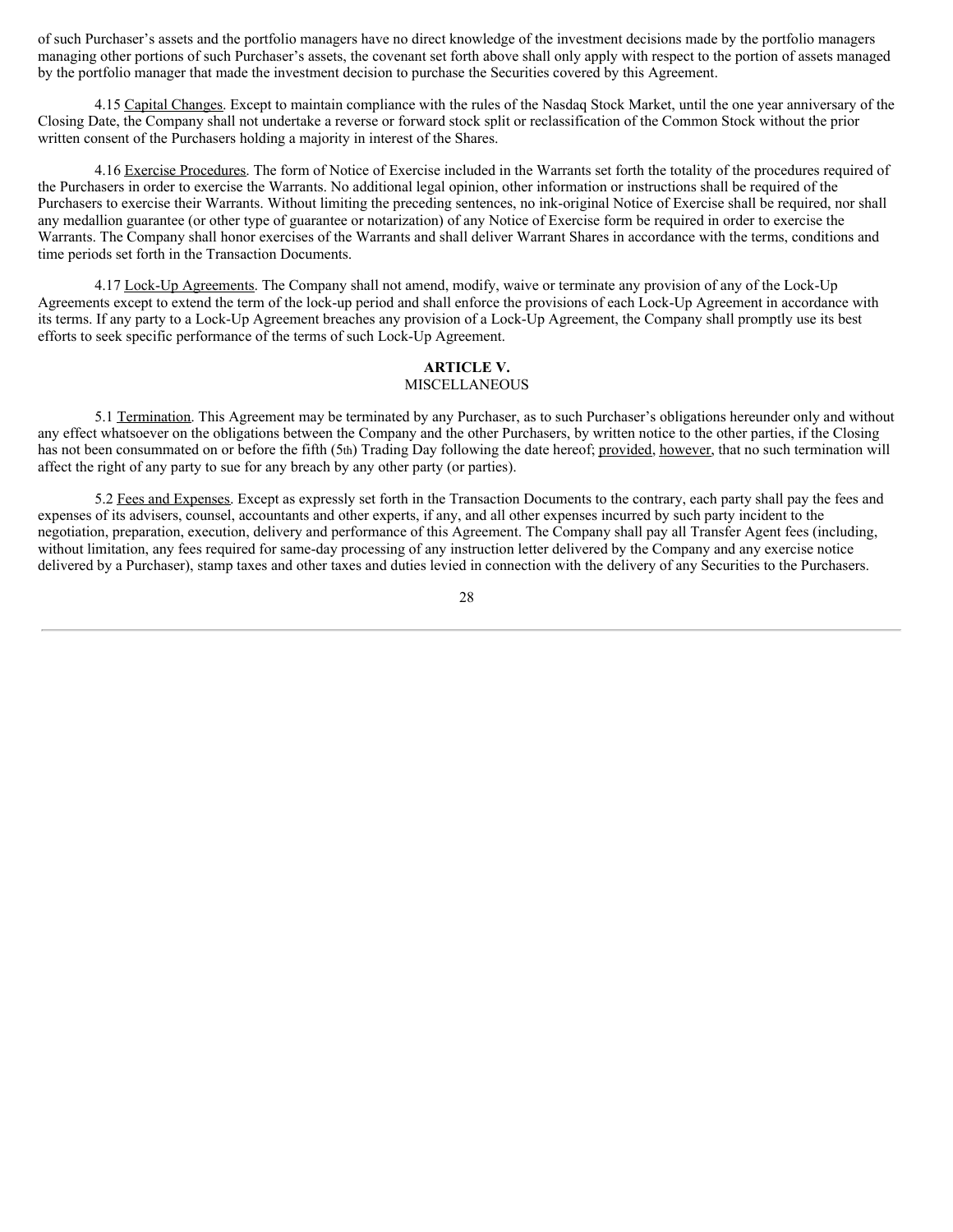5.3 Entire Agreement. The Transaction Documents, together with the exhibits and schedules thereto, the Prospectus and the Prospectus Supplement, contain the entire understanding of the parties with respect to the subject matter hereof and thereof and supersede all prior agreements and understandings, oral or written, with respect to such matters, which the parties acknowledge have been merged into such documents, exhibits and schedules.

5.4 Notices. Any and all notices or other communications or deliveries required or permitted to be provided hereunder shall be in writing and shall be deemed given and effective on the earliest of: (a) the time of transmission, if such notice or communication is delivered via facsimile at the facsimile number or email attachment at the email address as set forth on the signature pages attached hereto at or prior to 5:30 p.m. (New York City time) on a Trading Day, (b) the next Trading Day after the time of transmission, if such notice or communication is delivered via facsimile at the facsimile number or email attachment at the email address as set forth on the signature pages attached hereto on a day that is not a Trading Day or later than 5:30 p.m. (New York City time) on any Trading Day, (c) the second (2nd) Trading Day following the date of mailing, if sent by U.S. nationally recognized overnight courier service or (d) upon actual receipt by the party to whom such notice is required to be given. The address for such notices and communications shall be as set forth on the signature pages attached hereto.

5.5 Amendments; Waivers. No provision of this Agreement may be waived, modified, supplemented or amended except in a written instrument signed, in the case of an amendment, by the Company and Purchasers which purchased at least 50.1% in interest of the Shares based on the initial Subscription Amounts hereunder (or, prior to the Closing, the Company and each Purchaser) or, in the case of a waiver, by the party against whom enforcement of any such waived provision is sought, provided that if any amendment, modification or waiver disproportionately and adversely impacts a Purchaser (or group of Purchasers), the consent of such disproportionately impacted Purchaser (or group of Purchasers) shall also be required. No waiver of any default with respect to any provision, condition or requirement of this Agreement shall be deemed to be a continuing waiver in the future or a waiver of any subsequent default or a waiver of any other provision, condition or requirement hereof, nor shall any delay or omission of any party to exercise any right hereunder in any manner impair the exercise of any such right. Any proposed amendment or waiver that disproportionately, materially and adversely affects the rights and obligations of any Purchaser relative to the comparable rights and obligations of the other Purchasers shall require the prior written consent of such adversely affected Purchaser. Any amendment effected in accordance with this Section 5.5 shall be binding upon each Purchaser and holder of Securities and the Company.

5.6 Headings. The headings herein are for convenience only, do not constitute a part of this Agreement and shall not be deemed to limit or affect any of the provisions hereof.

5.7 Successors and Assigns. This Agreement shall be binding upon and inure to the benefit of the parties and their successors and permitted assigns. The Company may not assign this Agreement or any rights or obligations hereunder without the prior written consent of each Purchaser (other than by merger). Any Purchaser may assign any or all of its rights under this Agreement to any Person to whom such Purchaser assigns or transfers any Securities, provided that such transferee agrees in writing to be bound, with respect to the transferred Securities, by the provisions of the Transaction Documents that apply to the "Purchasers."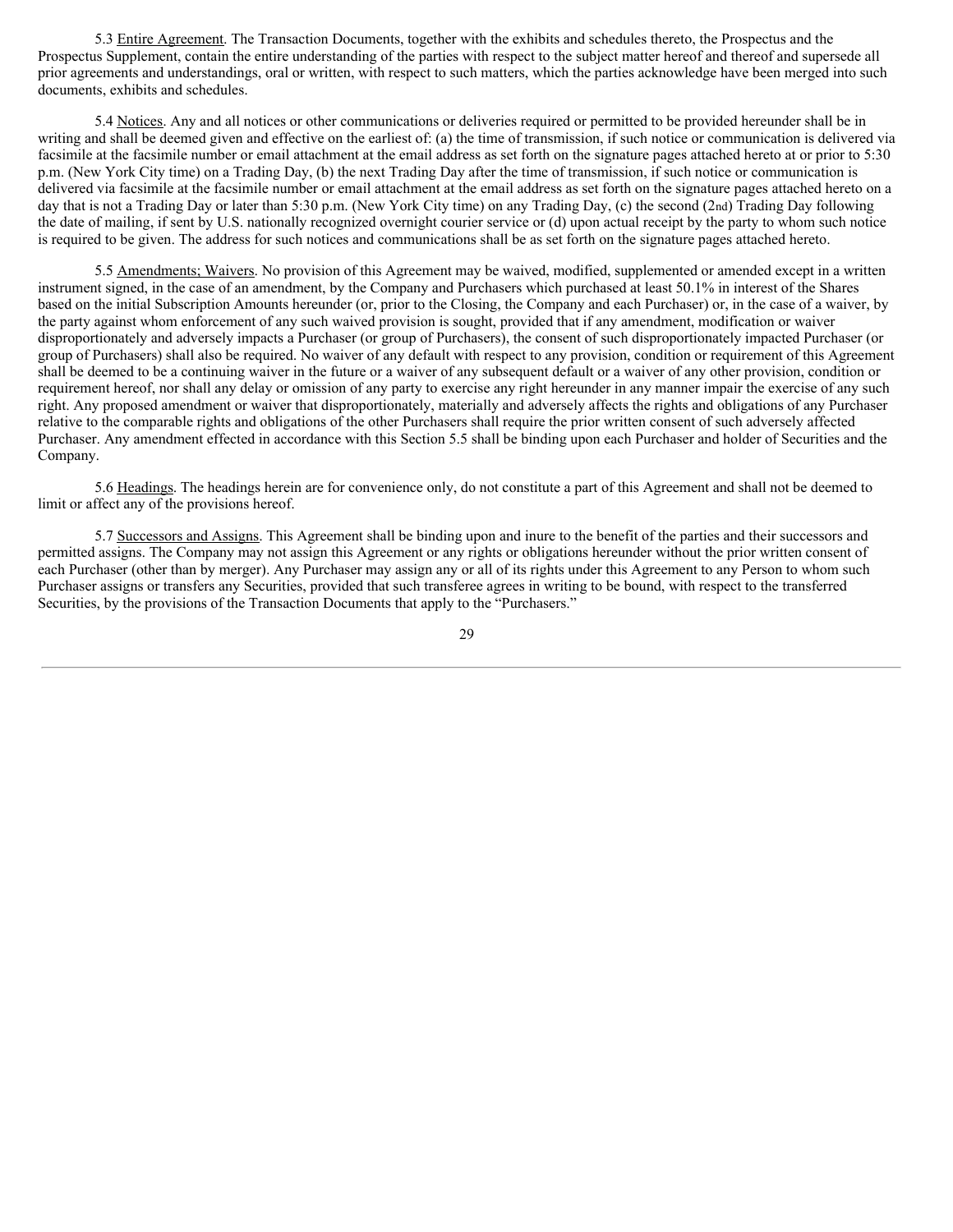5.8 No Third-Party Beneficiaries. The Placement Agent shall be the third party beneficiary of the representations and warranties of the Company in Section 3.1 and the representations and warranties of the Purchasers in Section 3.2. This Agreement is intended for the benefit of the parties hereto and their respective successors and permitted assigns and is not for the benefit of, nor may any provision hereof be enforced by, any other Person, except as otherwise set forth in Section 4.8 and this Section 5.8.

5.9 Governing Law. All questions concerning the construction, validity, enforcement and interpretation of the Transaction Documents shall be governed by and construed and enforced in accordance with the internal laws of the State of New York, without regard to the principles of conflicts of law thereof. Each party agrees that all legal Proceedings concerning the interpretations, enforcement and defense of the transactions contemplated by this Agreement and any other Transaction Documents (whether brought against a party hereto or its respective affiliates, directors, officers, shareholders, partners, members, employees or agents) shall be commenced exclusively in the state and federal courts sitting in the City of New York. Each party hereby irrevocably submits to the exclusive jurisdiction of the state and federal courts sitting in the City of New York, Borough of Manhattan for the adjudication of any dispute hereunder or in connection herewith or with any transaction contemplated hereby or discussed herein (including with respect to the enforcement of any of the Transaction Documents), and hereby irrevocably waives, and agrees not to assert in any Action or Proceeding, any claim that it is not personally subject to the jurisdiction of any such court, that such Action or Proceeding is improper or is an inconvenient venue for such Proceeding. Each party hereby irrevocably waives personal service of process and consents to process being served in any such Action or Proceeding by mailing a copy thereof via registered or certified mail or overnight delivery (with evidence of delivery) to such party at the address in effect for notices to it under this Agreement and agrees that such service shall constitute good and sufficient service of process and notice thereof. Nothing contained herein shall be deemed to limit in any way any right to serve process in any other manner permitted by law. If any party shall commence an Action or Proceeding to enforce any provisions of the Transaction Documents, then, in addition to the obligations of the Company under Section 4.8, the prevailing party in such Action or Proceeding shall be reimbursed by the non-prevailing party for its reasonable attorneys' fees and other costs and expenses incurred with the investigation, preparation and prosecution of such Action or Proceeding.

5.10 Survival. The representations and warranties contained herein shall survive the Closing and the delivery of the Securities.

5.11 Execution. This Agreement may be executed in two or more counterparts, all of which when taken together shall be considered one and the same agreement and shall become effective when counterparts have been signed by each party and delivered to each other party, it being understood that the parties need not sign the same counterpart. In the event that any signature is delivered by facsimile transmission or by e-mail delivery of a ".pdf" format data file, such signature shall create a valid and binding obligation of the party executing (or on whose behalf such signature is executed) with the same force and effect as if such facsimile or ".pdf" signature page were an original thereof.

5.12 Severability. If any term, provision, covenant or restriction of this Agreement is held by a court of competent jurisdiction to be invalid, illegal, void or unenforceable, the remainder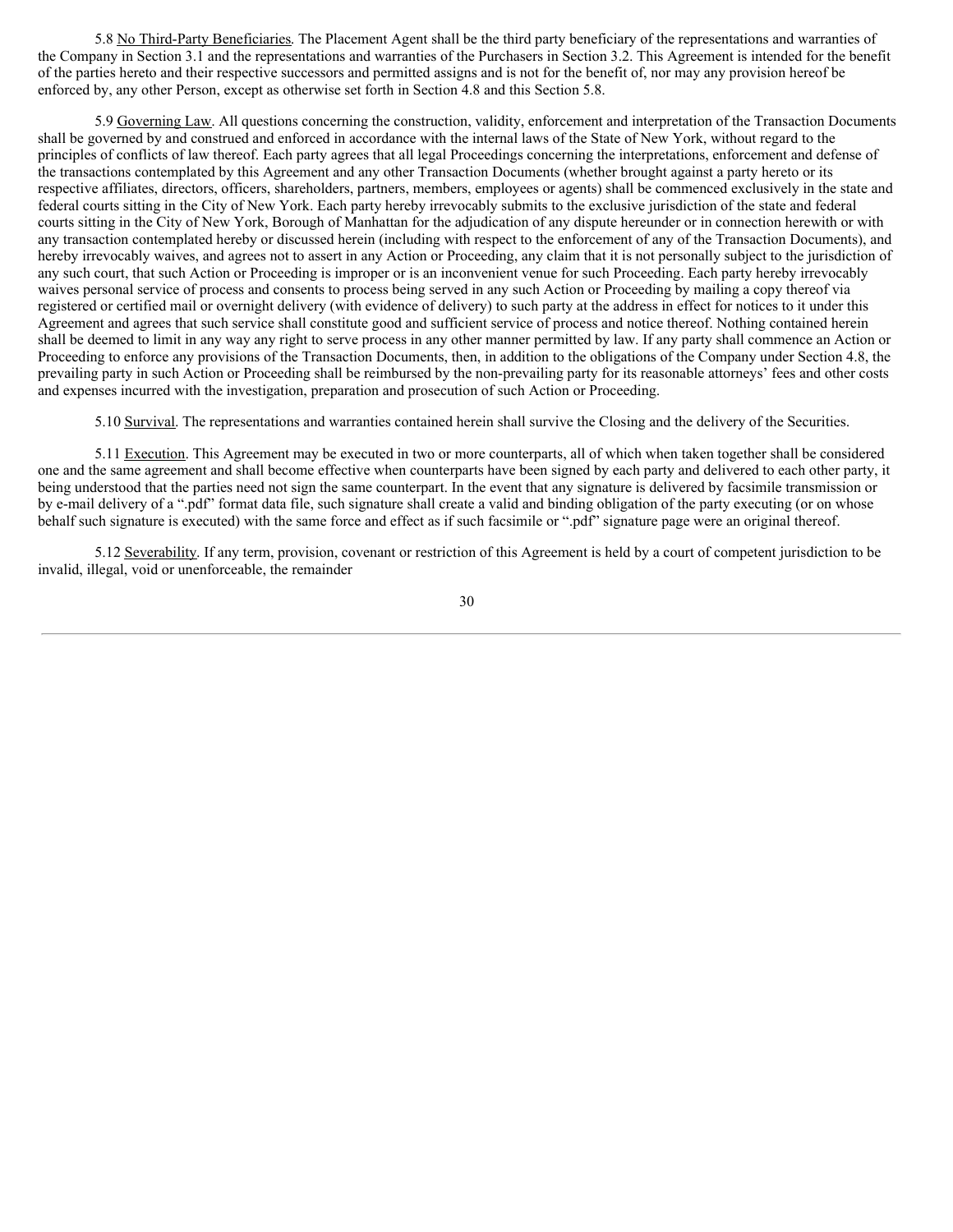of the terms, provisions, covenants and restrictions set forth herein shall remain in full force and effect and shall in no way be affected, impaired or invalidated, and the parties hereto shall use their commercially reasonable efforts to find and employ an alternative means to achieve the same or substantially the same result as that contemplated by such term, provision, covenant or restriction. It is hereby stipulated and declared to be the intention of the parties that they would have executed the remaining terms, provisions, covenants and restrictions without including any of such that may be hereafter declared invalid, illegal, void or unenforceable.

5.13 Rescission and Withdrawal Right. Notwithstanding anything to the contrary contained in (and without limiting any similar provisions of) any of the other Transaction Documents, whenever any Purchaser exercises a right, election, demand or option under a Transaction Document and the Company does not timely perform its related obligations within the periods therein provided, then such Purchaser may rescind or withdraw, in its sole discretion from time to time upon written notice to the Company, any relevant notice, demand or election in whole or in part without prejudice to its future actions and rights; provided, however, that, in the case of a rescission of an exercise of a Warrant, the applicable Purchaser shall be required to return any shares of Common Stock subject to any such rescinded exercise notice concurrently with the return to such Purchaser of the aggregate exercise price paid to the Company for such shares and the restoration of such Purchaser's right to acquire such shares pursuant to such Purchaser's Warrant (including, issuance of a replacement warrant certificate evidencing such restored right).

5.14 Replacement of Securities. If any certificate or instrument evidencing any Securities is mutilated, lost, stolen or destroyed, the Company shall issue or cause to be issued in exchange and substitution for and upon cancellation thereof (in the case of mutilation), or in lieu of and substitution therefor, a new certificate or instrument, but only upon receipt of evidence reasonably satisfactory to the Company of such loss, theft or destruction. The applicant for a new certificate or instrument under such circumstances shall also pay any reasonable third-party costs (including customary indemnity) associated with the issuance of such replacement Securities.

5.15 Remedies. In addition to being entitled to exercise all rights provided herein or granted by law, including recovery of damages, each of the Purchasers and the Company will be entitled to specific performance under the Transaction Documents. The parties agree that monetary damages may not be adequate compensation for any loss incurred by reason of any breach of obligations contained in the Transaction Documents and hereby agree to waive and not to assert in any Action for specific performance of any such obligation the defense that a remedy at law would be adequate.

5.16 Payment Set Aside. To the extent that the Company makes a payment or payments to any Purchaser pursuant to any Transaction Document or a Purchaser enforces or exercises its rights thereunder, and such payment or payments or the proceeds of such enforcement or exercise or any part thereof are subsequently invalidated, declared to be fraudulent or preferential, set aside, recovered from, disgorged by or are required to be refunded, repaid or otherwise restored to the Company, a trustee, receiver or any other Person under any law (including, without limitation, any bankruptcy law, state or federal law, common law or equitable cause of action), then to the extent of any such restoration the obligation or part thereof originally intended to be satisfied shall be revived and continued in full force and effect as if such payment had not been made or such enforcement or setoff had not occurred.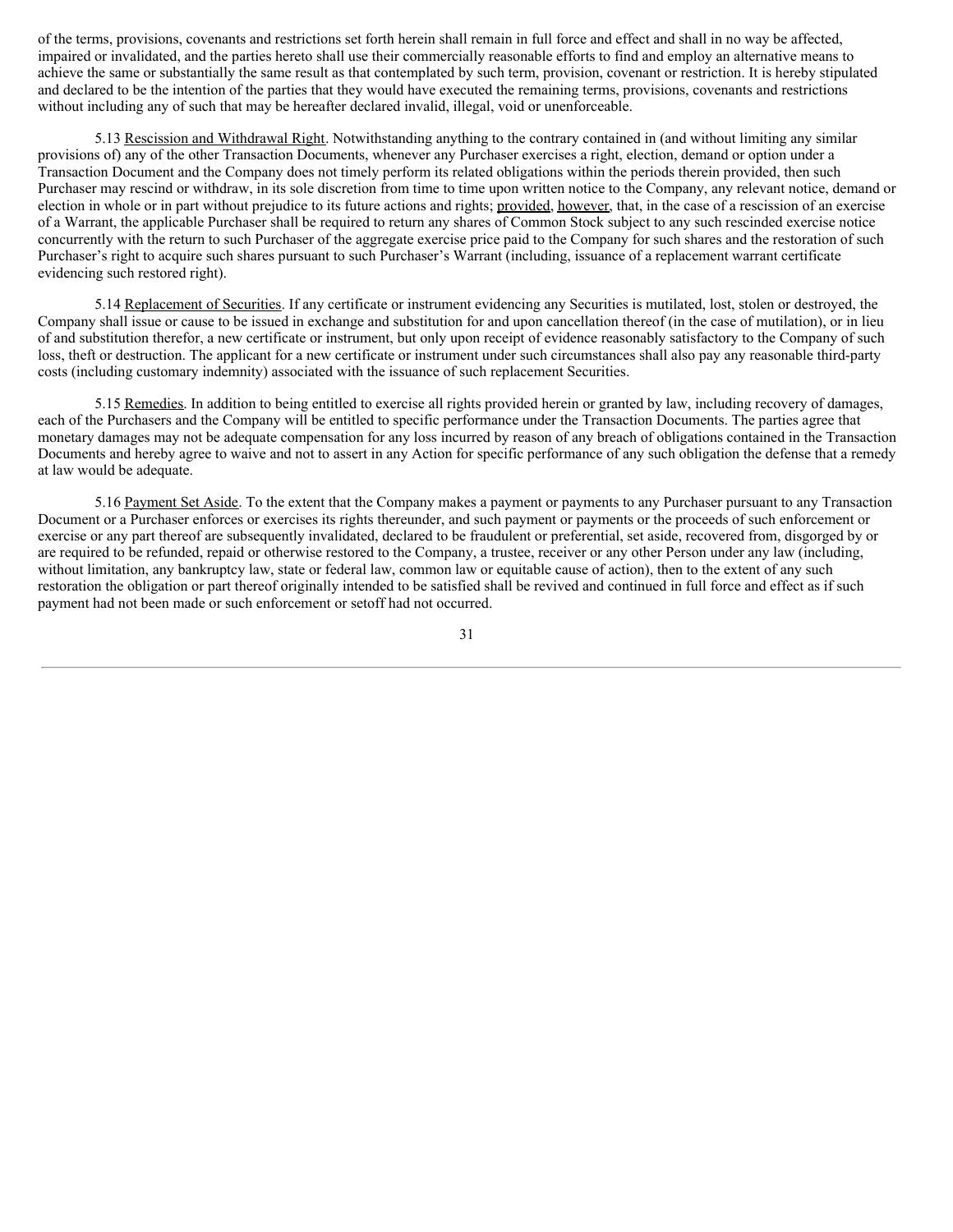5.17 Independent Nature of Purchasers' Obligations and Rights. The obligations of each Purchaser under any Transaction Document are several and not joint with the obligations of any other Purchaser, and no Purchaser shall be responsible in any way for the performance or non-performance of the obligations of any other Purchaser under any Transaction Document. Nothing contained herein or in any other Transaction Document, and no action taken by any Purchaser pursuant hereto or thereto, shall be deemed to constitute the Purchasers as a partnership, an association, a joint venture or any other kind of entity, or create a presumption that the Purchasers are in any way acting in concert or as a group with respect to such obligations or the transactions contemplated by the Transaction Documents. Each Purchaser shall be entitled to independently protect and enforce its rights including, without limitation, the rights arising out of this Agreement or out of the other Transaction Documents, and it shall not be necessary for any other Purchaser to be joined as an additional party in any Proceeding for such purpose. Each Purchaser has been represented by its own separate legal counsel in its review and negotiation of the Transaction Documents. For reasons of administrative convenience only, each Purchaser and its respective counsel have chosen to communicate with the Company through Sullivan. Sullivan does not represent any of the Purchasers and only represents the Placement Agent. The Company has elected to provide all Purchasers with the same terms and Transaction Documents for the convenience of the Company and not because it was required or requested to do so by any of the Purchasers. It is expressly understood and agreed that each provision contained in this Agreement and in each other Transaction Document is between the Company and a Purchaser, solely, and not between the Company and the Purchasers collectively and not between and among the Purchasers.

5.18 Liquidated Damages. The Company's obligations to pay any partial liquidated damages or other amounts owing under the Transaction Documents is a continuing obligation of the Company and shall not terminate until all unpaid partial liquidated damages and other amounts have been paid notwithstanding the fact that the instrument or security pursuant to which such partial liquidated damages or other amounts are due and payable shall have been canceled.

5.19 Saturdays, Sundays, Holidays, etc. If the last or appointed day for the taking of any action or the expiration of any right required or granted herein shall not be a Business Day, then such action may be taken or such right may be exercised on the next succeeding Business Day.

5.20 Construction. The parties agree that each of them and/or their respective counsel have reviewed and had an opportunity to revise the Transaction Documents and, therefore, the normal rule of construction to the effect that any ambiguities are to be resolved against the drafting party shall not be employed in the interpretation of the Transaction Documents or any amendments thereto. In addition, each and every reference to share prices and shares of Common Stock in any Transaction Document shall be subject to adjustment for reverse and forward stock splits, stock dividends, stock combinations and other similar transactions of the Common Stock that occur after the date of this Agreement.

## 5.21 **WAIVER OF JURY TRIAL. IN ANY ACTION, SUIT, OR PROCEEDING IN ANY JURISDICTION BROUGHT BY ANY PARTY AGAINST ANY OTHER PARTY, THE PARTIES EACH KNOWINGLY AND INTENTIONALLY, TO THE GREATEST EXTENT PERMITTED BY APPLICABLE LAW, HEREBY ABSOLUTELY, UNCONDITIONALLY, IRREVOCABLY AND EXPRESSLY WAIVES FOREVER TRIAL BY JURY.**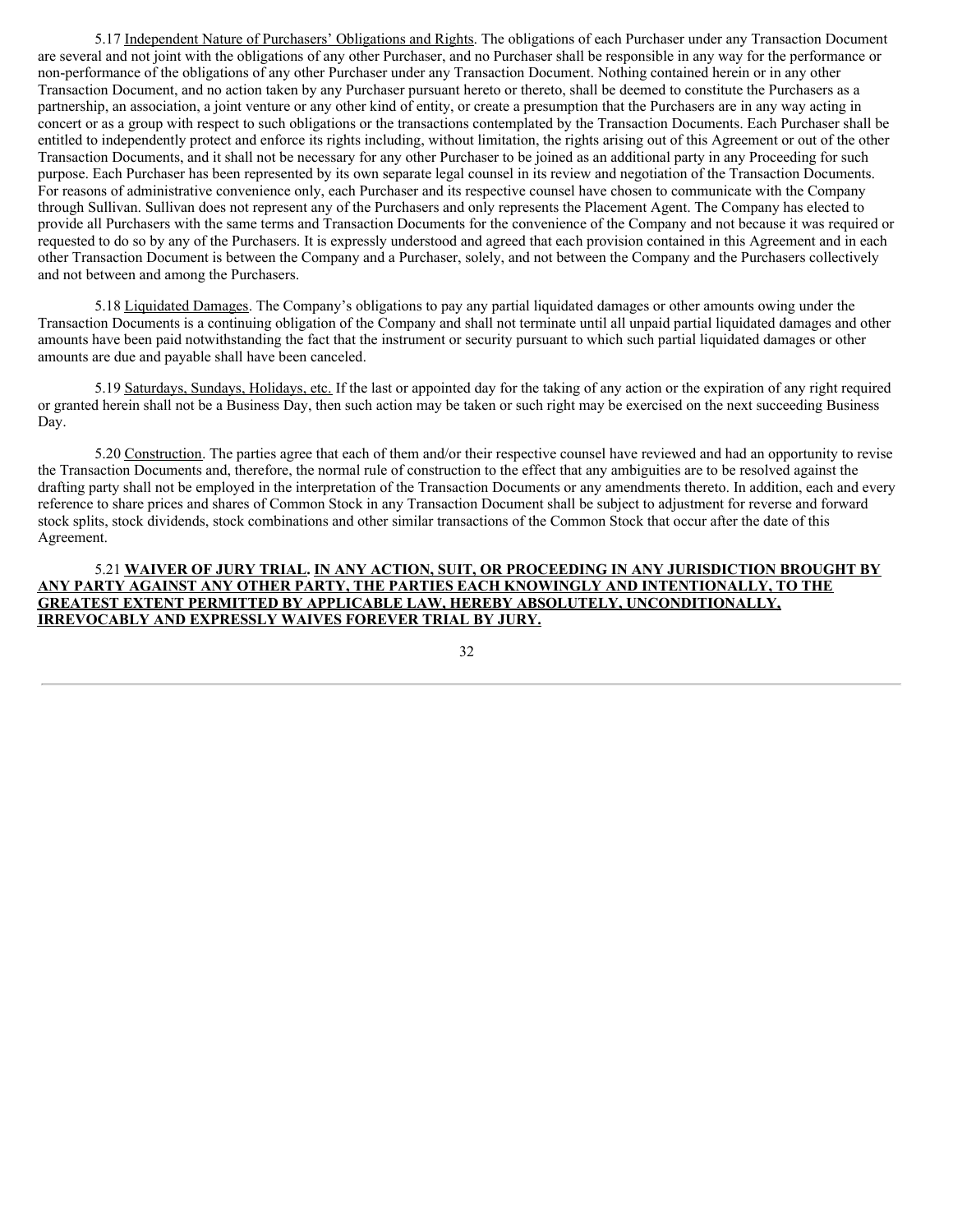*(Signature Pages Follow)*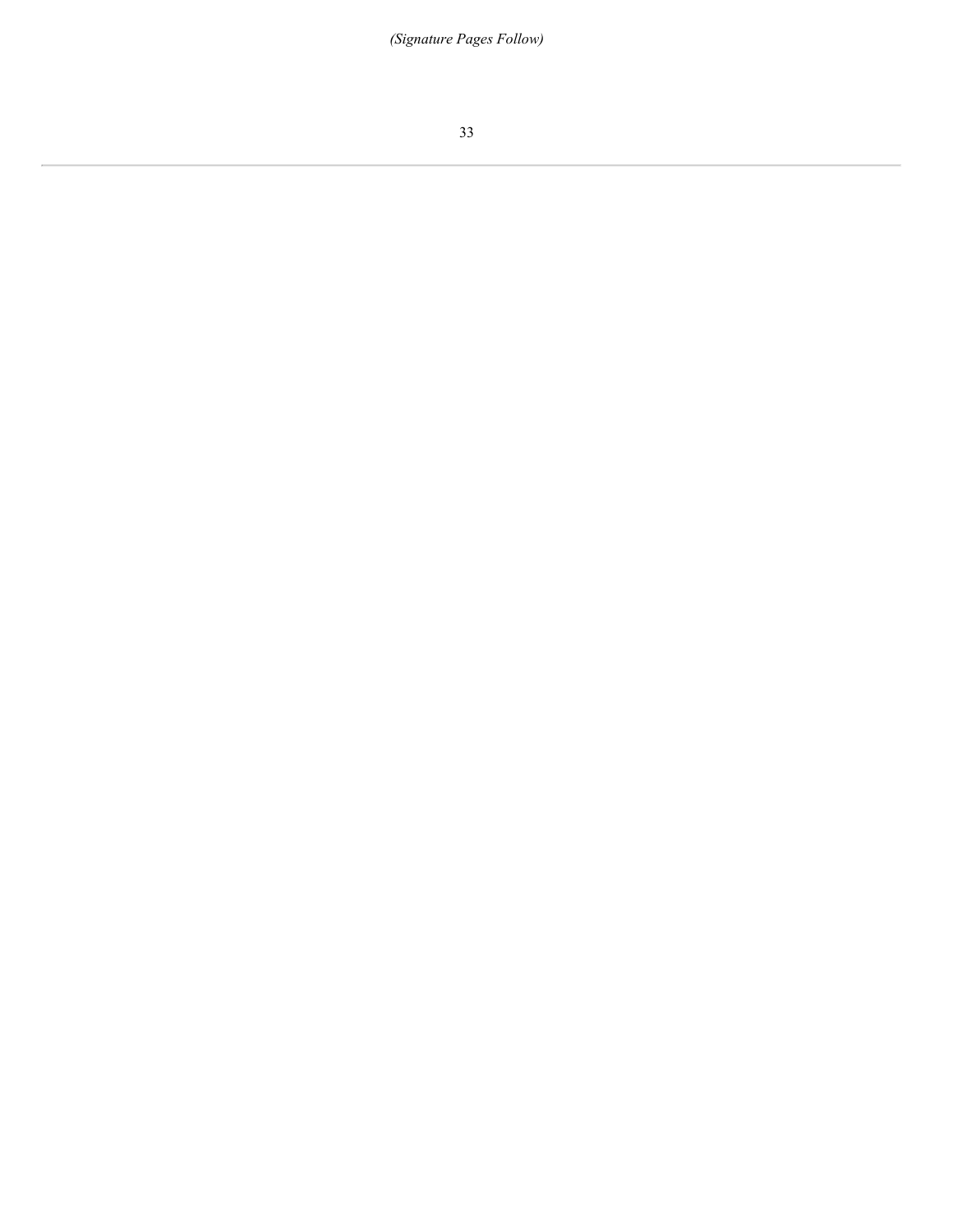IN WITNESS WHEREOF, the parties hereto have caused this Securities Purchase Agreement to be duly executed by their respective authorized signatories as of the date first indicated above.

# **KINTARA THERAPEUTICS, INC.** Address for Notice:

 $\mathbf{By:}$ Name: Title:

With a copy to (which shall not constitute notice):

## [REMAINDER OF PAGE INTENTIONALLY LEFT BLANK SIGNATURE PAGE FOR PURCHASER FOLLOWS]

34

E-Mail: Fax: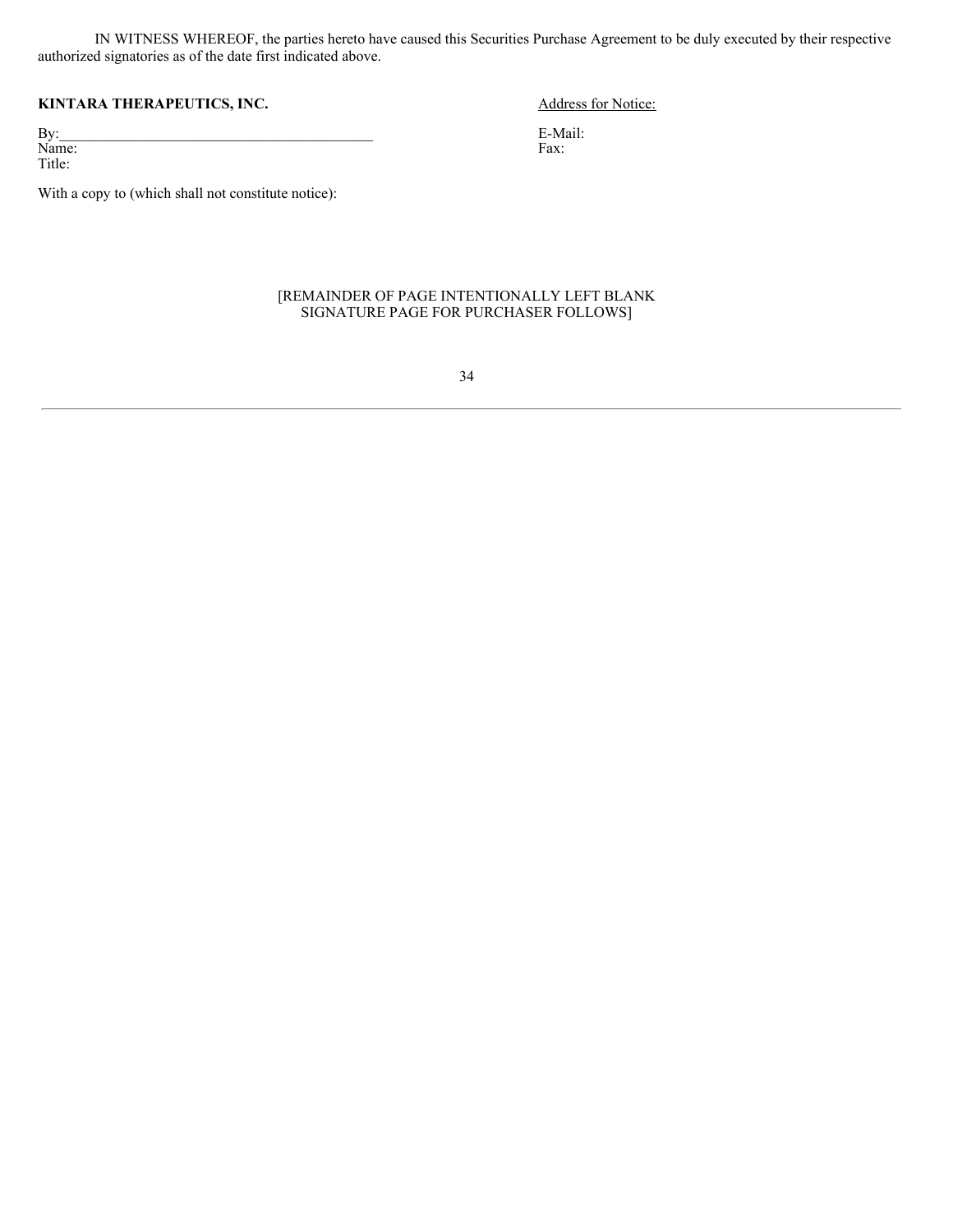# [PURCHASER SIGNATURE PAGES TO KTRA SECURITIES PURCHASE AGREEMENT]

IN WITNESS WHEREOF, the undersigned have caused this Securities Purchase Agreement to be duly executed by their respective authorized signatories as of the date first indicated above.

| Name of Purchaser:                                                                                                                                                                                                                                                                                                                                                                                                 |
|--------------------------------------------------------------------------------------------------------------------------------------------------------------------------------------------------------------------------------------------------------------------------------------------------------------------------------------------------------------------------------------------------------------------|
| Signature of Authorized Signatory of Purchaser: ________________________________                                                                                                                                                                                                                                                                                                                                   |
| Name of Authorized Signatory:                                                                                                                                                                                                                                                                                                                                                                                      |
|                                                                                                                                                                                                                                                                                                                                                                                                                    |
|                                                                                                                                                                                                                                                                                                                                                                                                                    |
| <b>Address for Notice to Purchaser:</b>                                                                                                                                                                                                                                                                                                                                                                            |
| Address for Delivery of Securities to Purchaser (if not same as address for notice):                                                                                                                                                                                                                                                                                                                               |
| Subscription Amount: \$                                                                                                                                                                                                                                                                                                                                                                                            |
| Shares:                                                                                                                                                                                                                                                                                                                                                                                                            |
| Common Warrant Shares: Beneficial Ownership Blocker □ 4.99% or □ 9.99%                                                                                                                                                                                                                                                                                                                                             |
|                                                                                                                                                                                                                                                                                                                                                                                                                    |
| Notwithstanding anything contained in this Agreement to the contrary, by checking this box (i) the obligations of the above-s<br>Agreement to be purchased from the Company by the above-signed, and the obligations of the Company to sell such securitie<br>$\mathbf{u}$ and $\mathbf{u}$ and $\mathbf{u}$ and $\mathbf{u}$ and $\mathbf{u}$ and $\mathbf{u}$ and $\mathbf{u}$ and $\mathbf{u}$ and $\mathbf{u}$ |

Signed to purchase the securities set forth in this es to the above-signed, shall be unconditional and Agreement to be purchased from the Company by the above-signed, and the obligations of the Company to sell such securities to the above-signed, shall be unconditional and all conditions to Closing shall be disregarded, (ii) the Closing shall occur on the second (2nd) Trading Day following the date of this Agreement and (iii) any condition to Closing contemplated by this Agreement (but prior to being disregarded by clause (i) above) that required delivery by the Company or the above-signed of any agreement, instrument, certificate or the like or purchase price (as applicable) shall no longer be a condition and shall instead be an unconditional obligation of the Company or the abovesigned (as applicable) to deliver such agreement, instrument, certificate or the like or purchase price (as applicable) to such other party on the Closing Date.

> [SIGNATURE PAGES CONTINUE] 35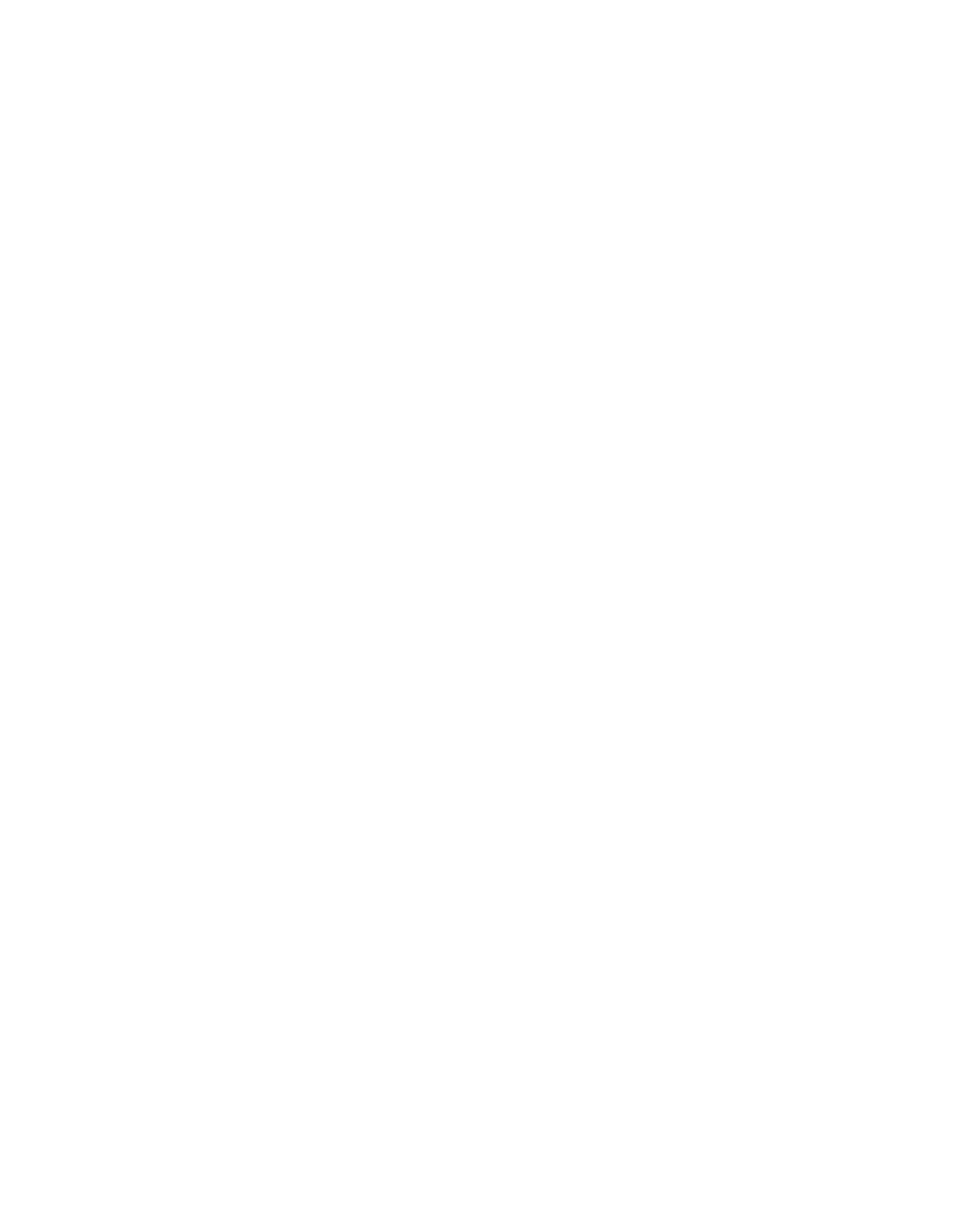Dear Mr. Hoffman:

This letter (the "**Agreement**") constitutes the agreement between A.G.P./Alliance Global Partners (the "**Placement Agent**") and Kintara Therapeutics, Inc, a Nevada corporation (the "Company"), that the Placement Agent shall serve as the exclusive placement agent for the Company, on a "reasonable best efforts" basis, in connection with the proposed placement (the "**Placement**") of shares (the "**Shares**") of the Company's Common Stock, par value \$0.001 per share (the "**Common Stock**") and warrants to purchase shares of Common Stock (collectively with the Shares, the "Securities"). The Securities actually placed by the Placement Agent are referred to herein as the "**Placement Agent Securities**." The terms of the Placement shall be mutually agreed upon by the Company and the purchasers (each, a "**Purchaser**" and collectively, the "**Purchasers**"), and nothing herein constitutes that the Placement Agent would have the power or authority to bind the Company or any Purchaser, or an obligation for the Company will issue any Securities or complete the Placement. The Company expressly acknowledges and agrees that the Placement Agent's obligations hereunder are on a reasonable best efforts basis only and that the execution of this Agreement does not constitute a commitment by the Placement Agent to purchase the Securities and does not ensure the successful placement of the Securities or any portion thereof or the success of the Placement Agent with respect to securing any other financing on behalf of the Company. The Placement Agent may retain other brokers or dealers to act as sub-agents or selected-dealers on its behalf in connection with the Placement. Certain affiliates of the Placement Agent may participate in the Placement by purchasing some of the Placement Agent Securities. The sale of Placement Agent Securities to any Purchaser will be evidenced by a securities purchase agreement (the "**Purchase Agreement**") between the Company and such Purchaser, in a form reasonably acceptable to the Company and the Purchaser. Capitalized terms that are not otherwise defined herein have the meanings given to such terms in the Purchase Agreement. Prior to the signing of any Purchase Agreement, officers of the Company will be available to answer inquiries from prospective Purchasers.

#### SECTION 1. REPRESENTATIONS AND WARRANTIES OF THE COMPANY; COVENANTS OF THE COMPANY.

A. Representations of the Company. With respect to the Placement Agent Securities, each of the representations and warranties (together with any related disclosure schedules thereto) and covenants made by the Company to the Purchasers in the Purchase Agreement in connection with the Placement, is hereby incorporated herein by reference into this Agreement (as though fully restated herein) and is, as of the date of this Agreement and as of the Closing Date, hereby made to, and in favor of, the Placement Agent. In addition to the foregoing, the Company represents and warrants that there are no affiliations with any FINRA member firm among the Company's officers, directors or, to the knowledge of the Company, any five percent (5.0%) or greater securityholder of the Company, except as set forth in the Purchase Agreement.

B. Covenants of the Company. From the date hereof until 90 days after the Closing Date, neither the Company nor any Subsidiary shall issue, enter into any agreement to issue or announce the issuance or proposed issuance of any shares of Common Stock or Common Stock Equivalents, except that such restriction shall not apply with respect to an Exempt Issuance.

SECTION 2. REPRESENTATIONS OF THE PLACEMENT AGENT. The Placement Agent represents and warrants that it (i) is a member in good standing of FINRA, (ii) is registered as a broker/dealer under the Exchange Act, (iii) is licensed as a broker/dealer under the laws of the United States of America, applicable to the offers and sales of the Placement Agent Securities by the Placement Agent, (iv) is and will be a corporate body validly existing under the laws of its place of incorporation, (v) has full power and authority to enter into and perform its obligations under this Agreement. The Placement Agent will immediately notify the Company in writing of any change in its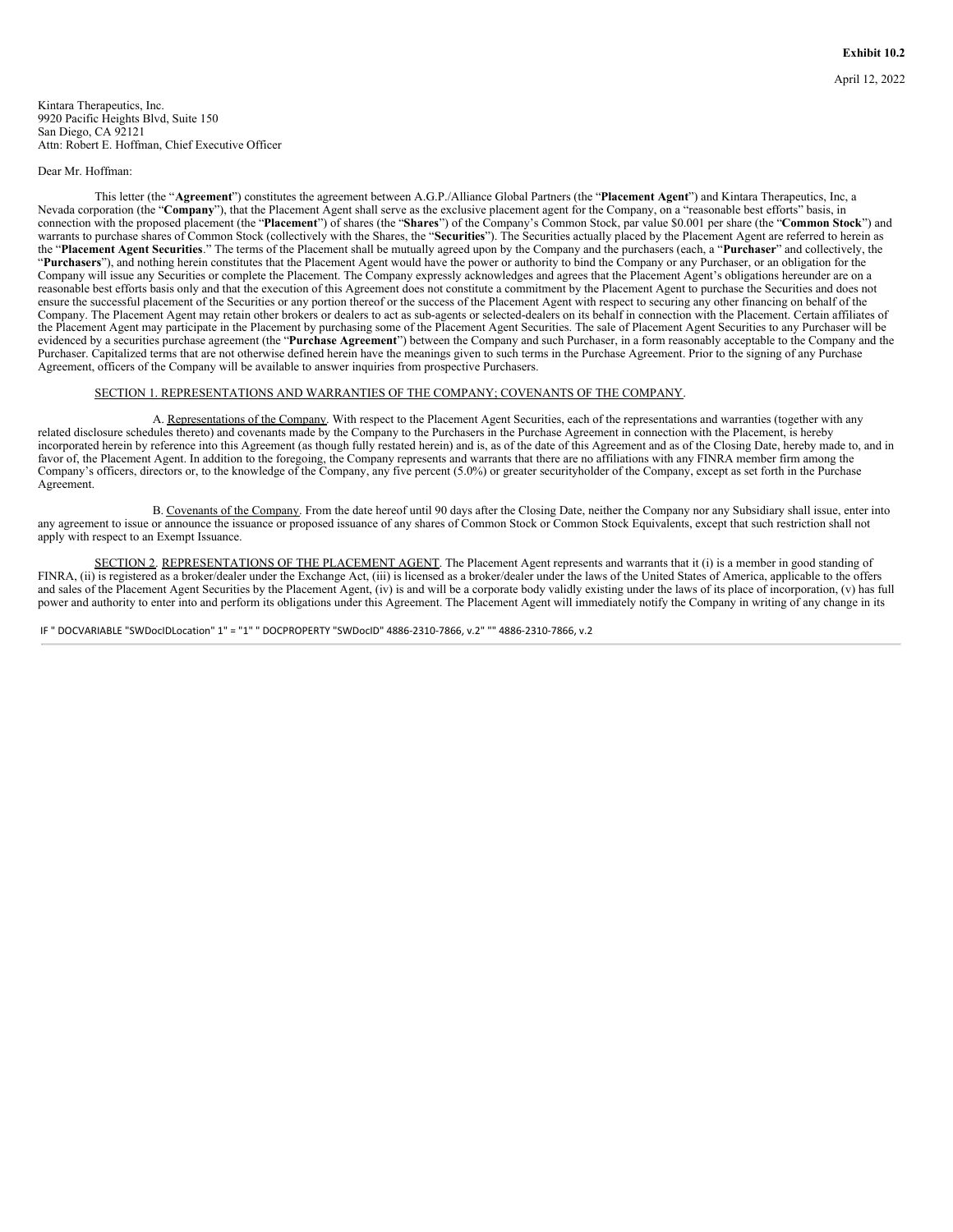status with respect to subsections (i) through (v) above. The Placement Agent covenants that it will use its reasonable best efforts to conduct the Placement hereunder in compliance with the provisions of this Agreement and the requirements of applicable law.

SECTION 3. COMPENSATION. In consideration of the services to be provided for hereunder, the Company shall pay to the Placement Agent and/or its respective designees a cash fee of 7.0% of the aggregate gross proceeds raised from the sale of the Placement Agent Securities (the "**Cash Fee**"). The Cash Fee shall be paid on the Closing Date. The Company shall not be required to pay the Placement Agent any fees or expenses except for the Cash Fee, the reimbursement of up to \$60,000 in the aggregate for out of pocket legal expenses and clearing agent fees and expenses, and the reimbursement of out of pocket expenses of the Placement Agent in connection with marketing the transaction (i.e., roadshow expenses, background checks, tombstones, etc.), with respect to the engagement hereunder. In addition, the Company shall issue the Placement Agent (and/or its designees) on the Closing Date warrants (the "**Placement Agent Warrants**") to purchase shares of Common Stock in an amount equal to 5% of the Shares sold in the Placement. The Placement Agent Warrants shall be in substantially the form of Warrants sold in the Placement, shall be exercisable, in whole or in part, commencing on a date which is six (6) months after the pricing of the Placement and expiring on the four year anniversary of its initial exercise period, at an initial exercise price per share of Common Stock equal to 125% of the public offering price of each Share. The terms of the Placement Agent Warrants shall comply, in all respects with the requirements of the Financial Industry Regulatory Authority, Inc. ("**FINRA**"), including with respect to FINRA Rule 5110. The Placement Agent reserves the right to reduce any item of compensation or adjust the terms thereof as specified herein in the event that a determination shall be made by FINRA to the effect that the Placement Agent's aggregate compensation is in excess of FINRA Rules or that the terms thereof require adjustment.

#### SECTION 4. INDEMNIFICATION.

A. To the extent permitted by law, with respect to the Placement Agent Securities, the Company will indemnify the Placement Agent and its affiliates, stockholders, directors, officers, employees, members and controlling persons (within the meaning of Section 15 of the Securities Act or Section 20 of the Exchange Act) against all losses, claims, damages, expenses and liabilities, as the same are incurred (including the reasonable fees and expenses of counsel), relating to or arising out of its activities hereunder or pursuant to this Agreement, except to the extent that any losses, claims, damages, expenses or liabilities (or actions in respect thereof) are found in a final judgment (not subject to appeal) by a court of law to have resulted primarily and directly from the Placement Agent's willful misconduct or gross negligence in performing the services described herein.

B. Promptly after receipt by the Placement Agent of notice of any claim or the commencement of any action or proceeding with respect to which the Placement Agent is entitled to indemnity hereunder, the Placement Agent will notify the Company in writing of such claim or of the commencement of such action or proceeding, but failure to so notify the Company shall not relieve the Company from any obligation it may have hereunder, except and only to the extent such failure results in the forfeiture by the Company of substantial rights and defenses. If the Company so elects or is requested by the Placement Agent, the Company will assume the defense of such action or proceeding and will employ counsel reasonably satisfactory to the Placement Agent and will pay the fees and expenses of such counsel. Notwithstanding the preceding sentence, the Placement Agent will be entitled to employ counsel separate from counsel for the Company and from any other party in such action if counsel for the Placement Agent reasonably determines that it would be inappropriate under the applicable rules of professional responsibility for the same counsel to represent both the Company and the Placement Agent. In such event, the reasonable fees and disbursements of no more than one such separate counsel will be paid by the Company, in addition to fees of local counsel. The Company will have the right to settle the claim or proceeding, provided that the Company will not settle any such claim, action or proceeding without the prior written consent of the Placement Agent, which will not be unreasonably withheld. The Company shall not be liable for any settlement of any action effected without its written consent, which will not be unreasonably withheld.

C. The Company agrees to notify the Placement Agent promptly of the assertion against it or any other person of any claim or the commencement of any action or proceeding relating to a transaction contemplated by this Agreement.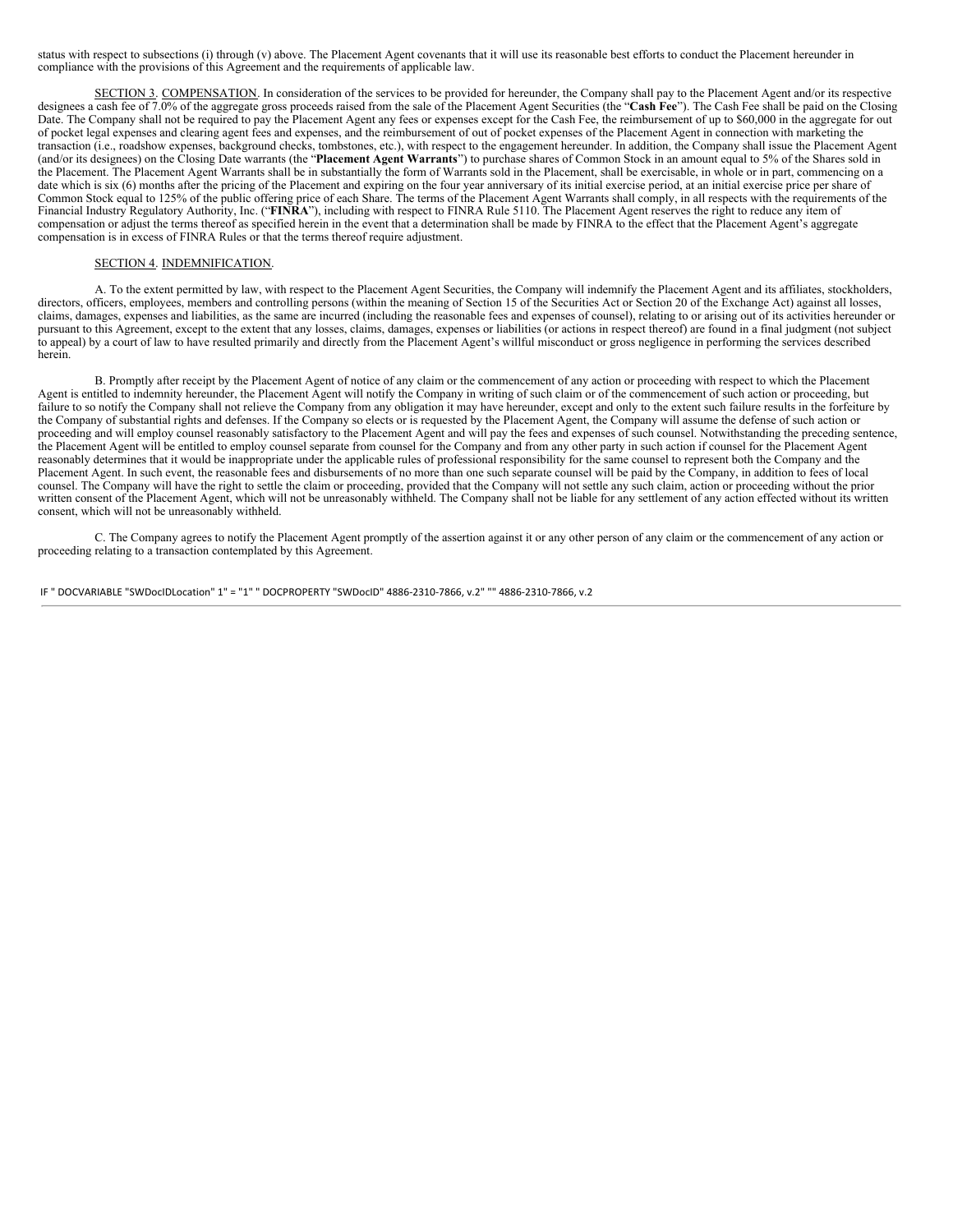D. If for any reason the foregoing indemnity is unavailable to the Placement Agent or insufficient to hold the Placement Agent harmless (other than due to the express provisions thereof), then the Company shall contribute to the amount paid or payable by the Placement Agent as a result of such losses, claims, damages or liabilities in such proportion as is appropriate to reflect not only the relative benefits received by the Company on the one hand and the Placement Agent on the other, but also the relative fault of the Company on the one hand and the Placement Agent on the other that resulted in such losses, claims, damages or liabilities, as well as any relevant equitable considerations. The amounts paid or payable by a party in respect of losses, claims, damages and liabilities referred to above shall be deemed to include any legal or other fees and expenses incurred in defending any litigation, proceeding or other action or claim. Notwithstanding the provisions hereof, the Placement Agent's share of the liability hereunder shall not be in excess of the amount of fees actually received, or to be received, by the Placement Agent under this Agreement (excluding any amounts received as reimbursement of expenses incurred by the Placement Agent).

E. These indemnification provisions shall remain in full force and effect whether or not the transaction contemplated by this Agreement is completed and shall survive the termination of this Agreement, and shall be in addition to any liability that the Company might otherwise have to any indemnified party under this Agreement or otherwise.

SECTION 5. ENGAGEMENT TERM. The Placement Agent's engagement hereunder will be until the earlier of (i) April 30, 2022 and (ii) the Closing Date. The date of termination of this Agreement is referred to herein as the "**Termination Date**." In the event, however, in the course of the Placement Agent's performance of due diligence it deems it necessary to terminate the engagement, the Placement Agent may do so prior to the Termination Date. The Company may elect to terminate the engagement hereunder for any reason prior to the Termination Date but will remain responsible for fees and expenses pursuant to, and subject to the limits set forth in, Section 3 hereof. Notwithstanding anything to the contrary contained herein, the provisions concerning the Company's obligation to pay any fees actually earned pursuant to Section 3 hereof, to pay expenses pursuant to Section 3 hereof, and the provisions concerning confidentiality, indemnification and contribution contained herein will survive any expiration or termination of this Agreement. If this Agreement is terminated prior to the completion of the Placement, all fees and expenses due to the Placement Agent shall be paid by the Company to the Placement Agent on or before the Termination Date (in the event such fees are earned or owed as of the Termination Date). The Placement Agent agrees not to disclose or use any confidential information concerning the Company provided to the Placement Agent by the Company for any purposes other than those contemplated under this Agreement.

SECTION 6. PLACEMENT AGENT INFORMATION. The Company agrees that any information or advice rendered by the Placement Agent in connection with this engagement is for the confidential use of the Company only in their evaluation of the Placement and, except as otherwise required by law, the Company will not disclose or otherwise refer to the advice or information in any manner without the Placement Agent's prior written consent.

SECTION 7. NO FIDUCIARY RELATIONSHIP. This Agreement does not create, and shall not be construed as creating rights enforceable by any person or entity not a party hereto, except those entitled hereto by virtue of the indemnification provisions hereof. The Company acknowledges and agrees that the Placement Agent is not and shall not be construed as a fiduciary of the Company and shall have no duties or liabilities to the equity holders or the creditors of the Company or any other person by virtue of this Agreement or the retention of the Placement Agent hereunder, all of which are hereby expressly waived.

SECTION 8. CLOSING. The obligations of the Placement Agent, and the closing of the sale of the Placement Agent Securities hereunder are subject to the accuracy, when made and on the Closing Date, of the representations and warranties on the part of the Company contained herein and in the Purchase Agreement, to the performance by the Company of its obligations hereunder and in the Purchase Agreement, and to each of the following additional terms and conditions, except as otherwise disclosed to and acknowledged and waived by the Placement Agent:

A. All corporate proceedings and other legal matters incident to the authorization, form, execution, delivery and validity of each of this Agreement, the Placement Agent Securities, and all other legal matters relating to this Agreement and the transactions contemplated hereby with respect to the Placement Agent Securities shall be reasonably satisfactory in all material respects to the Placement Agent.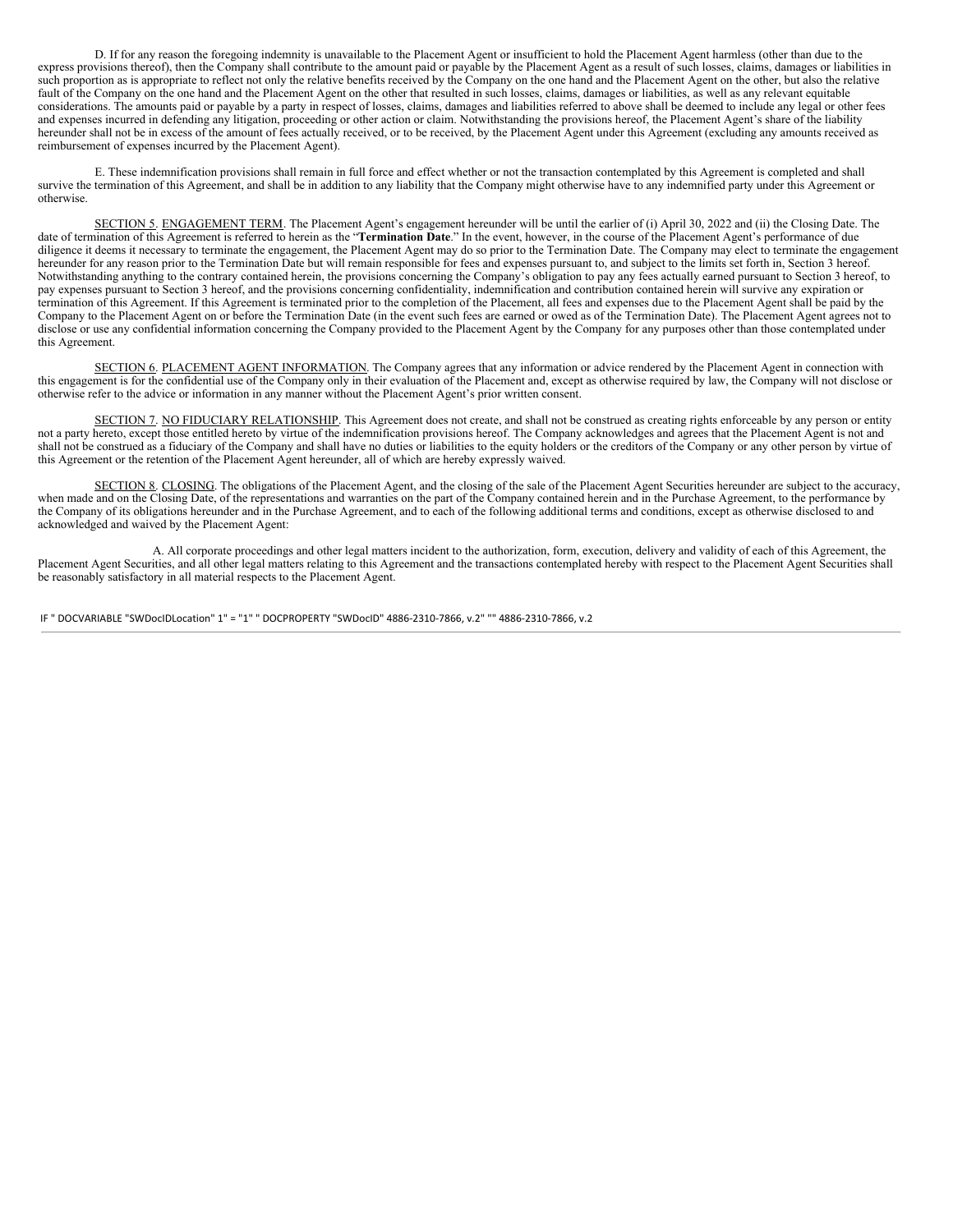B. The Placement Agent shall have received from U.S. counsel and Nevada counsel to the Company each such counsel's written opinion with respect to the Placement Agent Securities, addressed to the Placement Agent and dated as of the Closing Date, in form and substance reasonably satisfactory to the Placement Agent.

C. The Placement Agent shall have received customary certificates of the Company's executive officers, as to the accuracy of the representations and warranties contains in the Purchase Agreement, and a certificate of the Company's secretary certifying that the Company's charter documents are true and complete, have not been modified and are in full force and effect; (ii) that the resolutions of the Company's Board of Directors relating to the Placement are in full force and effect and have not been modified; and (iii) as to the incumbency of the officers of the Company.

F. The Common Stock shall be registered under the Exchange Act and, as of the Closing Date, the Common Stock shall be listed and admitted and authorized for trading on the Trading Market or other applicable U.S. national exchange and reasonably satisfactory evidence of such action shall have been provided to the Placement Agent. Except as disclosed in reports filed under the Exchange Act, the Company shall have taken no action designed to, or likely to have the effect of terminating the registration of the Common Stock under the Exchange Act or delisting or suspending from trading the Common Stock from the Trading Market or other applicable U.S. national exchange, nor has the Company received any information suggesting that the Commission or the Trading Market or other U.S. applicable national exchange is contemplating terminating such registration or listing.

G. No action or proceeding before a court of competent jurisdiction shall have been taken and no statute, rule, regulation or order shall have been enacted, adopted or issued by any governmental agency or body which would, as of the Closing Date, prevent the issuance or sale of the Placement Agent Securities or materially and adversely affect or potentially and adversely affect the business or operations of the Company; and no injunction, restraining order or order of any other nature by any federal or state court of competent jurisdiction shall have been issued as of the Closing Date which would prevent the issuance or sale of the Placement Agent Securities or materially and adversely affect or potentially and adversely affect the business or operations of the Company.

H. The Company shall have entered into a Purchase Agreement with each of the Purchasers of the Placement Agent Securities and such agreements shall be in full force and effect and shall contain representations, warranties and covenants of the Company as agreed upon between the Company and the Purchasers.

I. FINRA shall have raised no objection to the fairness and reasonableness of the terms and arrangements of this Agreement. In addition, the Company shall, if requested by the Placement Agent, make or authorize Placement Agent's counsel to make on the Company's behalf, any filing with the FINRA Corporate Financing Department pursuant to FINRA Rule 2710 with respect to the Placement and pay all filing fees required in connection therewith.

J. The Placement Agent shall have received an executed lock-up agreement from each of the Company's officers and directors prior to the Closing Date.

If any of the conditions specified in this Section 8 shall not have been fulfilled when and as required by this Agreement, all obligations of the Placement Agent hereunder may be cancelled by the Placement Agent at, or at any time prior to, the Closing Date. Notice of such cancellation shall be given to the Company in writing or orally. Any such oral notice shall be confirmed promptly thereafter in writing.

SECTION 9. GOVERNING LAW. This Agreement will be governed by, and construed in accordance with, the laws of the State of New York applicable to agreements made and to be performed entirely in such State. This Agreement may not be assigned by either party without the prior written consent of the other party. This Agreement shall be binding upon and inure to the benefit of the parties hereto, and their respective successors and permitted assigns. Any right to trial by jury with respect to any dispute arising under this Agreement or any transaction or conduct in connection herewith is waived. Any dispute arising under this Agreement may be brought into the courts of the State of New York or into the Federal Court located in New York, New York and, by execution and delivery of this Agreement, the Company hereby accepts for itself and in respect of its property, generally and unconditionally, the jurisdiction of aforesaid courts. Each party hereto hereby irrevocably waives personal service of process and consents to process being served in any such suit, action or proceeding by delivering a copy thereof via overnight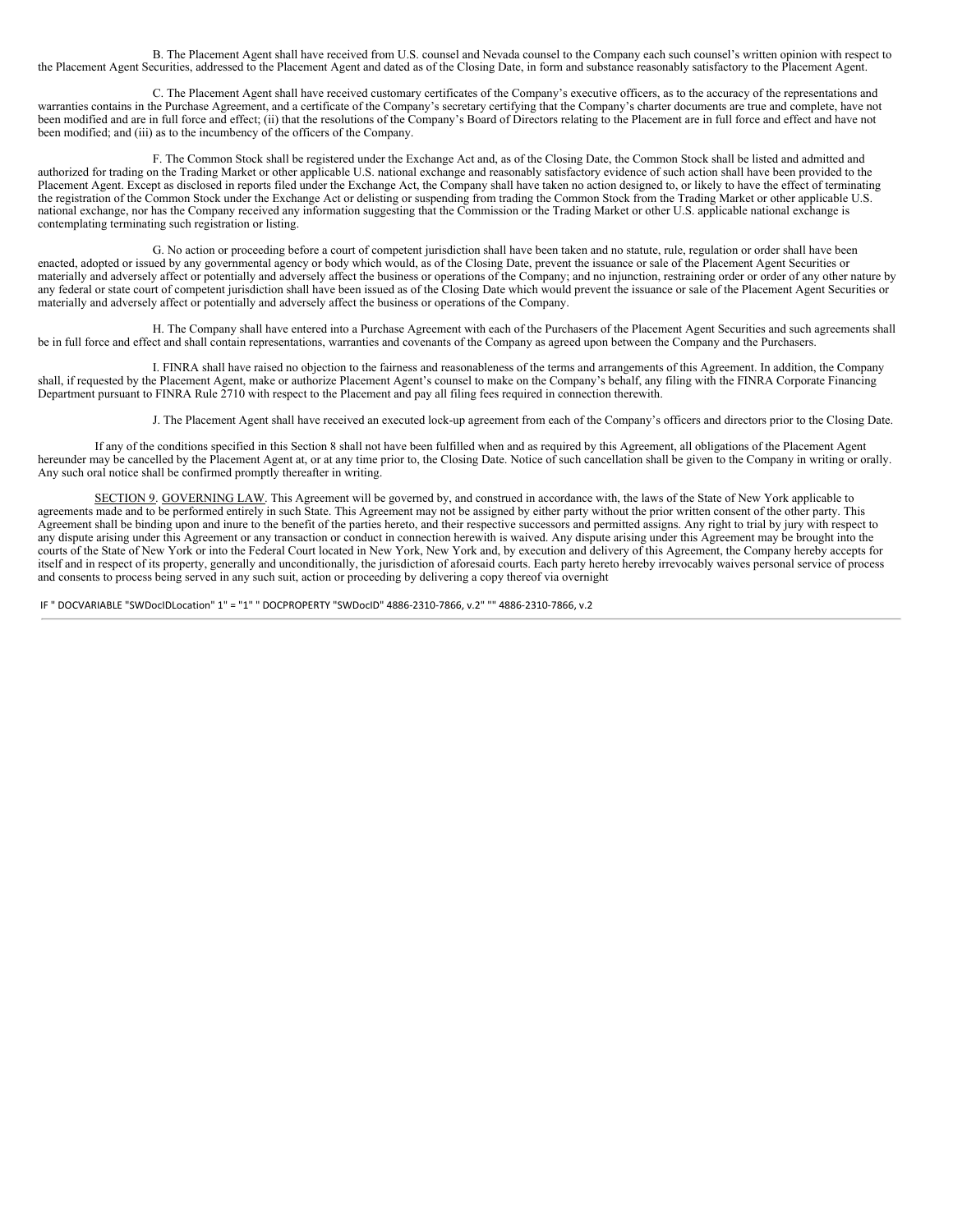delivery (with evidence of delivery) to such party at the address in effect for notices to it under this Agreement and agrees that such service shall constitute good and sufficient service of process and notice thereof. Nothing contained herein shall be deemed to limit in any way any right to serve process in any manner permitted by law. If either party shall commence an action or proceeding to enforce any provisions of this Agreement, then the prevailing party in such action or proceeding shall be reimbursed by the other party for its attorney's fees and other costs and expenses incurred with the investigation, preparation and prosecution of such action or proceeding.

SECTION 10. ENTIRE AGREEMENT/MISCELLANEOUS. This Agreement embodies the entire agreement and understanding between the parties hereto, and supersedes all prior agreements and understandings, relating to the subject matter hereof. If any provision of this Agreement is determined to be invalid or unenforceable in any respect, such determination will not affect such provision in any other respect or any other provision of this Agreement, which will remain in full force and effect. This Agreement may not be amended or otherwise modified or waived except by an instrument in writing signed by both the Placement Agent and the Company. The representations, warranties, agreements and covenants contained herein shall survive the Closing Date of the Placement and delivery of the Placement Agent Securities. This Agreement may be executed in two or more counterparts, all of which when taken together shall be considered one and the same agreement and shall become effective when counterparts have been signed by each party and delivered to the other party, it being understood that both parties need not sign the same counterpart. In the event that any signature is delivered by facsimile transmission or a .pdf format file, such signature shall create a valid and binding obligation of the party executing (or on whose behalf such signature is executed) with the same force and effect as if such facsimile or .pdf signature page were an original thereof.

SECTION 11. NOTICES. Any and all notices or other communications or deliveries required or permitted to be provided hereunder shall be in writing and shall be deemed given and effective on the earliest of (a) the date of transmission, if such notice or communication is sent to the email address specified on the signature pages attached hereto prior to 6:30 p.m. (New York City time) on a business day, (b) the next business day after the date of transmission, if such notice or communication is sent to the email address on the signature pages attached hereto on a day that is not a business day or later than 6:30 p.m. (New York City time) on any business day, (c) the third business day following the date of mailing, if sent by U.S. internationally recognized air courier service, or (d) upon actual receipt by the party to whom such notice is required to be given. The address for such notices and communications shall be as set forth on the signature pages hereto.

SECTION 12. PRESS ANNOUNCEMENTS. The Company agrees that the Placement Agent shall, on and after the Closing Date, have the right to reference the Placement and the Placement Agent's role in connection therewith in the Placement Agent's marketing materials and on its website and to place advertisements in financial and other newspapers and journals, in each case at its own expense.

[*The remainder of this page has been intentionally left blank.*]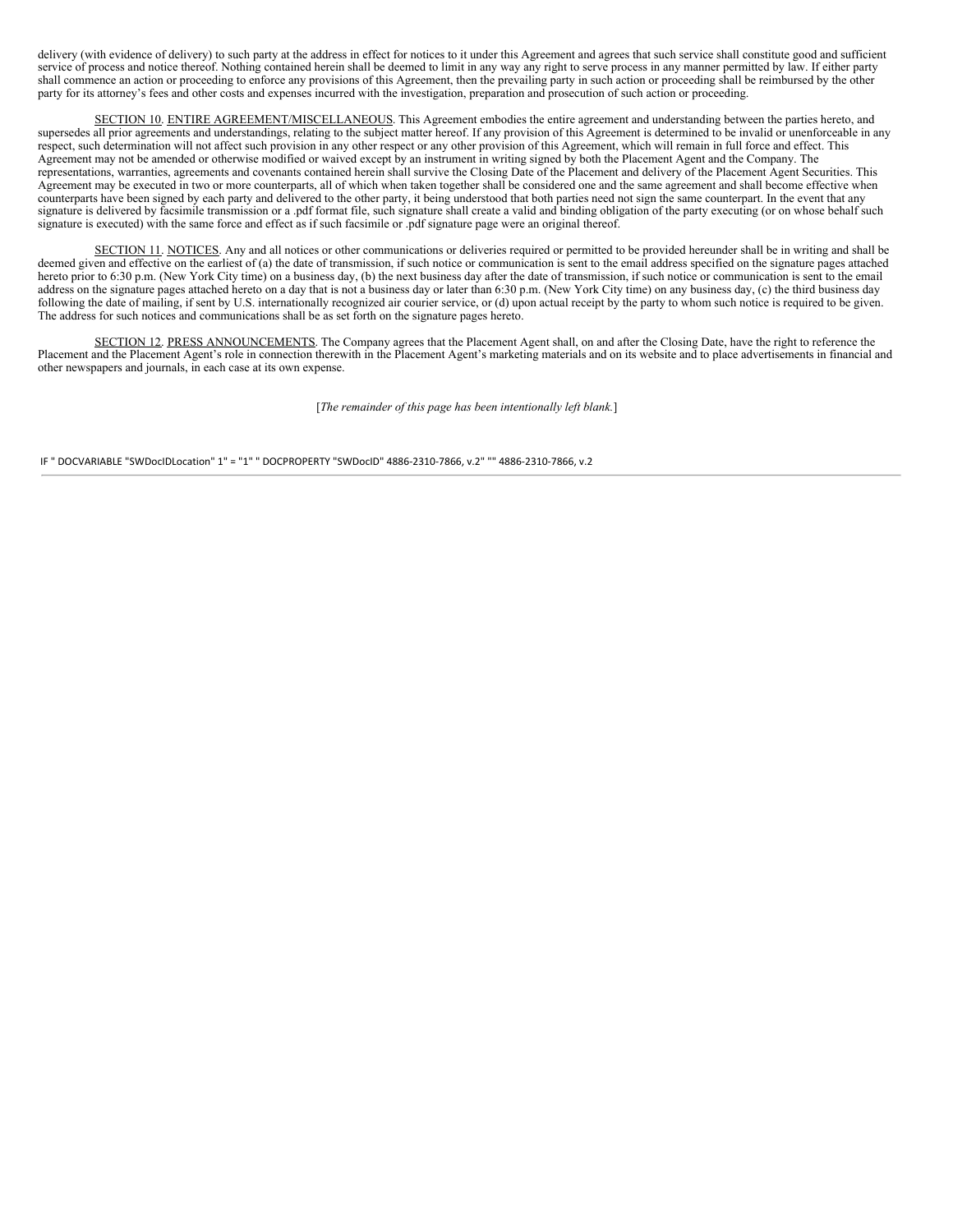Please confirm that the foregoing correctly sets forth our agreement by signing and returning to the Placement Agent the enclosed copy of this Agreement.

Very truly yours,

### **A.G.P./ALLIANCE GLOBAL PARTNERS**

| By:   | /S/ Thomas Higgins |
|-------|--------------------|
| Name: | Thomas Higgins     |

| Title: | <b>Managing Director</b> |  |
|--------|--------------------------|--|
|        |                          |  |

Address for notice:

590 Madison Avenue 28<sup>th</sup> Floor New York, New York 10022 Attn: Thomas Higgins Email: thiggins@allianceg.com

Accepted and Agreed to as of the date first written above:

## **KINTARA THERAPEUTICS, INC.**

By: /S/ Robert E. Hoffman

Name: Robert E. Hoffman Title: Chief Executive Officer

Address for notice:

9920 Pacific Heights Blvd, Suite 150 San Diego, CA 92121 Attn: Robert E. Hoffman, Chief Executive Officer

[*Signature Page to Placement Agent Agreement.*]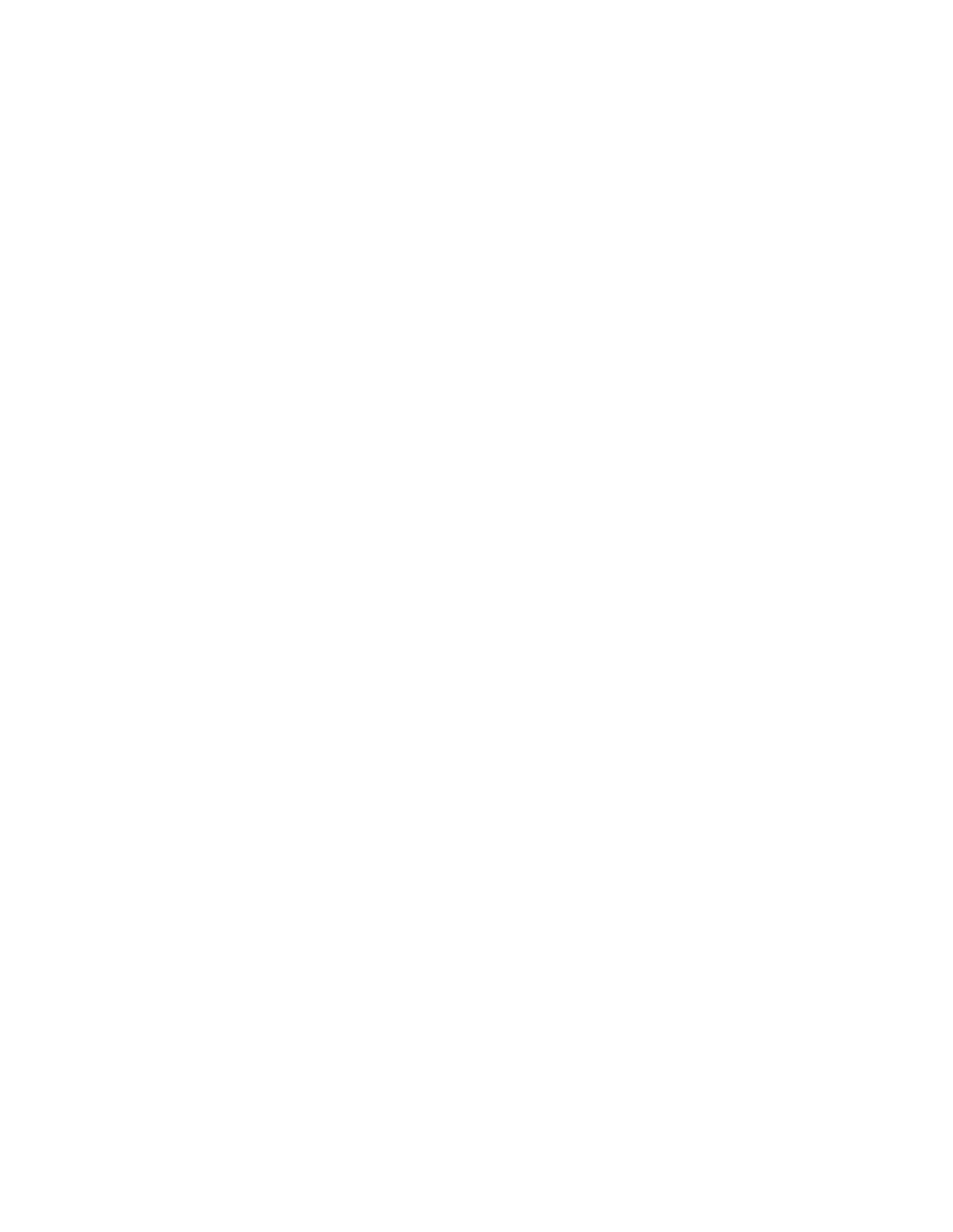

### **Kintara Announces \$8.6 Million Registered Direct Offering Priced At-The-Market Under Nasdaq Rules**

SAN DIEGO, April 12, 2022 /PRNewswire/ -- Kintara Therapeutics, Inc. (Nasdaq: KTRA) ("Kintara" or the "Company"), a biopharmaceutical company focused on the development of new solid tumor cancer therapies today announced that it has entered into definitive agreements with institutional investors for the purchase and sale of 16,226,416 shares of the Company's common stock (the "Shares") and warrants to purchase 16,226,416 shares of the Company's common stock (the "Warrants") at a combined purchase price of \$0.53 per Share and related Warrant in a registered direct offering priced at-the-market under Nasdaq rules for gross proceeds of approximately \$8.6 million, before deducting fees and other offering expenses. The Warrants will have an exercise price of \$0.41 per share, will be exercisable immediately and will expire five years from the date of issuance. The closing of the offering is expected to occur on or about April 14, 2022, subject to the satisfaction of customary closing conditions.

A.G.P./Alliance Global Partners is acting as sole placement agent for the offering.

The Company currently intends to use the net proceeds from the offering for funding its clinical studies, working capital and other general corporate purposes, including, but not limited to, funding acquisitions or investments in businesses, products or technologies that are complementary to the Company's businesses, products and technologies.

The securities described above are being offered by the Company pursuant to a "shelf" registration statement on Form S-3 (File No. 333-254662) filed with the Securities and Exchange Commission (SEC) on March 24, 2021 and declared effective on April 1, 2021. The offering of the securities described herein will be made only by means of a prospectus, including a prospectus supplement, forming a part of the effective registration statement. A final prospectus supplement and accompanying prospectus relating to the securities being offered will be filed with the SEC and will be available on the SEC's website located at http://www.sec.gov. Electronic copies of the prospectus supplement may be obtained, when available, from A.G.P./Alliance Global Partners, 590 Madison Avenue, 28th Floor, New York, NY 10022, or by telephone at (212) 624-2060, or by email at prospectus@allianceg.com.

This press release shall not constitute an offer to sell or a solicitation of an offer to buy these securities, nor shall there be any sale of these securities in any state or other jurisdiction in which such offer, solicitation or sale would be unlawful prior to the registration or qualification under the securities laws of any such state or other jurisdiction.

### **About Kintara**

Located in San Diego, California, Kintara is dedicated to the development of novel cancer therapies for patients with unmet medical needs. Kintara is developing two late-stage, Phase 3-ready therapeutics for clear unmet medical needs with reduced risk development programs. The two programs are VAL-083 for glioblastoma (GBM) and REM-001 for Cutaneous Metastatic Breast Cancer (CMBC).

VAL-083 is a "first-in-class," small-molecule chemotherapeutic with a novel mechanism of action that has demonstrated clinical activity against a range of cancers, including central nervous system, ovarian and other solid tumors (e.g., NSCLC, bladder cancer, head and neck) in U.S. clinical trials sponsored by the National Cancer Institute (NCI). Based on Kintara's internal research programs and these prior